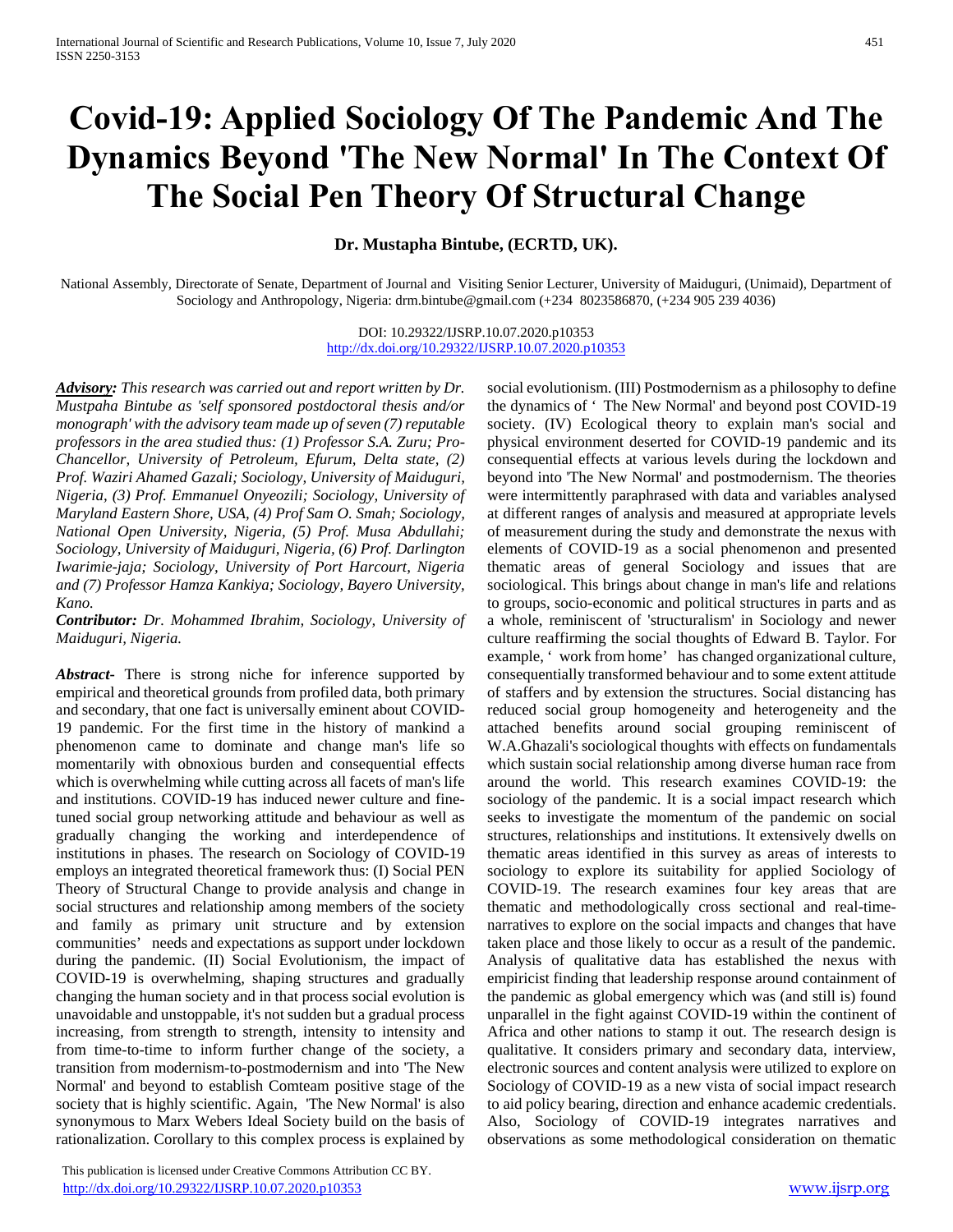areas analyzed in general sociology entangled with cross section of the society as study population and randomly sampled respondents as snowball for study. This study employs mixed method of triangulation as method discovered and reflected in 'Haralambus and Holborn Sociology'. It combines both qualitative and to some degree elements of quantitative blend with real-time narratives as some data utilized are measured at nominal level. Ratio and percentile are utilized which depict the quantitative bearing of this research and active utilization of verbal narratives or content analysis that are qualitative in posture and derivatives. The research highlights key challenges as problematic areas for examination and consideration was made around justifying the approach and research design scaffolding the architecture for the study. Broader objectives are formulated and broken down to specific to enable us achieve the most appropriate result. Key terms such as; modernism, modernity, postmodernism, post modernities, social PEN Protoneous p+, positive social value, social PEN electroneous (E-) social value are defined and operationalized and provide sociological perspective to 'social distancing' which debunk the terms 'physical distancing' as inappropriate while lacking social niche in this endeavour and imperatives of social grouping in designated high risks society and difficulties of community members to adhere to the COVID-19 guidelines and nonchalant attitude of not deploying face masks and other personal protective equipment gear (PPEG). The research also examines difficulties around adherence to social distancing guidelines, social grouping complexes and dynamic structures and community systems in vulnerable and designated high risks societies and inability of human to adhere to guidelines is to struggle for survival, social solidarity and biological issues also hinders adherence to social distancing, natural instinct and desire for social cohesion, human feeling, emotions, habituations confirming theoretical support from George Simmel's sociology on ' sociation' and the survey has proffered solutions that are sociological as value addition to policy issues and recommendations based on stronger evidence; empirical and theoretical on the grounds of evidence of what works. When science is mention in social sciences management and development for social change and Sociology in particular, it's to the credit of Auguste Comte; the founder of Sociology and master of positivism who reinvigorated his philosophy on the pedestal of science with emphasis and relevance on sense perception while describing the apex of society as scientific stage of human development. Literature and facts behind this research have supported the establishment of 'The new normal' and beyond postmodernism as a society driven by normative scientific cultural standards with pattern in its operations are indicatively procedural to determine man's life and existence and operation of things. This is a proof to the confirmation of Auguste Comte's scientific stage scaffolding the establishment of the apex of societal progress to depict change enabled by post modernities. The human society is evolving and changing. This is to the credit of Charles Darwin Evolutionism enabled by social PEN energy (+-n) for moves of static phenomenon to get into a dynamic state of affairs as exponentially propounded by Herbert Spencer. Similarly, responsibility and commitment at the level of the high powered authorities: WHO, PTF and CDC to combat COVID-19 is marvelous with minimal gaps which are naturally unavoidable. The leadership and authorities have deployed huge P+ (protoneous capital funding in their desire to end COVID-19) as supports and E- electroneous (human resource capacity medical and otherwise for containment of the pandemic). Citizens' cooperation was splendid at the height of the pandemic and suddenly dropped when palliatives seem to be insufficient to cover most vulnerable communities to alleviate their suffering and the desire for social mobility being human, especially at the time of the lockdown. There is strong evidence to support the facts that, there is sustained compliance to guideline, especially by government officials and private sector on skeleton service and enlightened individuals and ecological zones. Some countries in Africa such as Nigeria, Madagascar, south Africa, Kenya and Ghana have made curative and innovative attempts deploying indigenous know-how of design of basic equipments such as motorized ventilators and sanitizers among other countries who have done their very best to mitigate the impact of the pandemic. The first phase of ease of lockdown and the dynamics of reopening along the curve was dramatic shooting-up while changing and frustrating countries around the world such as COVID-19 ease of lockdown has degenerated as hangover while pushing the USA under fire to contain geometric increase of confirm cases coupled with Blacks' uprising for racial discrimination as post COVID-19 social degenerations and issues of depression, stigmatization, anxiety and loneliness due to work from home, boredom and suicide issues are expected to be high by longitudinal projection and 'Internet of Things' (IoTM2M) is actively changing the world and many are becoming jobless as Telecom Technology is taking the lead in almost all institutions and societies. The research has operationalized concepts and explained variables and is measured at different levels to suit the architectural framework for the study. Investigation has been made on COVID-19 precautionary measures and burden on the society. This research has examined the dynamics around isolation centers, facilities and gerontological consideration in relation to COVID-19 pandemics, the position of political sociology vis-à-vis imperialism and development strategies post pandemic. The social impact of COVID-19 on family and labour force and labour power is immeasurable. The research has stressed the significance of discouraging human traffic connection, the essence and difficulties on ramping up testing, case identification and contact tracing for COVID-19 cases and conscious effort to flatten the curve to reduce the intensity and dynamics of the X and Y Axis complexes for achieving perfect 'New Normal 'and beyond that postmodernism and to Comtean positive stage of societal development. The survey on sociology of COVID-19 has showcased the critical issues and radical departure from metanarratives; public views and opinion were measured at different levels of data but predominantly dominated by nominal data with gender categories as male and female. To this end, the research has interrogated black uprising around the world for racism, protest staged, group behaviour and its escalation, police and manhandling of Ranshard Brook's and the demised of George Floyd by kneeling down on his neck, killing him. Finally, the research has presented summary of major and minor findings, conclusion and provided recommendations as policy guide going forward dealing with COVID-19 pandemic and beyond 'The New Normal' postmodernism and Comtean positive positive stage of societal developments as scientific. Lastly, references are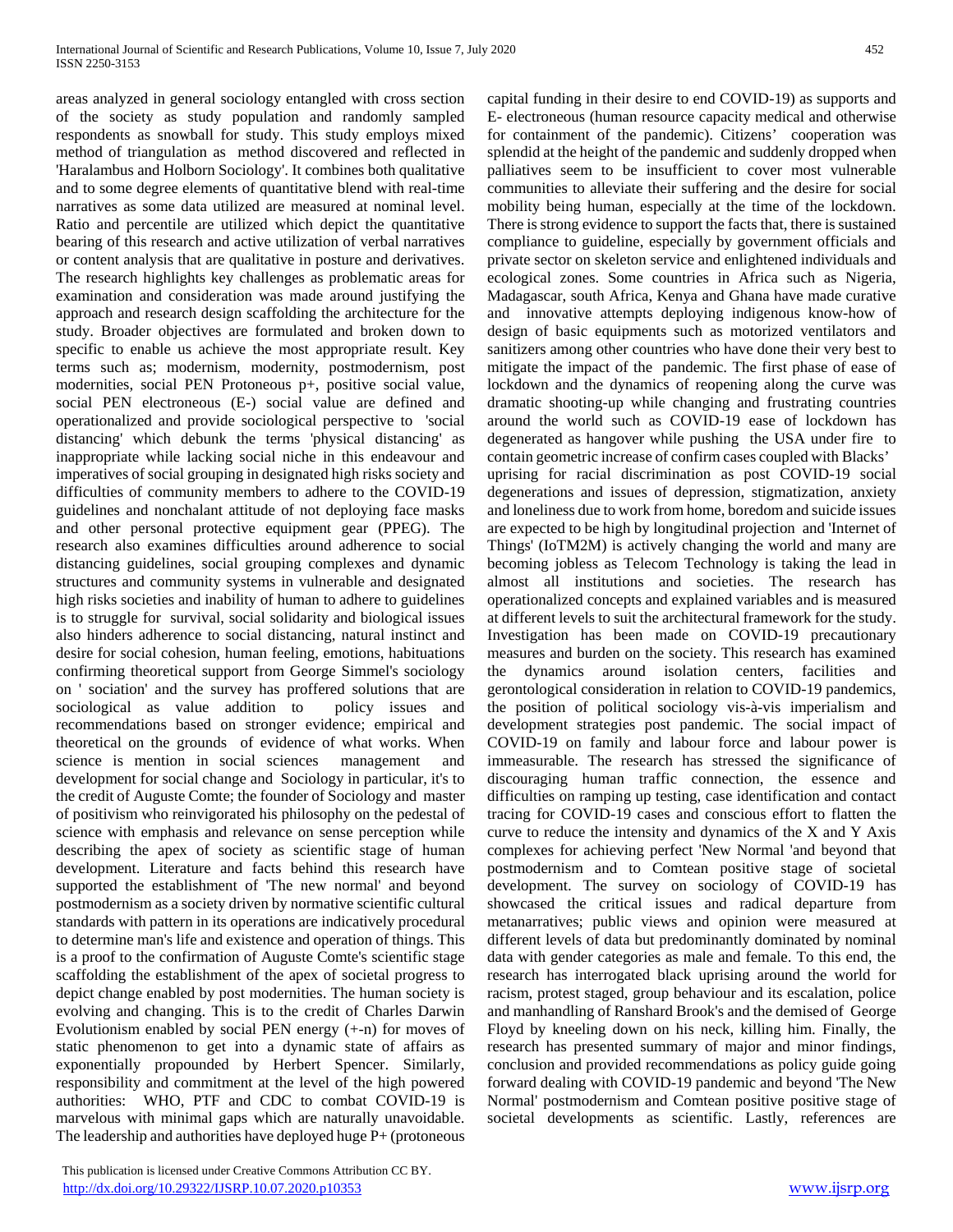provided as sources of data; qualitative and quantitative to cover the thesis.

*Index Terms*- Sociology of COVID-19/ The New Normal/Social PEN Theory/ Social distancing/Applied Thematic Sociology of COVID-19/Social PEN Invisibility; PEN visibility and PEN Indivisibility/Social PEN Protoneous P+ capital Social PEN Electroneous E- human resource capacity and Social PEN Neutroneous N neutral value as societal norm and value system for Calibration of any social system to attain social context and relative equilibrium for change. COVID-19: The Sociology of the Pandemic.

#### I. INTRODUCTION

This thesis is on Sociology of COVID-19 pandemic. It is a social impact research; a new vista and it employs cross **I** social impact research; a new vista and it employs cross sectional qualitative survey research method entangled with real time narratives as mixed method, exploratory and observational. It examines the causes and effects of COVID-19 pandemic on social structures and institutions at the height of the pandemic characterized by tremendous fear, sorrow and grief. The crux of the Sociology of COVID-19 is an examination of the dynamics of the pandemic and the dramatic alterations of social structures and social relationships around families, social pressure, cultural; artifacts and non-artifacts, norms and value systems which have been altered or transformed by the forces associated with COVID-19 pandemic and the implications of such changes on individual members of the society, communities and various governments around the world. The momentum behind COVID-19 pandemic and its effect on amplifying the behaviour, attitude and knowledge of the individual members of the society is enormous.

It is an independent post doctoral social scientific research, solely conducted for academic purpose as 'self help' with the aim and intent of adding value to existing body of thoughts on sociological issues around COVID-19 pandemic, its complexes and dynamic structures and beyond 'The New Normal' as postmodernism and positive or scientific society in Comtean connotations of society. The social impacts of the pandemic are analyzed in thematic areas of interest to sociology to guage the efficacy of the context of the 'Social PEN Theory of Structural Change'. The social PEN theory argues that, there are invisible Atomic PEN structural forces (+-n) capable of bringing about social change in the society for example, the likes of Corona virus as an invisible and as well indivisible phenomenon and it has social energy of (+-n) to enable moves, form and combine to produce severe structural effects with newer patterns and structures capable of changing man's social life and it has impact on institutional structural shifts. Those patterns and structural shifts are by product of the previous society which in this context represent modernism or pre-COVID society to give birth to a newer social system called 'The New Normal' as a new lease of life as an indivisible social system which in Anthony Giddens classification of society referred to as ' high modernity and beyond' reflected in 'Haralambus and Holborn Sociology' Pg:895.

This research is NOT connected to any personal interest, groups or individuals and/or any organizational interest and its null of political undertones, but purely aggregates of survey research findings; theoretical and empirical base that may be useful for

 This publication is licensed under Creative Commons Attribution CC BY. <http://dx.doi.org/10.29322/IJSRP.10.07.2020.p10353> [www.ijsrp.org](http://ijsrp.org/)

academic exercise and social impact debates on COVID-19 pandemic as a new vista in Sociology and COVID-19 emergency situation. The survey probes into immediate and long term consequential effects of the pandemic now and beyond 'The New Normal' postmodernism. This research receives NO internal or external grants, technical support, funding or stipend of whatever sort for its conduction.

One thing is universally crystal that, COVID-19 or Corona Virus will definitely perish, same as other pandemics experienced in human phased out of existence, but the effects and the forces left behind into Post COVID-19 as 'The New Normal' are powerful to further redefine our existence as human species on the surface of the planet earth for the changes associated with it is enormous. Some of these changes might be harsh to contend with, while others are friendly for improvement and may flip developmental fundamentals with tractions in their appearance and fashion. Again, Sociology of COVID-19 is interested in the dynamics of the past and the present changes that is gradually sloping down the society to newer norms and value systems for attainment of a state of normalcy and in between there would be crisis and conflict situations to ensure adaptation to the newer way of life as envisaged by structuralist such as Emile Durkheim and Talcot Parson. (Durkheim and Mauss, M, 1703; Giddens Anthony, 2009). The conservative statistics of the affected persons on global scale for COVID-19 is estimated at 4,165,752 confirmed cases and 285,307 deaths as at 11th, May 2020 compared to 10,168,657 confirmed cases and 502,387 deaths as at 29th June 2020. However United States alone recorded approximately 80,000 deaths and 1,345,307 confined cases for COVID-19 in May 2020 and 2,549,069 confirmed cases and 125, 803 deaths as at 29th, June 2020. COVID-19 is an invisible virus and as well indivisible as to it's existence as real which has ravaged the universe of diverse human race. Corollary to that, COVID-19 pandemic is ravaging and changing the world albeit, gradual and that change must happen in phases reminiscent of social evolution of C. Darwin, W.W. Rousseau phases of development, Maslonian hierarchy of human needs or Comtean theoretical phases of human progress of scientific stage and so ' The New Normal' is not an exception to such gradualism in its evolution as a transition towards comtean positive stage of the society.( Maslow, A. H. 1970; Darwin, A. Comte; WW Rousseau; John Hopkins, 2020).

Consequently, COVID-19 pandemic has entrenched social ills, difficulties and experiences. Worthy of note is its negative effects on individual members of diverse communities around the world in general, especially during the lockdown as it affects social mobility and the work closure has created tremendous gaps. What that means to Sociology of COVID-19 is that, the pandemic has enormous implications around families and severe economic pressure on individual households affected by the pandemic.(ILO, April 2020); (Globe and Mail, May, 2020).

COVID-19 World, would experience what Francis Fukoyama referred to as 'the passing away', a pathway and roadmap to 'The New Normal' in Professor, O.Ogunika's coinage on society and transition of sociology as a discipline, in 1998 referred to as the 'sociology of one world' and Anthony Giddens often times referred to as high modernity and beyond in 'Haralambus and Holborn pg 895' It is the general believe of the critic's that, after the Corona virus scenario, economies and markets of the fragile nations would be in shamble. The inequality gap amongst individual members of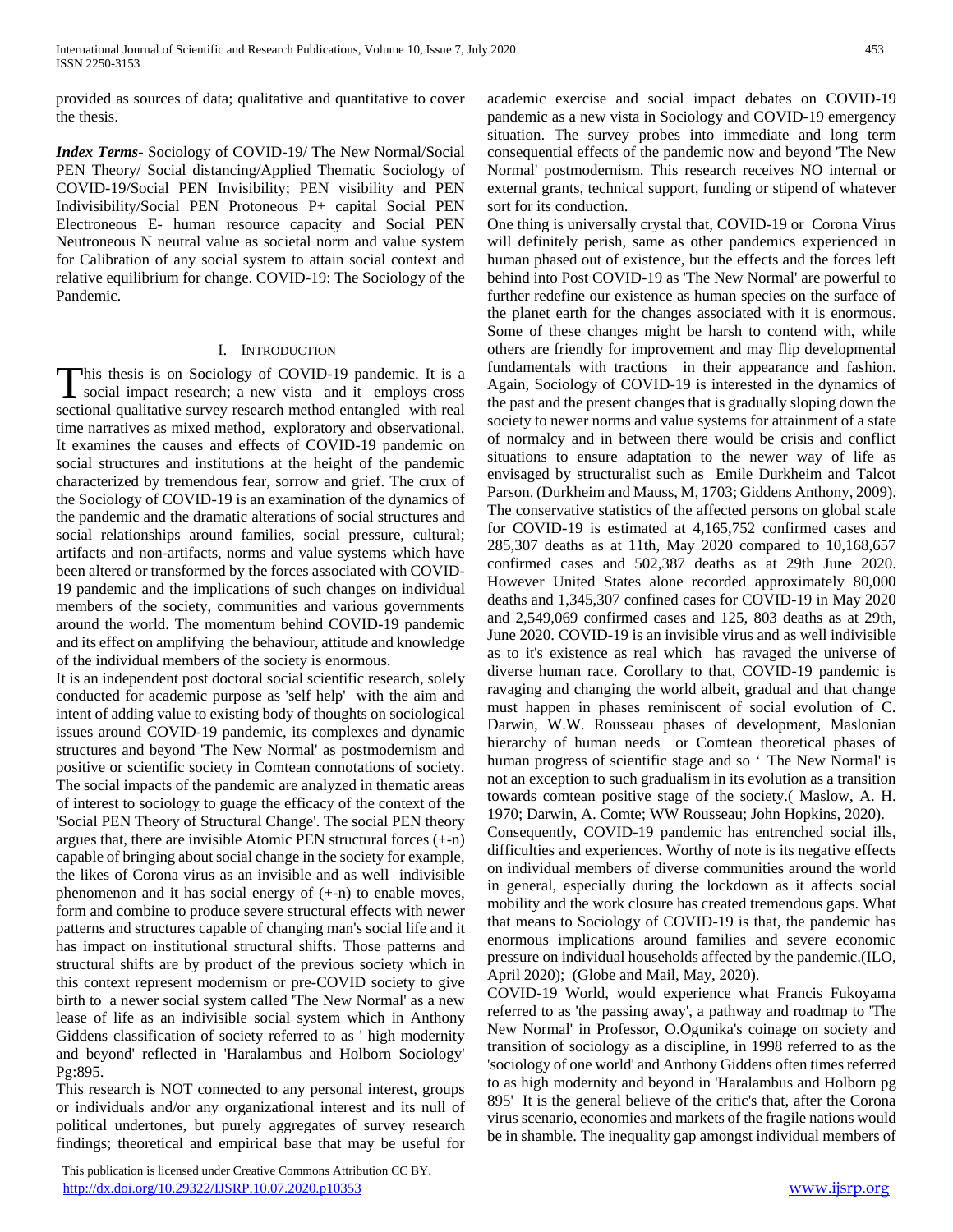the society will either increase or decrease depending on the dynamics of 'The New Normal' for it' s all determined by the fundamentals of the COVID-19 World.( Anthony Giddens; 1973); ( Olu Ogunika;1998).

A number of changes are likely to happen during such transition and the future challenges that are sociological both latent and manifest as destitution's are apparent in many countries due to COVID-19 pandemics. Life after COVID-19 as 'The New Normal' is characterizes by a numbers of automated services which will eventually, sustain connection between 'Thing-to-Things' and 'People-to-Things' and 'Things-to-Heterogeneous set of people' and then communication takes place instantaneously among the subjects not only within the local environment but also share such communication with diverse and heterogeneous communication networks and groups to inform value chain and delivery services or messages for social activities to inform development. (M. E. Sayed Sharestani, 2015).

Most people are waiting for the end of COVID-19, but in strict sense of social evolution, change and development are unending processes and COVID-19 has no end, the virus would perish but the impact would be there for long, so to speak. Simply because it's an ongoing process and not means to an end, but an end onto itself. It is a social evolution that would continue to entrench change from strength to phenomenal strength, lifestyles and fundamentals of postmodernism untill the Comtean positive stage in societal development comes to stay thus establishing the full blown 'New Normal' as an 'Ideal society' in Weberian sense and Sociology as the science of society to provide analytical examination of; Sub and Super structures and it's implications around development in the history of mankind. The forces acting around COVID-19 are enormous and a lot needs to be learned to better understand ourselves as human and for moral and ethical consciousness of human race as COVID-19 is changing the World. The research highlights some of the structural impacts of COVID-19 and their implications on the immediate social milieu and by extension diverse societies from around the world in general.(Lyotard Francois, L 1884; Anthony Glidden, 1990).

COVID-19 has crippled economies of nations worldwide and some are faced with galloping conditions with severe structural bleeds that may have enormous consequential multiplier effects on many households and their survival as well as their social life, family and political structures and decisions of our leaders may be of concern for COVID-19 has posed challenges that are by extension sociological which require discourse around improved welfare, revival of family values and socialization of the younger ones through programmatic actions both latent and manifest solutions that are sociological. Many perceive corona virus from the view point of having bio-effects that may kill or rather eliminate human instantaneously (or is it gradually and case in point is the UK Prime Minister was once admitted in the hospital at the Intensive Care Unit ICU for corona virus).

Thus, 'The Social PEN Theory' suggests that, post pandemic corrections of structural collapse can be achieved by (1); mobilization and reinvigoration of the PEN components of social protoneous P+ (capital reintegration and sufficient funding for liquidity, encouraging stimulus packages and palliative as response to immediate and far reaching problems associated with COVID-19 pandemic ensuring revamping and resuscitation of the devastated structures and systems in the first instance and as safeguard for future pandemic and increase preparedness to contain the challenges of 'The New Normal') and beyond postmodernism and comtean positive stage of the development of society. (2) the social electroneous E- component of the social PEN theory is (human resource capacity, mobilization and audition of skilled capacity; both IT, techonological and lobour of citizens that can withstand the dynamics and challenges associated with complexes of 'The New Normal' in the next phases of societal evolution).

And, (3); the social Neutroneous N component of the social PEN theory of structural change advocates for societal support for the calibration of the P+ and E- components to context, i.e. (political structure's onerous support through collective representation and collective consciousness of the citizens and societal norms and values systems as the support and conscious efforts to enable the calibrations and further recalibration of the PEN components, especially the  $P+$  and the E- to context and relative equilibrium for change and social transformation of the existing structures devastated by COVID-19 pandemic to fit the prerequisites and/or normative cultural standard of 'The New Normal' as the requirement for change and adaptation to the newer environment of postmodernism for social progress of mankind). The social PEN theory argues that structural change and recovery from the pandemic can only be possible when the three components of the (P+E- and N) play role equivalent and simultaneously so, for change to happen and in this context, to achieve perfect structural change and transition to postmodernism as the world of science. (Dr. Mustapha Bintube, 2020); 'The Social Atomic PEN Structural Theory of Change' International Journal of Scientific and Research Publication Doi: ttp://dx.Doi.org/10.29322/IJSRP and European American Journal, 2020).

However, there are approaches ranging from philosophical, formal and general sociological viewpoints that should provide analytical examination of COVID-19 quagmire. Some of the structural and systemic dynamics around social life in the 'The New Normal' and beyond, postmodernism could be understood from longitudinal sense of the changes that should happen in man's life with the influence of IT in Post COVID-19 pandemic postmodernism as enormous that, today people work from home with the support of IT as 'The New Normal' unlike offices in modernism albeit, with severity around boredom, anxiety and stress for social isolation due to fear of contracting COVID-19 pandemic while science is increasingly becoming dominant and relevant so much so that, it has proved the Comtean positive stage of man's developmental phase and change of society from theological to metaphysical and beyond that to scientific stage 'The New Normal' postmodernism. (Lyotard Francois, L 1884; Anthony Glidden, 1990).

Although COVID-19 has fractured smaller businesses with increased vulnerability to cyber attacks, data fraud, pilfering and looting especially, during the lockdown and ease of lockdown, social distancing and work from home have the potential of thwarting social relationship as well as slimming down human presence around ecological zones and social environment for practical connectivity as over 120 countries were subjected to lockdown at the peak of the pandemic. Conversely, the lockdown is different stroke for different folks. For some members of the society it is an opportunity to restrategize and rethink going forward after the pandemic, while for others it may mean monumental siege as nearly 500 million people are estimated to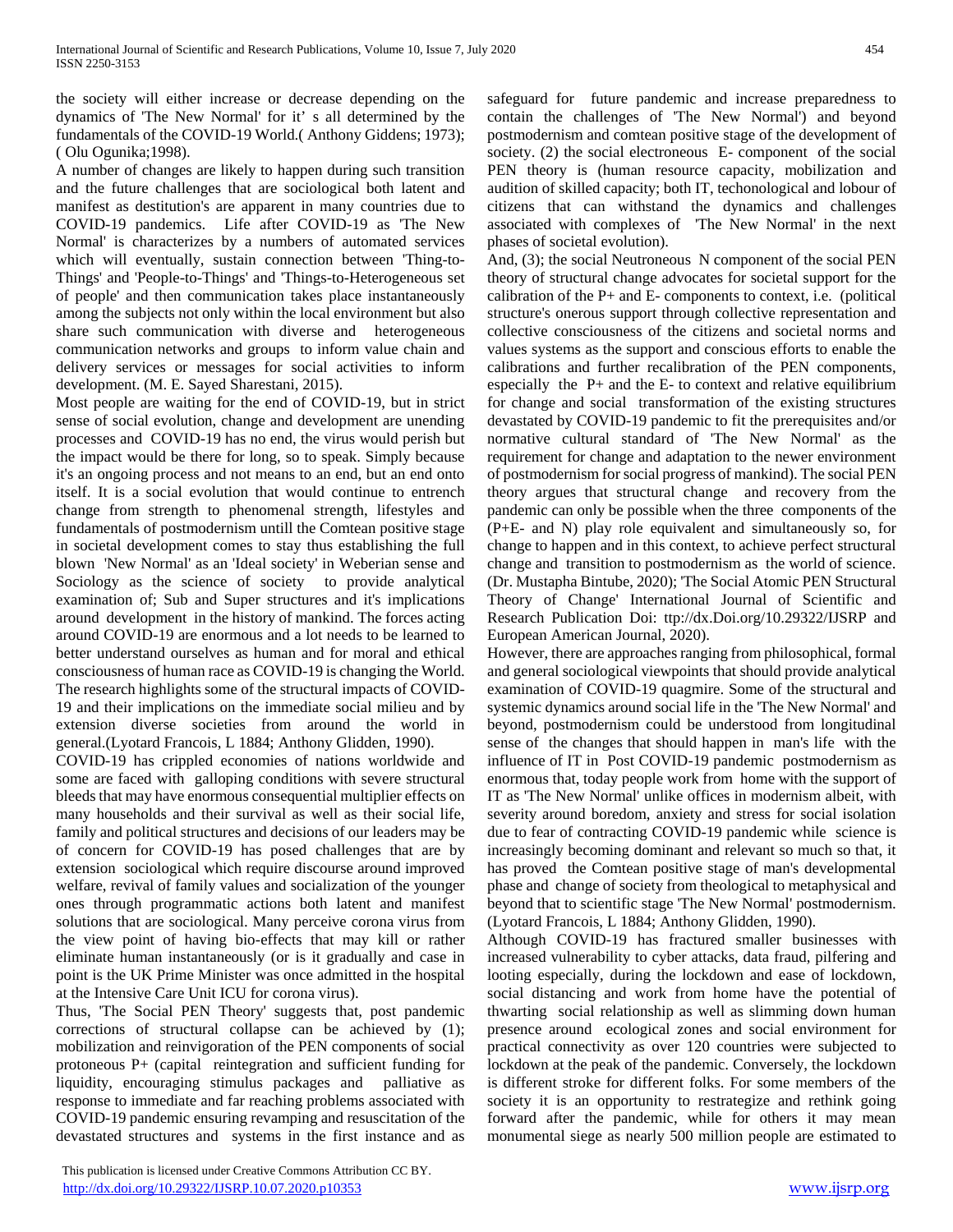risk poverty situation due to lockdown at the height of COVID-19 pandemic. Again, COVID-19 has equally dislocated a number of priorities as well as negatively transformed the life styles of significant members of diverse societies across the globe. It is a situation that can best be described as a double-edged sword with challenges and enormous burden on families, groups, communities, societies and governments at all levels all over the world.(S. Probst, N. Carrington; A.A. Howat; 2020;World Economic Forum: Insight Report, 2020), (G. Emefiele, 2020), (Marsh and Maclenan etal, May 2020).

So, is it safe to say that, COVID-19 is ushering in a radical structural change into a new world, a society to be determined by the social PEN energy  $(+n)$  of indivisibility as one, pivotal on science and the dynamic of social protoneous P+ and social electroneous E- and the support of social neutroneous N integral for structural change as the impact of COVID-19 on the present day society has been overwhelming? Or is it a leeway to a new world ? Or a transition from capitalism to a society synonymous to Marxian coinage of ' egalitarianism' in which all men are the same? ' The New Normal' is not an unknown social phenomenon or setting, but a social system that emerges from the recovery of lost glory of the previous society as natural selection upon forming and combining political economy aided by the social PEN energy (+-n) in all spheres of man's life hitherto devastated by COVID-19 pandemic as it evolves from the previous patterns created by man. The ' New Normal' as renewed kind of society is a transition from modernism or modernism substituted by postmodernism in almost all of its ramifications which requires time to consolidate and stabilize for recovery and sustainability. Hence, the present day society can never be the same with life before year 2020 and the new changes would continue to differentiate and consolidate and it would be gradual, some invisible while others visible, and the changes caused by the pandemic, some reversible while others irreversible and are all indivisible as to their existence as social reality. ( Karl Marx and Engels, F. (1950[1808]); (Dr. Mustapha Bintube, 2020); 'The Social Atomic PEN Structural Theory of Change'

There is the notion that lack of adequate preparation to nip COVID-19 pandemic in the bud and its subsequent escalations is a matter which numerous critics and commentators attributed to the world' s power wrangling. The USA and China are in faceoff, capitalism is under severe threat while communism and socialism are no longer tenable and the world is graduating into 'The New Normal'. Beyond that, it is saddled with the burden of American blacks' revolt (or is it disobedience; an outright protest with popular slogans as; 'Blacks Lives Matters' against racism and subsequent stage of protest for alleged police brutality in the murder of George Floyd and Ranshard Brook's and many other invisible unauthorized police brutality as claimed by the protesters which had happened in the past, but gone down the drain. George Floyd' s case has degenerated to further escalation of sustained systemic frustrations, anger, anxiety, displeasure and unhappiness around colonialism, subjugation, perceived exploitation of the Blacks by the Macworld and to some larger extent historical slavery as the protesters claimed. (Karl Marx (1964, [1840]); ( Marx Weber; 1947).

Similarly, there was push and pull around credibility and responsibility of whether or not one of the two countries; USA and China is responsible for the spread of COVID-19 pandemic, especially its escalation. USA is blaming China and China is turning 'donkey ears'. USA President was asked by a journalist at the White House press conference that COVID-19 is a catastrophe of global magnitude and why is it so? The USA President in response felt that question was so nasty and retorted, 'Ask China'. USA and China are in face-off using threat words at each 'bloc', suspicious of each other while COVID-19 is ravaging humanity around the world with enormous negative impacts on structures; primary, secondary and tertiary and the masses are suffering by day and erupted ethno-racial crisis and domestic violence for palpable lack of capacity of some individual me.vers of the society's to attain social responsibilities at family levels and that by extensions and multiplier effects affects on child socialization and psyche among other social ills that concerns Sociology of COVID-19.

There is no gain saying that, COVID-19 pandemic has caused monumental structural imbalance and systemic shift in almost all facets of man's life. Sociology of COVID-19 focuses on those changes and examines their implications on individuals, groups, diverse societies and institutions; formal, semi-formal and informal. For example, on its escalation and impact in January, 2020, and measures to arrest the pandemic through policy guidelines occasioned by subsequent lockdown has affected the income and jobs of numerous members of the society, especially the informal workers were hard hit as it declined to 60% globally. This negative impact has sociological implications on the families, relations and dependants of those whose jobs were at risks for COVID-19 pandemic. Again, the expected decline, according to experts, is more likely to affect Africa and Latin America.

Also, there is evidence to support the fact that COVID-19 has disrupted 436 million enterprises, 232 million are retailers and whole sellers globally and COVID-19 has disrupted 1.6 million informal workers globally, (ILO, April 2020). Corollary to that, available studies have suggested that Corona Virus is relative to geography and therefore, the impact varies from country to country and those in the United States of America (UAS) are ten times more likely to be infected and four times likely to die of COVID-19 pandemic however, asymptomatic are not that infectious as the real carrier of Corona virus.

The dominance of IT and man's activities in post COVID-19 society as postmodernism are felt everywhere and life is been dominated by IT in all spheres of existence ranging from hospitals, market places, schools, work places, eatery to ATM dispenser and payments for purchases and other transactions are done electronically online with the use of value-MasterCard supported by IT as 'Internet of Things' (IoTM2M) post modernities, variables for it's definition and that has been the way of life in mordernism long before the advent of the novel Corona virus pandemic and that would be sustained and further differentiates and transforms into 'Machine-to-Machine Communication' (M2M) and its relevance and significant are retain and projected furthermore in it's trajectory right into 'The New Normal' and beyond as improvement upon man's life enable by science and empiricist fundamentals as 'smart' way of life in the society. (M. E. Sayed Sharestani, 2015);(India, Ministry of Communication; March,2020).

There are theoretical and empirical grounds as to establishes nexus with what this research envisaged to achieve as there exist post modernities as evidence on how things in our homes are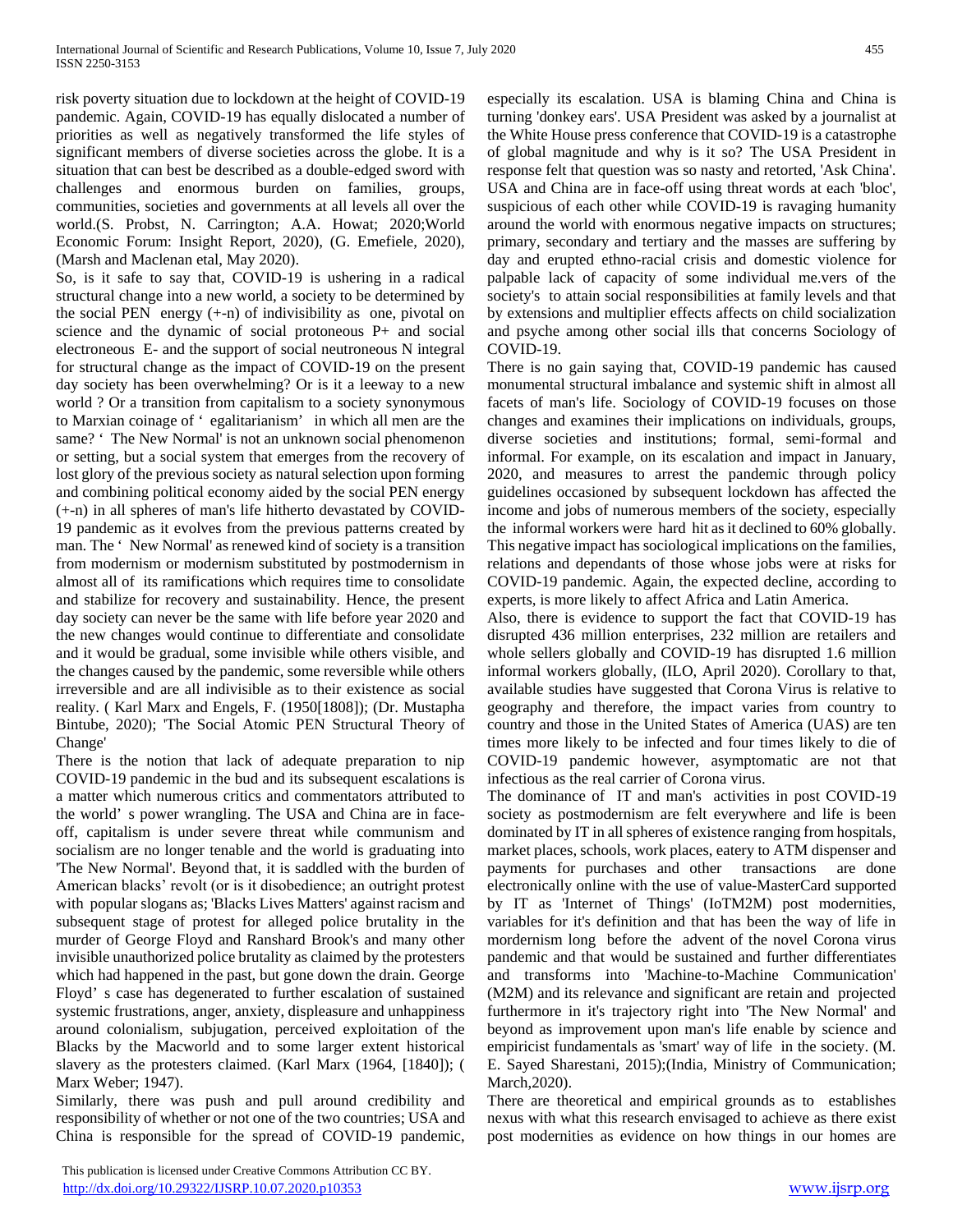smartly managed from afar through internet connection and it's observed fact that, nowadays human society is driven more by 'Internet of Things; as a two tier model' which enables sending of information sensed by things or actuating the social environment through IT facilities and the basic sensing and actuation of services to quickly connect with other services provided by 'Smart Things' in our homes, offices and other public domain with other 'Internet of Things Appliances' and that would automatically lead to the automation of various forms of 'Internet of Things' to deliver on specific tasks on the internet life beyond 'The New Normal' as postmodernism this milestone in the history of mankind is reminiscent of Auguste Comte's classification of society as 'positive' or scientific stage.

These are some of the dynamics that are more likely to happen beyond 'The New Normal', a post COVID-19 society postmodernism utilizing 'Internet of Things' as rapid revolutionary communication network and assist in the diversification of production in industries and man's social existence and as scientific innovation for the improvement of humanity as opposed to the tough, archaic and analog ways of doing things around us and at our homes, a situation to confirm the theoretical underpinning around Auguste Comte scientific stage of development.(M.S.E, Shahrentani, 2015);(India, Ministry of Communication; March,2020).

There is the need for policy responses to protect the low income earners, especially the workers in informal businesses in poorer countries from around the world. The risk posed by COVID-19 on labour force and labour power globally is so severe and the most hard-hit are accommodation and food services. Also, existing evidence had showed that, there were sociological implications on gender based issues, domestic frictions and concern over feminism as during the lockdown for COVID-19 pandemic, many people have lost their jobs and in Ontario Canada alone, about 2.2 million people lost their jobs. In April, 2020 alone, the data and statistics reveal that about 689,200 people lost their jobs and unemployment rate rise to 11.3% in Ontario Canada. The job loss of almost 87% during the lockdown, just within two months and the sociological implications on both micro and macro-demographic characteristics of those affected were significantly on women from the private sector. About 577,200 women lost their jobs compared to 514,800 men and are mostly from the industrial sector and that event alone has the potency to severely pressurize their families and for the single mothers it's a catastrophic an early warning signals for broken homes and major threat to the socialization of the younger ones. The job loss has also affected wholesalers and retailers as 230,900 jobs were lost while accommodation and food services account for 215,800 job loss. At least one out of three jobs was affected during COVID-19 pandemic. (ILO, April 2020); (G. Emefiele, 2020)

'The New Normal' is new lease of life as social transformation of the previous or pre-Corona society modernism to a newer society postmodernism with evolutionary strength differentiating the society to open up newer windows for change in man's life as we work from home and transact businesses online and other fundamentals to a higher life than that of the previous society with distinct features that are somewhat, similar and as well slightly different in comparison to our former life style before COVIID-19 pandemic which our generation must witness as phase change in life and therefore, it's normal as the theory of natural selections

 This publication is licensed under Creative Commons Attribution CC BY. <http://dx.doi.org/10.29322/IJSRP.10.07.2020.p10353> [www.ijsrp.org](http://ijsrp.org/)

claims. However, at the other end of the spectrum, there exist an inevitable systemic transformation guaranteed by the social PEN energy  $(+n)$  while societies require more social protoneous  $P+$ capacity, social electroneous E- human resource capacity and capital integration to bounce back largely due to the momentum of COVID-19 pandemic to enable us pick the pieces for Socioeconomic and political recovery and sustainability. (Dr. Mustapha Bintube, 2020).

'The New Normal' as the name implies is an 'Ideal Society' and this is to the credit of Max Weber as Weber constructed an ideal type of rationale-legal bureaucratic organization with the following characteristics as; activities required to achieve organizational goals are distributed in a fixed way as official duties well rationalized. This feature of a rational legal bureaucracy has stressed the importance of Kinsley Davis and Wilbert E. More theorizing on stratification system for each official has a clearly defined area of responsibility for the attainment of organizational goals in a rational legal bureaucratic setting. Complex tasks are broken down into manageable parts with each official specializing in a particular area. Bureaucracy's complexes and dynamic structures of institutions are intertwine just like the thoughts of Max Weber and Karl Marx are inseparable because you cannot talk about economic system that is achieved via e-institutions without the protoneous P+ capital for liquidity of systems and electroneous E- (human resource capacity IT and otherwise ) as advocates of social PEN theoretical components beings prime source of decision making at all levels as COVID had engaged the E- component capacity for bureaucratic know-how dealing with the pandemic at the centre of decision making at the level of UN and policy formulation at level of various governmental levels as bureaucrats and/or administrators are working round the clock tirelessly briefing media to get out of COVID-19 quagmire. ( Marx Weber; 1947).(Karl Marx (1978[1867])( Robert K. Merton; 1968) ( Spencer H. 1971).

Subsequently change would take place in the process. The impact of COVID-19 is sharper, overwhelming and has created a number of scenarios which have changed our lives and those changes are dramatic and the effects are immeasurable. Lockdown and complete seizures of human activities on the surface of the planet earth, during COVID-19 pandemic had greater effects on our lives, some of the changes are reversible while others are irreversible and would continue to evolve to its greater heights with consistent change to shape our lives as individual members of the society.

There are great changes around systems and structures around us and are slowly galloping and inflation is creeping deeply into the very fabric of the society due to COVID-19 pandemic and the panics for scarcity or shortages of commodities necessitates for market price speculation and that increased hoarding of foods stuff during COVID-19 pandemic for the fear of unknown with severe effects on low income earners' families and the lower working class especially in capitalist societies. Also, Issues of interest to Sociology of COVID-19 as existing literature has provided evidence that, some of the events characterized by racism, stigmatization and protest with obnoxious implications on homes which are said to be on the increase only during COVID-19 pandemic. The case of George Floyd erupted and Ranshard Brook's recap the struggle, Vancouver police recorded 20 hate incidences in 5 month compared to 12 altogether in 2019 mostly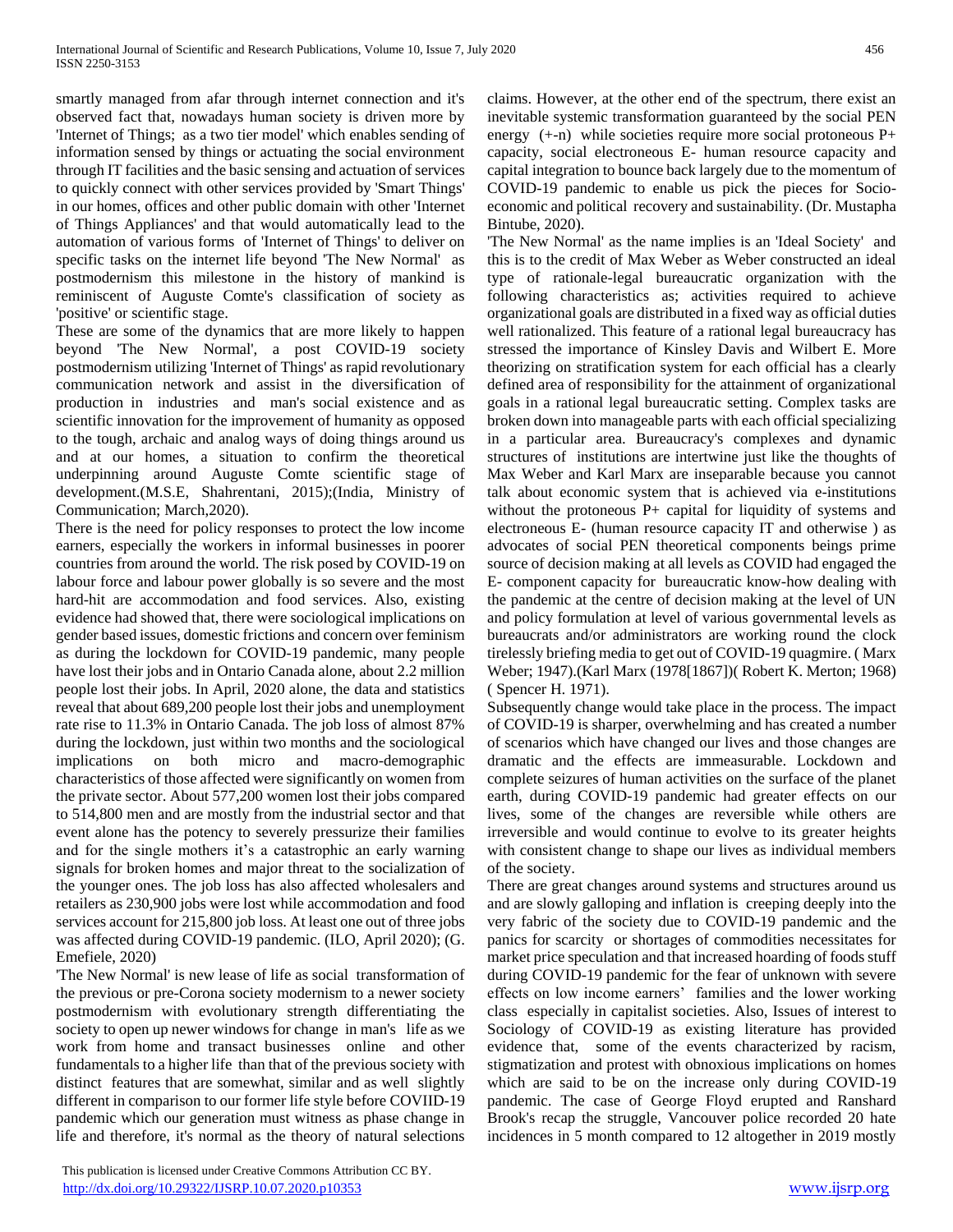directed on Eastern Asians. They were looked at with disdain by accusers as COVID-19 blossomed from China. The attitude of the public on Chinese people was disturbing and the level of stigmatization and hate was said to be on the increase. Data obtained reveal that an insulting statements directed at Eastern Asians were recorded as 'go back to your country; that is where it all started'. All these happened after COVID-19 pandemic has blossomed. (Globe and Mail, May, 2020).

The Chinese were seen with suspicion all over the world for the Wuhan escalation of the novel Corona Virus and Africans manhandled and humiliated in some jurisdictions. There were hate-fuelled incidences, racism and protesters littered around the streets and major roads of USA and UK are more pronounced. And, there were agitation and bigotry in Canada and such scenario appeared to be strength for the Chinese and they lamented of physical, mental and psychological imbalance for such accusations just being citizens of China and the labeled against their person. For COVID-19, the Chinese all over the world are in great fear, anxiety and some are depressed for the unnecessary harassment. (Globe and Mail, May, 2020).

As COVID-19 'risks outlook, preliminary mapping and it implications' suggest that, the lives and livelihood of over 500 million households are facing threat of poverty. All these are social conditions which form an integral variable that provides weights for the science and discipline of Sociology at large. Some analysts opined that, in April, 2020, more than 102 export restrictions were placed by 75 countries on goods and critical medical supplies and drugs and should this situation remains constant for 'The New Normal', it will have enormous sociological implications and health seeking behaviour of the members of the society, communities, families and households would feel the brunt and those directly affected by the pandemic would grumble and for the damaging effect there would be much more of systemic rumbling. Aside escalation of COVID-19, there seems to be poverty, the rate is higher and individuals who lived below poverty lines as another factor which correlate the rate of transmission and makes it difficult for the government and relevant authorities to achieve significant milestone around contact tracing and isolation of infected victims more especially in low income earning societies (G. Emefiele, 2020; Marsh and Maclenan etal, May 2020).

The theory of evolution has reinvigorated the fact that, human society evolved and such evolutionary strength according to the social PEN theory is an invisible social phenomenon, but it happens in its indivisibility and the structural changes are visible at later stage of structural change and development. It's gradual and so it attains its visibility stage while nursing 'The New Normal' which at the moment is rather infant evolving and therefore, it has to undergo stable, but guided activities of man's ensuring phased change of the society to attain relative social equilibrium. The activities of the members of the society in post COVID-19 society and the dynamics of the institutions within the ecosystem and global power relations as determinant for the stabilization of 'The New Normal' as society which exemplify a complex whole and are PEN indivisible. (August Comte, 1986; Darwin, C. 1859]); Auguste Comte; 1986).

Social evolution is to the credit of Charles Darwin and Herbert Spencer. The former emphasized on the survival of the fittest and the latter corroborated that, human society is never static but rather

 This publication is licensed under Creative Commons Attribution CC BY. <http://dx.doi.org/10.29322/IJSRP.10.07.2020.p10353> [www.ijsrp.org](http://ijsrp.org/)

dynamic and therefore change is necessary social condition and the changing nature is that of the 'survival of the fittest'. COVID-19 has changed the world and equally induced major shift in human thinking and entrenched power wrangling for global power balancing. Sociology of COVID-19 believes that, the process and forces which ensure the change to 'The New Normal' is enabled by the dynamic process' and the interplay and interdependence nature of phenomenal; natural and social fact and it is gradual and would happen overtime as illuminated by Charles Darwin.(August Comte, 1986; Darwin, C. 1859]); Auguste Comte; 1986).

The phased change of the society, due to the impact of COVID-19 pandemic is unstoppable and it is beyond an individual control to put an end to it, but will happen though gradual, guided and controlled to some extent by man's conscious actions, activities and relations to institutions, science and entrenchment of technological modernities for social progress to ensure change and the effects would be felt almost everywhere, some overt while others convert and sleeper for the stability of 'The New Normal' as another phase in our existence which come with numerous social and natural phenomena sugeneris as 'social facts' for its definition.(Darwin,C.1859]); (Durkheim and Mauss, M, 1703; Giddens Anthony, 2009).

COVID-19 has challenged leaders of various nations and they are taking bold steps ramping up testing, making concerted efforts around case identification and isolation with pathways for contact tracing, all are possible with the power and authority established and sustained around leadership for success going forward dealing with COVID-19 pandemic. For example, the USA under the leadership of Donald Trump has appropriated 113 Billion USD (One Hundred and Thirteen Billion Dollars) to achieve testing and at least 1.9 million of her citizen have been tested in the second week of May, 2020 through hospital and community testing programmes. Similarly, there were complexes which border the leadership especially, human traffic connections and difficulties around contact tracing are seen as herculean tasks overcoming Corona virus. And, the Rockefeller foundation has since presented guidelines on phased reopening plan of about 48 states of the USA in the third week of May, 2020 as phased modifying measures with tremendous precautionary measures around biosafety were reinvigorated for safety and security of US citizens. (D. Trump,2020);(John Hopkins, 2020) (D.Kieghe, 2020).

'The New Nornal' is achieved by man's relations to institutions supported by IT facilities and technologically mundane postmodernism as a sort of society driven by scientific and higher sophistication with less human labour and social group participation. In that sense, social group segregation/social distancing is rather, a new norm and 'social Telesis' as opposed to social dynamic situation to reinforce George Simmel's 'sociation' translated to German 'Vergesellschaftung'. 'The New Normal' is a way of life, and in postmodernism, the way of life may no longer be in accordance with the previous definition of socialization as it was practiced in modernism, a corona virus ridden society that has changed the global thinking. For example; social distancing may be a relative thing to mean, "he who contemplates of marriage between the whites and blacks, is more likely to also assume to live in the same street with the whites or the blacks" (Hogan, 2006; Giddens Anthony, 2009).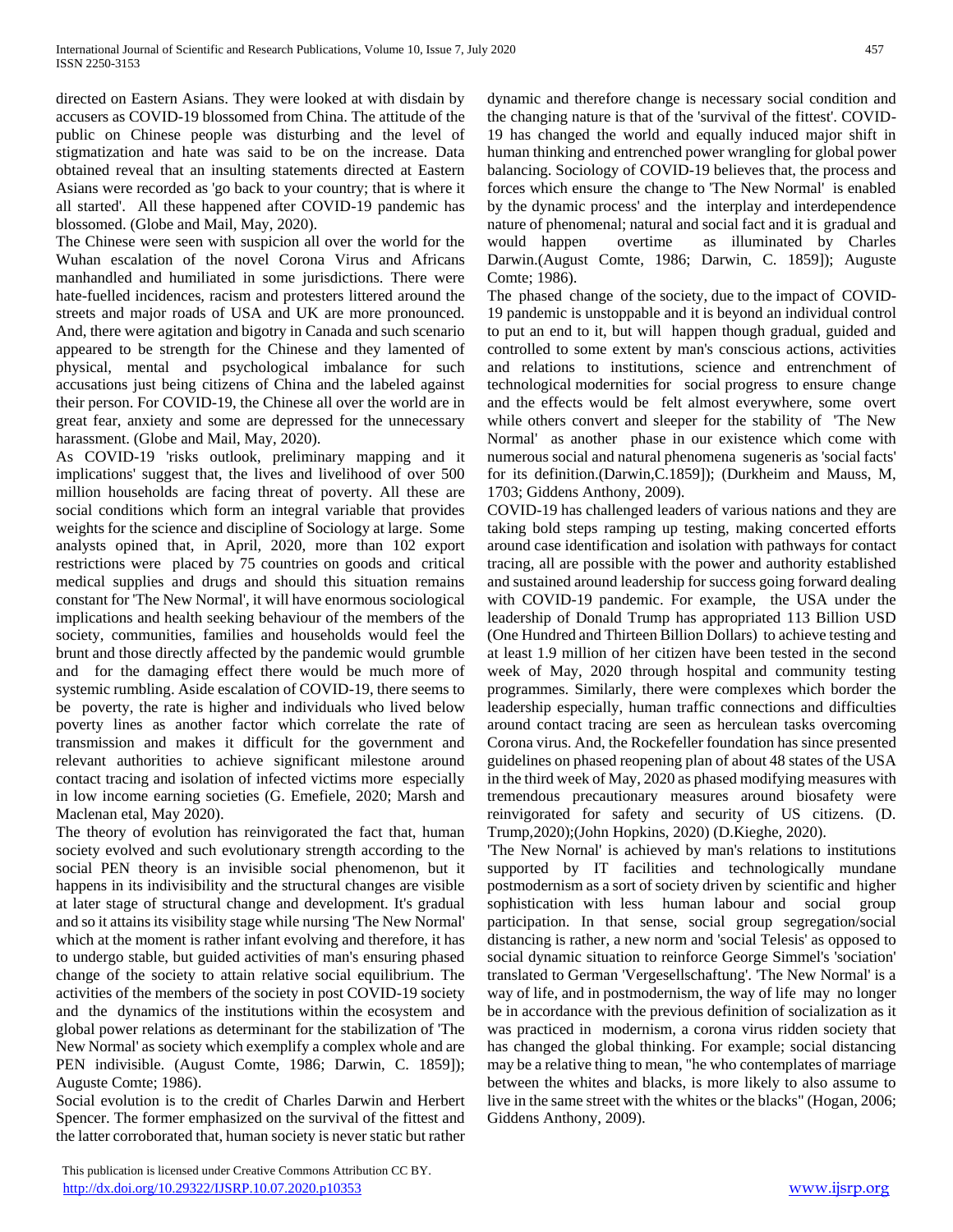'The New Normal' which is evolving and synthesizing to transit to PEN structural visibility of normalcy albeit gradual. But, there is a pointer to its trajectory and whatever decision taken sooner rather than later by the governments, institutions and people that matter from around the world, would in no small measure affect things around us and to determine the working of the newer world; postmodernism with effects on our lives and transform the future and that happens through global consensus building, stability and change to 'The New Normal' stability and sustainability.

Although, COVID-19 is public health issue, but its impacts has nexus or bearing with social structures, economy and so it does with polity and by extension shifts in our social lives and fundamentals in general. The consequential effects of COVID-19 on social, economic and political structures as institutions had equivalently and it trickles down to communities and societies from around the world, and thereby changing individual's and group's attitudes and behaviour in search of and in the quest for finding solution to attain normalcy. (Lyotard Francois, L 1884);(Parson T. Bales, R.F. 1955; Parson, T. 1977); (Durkheim, E. Mauss, M, 1703; Spencer, H. 1971)

COVID-19 has increased panic buying and hoarding of food items was on the increase for the fear of unknown leading to artificial high prices with disrupted supply chain and high demand due to COVID-19 pandemic. To correct the ills of COVID-19 may require serious public health reinvigoration, psycho-social support and counseling to reduce its impacts on members of the society. The escalation of COVID-19 with flying banner and shining armour has really galvanized the entire globe and with numerous changes in all spheres of man's life. Some of these changes are permanent and irreversible while others are temporary and dissoluble. For example, the ' ease of lockdown' came with numerous politics and social tensions such as anger and frustration from the individual members of the society.

Amidst these controversies is the fact that the world is changing, though gradual, and that has underscored the claim of social evolutionism. COVID-19 may disappear over time, but the impact it will leave behind would definitely change the world and it is happening albeit, gradually and socially PEN invisible and are in phases to affect social, economic, political, business and educational systems. For example, the sociological implications of the gaps in labour force is that, COVID-19 has thrown many families and individual households into crisis and shift in family structures is the rule and not an exception where jobs are under severe threat of loss with negative effects on individual worker's nuclear and extended family systems and the worse hit family may be either hetronomous and matriarchal or consanguine and matrilocal residence in which the former is dependent with weaker source of livelihood and the later, the wife, saddled with the burdens of the family and exercise enormous power with influence over the father together with their relations may be constrain and restrain by the momentum of COVID-19 pandemic as the labour force has been altered by COVID-19 and labour power are being shifted, in some cases loss of jobs from lockdown and social distancing a nightmare around the globe . (ILO, April, 2020);(W. Bosyauni; 2020); ( T. Honjo; 2020)

COVID-19 has transformed global culture and has shifted many aspect of it both artifacts and non-artifacts. This is reminiscent of the social thoughts of Edward Bronson Taylor on Culture and George Simmel's Sociology on 'Sociation' 'Dyad' and 'Triad'

 This publication is licensed under Creative Commons Attribution CC BY. <http://dx.doi.org/10.29322/IJSRP.10.07.2020.p10353> [www.ijsrp.org](http://ijsrp.org/)

relations to provide us with better understanding of the dynamics of COVID-19 pandemic from around the globe. There are variables and/or indicators at community level to provide credible insight that should allow us have better grasps of COVID-19 and its transmission in relations to variables such as population density, homogeneous or heterogeneous and the extent of transmission among community members through social interactions.(Edward Bronson Taylor, 1891); ( G. Simmel; 1948);(Durkheim, E. Mauss, M, 1703; Spencer, H. 1971).

The behaviour of diverse human groups from around the world, their attitudes, value systems, knowledge and belief systems may contradict the distancing guidelines and are afraid of being infected of COVID-19. This is to the credit of (Burgess and Parks) 'Ecological Theory' and to some extent, 'Cultural Transmission Theory' as it shared a large network of researches with 'Ecological Theory'. (H. Kankiya, 2014; S.O. Smah, 2013).

#### II. KEY CHALLENGES/PROBLEMATIC STATEMENT FOR THE RESEARCH

As the world is now moving away from face-to-face context of social interaction with work from home, social gathering and community meeting are banned ( is it suspended or put on hold ) due to COVID-19 epidemic as caricature of the philosophy governing postmodernism and as a driver for COVID-19 reality for social, economic and political change enabled by social PEN forces (+-n), society is ravaged by Corona virus pandemic as social distancing becomes the rules and not an exception.

There is panic around fragile societies which is obviously provided for by the rate at which it transmits across nations, cultures, traditions and regions of the world with enormous anthropological implications is actually impactful with enormous capacity/potential as it' s slowing down global socio-economic and political activities of human in their respective countries with serious threat around social relationships as sociological fundamental which define individuals social life and existence.

Should corona virus increase in its intensity, (may God forbid), what would be the fate of those who get their daily meals from the opportunities unveiled by social gatherings and events in the society? Some people have to move in and out of their houses and participate in social gathering for their survival, which requires coming together in mass to achieve social purpose in life? What will happen to the down trodden masses, especially those in fragile communities in remote rural areas where social security is tied down to relations?

As COVID-19 escalates in Wuhan China, to the level of pandemic, the media all over the world – print, electronic and new media went agog on COVID-19 influenza. Consequent upon that, Sociology of COVID-19 is interested in the social aspects of the pandemic and it's contractions through social interactions, impact on social structures and sociological safeguards to reduce severity of the virus on humanity in general.

From all indications, one can only get infected of Corona virus (COVID-19) through social interactions, hence the need for social distancing as mitigating measure. I was so disturbed that I wrote to Professor S.A. Zuru, Pro-Chancellor, University of Petroleum, Efurum, Delta state on the 29th of February, 2020 when Corona virus was barely a month old in Nigeria just to share thoughts and perspectives with him on its escalation. The conversation went thus: Pro-Chancellor sir, comparative analysis of the two clips,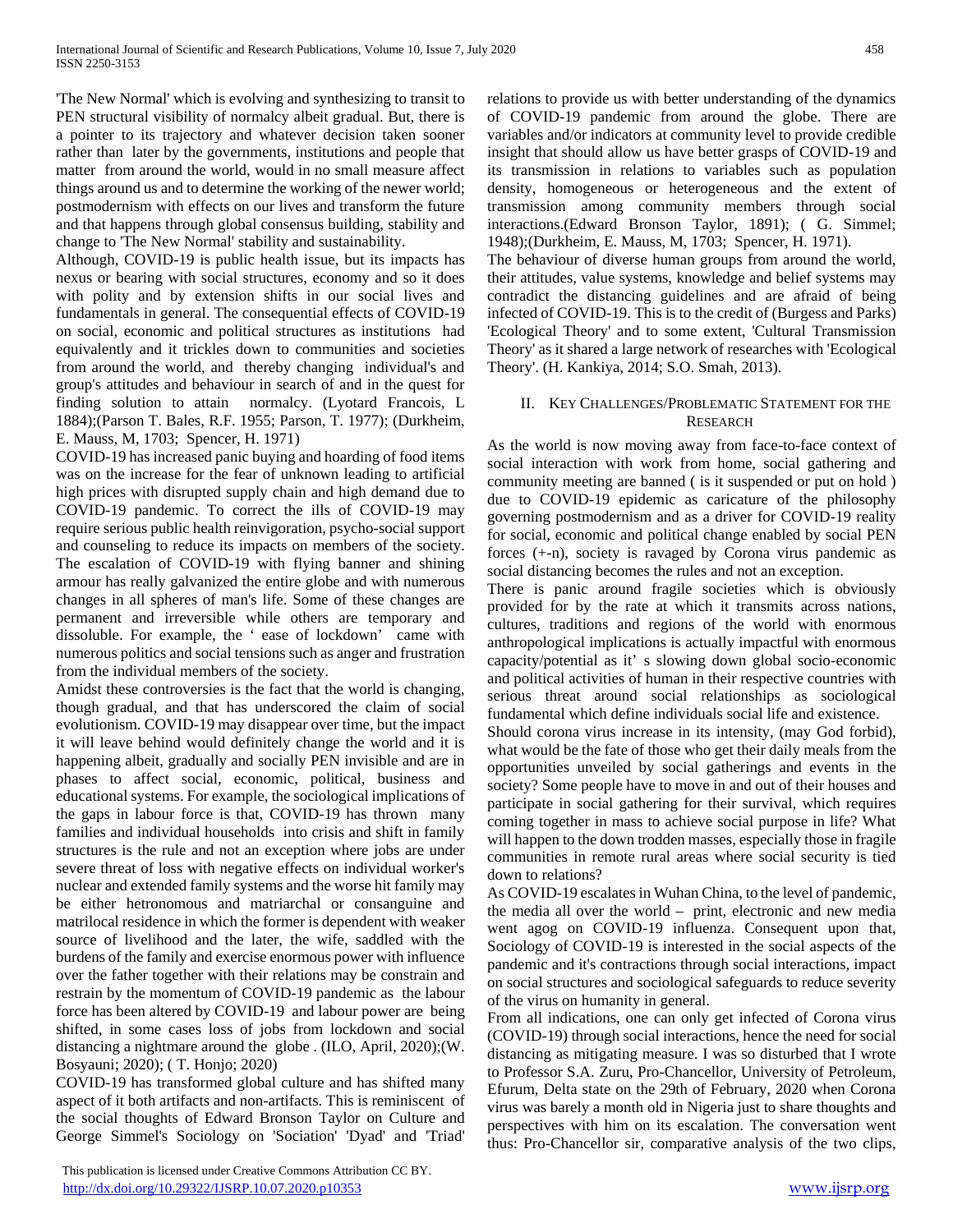(the one you sent to me and that which I posted in response), suggest a compelling question on Corona virus.

One question is eminent here sir, the epidemic called Corona Virus is known to have neither a vaccine at the moment nor does it have an antidote. So, what is China disinfecting and/or fumigating and sterilizing in Wuhan? Professor sir, With all sense of respect, don't you think that, this quagmire called Corona Virus is sociologically inclined establishing nexus with Maxwell Atkinson theory of ' Coroners' on suicide, in Ethnomethodology-Sociology of Zimmerman and Harold Gafinkel" -Haralambus and Holborn: pg, 885.

There are numerous challenges achieving social distancing and enforcement of COVID-19 guidelines to free the society of the pandemic and associated negative effects of the pandemic on man's social life. Most high risks societies around the world by their very nature and setting, in the first instance, are densely populated with numerous errors in Postmodern-Architectural designs and specifications while lacking in town planning principles with more houses poorly built on faulty foundations.

This situation is a palpable challenge as achieving social distancing seems a nightmare. Most victims of COVID-19 are in absolute poverty with ill-health status who cannot afford to buy disinfectants and alcohol based sanitizers to use for safety measures and are more worried of hunger than the real Corona Virus. How do we protect ourselves of COVID-19 pandemic? As we may recall Abraham H. Maslow of human needs, the problem around poor people is physiological needs, the urge to get basic needs for survival as food, portable drinking water and shelter. Without fulfilling those needs they cannot afford to buy hand sanitizers, face masks, etc. This increases the level of their vulnerability for COVDI-19 pandemic. So, how can we ensure social distancing?

There exists another challenge of lack of enlightenment and sensitization to create more awareness as it is seemingly lacking as social contacts at community level is unavoidable for the mass of population density and dynamic of interactions. The daily press briefings by the appropriate agencies and authorities require expansion of coverage of its activities to penetrate the society and to trickle down to the grassroots level for the masses to hear the government' s advice and recommendation on COVID-19 issues to keep the citizens well informed.

To understand the effects of the pandemic on individuals and society at large, there is the need to provide an applied sociological study in thematic areas in sociology for critical analysis to unveil ways of improving social distancing measure, understanding the effects on short, medium and long term and on how to promote community awareness as safeguards against COVID-19 pandemic and the nexus between COVID-19 and its impact on social structures and institutions such as family system, groups, diverse cultures and how it impacts social change and relationship among human race in diversity.

Again, there are problems around overcoming cultural forces which allow handshake in congregation within communities during weddings, naming ceremonies, funeral services, market places that are congested and other processions as their cultural imperatives demand. So, what can we do to be safe of COVID-19 pandemic? Social distancing is a nightmare in fragile societies and may turn out to be failed and fruitless largely due to the fact that traditional and cultural fundamental define community members' way of life and achieving social distancing is a nightmare

The demography of the fragile societies also suggest social distancing a nightmare due to rampant birthrates, congestion and procession during festivities and routines for places of worship, funeral and other similar inter-ethnic festivals and meetings a nightmare to observe social distancing in most fragile societies.

The social distancing and lockdown as measures to curtail spread of COVID-19 has severe socio-economic and political implications as well as the survival of especially, the downtrodden masses in remote communities; their survival comes first before anything in most fragile societies, hence some break the guidelines and the need to have stringent measures to contain the violations of law and order promulgated by the higher authorities to safeguard members of community from being infected by the carriers of the virus.

There are numerous existential threats from within the community for inter-community relations and human traffic connections as it is natural for humans to move as they remain socially mobile. The guidelines and lockdown has not been easy for members of fragile societies are finding it difficult to contain it as their sources of livelihood are somewhat blocked and palliative to cushion their hardship are in short supply hence, move around in violation of the guidelines.

There are more than enough reasons and issues for members of various communities to abuse and self administer drugs as most hospitals are closed while others are deserted apparently with no doctors and the options left for the masses are to get referral to COVID-19 isolation centres with the fear of being infected, hence they avoid hospitalization completely with dare consequential effects of such change in behavior as drugs abuse.

And, what do we stand to benefit from analytical examination of this situation from the viewpoints of sociology of COVID-19? Closure of most healthcare centres and paucity of health services may generate situational tension capable of escalating into distress leading to eventual trauma, depression, anxiety and psycho- physiological conditions ultimately leading to death and in some cases to aggravate suicide conditions and domestic violence for excessive regulations and inadequate integration of palliative and stipend as support to members of the society with numerous issues around counseling and establishing therapeutic relationship among members of the fragile societies. So, what do we need to learn from the Sociology of COVID-19?

And, what would happen after the pandemic? We need social psychology to handle that and more often than not, the role of medical sociology cannot be over emphasized in giving social analytical advise and sequence of narratives to help paramedics to understand the social factors and reasons for contamination of COVID-19 in various communities and hospital for overcoming the pandemic.

What is sociology of COVID-19 saying on the social aspect of COVID-19 patients and relationship with health workers and it's medical implications? Socio-economic and political development issues and governance are halted for COVID-19 social distancing measures and members of the fragile societies are stranded with no social amenities of life and we require sociology of development for better explanation and to map out post COVID-19 world leadership and governance issues to liberate the masses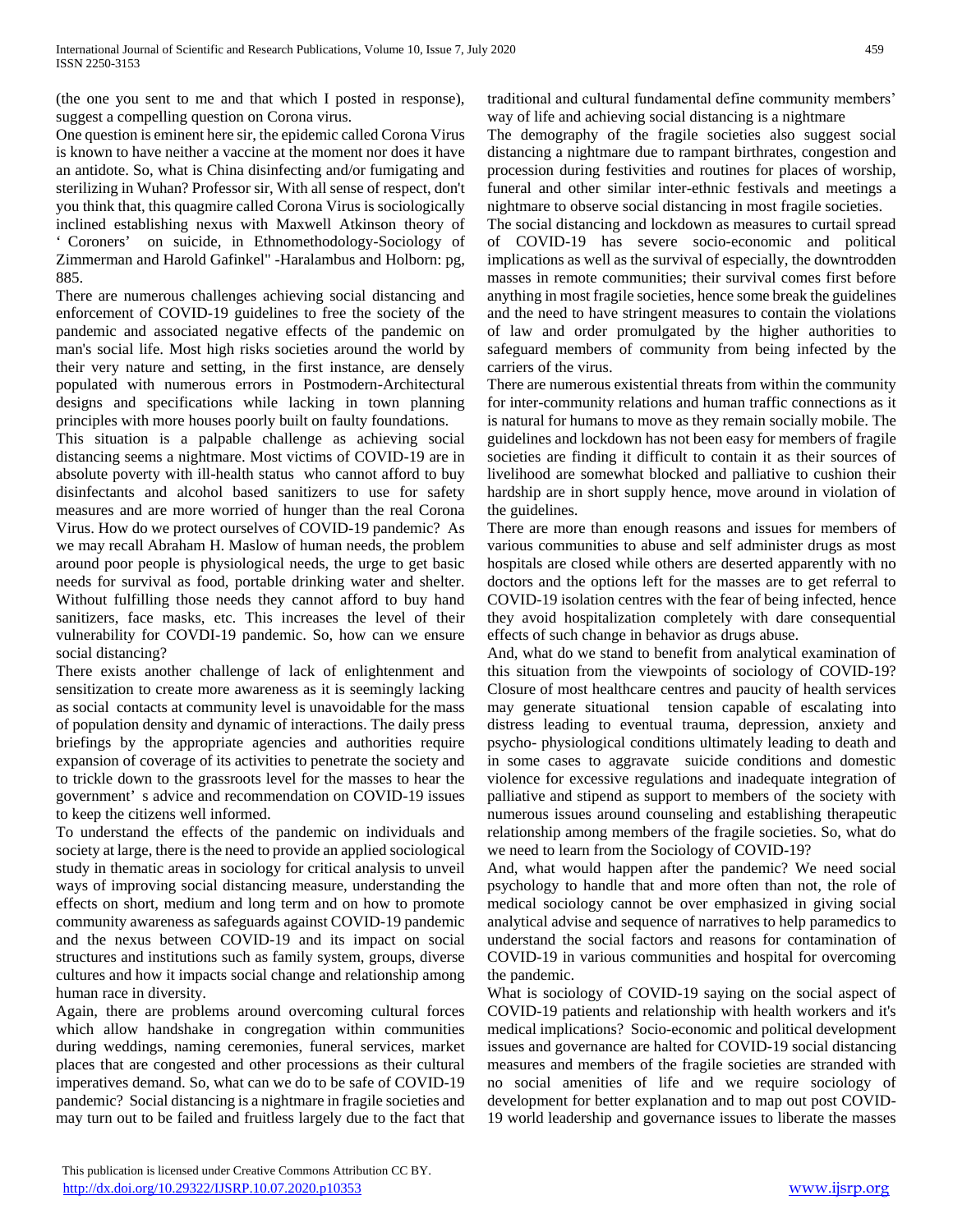and to create hope for better tomorrow and what has been the focus of the sociology of COVID-19 on that?

There are problems around congestion in places of worship such as mosques and churches as rapid epicentre for transmission of corona virus which informed government decision to close down worship places and to reopen when the pandemic is over and sociology of religion is there to tell us much to better understand the synthesis to subdue crises and clear hope of the masses who have nothing but religion as source of hope and revival for better tomorrow so what do we stand to learn from sociology of COVID-19 on that?

The social distancing order as philosophy to drive postmodernism has scaled and pushed many out of businesses, especially in fragile societies for social distancing measures as characteristics which define fragile societies and many are out of job today as motorcycle riders, tricycle riders and informal business which allows coming together of many persons to achieve social economic and political purpose in life and such a scenario is a palpable nightmare, especially to members of the fragile societies as we usher in postmodernism world enabled by corona virus and COVID-19 pandemic and social distancing a serious issues which takes away means of livelihood of the poor masses. So, what would happen after the pandemic?

The downtrodden masses are lamenting and seeking for reversal of those measures against their survival and livelihood. Will that get the attention of the authorities? Certainly society would evolve to differentiate and open up opportunities for the fit ones to have a substitute job as residual paid job to make ends meet as the tenets of evolutionism suggest. There are also domestic issues for COVID-19 and social distancing may be maintained by wife and children but for the roaming husband may be a source of concern and fear of corona virus importation to the family and in some cases the rate of domestic violence is on the increase and domestic workers who come from outside to do routine cleaning and washing may also be on the guilt side and at times looked at with disdain with the fear of COVID-19.

Individuals are in lockdown and the quest to have share of their palliate relief materials that is apparently inadequate makes members of fragile societies to fight over to collect and in the process get infected or become more vulnerable to COVID-19 as individuals are seen push, pull drag to have their share of palliative and some fight for apparent insufficient food items being distributed by the government and concerned philanthropic individuals and well-spirited members of the society. Some churches and mega mosques also extend hands of gesture to support poor and needy members of their respective places of worship. So, what do we learn from sociology of COVID-19 on that?

The first phased ease of lockdown in most fragile societies is rather adding salt to injury as most banks were jam parked and most people do not use face mask and as the standing order of some official places instructed to offer skeletal services require customers to use facemasks to enter and some people borrowed their peers' facemasks to gain entry. It was rather a nightmare and observing the social distancing as philosophy which drives postmodernism are actually zero and the number of cases from the day one of the ease of lockdown shoot up and increase the curve along Y axis of index cases graph against X axis per capita population density. COVID-19 is really spreading, which perhaps

 This publication is licensed under Creative Commons Attribution CC BY. <http://dx.doi.org/10.29322/IJSRP.10.07.2020.p10353> [www.ijsrp.org](http://ijsrp.org/)

left many asymptomatic as the incubation period is rather long. This left many with mild to moderate symptoms and the aged are also passing away due to their age and associated fear and ailments due to fragility and apparent lack of immunity to fight back corona virus in most fragile societies. So, how can we be safe of COVID-19?

From around the world, there were cases of people who tested positive for COVID-19 and referred to isolation centres just for them to be dancing around and some got back to the society to come back when it' s time for either lunch or supper to be fed by government as another source for working against hunger in some fewer societies across the world that are fragile and many are being arrested and charged, in some cases convicted for violations of COVID-19 guidelines order and enforcement principle. The NCDC has been seen on Television on daily basis cautioning members of the society to safeguard and that includes the use of social media messaging and daily press briefing by PTF for donkey years yet many tend to violate the stay-at-home order during the lockdown time and the confirmed infected cases are on the increase. The tests and other requirements for confirmation are centralized and results are not quick in coming for further actions in dealing with COVID-19 pandemic.

## III. JUSTIFICATION FOR THE RESEARCH ON THE SOCIOLOGY OF THE PANDEMIC

The crux of the Sociology of COVID-19 is to provide analytical examinations of the dramatic changes in thematic areas of man's life and existence; alterations of social systems, modifications and transformation of man's entire life due to the impact of COVID-19 pandemic are worth researching. Again, there is the need to explore a ground for sociological debates improving on social distancing; social ills, destitution, suffering and cognitive dissonance entrenched by fear and to provide sociological literature as reference point on COVID-19 pandemic. Also, there are tremendous issues and facts which make social distancing difficult, if not impossible or nightmare and this research is determined to unveil the way forward as solution in addition to the dispute among scholars on the why and how distancing should be described or defined. This research would generate sufficient data for referral and policy aids for policymakers and practitioners and serve as pedestal for longitudinal production and prevention from contracting the virus. It has enormous academic benefit in understanding sociological issues behind the pandemic. Also, it is so appealing to a researcher to make enquiries and raise fundamental philosophical questions that are compelling on happenings and events around man' s social milieu due to OVID-19 pandemic and the effects on the changes on man's livelihood has underscored the imperatives of this thesis.

More so, worth knowing of it all is our social relationship in the society as members and the effect of social distancing and the effects of the pandemic in general and the need to know " what" and " why" of the dynamics on ' change in social structures', 'contact tracing within communities', 'social groups distancing' and 'social interactions' through which people get contracted of COVID-19' and all of these concerns Sociology of COVID-19. The focus of Sociology as a discipline is society and face-to-face social interactions and to some extent the transition of the society in phases from hitherto stable pre-Corona society as somewhat, simple with semi and informal structures evolved into another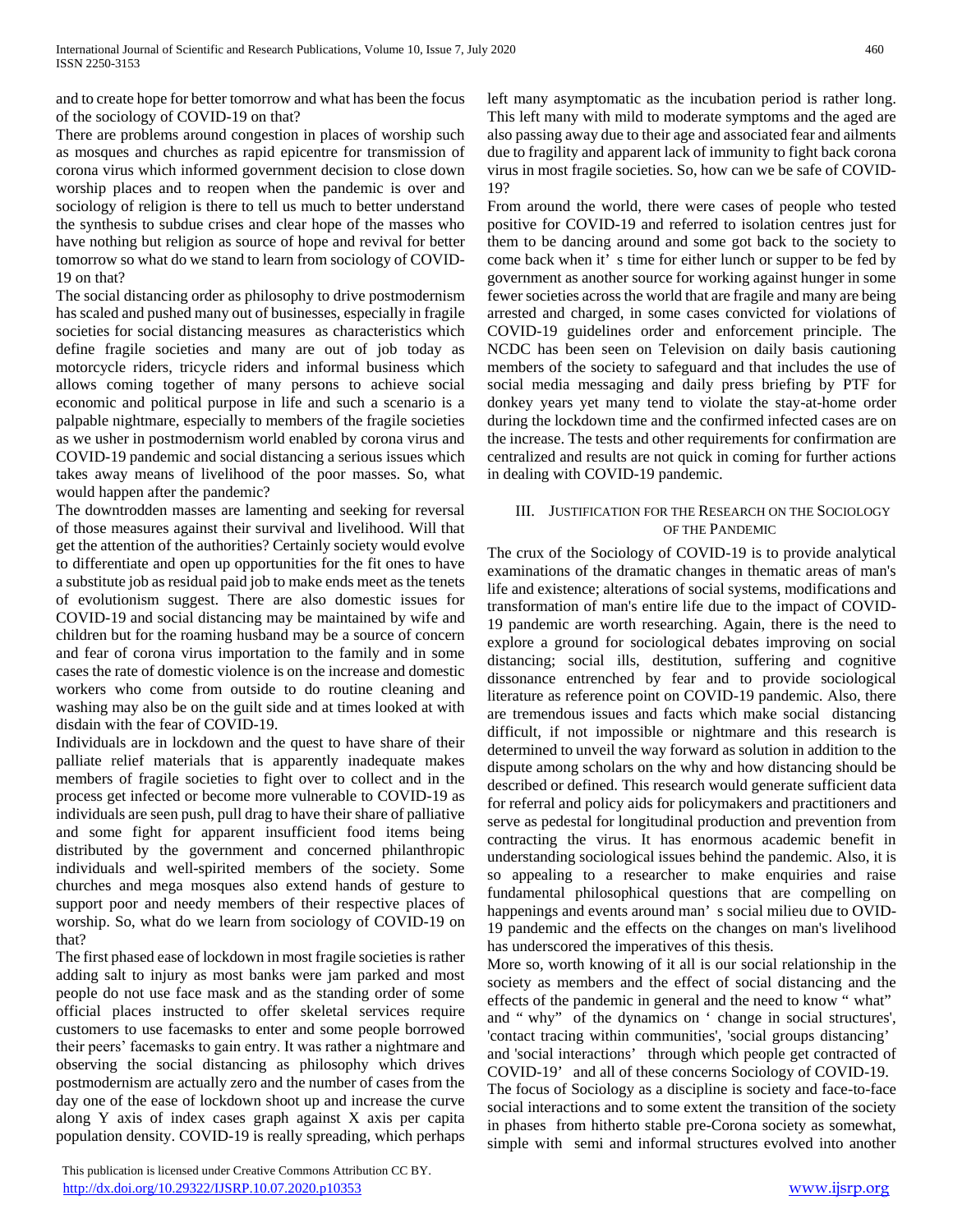phase characterized by chaotic COVID-19 era and to another phase of post COVID-19 world of 'The New Normal' as it is evolving to define human society by technologies and the power of science and IT for uniformity and normalcy is worthy analytical examination by sociologists.

At the core of the Sociology of COVID-19 lies the belief that post COVID-19 society as a new phase of man's social existence ('The New Normal') may not be the same with what was tenable before the year 2020. Normalization can be achieved as doctrine of the theory of natural selection as a way of life and this is to the credit of (Charles Darwin) who made us to believe it as one of the basic tenets of evolutionism.

As corroboration to the overwhelming thoughts of Darwin, (Herbert Spencer) proved that human society is never static but it is dynamic hence, changes from one phase to another phase is unavoidable situation and, 'The New Normal' as a way of life perhaps, would come to stay in phases and it is unavoidable. This is a theory rather than speculation, guess or assumption and that happens gradually. Human society would from then require more sophistication and science to exist with certain norms, basic rules and fundamental principles as it would have normative cultural standards to define life and as well as guide to a new lease of life of 'The New Normal'. Sociology of COVID-19 is there to provide timely, consistent and theoretical understanding of the complexes and dynamic structures of those phases as it affects man and social systems in our social milieu.

#### IV. OVER ARCHING OBJECTIVE OF THE RESEARCH

The broad objective of this research is to examine the social impact of the pandemic and to demonstrate the adequacy of the 'Social PEN theory of structural change' in giving sufficient explanation on COVId-19 pandemic and its consequential effects on social structures and man's life in the society and by extension into 'The New Normal' and beyond. The findings from this research enable us to benefit a lot from the thematic areas on applied sociology of the pandemic and to outline the preventive and/or precautionary measures that are socially inclined and response to contain COVID-19 as global emergency situation. The research also seek to achieve more on the 'why' of the difficulties around adherence to social distancing guidelines as, especially in social groups and communities and in the end it seeks to provide sociological findings and solutions from the bulk of data analysed and inferred to the populations from which study sample was drawn. Lastly, it is to highlight sociological steps to be taken to improve on measures, social distancing and social life during and after COVID-19 pandemic.

The research is also to establish a new vista in sociology to be known as " Sociology of COVID-19" . The thesis is to uncover the philosophy governing postmodernism as a driver for newer changes due to the momentum of the pandemic and as cutting edge research, employs an integrated theoretical framework that seeks to uncover challenges and changes faced in all spheres of human endeavour. General Sociology as a science of human society, applies various scientific methods, ranging from qualitative to quantitative, ethnographic approaches, Anthropological, historical and excavations, rules and measurement technique.

Sociology of COVID-19 is to X-ray COVID-19 pandemic and examine its impact and offer suggestions that may provoke conversation in finding immediate, short and long term solutions

 This publication is licensed under Creative Commons Attribution CC BY. <http://dx.doi.org/10.29322/IJSRP.10.07.2020.p10353> [www.ijsrp.org](http://ijsrp.org/)

that are sociologically tenable and tackle some of the social problems caused by COVID-19. This research would identify clog in the wheels of progress inhibiting achieving social distancing measures in designated high risks societies and to suggest newer ways for enhanced social distancing within the peculiarity of cultural context of society of research that would be integrated for best practice and result. When the virus was mentioned in January, 2020, it was so mind boggling that several compelling but sociological questions readily came to my mind; they were so appealing for social scientific examination within the realm of social consciousness.

#### V. SPECIFIC OBJECTIVES OF THE RESEARCH

This research examines the following specific questions to achieve the overarching objective stated above. Thus:

(1) How can 'The Social PEN Structural Theory of Change' explain consequential effects of COVId-19 Pandemic into 'The New Normal' and beyond?

(2) What do we need to learn from the thematic areas on COVID-19: Sociology of the pandemic?

(3) What are the precautionary measures and responses to contain COVID-19 as global emergency situation?

(4) Why adherence to social distancing guidelines is difficult in social groups and communities?

(5) What are the sociological steps to be taken to improve social life during and after COVID-19 pandemic?

#### VI. THESIS PROFILE, OPERATIONAL DEFINITION OF KEY TERMS, CONCEPTS AND VARIABLES

The theme of this research is Covid-19: Applied Sociology of the Pandemic and The Dynamics Beyond 'The New Normal' in the Context of Social PEN Theory of Structural Change.

The research was conducted between January and July, 2020. It was carried out and as well report written by Dr. Mustapha Bintube, (ECRTD, UK). Dr. Bintube is of the National Assembly, Directorate of Senate, Department of Journal and Visiting Senior Lecturer, University of Maiduguri, Department of Sociology and Anthropology, (Unimaid), Nigeria.

The advisory team for this research is made up of the following professors in the field studied thus: (1) Professor S.A. Zuru, Pro-Chancellor, University of Petroleum, Efurum, Delta state, (2) Prof. Waziri Ahmed Gazali; Sociology, University of Maiduguri, Nigeria, (3) Prof. Emmanuel Onyeozili, Sociology, University of Maryland Eastern Shore, USA, (4) Prof Sam O. Smah, Sociology, National Open University, Nigeria, (5) Prof. Musa Abdullahi, Sociology, University of Maiduguri, Nigeria. (6) Prof. Darlington Iwarimie-jaja; Sociology, University of Port Harcourt, Nigeria,(7) Professor Hamza Kankiya; Sociology, Bayero University, Kano and Dr. Mohammed Ibrahim, Sociology, University of Maiduguri, Nigeria has contributed to the research.

This research has the following sub-themes thus: (1) Abstract with the following Index Terms- : Sociology of COVID-19/ The New Normal/ Social PEN Theory/ Social distancing/Applied Thematic Sociology of COVID-19/Social PEN Invisibility; PEN visibility and PEN Indivisibility/Social PEN Protoneous P+ capital Social PEN Electroneous E- human resource and Social PEN Neutroneous N neutral value as societal norm and value system for Calibration of any social system to attain social context and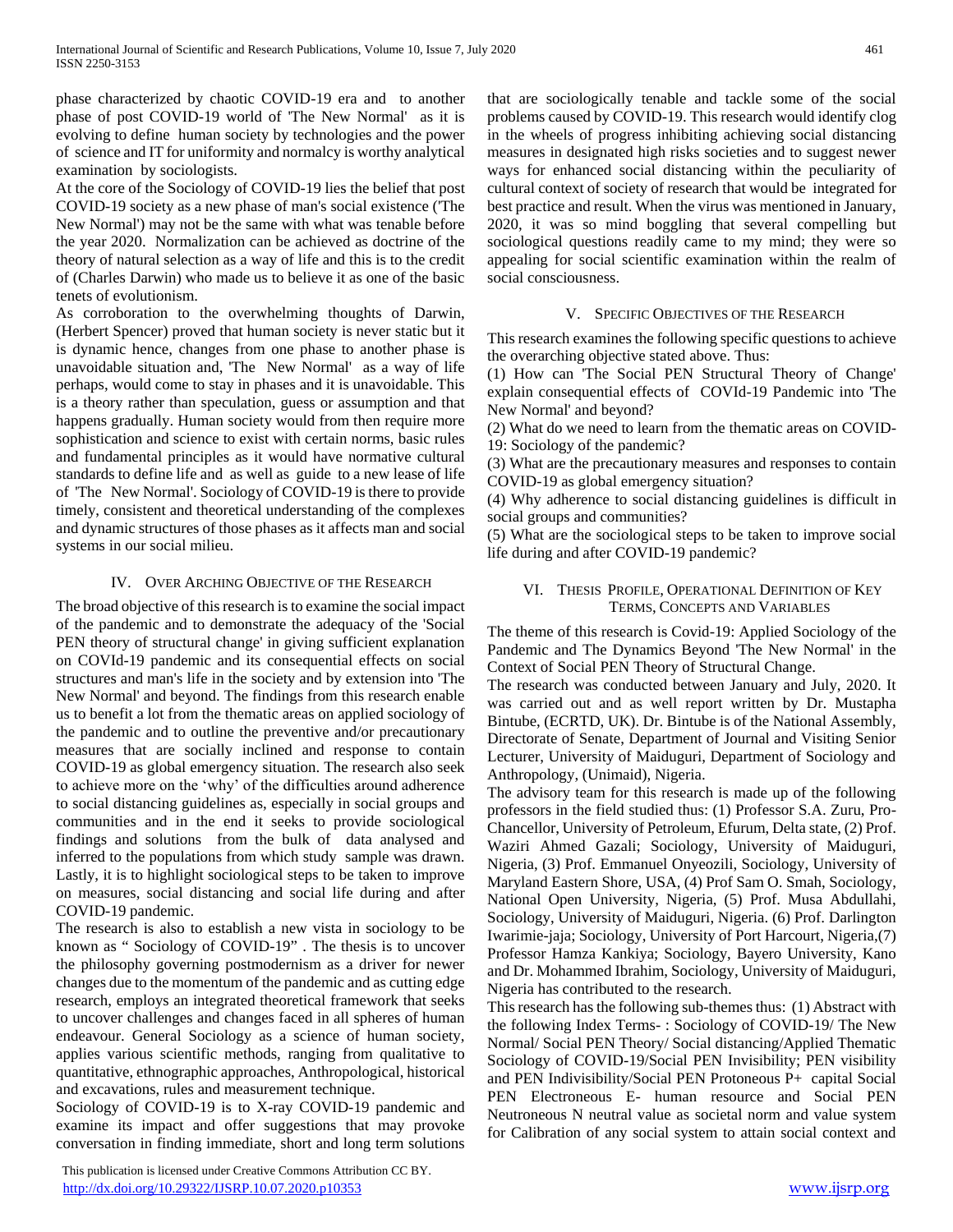relative equilibrium for change. COVID-19: The Sociology of the Pandemic. (2) Introduction (3) Key challenges/Problematic statement for the Research. (4) Justification for the research. (5) Broad objective of the research; (6) Specific Objectives of the research; (7) Ethical Value consideration, Scope, Significance and limitation of the research; (8) Operational Definitions of Key Terms, Concepts and Variables.

Concepts defined and operationalized are: (1) Sociology of COVID-19 as a cutting edge research and social impacts analysis of the social elements of the phenomenon of COVID-19 in thematic areas in relations to the branches of general Sociology and Anthropology.

(2) Social distancing simply connotes, moving away from social group to be safer and taking responsibility to ensure safer society. It's purely 'social' and the definition of 'social distancing' has been supported by established sociological literature in the work of ('Hogan Sociology', 2006, Pg: 331).

The terms " social distancing", "physical distancing" and "Social Telesis" were first coined and operationalized by Hogan in 2006 pg. 331 and pg. 332 respectively. The most appropriate one out of the three to describe human social grouping vis-à-vis distancing from groups to take cover from COVID-19 is the term 'Social distancing' and NOT 'physical distancing'. However, as corroboration to Hogan definitions, this research discovered that, social distancing is more appropriate terms to be utilized and therefore, there is nothing like physical distancing when talking about social interactions as enabler for the transmission of COVID-19. (Lester F. W. 1968).

Social distancing is also supported by global paradigms on COVID-19. It has a philosophy as well as epistemology loaded as guidelines and policy of the WHO and CDC on COVID-19. Social distancing is to discourage person to person transmission of COVID-19 through social interaction. Therefore, to avoid being infected, members of the society need to be socially distanced from one another and safeguard themselves with face masks and as well adhere to the high powered authorities briefing at the level of the United Nations, UN and Centre for Disease Control, CDC guidelines and at various governmental levels on principles on social distancing'.

(3) Modernism: Pre COVID-19 society or social life before Corona Virus. Modernity: Features which defines Pre COVID-19 society.

'The New Normal' is interchangeable with Postmodernism and beyond as PEN indivisible society of Post COVID-19 environment driven by science and technology. It is synonymous with Comtean connotation of society as positive stage driven by scientific fundamentals to its greater height. Consequently, ' The New Normal' is post pandemic society driven by social PEN energy of (+-n) and dominance of the role of P+, E- and N to enable 'The New Normal' to come into force due to the effects of COVID-19 which have been overwhelming, shaping structures and gradually changing the human society and in that process social evolution is unavoidable and unstoppable, achieving full blown 'New Normal'. It is not sudden but a gradual process to inform further change of the society, a transition from modernismto-postmodernism and into 'The New Normal' and beyond to establish Comteam positive stage of the society that is highly scientific and synonymous to Marx Webers Ideal Society that is highly rationale. This complex process is also explained by social evolutionism.

(4) Social PEN: The three integral components of the 'Social Atomic PEN Structural Theory of Change' which must work simultaneously and in harmony to inform structural change. Social Protoneous (P+) is positive social value as capital integration and funding support for liquidity of any system for change. Social Electroneous (E-): negative social value as human resource capacity both IT and Telecom Technological capacity and individual capability , natural or acquired by man in the society through training to support change for development. Social neutroneous (N): the societal norms and values systems to serve as calibre to support protoneous  $(P+)$  and electroneous  $(E-)$  to calibrate and further recalibrate any social structure or system to context and relative social equilibrium for change to happen (societal support).

(5) 'The New Normal': What is key to the stabilization of the society to attain 'The New Normal' are the newer scientific norms and the role of e-institutions and the emerging structural fundamentals would have influence on social, economic and political activities of societies to enable the change in phases in post COVID-19 society while such reconstruction requires adherence to normative scientific cultural standards around marshal plans for development to inform reconstruction of the devastated societies to attain normalcy. To reinforced the viewpoint on the role of Telecom technology, and some of the dynamics beyond 'The New Normal' is explicit. Postmodernism is a turning point in the history of man's existence with major systemic and structural shift to define complexes and dynamic structures beyond 'The New Normal'.

(6) UN: A high powered authority of the United Nation. (7) PTF: A high powered authority of Presidential Task Force on COVID-19 for the implementation of policy on guidelines for the control and protection of citizens against COVID-19 pandemic. (8) CDC: Centre for Disease Control front liners.

(9) Methodological Design: Modified Cross-Sectional qualitative survey. (10) Theoretical Framework: The social PEN THEORY of Structural CHANGE. (11) Thematic Applied Sociology: Theoretical and empirical Review, Analysis and Discussion of Critical Sociological Issues (12) Sociology of COVID-19: Precautionary Measure. (13) Sociology of Covid-19: Government Official Briefings, Centre for Disease Control (CDC) Taskforce and the Role of mass media (14) Sociology of Covid-19: Trunk A, B and C Roads, COMMUNITY and Neighbourhood. (15) Sociology of COVID-19: Crime and Deviant Behaviour, Mobile Court and Enforcement Task Force. (16) Sociology of Covid-19: A Clarion Call to Defeat the Pandemic as Global Emergency and Leadership Response. (17) Sociology of Covid-19: Medical, Gerontology, Facilities and Isolation Centres. (18) Sociology of Covid-19: Urbanism and Interstate lockdown, lower working Class and Social Immobility. (19) Sociology of COVID-19: Social Grouping and Designated High Risk, Fragile Society: A hub for Corona virus Pandemic (20) Sociology OF COVID-19: The Dynamics of the X, Y Axis and Conscious Effort to Flatten the Curve to Discourage Human Traffic Connection. (20) Sociology of COVID-19: Social Distancing, a Sociological Perspective, the First Phase Ease of Lockdown and the Dynamics of Reopening. (21) Sociology of Covid-19: Philanthropic Gesture, Volunteerism and Family Palliative for Amelioration of Suffering. (22)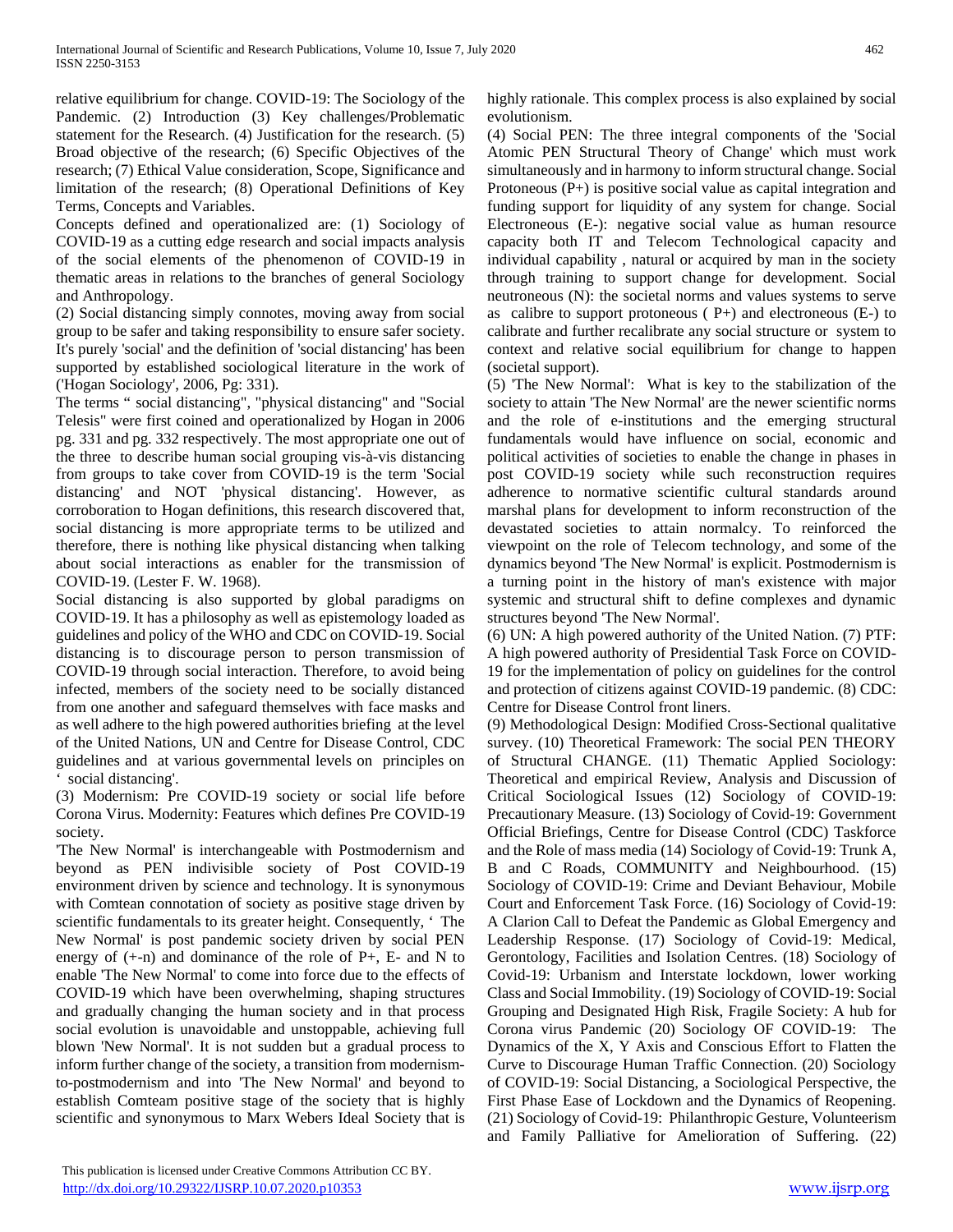Sociology of COVID-19: Social Demography, Research and Statistics. (23) Sociology of COVID-19: The Sociological Definition of the term 'Social Distancing'. (24) Sociology of COVID-19: Ease of lockdown, Stigmatization, Police Brutality and Blacks Uprising into 'The New Normal'. (25) Sociology of Covid-19: Critical Issues, Radical Departure from Meta narratives, Public Views and Opinion. (26) Sociology of Covid-19: Anthropology African Society's Belief System and Religion. (27) Sociology of Covid-19: Postmodernism as Philosophy which defines the dynamics of 'The New Normal' and beyond. (28) Sociology of COVID-19: 'The New Normal' and the Nexus Between Marxian and Weberian Notion of Society. (29) Sociology of Covid-19: Political Sociology, Imperialism and Development Strategies. (30) Sociology of Covid-19: Semi-Formal and Informal Businesses and Labour Force and Power. (31) Sociology of Covid-19: Summary of Major and Minor Findings. (32) Conclusion and Recommendations (33) References.

#### VII. ETHICAL VALUE CONSIDERATION, SCOPE, SIGNIFICANCE AND LIMITATION OF THE RESEARCH

This research is constrained by time as well as politics by few unscrupulous elements jamming researcher's head with subjects by misconstruing genuine research findings with coloration against the researcher. The survey is also constrained by the dynamic nature of COVID-19 pandemic. However, the survey is a glimpse of the social impacts of the pandemic, a global scenario and continentally invigorated an African perspectives and beyond. It's not a case of specific country but global context. The findings and results which emanate from this study have nothing to do with the stands of any African country or her government and/or any of the agencies, but a cross-sectional and narratives on COVID-19 pandemic and anonymity as methodological components of this research and purely a post doctoral independent research carried out as 'self sponsored thesis and/or monograph' under the guides of seven (7) reputable professors in the areas studied.

However, the finding is accessible for any end user to drive utility in a positive passion and as they desire for sociological debates. The findings are to add value to existing body of thoughts. The research mainly focuses on keenly selected countries as sizeable, representative, closely observed and studied for 7 months from January-July, 2020. Countries' names are not mentioned herein for unanimity and issues around ethical values, confidentiality and avoidance of politics as one of the cardinal principle of social scientific research. However, the consent of the few interviewed online through Skype and face-to-face are sorted to maintain confidentiality and informed consent. They are protected as their names and locations including countries of origins are made anonymous as ethical requirement in social scientific research.

However, a few among the advisors in the advisory column above have full knowledge of the countries observed and subjects studied, hence advised to withhold the source as anonymous to avoid confusion and mix-ups around politics of using findings against the researcher and ethical value consideration. Also, the research is constrained by the lockdown and interstate social immobility; hence the researcher faced difficulties around travels, accessibility, double checks and pilot as most respondents were einterviewed on Skype oftentimes, active phone conversation. An expensive and time consuming with data collection and titrating

 This publication is licensed under Creative Commons Attribution CC BY. <http://dx.doi.org/10.29322/IJSRP.10.07.2020.p10353> [www.ijsrp.org](http://ijsrp.org/)

chains of information supplied in addition to the few interviewed on face-to-face basis only, albeit, it closes up gaps, pitfalls and chasm with interview schedule.

The findings and recommendations from this research may be useful for policy makers and practitioners and hope to be of value to national, regional and/or global discourse while going forward dealing with COVID-19 pandemic and its associated effects that have transformed and induced structural changes, challenges and issues that are 'Sociological'.

## VIII. METHODOLOGICAL DESIGN: MODIFIED CROSS-SECTIONAL QUALITATIVE SURVEY

The research employs cross-sectional, exploratory qualitative survey entangled with real time narrative as mixed method with observational approach from January to July, 2020; a global context and continental glimpse of Sociology of COVID-19. The research employs analytical examination of critical Sociological issues and changes due to COVID-19 pandemic and beyond and the provision of narratives and observational methods that are sociologically invigorated. The subject matter combines examination with cross sectional survey research while actively utilizing research schedule for data collections and content analysis with fewer elements of quantitative while triangulating the approach as mixed method to enable longitudinal projections and flexibility around predictions of life after COVID-19 pandemic and the changes that may likely take place overtime albeit gradual due to the impact of COVID-19 pandemic. The study population was randomly sampled as respondents snowball for study. The researcher was keen to source data with sense reliability and validity on their origin as nothing is hidden about COVID-19 pandemic for it is obvious as household name.

Triangulation as reflected and method discovered by (Haralambus and Holborn Sociology, ) is mixed method combining both qualitative and, to some degree, elements of quantitative blend with real time narratives as some data utilized are measured at nominal level. Ratio and percentile are utilized which depict the quantitative bearing of this research and active utilization of verbal narratives and content analysis that are qualitative in posture and derivatives. The research on Sociology of COVID-19 employs an integrated theoretical framework thus; (I) Social PEN Theory of Structural Change to provide analysis and change in social structures and relationship among members of the society and family especially during lockdown and when the pandemic was at its peak.

(II) Social Evolutionism, the impact of COVID-19 is overwhelming shaping structures and gradually changing the human society and in that process social evolution is unavoidable and unstoppable, it's not sudden but a gradual process increasing, from strength to strength, intensity to intensity and from time-totime to inform further change of the society, a transition from modernism-to-postmodernism and into 'The New Normal' and beyond positive stage of societal development as envisaged by August Comte and this complex process is explain by social evolutionism.

(III) Postmodernism as a philosophy to define the dynamics of ' The New Normal' and beyond post COVID-19 society. (IV) Ecological theory to explain man's social and physical environment deserted for COVID-19 pandemic and its consequential effects at various levels during the lockdown and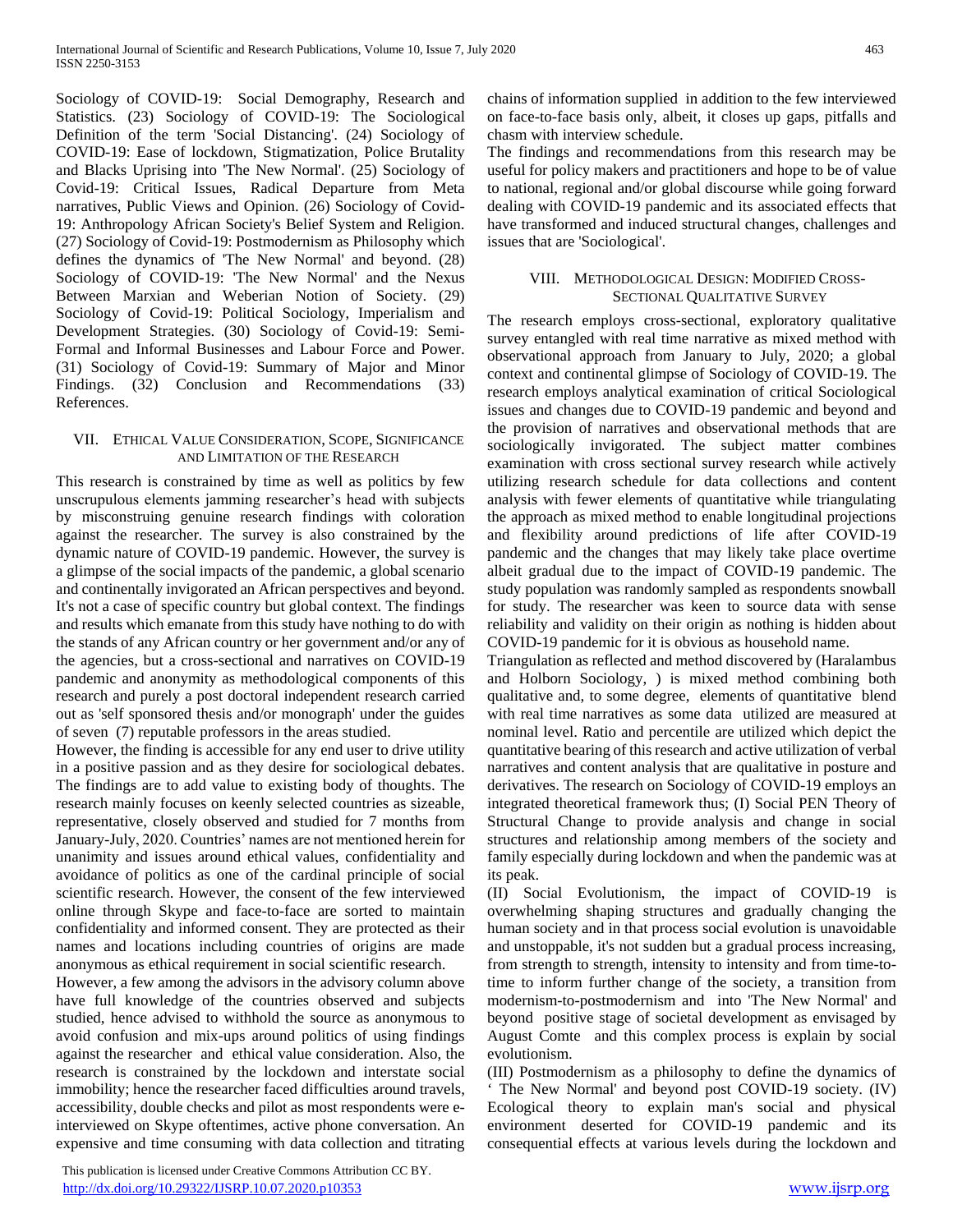beyond into 'The New Normal' and postmodernism. The theories were intermittently paraphrased with data, literature and empirical evidence and variables are analysed at different ranges of analysis and measured at appropriate levels of measurement of variables during the study and demonstrates the nexus with elements of COVID-19 as a social phenomenon and presented thematic areas of general Sociology and issues that are sociological.

The research highlights key challenges as problematic areas for examination and consideration was made around justifying the approach and research design scaffolding the architecture for the study. Broader objectives were formulated and broken down to specific to enable the researcher achieve the most appropriate result. Key terms such as; social distancing, modernism, modernity, postmodernism, post modernities, social PEN Protoneous ( P+), positive social value social PEN electroneous (E-) social value are defined and operationalized and provide sociological perspective to 'social distancing' while this research debunks the terms 'physical distance' as it lacks social niche in this endeavour and imperatives of social grouping in designated high risks societies and difficulties of community members to adhere to the COVID-19 guidelines and nonchalant attitude of not deploying face masks and other personal protective equipment gear (PPEG) to confirm social distancing as the most rightful term to support precautionary measures against COVID-19 pandemic..

The sources of data are published literature and journal articles, lecture series, while some are unpublished content. While making comparative study of credible metanarratives built around electronic materials and information shared from credible sources from within African and abroad. They depict caricature of the epidemic called Corona virus as typical characteristics of postmodern society occasioned by COVID-19 pandemic. The researcher sorted and acted upon informed consent and anonymity of the study populations while bearing in mind issues around ethical value consideration and confidentiality as some sources of data are coded anonymous to protect the source of data.

## IX. THEORETICAL FRAME WORK: THE SOCIAL PEN THEORY OF STRUCTURAL CHANGE

The research employs the following theories to make the framework as an integrated one to better analyze the social elements related to COVID-19 pandemic and to explore thematic areas in sociology as sociology of COVID-19 thus:

(I) Social PEN Theory of Structural Change: 'The New Normal' and beyond. The whole process of bringing back the lost glory and recovery from pandemic is facilitated by the social PEN energy of (+-n) and man's activities as support in achieving desired result in the subsequent phases of our existence. The blossoming nature of the dreaded, hydra-headed monster called COVID-19 (Corona virus) in January, 2020 appeared to many around the world just like a tsunami. What we call COVID-19 or if you like Corona Virus has created (and is still creating) tremendous fear in the minds of many around the globe. Primary quantitative data on infected cases and death associated with COVID-19 as evidence reveals that, most deaths from COVID-19 are somewhat, due to lingering bad health conditions and crisis around inadequate health facilities, deteriorated and poor health systems to support the fight against COVID-19 pandemic.Dr. Mustapha Bintube (2020); 'The Social Atomic PEN Structural Theory of Change' International

Journal of Scientific and Research Publication Doi: ttp://dx.Doi.org/10.29322/IJSRP.

(II) Social Evolutionism: is pioneered by Charles Darwin and Herbert Spencer and (S. Graham, 1957) notes that Park and Becker talk about sacred and secular societies, which also describes evolution from end to end. Sweedlum et al, 1956 further notes the organic transition and/or evolution of phenomena, as Redfield uses the terms ' folk society' and ' urban society' . Similarly, Boko Haram as a social phenomenon also evolved from its simpler stage to a more complex one which can be described as; ' Geomechanistic-jihadist' periodic attackers to ' Geo-organisticjihadist' periodic attackers. Similarly, society evolves from PEN Lone pathological to PEN molecular, PEN elementary, PEN composites and to a more organic PEN indivisible stage. (M. Bintube, 2015, 2015, European American Journal of Sociology and Anthropology Research eajsar). (August Comte, 1986; Darwin, C. 1859]); Auguste Comte; 1986).

(III) Postmodernism as a philosophy. Consequently, Sociology of COVID-19 examines the complex and dynamic structures of post modernism as a philosophy which provides a leeway for the change in phases in human evolution guided by the norms, basic principles, scientific and mundane cultural orientation and standards to define. (Lyotard Francois, L 1884; Anthony Glidden, 1990)

(IV) Ecological theory to explain man's social and physical environment affected by the pandemic were utilized to show theoretical nexus or links with COVID-19 pandemic and structural change. More so, what informed the used of an integrated theory is the fact that, no one theory is adequate to comprehensively explain or enable prediction and/or description of all elements of a phenomenon as COVID-19 pandemic as social reality, dynamic as it is still evolving for the consolidation of the 'The New Normal' and beyond postmodernism.( S.O. Smah;2013)

The theoretical framework to support this research is 'The Social PEN Theory of Structural Change' which advocates the need to configure the PEN components for rapid change to take place. That is crucial to cope with the future challenges and it is necessary social condition for change to happen and as well adaptation to the environment of ' The New Normal'. COVID-19 has changed the behaviour, attitude and knowledge of the individual members of the society. To contain the challenges of the post COVID-19 World, 'The new Normal', the social PEN theory of change is telling us that, what has happened during the pandemic has left a monumental history in our entire life time and to attain normalcy for social greatness, societies are to focus on, and should get three things done to contain the dynamics associated with postmodernism and that has to take place simultaneously to contain the complexes of 'The New Normal' and beyond.

COVID-19 is a brakeless train, a sure transit to globalization and beyond postmodernism while erasing borders and collapsing human activities, making individual members of the society socially as PEN invisible around major roads and disserted streets, lonely and empty trunk A, B and C roads. Its control requires perfect invigoration of the social PEN fundamentals P+, E- and N for balancing and calibration for change, hopefully for better tomorrow for us and generation yet, unborn. The social PEN theory typically holds that individual members of the society carry social PEN energies (+-n) within them which make it possible for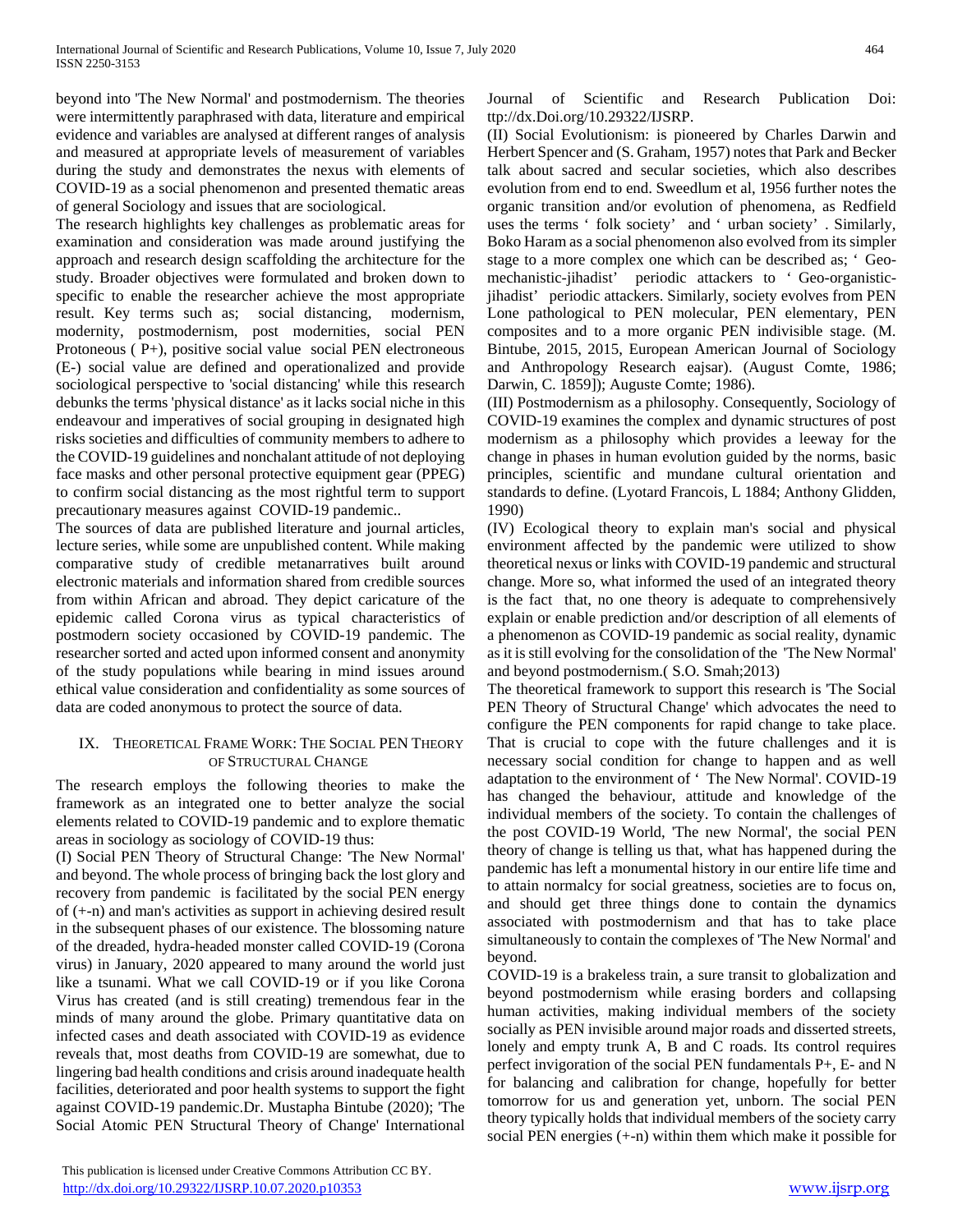them to attract one another and such attractions also enables transmission of COVID-19 as an invisible social phenomenon through social interaction, especially in our today's world of high technological penetrations dominated by COVID-19 pandemic. Man is reacting and counter reacting consciously or subconsciously to social PEN invisible disease called COVID-19 with enormous capacity to bring about structural change and man's life is dominated by technologies and COVID-19 is everywhere in man's very social milieu to inform change in behaviour due to social PEN energies of  $(+n)$  as COVID-19 has changed the entire social relations and interactions, especially for social distancing and his very social milieu dominated by IT facilities that are preponderated in cities, urban, semi and suburban areas disturbed by CO-VID19 pandemic. The impact of such IT facilities on man's behaviour, coupled with the fear of being infected with COVID-19, has affected his relationships with other members as well as his decision may inform further actions or inactions that may affect his relationship with groups and others in the society. The relationship of man to his ecosystem has social PEN invisible fundamentals which are significantly linked to his existence as human and the impact of COVID-19 is high and socially alarming and immeasurable to cause change in all spheres of his existence as individual member of the society. These dynamics may bring about relative change in structures of relations around him with (P+E- and N) capacity for further change and development of mankind. The social PEN structural theory of change argues that, the combustion from heavy duty machines releases socially PEN invisible charges, the likes of COVID-19 and man's social environment is dominated by all sorts of charges, but they are invisible in the atmosphere which calls for the use of facemasks as mitigating solutions overcoming invisibility of the most dangerously high COVID-19 ravaging the society with consequential effect on our everyday activities as human with capacity to change in our attitude, thinking and behaviour. Dr. Mustapha Bintube (2020); 'The Social Atomic PEN Structural Theory of Change' International Journal of Scientific and Research Publication Doi: ttp://dx.Doi.org/10.29322/IJSRP.

There are also effects of vibration of waves, telecommunications equipment and installation such as 4G and 5G as man's creation which have relationship with human activities in the society. All these combine to have social PEN invisible forces for structural change with effects on individual social life in the society, same as the COVID-19 that is socially PEN invisible. It is real in its social PEN indivisibility and the dynamics between man's social activities and IT driven facilities, installation and equipment, developed to improve humanity have the potency of producing charges which bring about change and such socially PEN invisibles forces of (+-n).

For instance, from mast signals, radio waves and similar frequencies and radioactive dissonance and mobile networks that are socially PEN invisible which change the behaviour of man with impacts are everywhere and significantly correlated with social, economic and political life of man for social change to bring about transformations in all spheres of man's life, that has the pedestal to spring the society to usher in post COVID-19 human world.

This scenario affects man's social ecology and the social PEN structural theory of change holds the belief that by extension, influence to bring about structural change as well as change in

 This publication is licensed under Creative Commons Attribution CC BY. <http://dx.doi.org/10.29322/IJSRP.10.07.2020.p10353> [www.ijsrp.org](http://ijsrp.org/)

human cells which affects and by implication modify our behaviour and relationship of man with other individual members of the society, be it positively  $(+)$  or negatively  $(-)$ . In that case, the social PEN structure is the vehicle which drives the society forward and a leeway into post COVID-19 world. It can be described as the force which enables change in the society and institutions for social progress of man and his society, in some instances.

To have an all-encompassing understanding of structural change, individual members of the society are not only to know the social PEN structures, but should also establish the strength of the (+-n) to enable the direction of the society to discover social facts such as COVID-19 and the mitigating precautionary measures of being safe and as civic duty to safe others from being infected of COVID-19. The direction of any existing social phenomenon can be understood employing the social PEN structural theory of change for better tomorrow in the world dominated by invisible forces established to bring about transformation of individual life in the society. Success and result dealing with COVID-19 is a matter of a conscious effort reinvigorating the social PEN fundamentals for change and as well to overcome the invisible forces which exist in our very social existence within the ecosystem.

The theory argues that society must configure the social PEN elements, reinvigorate and entrench same to calibrate structural issues associated with COVID-19 pandemic and that must play role equivalent and simultaneously so for balancing elements hitherto a clog in the wheels of advancement of the human society that was holding back the society from ending Corona virus through human social actions and to achieve structural change for a post COVID-19 world characterized by postmodernism; a society of human with tremendous social, economic and political opportunities, but only through instantaneous power of information technology (IT).

## **Thematic Applied Sociology of the Pandemic: Theoretical and Empirical Review, analysis and Discussion of Critical Sociological Issues**

This section presents analysis and discussion of thematic areas in general Sociology as it concern COVID-19 pandemic, critical issues and antecedent that are historically located, politically potent, economically relevant and socially significant in relations to COVID-19 pandemic. However, discussion of major and minor findings; theoretical and empirical would be presented at the end of analysis of data on social impact and changes that may be likely experienced in post COVID-19 pandemic and the dynamics into 'The New Normal' and beyond postmodernism to confirm Comtean scientific stage in the development of society and the thematic areas are presented below:

## **Sociology of COVID-19: Precautionary Measure**

Sociology of COVID-19 is there to tell us the finding from the survey, literature and empirical data on the perception of the cross section of the society as respondents in relation to COVID-19 pandemic, their attitude, behaviour relations to change structures, social relationships and general impact of COVID-19 on the society and how influential the power behind COVID-19 to change the behavior of individuals at the community levels and by extension propensity of narratives and counter and narratives build around COVID-19 pandemic.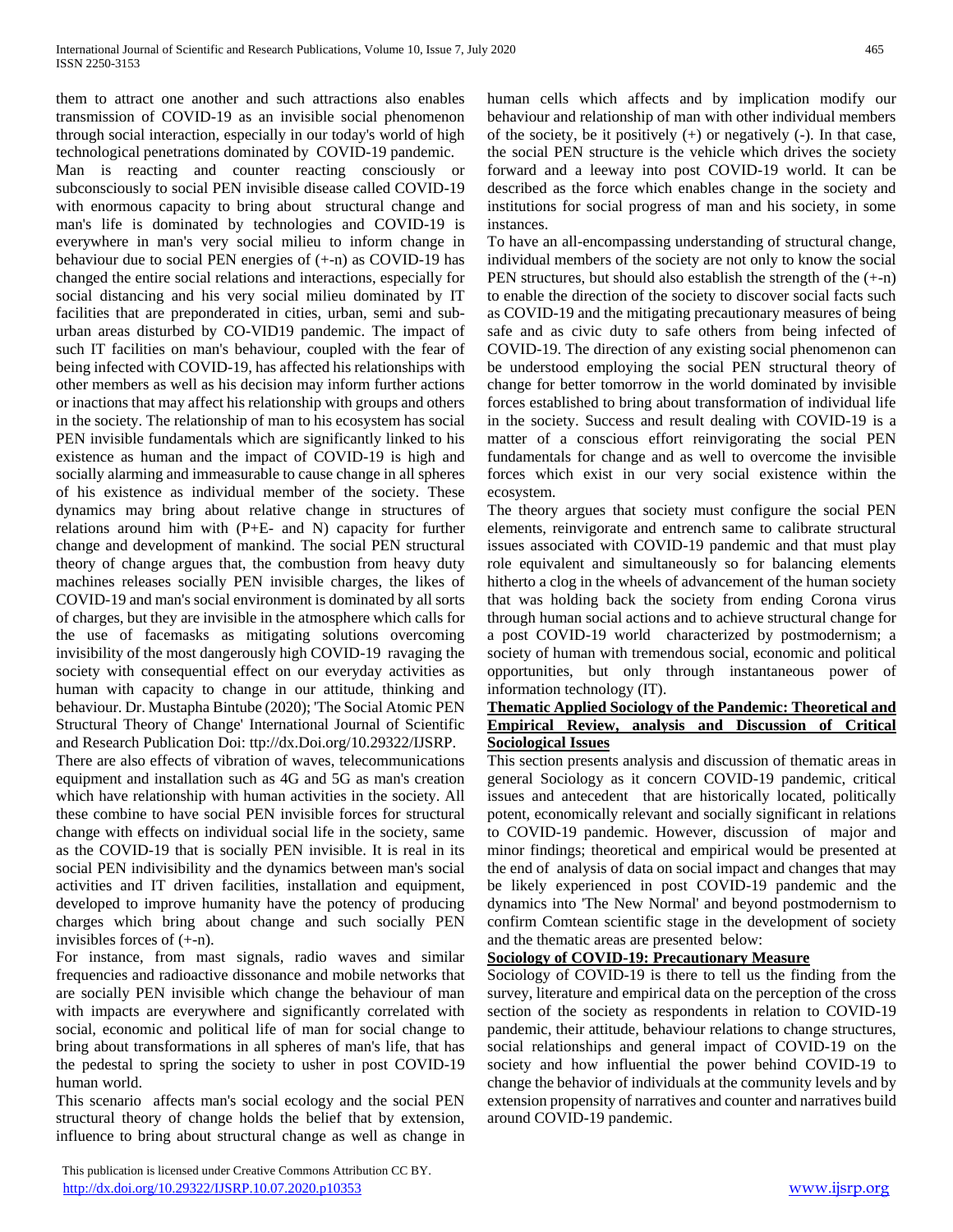First and foremost, in the absence of drug and vaccine, the conventional precautionary measures against COVID-19 pandemic are individuals mindset and human consciousness to be on the alert against the ills of COVID-19 pandemic, self isolation and avoidance of crowds and social gathering. Above all, adherent to the WHO guidelines and CDC advisory and protocol against COVID-19 pandemics is uncompromisingly sacrosanct.

For me, COVID-19 is beyond what it means to other people. The pandemic is different thing to different people, hence it is a relative phenomenon which requires conventional scientific and uncontradictory as vaccine and drugs for complete healing than the fishing expedition and traditional approach lacking in methodological imperatives in terms of perception, knowledge, attitude, behaviour and practice of diversities around COVID-19, its prevention, control and mitigating precautionary measures.

The fact that the virus is there is even an underestimation. It is there 'live and direct'. The virus may disappear overtime but its impact and effects may be permanent and can cause enormous shift and monumental structural change of unimaginable magnitude around the world in social, economic, political and educational structures and institutions of human existence.

COVID-19 is a huge burden on the society, which requires stepby-step approach and conventional measures dealing with it scientific; medical to calm the virus and sociological for the examination of the effects on the society for development. That also requires better understanding of specific issues and professionalism dealing with human beings and it also requires having adequate knowledge about the people; through case study for knowing their medical history, anthropological to more of their culture and sociological for better understand of their society, communities and way of life of those whose lives should be protected against the harms of COVID-19.

Some of the precautionary measures as, among other things include; hygiene and personal protective gear; as the use of facemasks, individual self discipline to desist from unnecessarily torching of eyes, nose or mouth with bear hands, frequent use of alcohol-base hand sanitizer, encourage and periodic wash of hands for at least 20 seconds under a running tap is to be promoted to guards against COVID-19 pandemic. Others are social distancing from crowds, group/collective behaviour is banned, avoidance of handshake; instead, encourage elbow greeting, cover mouth and nose with the help of elbow while sneezing or under severe or whooping cough to discourage dispersion of the droplets, especially when having flu and maintain at least 6ft physical distancing while in an active face-to-face conversation. (Dr. Anthony Fauci);(Dr. T.S. Chandrasekar, Dr. K.R. Yogesh; 2020). It is also, advised that, people should avoid unnecessary licking lips with tongue to reduce vulnerability and should cultivate the habit of dislodging and/or disembarking cloths used as they return home from work and as well avoid touching objects from around their houses as they arrive immediately, until after regular bath and soaking of cloths into a detergent water and thoroughly wash hand disposed before settling down at home. It is also believed that touching any object around as one returns from outside the house may leave the virus in suspense and COVID-19 has the capacity and potential to live in suspense for at least about 9 hours.(Dr. Anthony Fauci);(Dr. T.S. Chandrasekar, Dr. K.R. Yogesh; 2020). However, there are pieces of advises from experts and medical practitioners from around the world. Dr. T.S, Chandrasekhar and

Dr. K. Raja Yogesh jointly in their article entitled "COVID-19's Guts Connections" pointed out that, in addition to the global best practice and advisory from the WHO and CDC, precautionary measures against COVID-19 pandemic, they emphasized on a 'healthy Toilet Hygiene' and confirmed to us that, COVID-19 also, affects Gastrointestinal tract too. COVID-19 they further noted presents symptoms as difficulty in breathing. In their analysis they noted that about 50% of COVID-19 patients present predominant digestive symptoms as their primary complain with symptoms such as lack of appetite and respiratory complains. (Dr. T.S. Chandrasekar, Dr. K.R. Yogesh; 2020).

They further added that, apart from nasal and respiratory secretions, COVID-19 is also actively and shed in the stools of infected patients and advised that, toilet should properly be closed before flushing to avoid bio-aerosols and avoidance of lavatory use immediately after usage by a person of unknown status of COVID-19. A healthier, positive attitude toward convenience with some degree of consciousness, they added, may help break the chain of the infection.

Furthermore, there are also instances of people using an integrated traditional non-orthodox, non-conventional approach as opposed to the orthodox drugs and vaccine in the fight against COVID-19 as precautionary measures of averting the infection. For examples, some advised on traditional non orthodox cure in relation to respiratory nasal congestions vis-à-vis mucus formation, dissolution and passage to the stomach by use of hot liquids gargling to flush the airways down to the stomach with hot liquids. COVID-19 has the capacity of deposition of mucus in the throat to disrupt air flow in airwaves and to the lung and the nasal chamber, thereby suffocating the victim to death and further added that, that is the more reason for the use of ventilator to force oxygen into the victim's lung to sustain the life of the COVID-19 patient.

Some also, advised that, among other precautionary measures against COVID-19 is the use of Victim-C, Chloroquine and citrus fruits to enhance immune system and the use of onions they also, claimed help disinfect the bio-system and the ecosystem and as well help decongest the lungs. Similarly, effort to neutralize deposition of mucous in the throat also help save the victim and frequent drinking of hot liquids boiled with turmeric and moringa leaves in hot salt water help reduce the intensity of the infection in human body.

They argue, hot water dissolves the thickness as well as change the viscosity of the mucous in the lungs thereby improving breathing of the victim. Oftentimes, gargling hot liquids with some little force may be of help to dissolve the mucous and change the activity of the infection in human body to clear the airwaves for an improved breathing of oxygen.

For an overall safety and improved precautionary measures against COVID-19 pandemic, the government, as an action system, has to take the burden of supplies and distribution of free facemasks, alcohol base hand sanitizers and enlightenment campaign at the grassroots level and community sensitization on the dangers of COVID-19 pandemic as well as on general biosafety in the war against COVID-19 pandemic.

To achieve an all encompassing approach to stamp out the scourge of COVID-19 then, there is the need for better understanding of, and having deeper knowledge about specific agency, knowledge about the clients (COVID-19 patients) both symptomatic as well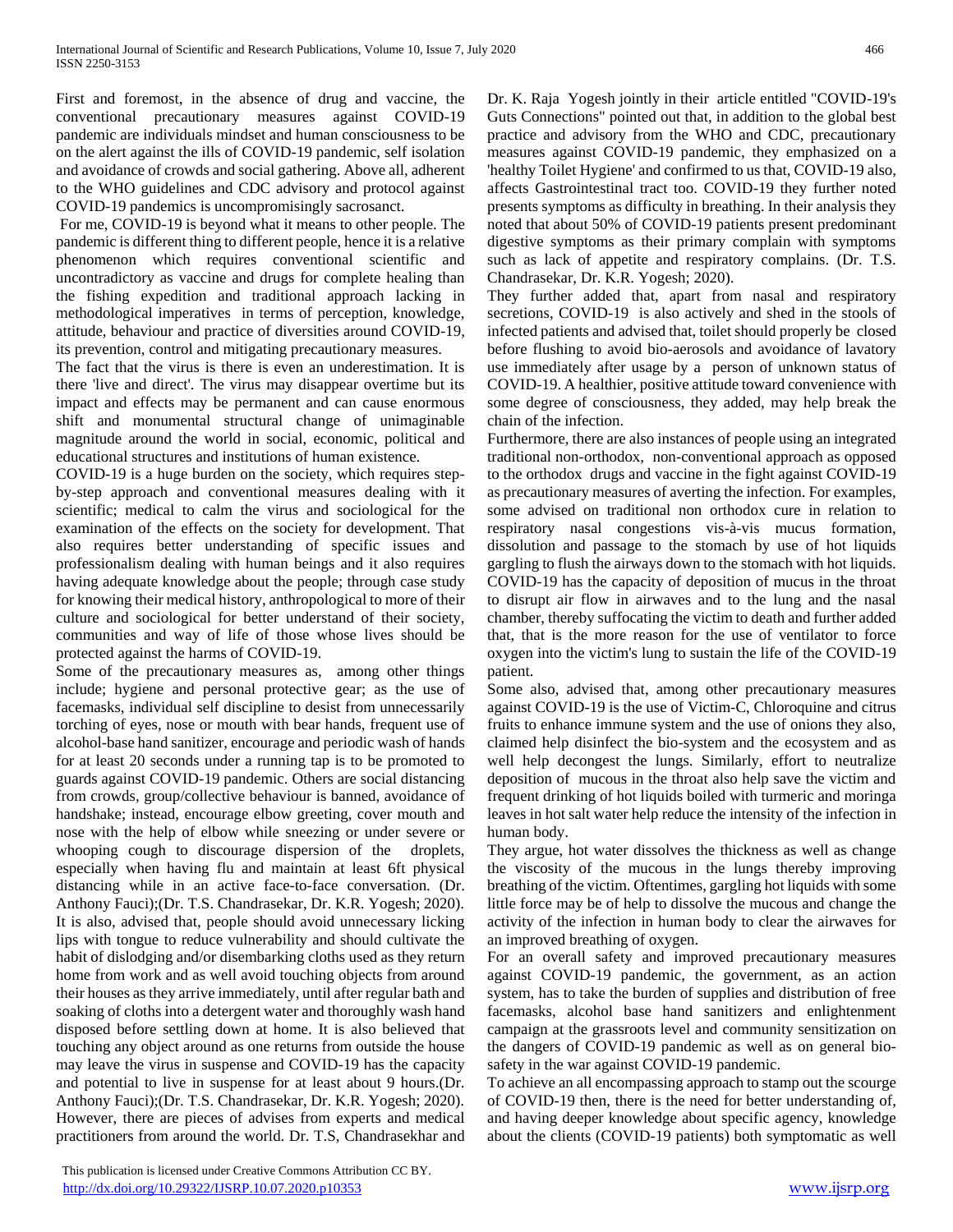as the asymptomatic patients, be it mild, moderate or severe patients of Corona virus must be understood from case study approach and a historical perspective to make contact tracing easier.

#### **Sociology of Covid-19: Government Official Briefings, Centre for Disease Control (CDC) Taskforce and the Role OF Mass Media**

The media briefing by the Presidential Taskforce (PTF) is spectacular detailing questions and answers session with the journalists from all angles that affect COVID-19 pandemic. As COVID-19 escalates in Wuhan China, to the level of pandemic, the media all over the world, both New and Masss, became agog with COVID-19 influenza. Consequent upon that, Sociology of COVID-19 is interested in the social impact of the pandemic and it's contractions through social interactions among community members.

Effective communication is important if not necessary and from all indications and by all parameters, the level of enlightenment at the community level requires certain degree of improvement to reduce vulnerability among members of the society. To properly deal with the situation, governments across all levels need to purchase a wheel portal-cabin community viewing centres and make designation of at least, two stations at strategic points in each community to reinvigorate on enlightenment to enable members of various communities to have access to government information and official media briefing as some times power failures and blackout may hardly allow for chain of communication and the good work of the PTF to trickle down communities and citizen get informed for awareness of government determination, will and onerous effort to stamp out COVID-19 pandemic. (Presidential Tasks Force; PTF Watch, 1020)

The need for the government to improve on cooperation and enhance relationship with the media is very important as must radio and TV stations nowadays are privately owned and focus more on commercial activities for coverage to enhance IGR than carrying public issues on their programming and the need to bridge people with the government activities for democratization, good governance and success going forward dealing with COVID-19 pandemic. That should be done not only in fragile societies around the world but it also has to includes, the most developed nations. From all indications, one can only get infected of COVID-19 and/or Corona virus through social interactions, hence the need for social distancing and media activities such as jingle, adverts and the need to provide an applied sociological perspective for critical analysis of the xenophobic pandemic in thematic areas of interest to sociologist and beyond that, other branches of Sociology and by extension other courses in humanities that may appreciate a somewhat standard view of the pandemic vis-à-vis government efforts and media activities to calm down the situation. Sociology of COVID-19 establishes sociological nexus between COVID-19 and its impact on social structures and institutions such as family systems and how it impacts social relationship among human race in diversity for lockdown and distancing measures. (Presidential Tasks Force; PTF Watch, 1020) And, there should be effective and uninterrupted communication between government official such as the CDC, PTF, the media and police, community leadership and members to report any emergency case and breakouts at community levels for proper indexing of Corona patients and cases to enhance national health planning and as well report violation of COVID-19 guidelines, law and order enacted for the control of the epidemic which is crucial and that would improve data for planning to overcome COVID-19 pandemic in our communities and by implications enhance the work and enable the PTF to achieve it's terms of reference as they always work round the clock tirelessly to actualise their mandates and therefore, citizens support is crucial and sacrosant in that regards.

The determination of any govenment to end COVID-19 pandemic largely depends on the level of liaison, engagement and cooperation with the media for public enlightenment, sensitization, mass mobilization and community leaders and members participation and inputs, especially individual members of the society who live at the epicenter where the virus is ravaging.

And, the initiatives of the government to closely work and as well seek for the support of private sector participation on PPP especially, the network providers GSM mobile companies for constant and instant messaging, the activation of citizen's mobile phones with toll free help lines and free data for the period of the pandemic would go a long way to allow message sharing and promotion of fight against COVID-19 pandemic.

#### X. SOCIOLOGY OF COVID-19: TRUNK A, B AND C ROADS, COMMUNITY AND NEIGHBORHOOD

COVID-19 has pushed almost everybody off the roads. Major roads, inter and intra city roads, bypass and express ways are all empty at the peak of the pandemic for the enforcement of lockdown order and compliance by residents. This has been commendable coupled with the fear around Corona virus pandemic. A chance to peep into the major ways to obtain data for this research reveals that, the law enforcements officials, especially the police and members of the task force ( PTF) and checkpoint mounted almost at every 500 metres as one drives along those roads with serious checks, identification and reasons to the satisfaction of the law enforcement officials.

The only socially visible vehicles on the road were those of the taskforce and perhaps, those who convey food items for palliative and countryside small market serendipity centre to serve the city with perishables goods and food items such as vegetables to cushion the hardship of those under lockdown as three days were set aside as market days in a week. Major roads that were ideally busy with traffic jam causing serious delays in mobility with high frequency of accident suddenly turned to ghost roads as if humans never existed or drove on those roads before, especially around Abuja the Federal Capital city of Nigeria. The area councils are also compliant to the guidelines, disciplined to observe same. The taskforce is really working and operations commendable as nothing can be found in all the trunks A, B and C inter and intra city roads. (An AIT Exclusive; 2020);(Financial Times; May, 2020);(O. Peterson, K. 2020);(Heraclitus of Ephehesus; 2020).

#### XI. SOCIOLOGY OF COVID-19: CRIME AND DEVIANT BEHAVIOUR, MOBILE COURT AND ENFORCEMENT TASK **FORCE**

Sociology of COVID-19 is an analysis of the dynamic criminological issues happening; events, scenario and narratives formed around law making and orders imposed for the control of excesses of human on lockdown and during COVID-19 pandemic,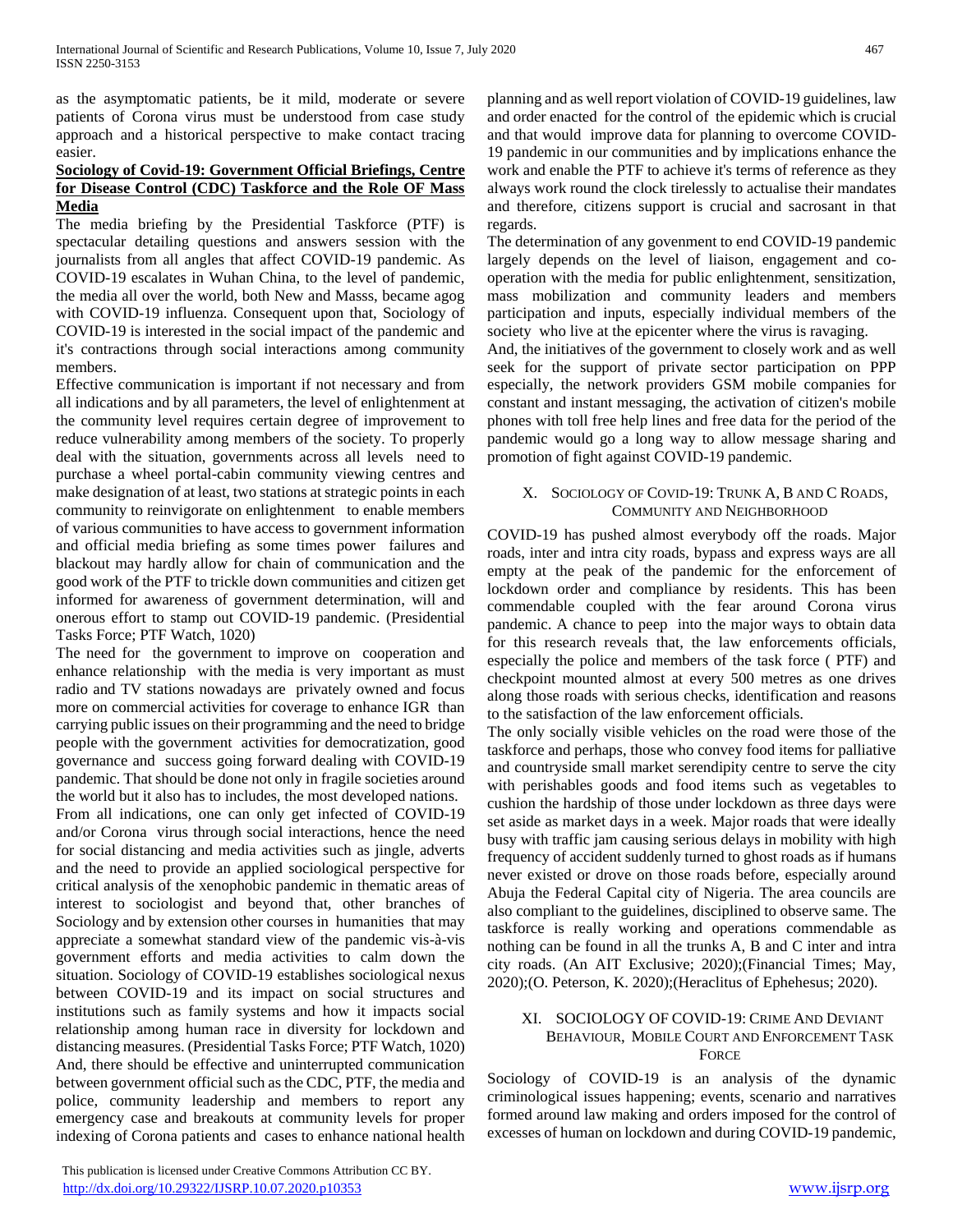the conflict situation arising thereof and adherence to guidelines and principle governing COVID-19 pandemic.

Many take advantage of the ills of COVID-19 to perpetuate and entrench crime and criminality, especially at the community level with high pilfering and ransacking citizens on lockdown and in some instances clash with the enforcement officials. The sociology of COVID-19 is there to give us an insight on criminologist' s sense, researches and models on prevention and its control. It is to provide integrated, diverse and contemporary approaches and perspectives that are tenable, home supported and home-enabled for each state, its peculiarities in terms of geography, people and cultural influence to differ in attempt at ending COVID-19 pandemic from around the world for better tomorrow. Sa'ad, Mohammed Ibrhami and Sam Smah need to be appreciated for their huge criminological sense and compass going forward dealing with COVID-19 pandemic from the prism of criminology as a science for crime prevention and its control. (H. Kankiya, 2014; S.O. Smah, 2013),( prof. Sa'ad; M. Ibrahim, 1998, 2010 ).

Again, some people do not have any ill motive or deliberate intension of violating the laws and guidelines during the pandemic, but end up being trapped by circumstances beyond their control. They got arrested and convicted as violators while others deliberately, go out during the curfews and lockdown imposed to test the resolve of government. Corollary to the above, such kind of persons can easily be called as COVID-19 pathological disobedient and non-conformist individuals in the society for their excessive entrenched anti-social behaviour of roaming around the streets and major roads, getting others infected of Corona virus, especially during lockdown and at the expense of the law abiding citizen.

Sociology of COVID-19, examining such situation also requires theoretical understanding of the basics and conflict situation with empirical evidence and data for analysis of contemporary happening, issues and event in relations to the violation of law and order in the society during the lockdown for COVID-19 pandemic and beyond. Sociology of COVID-19, also deals with the social and psychological determinants for the commission of crime and various methods of apprehension and punishment of individual offenders, the social reforms that will allow orders made for the containment of COVID-19 pandemic to flourish and to achieve the purpose.

Sociology of COVID-19 is reminding us that, government measures to end COVID-19 pandemic should be more civil than criminal approach to deal with the pandemic. Therefore, the strategies should be localized to cover more of community effort and deploy more power to the base of the community for the residents to own it and as well cooperate to work with the government officials to achieve success going forward dealing with issues around COVID-19 pandemic especially, at the time of curfew and lockdown.

COVID-19 pandemic and its dynamic structures call for an immediate remedy, homegrown and home supported as solution to nip the criminality in the bud before blossoming to a proportion and magnitude that may require more and more protoneous p+ capital and electroneous E- resource component of the social PEN theory for solution.

Therefore, the need for policy formulation, implantation and law enforcement in the short while is required pending productions of vaccine and drugs to contain the quagmire and that help enhance law and order and as well enforcement guidelines for COVID-19 pandemic.

Sociology of COVID-19, interrogates change in aggressive behaviour and attitude; manifest and latten motives of the individuals of harming fellow humans in lockdown. There are cases of burglary and theft, domestic violence and unrest in some communities by group of youths who hitherto were engaged either as taxi drivers, motorcycle or tricycle riders and daily paid jobs are today stranded for social grouping and physical distancing measures and were thrown out of their jobs and as remedy of last resort for livelihood engaged in law breaking.

However, the police are extremely, doing well to maintain law and order and to provide security for citizens as they contain such excesses on almost daily basis. At least, not less than 900 persons were convicted by the mobile court at the height of COVID-19 pandemic for violation of lockdown order. Control of a phenomenon like COVID-19 pandemic, requires a distinct approach from the conventional one in dealing with crime and criminality prevention and its control as a new way of tackling the pandemic.

The fight against COVID-19 can only be won if the government is ready to win the hearts and the minds of the citizens by providing enough palliative to ameliorate their suffering with enhanced trust and create confidence for total elimination of COVID-19 pandemic from the society.

The law enforcement must be polite, friendly as always in Africa and not necessarily, being coercive. Most members of the society are being coerced and instilled with fear through the mass media as some of the threat and punishment shouldn't be seen as solution, but rather a friendly and humane approach to deal with the pandemic. But, if severe punishments are considered with force, then it means that the laws and orders for COVID-19 is abinitio a failed assignment.(H. Kankiya, 2014; S.O. Smah, 2013),( M. Ibrahim, 1998).

Those who comply to the government actions laws and orders do so for they exemplify good citizens with self respect and enormous responsibility for ending the COVID-19 pandemic, through improved bio-safety while observing almost all the precautionary measures including the stays at-home during the lockdown for COVID-19 pandemic as well as have tremendous self respect not to be addressed as violators, deviants or ex-convict for breaking the laws in their life time.

While the other set or classification is that of people who may react badly, even violently for punishment meted out on them for contravening the laws and order while undermining government actions set out for the control of COVID-19 pandemic and therefore, may even be worse to further caused problem around arrest because they get even more violent to escalate and create numerous scenarios as it is evident, especially when subjected and punished for the violations of law and order for COVID-19. Therefore, sociology of COVID-19 emphasizes such people should be handled professionally and there should be more policy issues and principles in handling them to conform to the law and order for the control of COVID-19 pandemic.

The peace, happiness and livelihood of the community members under the lockdown for COVID-19 pandemic is crucial and their survival as citizens is mandatory as guaranteed by the constitution. Therefore, any effort that has taken the hope of the masses on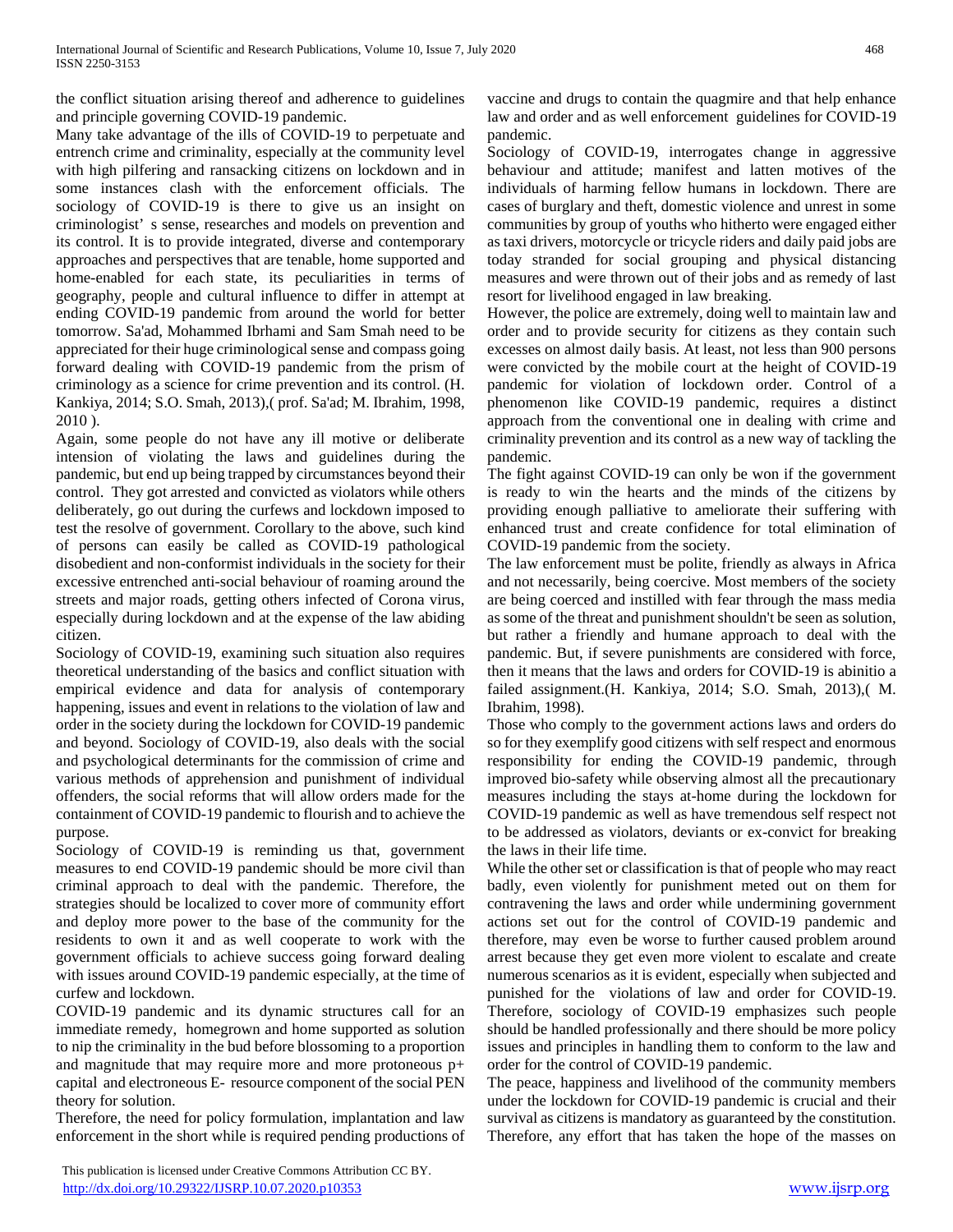lockdown into accounts to fight COVID-19 stands to win Corona virus pandemic. Community members must be at the centre of the fight against COVID-19 and voluntarism at different levels of community is sacrosanct and fundamental for individual' s safety and protection of their properties on lockdown and beyond to make perfect the struggle to end the pandemic and achieving success going forward in the war again COVID-19 pandemic and beyond.

There are challenges dealing with community members during COVID-19 pandemic; some abide by the rules while others go on the contrary. That may be influenced by a number of factors; some are environmental while others are socio-economic and cultural forces as the main driver for the commission of crime and violation of law and order during the sit-at-home for COVID-19 pandemic. The attitude of the citizens toward COVID-19 is not encouraging at all and their knowledge of corona virus seems to be dim while faced with glaring poverty, hunger, diseases and starvation due to lockdown. They are falling sick by day for COVID-19 and some are dying. The hospitals are also deserted and lacking in the most appropriate equipment and health facilities to handle corona cases. Such a situation calls for an immediate intervention and calibration of approach for change in strategies and improved palliatives to deal with the situation under COVID-19 pandemic. The social organisation around the law and its enforcement is also another issue to take into account to deal with COVID-19 pandemic as members of the society are forced to suddenly, comply with such laws overnight without sufficient notice and provisions for alternatives, options and gradual adaptation to the new way of life brought about by COVID-19 pandemic require some time for general shift in behaviour.

In the month of April, 2020 more than 900 offenders were charged and convicted for various offences related to COVID-19 guidelines ranging from not wearing face mask, social gathering and street roaming among other offences stated within the purview of the terms of reference of the TPF. Some offenders were fined while others subjected to community service and the most suspected ones with mild symptoms or asymptomatic were asked to observe mandatory 14 days of isolation and quarantine, test and repeated test to ensure they are safe and by extension the community in which they live before reintegration.

## **Sociology of Covid-19: A Clarion Call To Defeat The Pandemic as Global Emergency and Leadership Response**

When Corona virus exponentially escalated as a global emergency, there were spontanous and rapid global responses among leaders of various nations of the world to contain it. The fight against COVID-19 as an emergency situation has received eminent political will. Global leadership co-operation in dealing with COVID-19 is commendable for its promptness and alignment with the United Nations goals and World Health Organization (WHO) guidelines and Centre for Disease Control (CDC) as common front of onerous spirit of camaraderie has been demonstrated in no small measures by the leaders across the globe and the front liners.(WHO Centre for Disease Control; 2020); (Presidential Tasks Force; PTF); ( D.Kieghe; 2020 ).

The escalation of COVID-19 has witnessed an unrelenting and unresolved commitment of leaders all over the world with enthusiasm, zeal and determination of the leaders and governments at various levels to consciously and collectively gear up to defeat the pandemic as a global emergency. Corollary to the

 This publication is licensed under Creative Commons Attribution CC BY. <http://dx.doi.org/10.29322/IJSRP.10.07.2020.p10353> [www.ijsrp.org](http://ijsrp.org/)

meta-narratives built around Corona virus, the phenomenon has put many leaders around the world on their toes to nip the virus in the bud to contain the emergency situation. (S. Probst; N. Carrington; A.A. Howat; 2020)(Financial Times, Yoval Noah; 2020)(World Economic Forum: Insight Report; 2020).

Similarly, for an overwhelming solution, measures were taken by the leaders and infrastructures were put in place, health system enhanced and awareness around public health has been improved at different levels and the leaders have supported the war against COVID-19 as an emergency situation with special budgetary expenditure for containment and primary healthcare system has been rejuvenated. On the other hand, public health commentators are exhaustively creating awareness on social media, through cell phones and other ways to calm down frayed nerves generated by Corona virus. While scholars of various disciplines, diplomats, philanthropist, bureaucrats, media men, technocrats and representatives of all sectors of the society were seen busy and engaged in talks at all levels of leadership while doing their very best to suppress the tension generated by the escalation of COVID-19 and never desire to rest until Corona virus killer pandemic is contained as an emergency situation. (S. Probst; N. Carrington; A.A. Howat; 2020)(Financial Times, Yoval Noah; 2020)(World Economic Forum: Insight Report; 2020).

Leaders of various nations are taking bold steps ramping up testing making concerted efforts around case identification and isolation with pathways for contact tracing all are possible with the power and authority established and sustained through leadership. For example, the USA under the leadership of Donald Trump has appropriated 113 billion (one hundred and thirteen billion dollars) to achieve testing and at least 1.9 million of her citizen have been tested in the second week of May, 2020 through hospital and community testing programmes. There were complexes which border the leadership, especially that of the USA for human traffic congestion and difficulties around contact tracing are seen as herculean tasks in overcoming Corona virus. And, the Rockefeller foundation has since presented guidelines on phased reopening plan of about 48 states of the USA in the third week of May, 2020 as phased modifying measures with tremendous safety around bio safety were reinvigorated for safety and security of the US citizens.(Presidential Tasks Force; PTF); ( D.Kieghe; 2020 ); (Financial Times, Yoval Noah; 2020).

Corona virus has come with its enormous threats which call for leadership response to better our existence as human. The virus is rapidly spreading, so to speak, to wreck further havoc. Therefore, the leaders must take bold steps of ending it and that should be done immediately to rescue humanity. COVID-19 at its peak, has engaged attention of diverse leaders around the world and backstroke scholars of various disciplines; all these seek for solution. Corona virus has created nightmare, it has injected unnecessary cognitive dissonance, inflicted pains, unhappiness and anger, which must be tackled and dealt with squarely to restore hope, solve personal and by extension social problems peculiar to their existence as human. All these can be achieved through good leadership, strong political will and timely delivery to contain the pandemic.

To achieve that, we require credible and responsible leadership to make an approach that is more of humanistic dealing with the public to desist from breaking the laws made to contain COVID-19 pandemic. Therefore, any approach rolled out should be home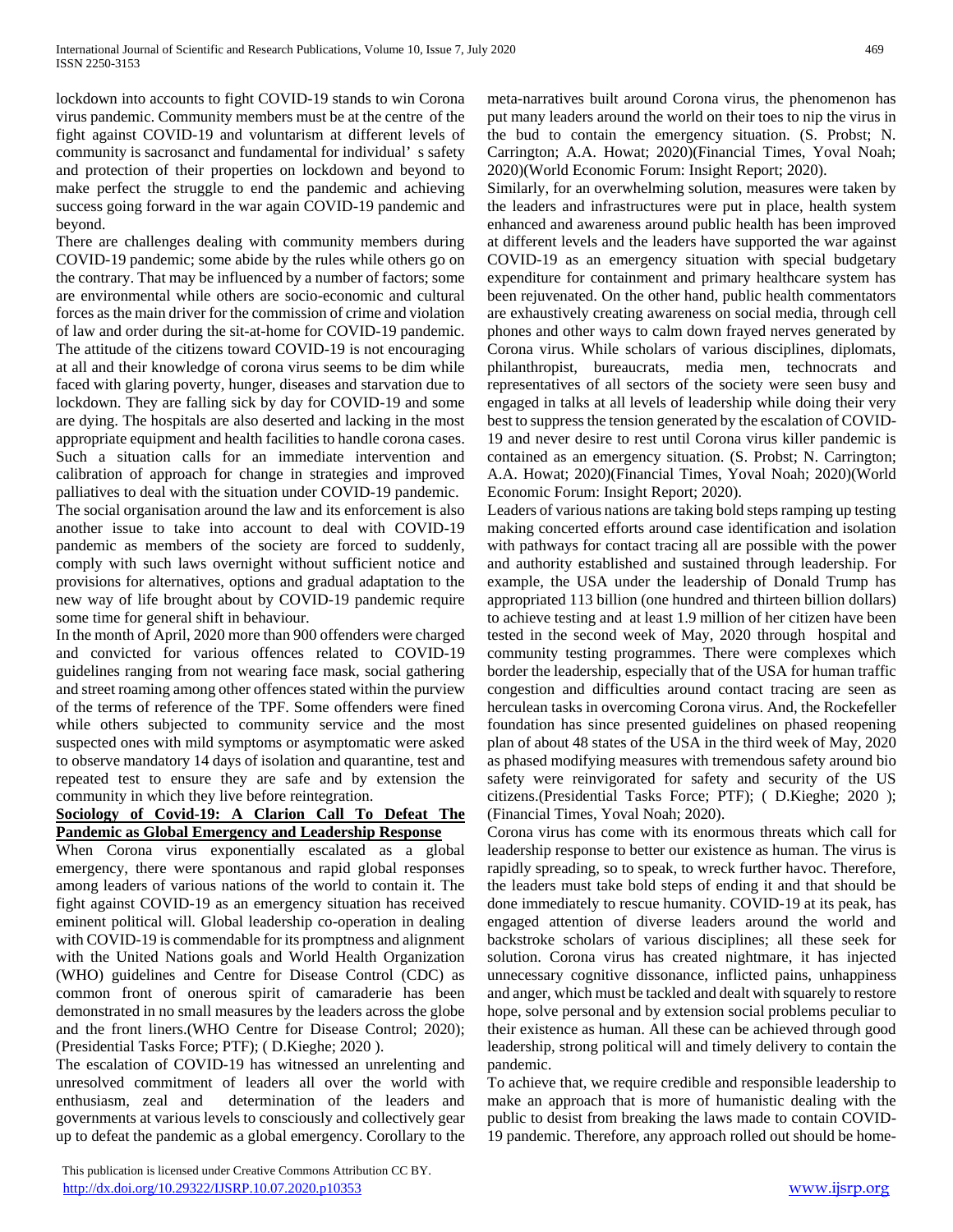supported and home-enabled for such laws and policies to work and as well make impactful result. It has to be in a manner more civil and result-oriented than strategies for conventional crime prevention and control. Ending COVID-19 pandemic in the society may seem to be like putting a round peg in a square hole; the approach must reflect the physical environment, culture, behaviour and tradition of the people for whom such laws were made to handle and dealt with COVID-19 pandemic.

The war against COVID-19 pandemic must be a collective effort of the citizens to support the leadership; government and community must support and work hand in hand and in harmonious manner in the struggle to defeat COVID-19 pandemic. Credibility, accountability and accurate reporting of COVID-19 cases and violation of order is important for planning dealing with palliative and deployment of the most appropriate measures as solution is necessary ending COVID-19 epidemic from around the world.

Community leaders and stakeholders at community level should be constituted or swap existing committees, assign role, mandate and terms of reference to handle COVID-19 issues as short term and mitigating measures before discovery and production of vaccine and drugs to contain the pandemic.

Albeit, it is palpable and glaring that leaders of various nations are taking institutional measures to curtail the xenophobic (or is it quagmiric Covid-19) to its knees, it is the general believe of the critic's that, after the Corona virus scenario, economies and markets of the fragile nations would be in shamble, inequality gap will increase and there would be mass death of fearful members of the family, suicide rates would shoot up, anxiety, depression, burnout for cognitive overload would be high in many societies and social inclusion would be enhanced. Women would have more power, their rights and privileges would be ensured to the credit of feminism. In addition, human trafficking connection is on the increase and about 40,000 persons from China and Asia roam in May 2020 and they have to be subjected to observe mandatory 14 days minimum quarantine period and must be tested to confirm status for COVID-19 to access social mobility. (Presidential Tasks Force; PTF); ( D.Kieghe; 2020 ).

## **Sociology of Covid-19: Medical, Gerontology, Facilities and Isolation Centres**

The notion behind Sociology of COVID-19 is that societies with weaker health system have higher vulnerabilities around public health, sanitation and hygiene and are said to have the higher chance of being infected by an individual carrier of the virus. Nonetheless, the stronger nations are no exception to the devastation of COVID-19.(WHO Centre for Disease Control; 2020); (Presidential Tasks Force; PTF); ( D.Kieghe; 2020 ).

In fact, its implications on demographic characteristics of community seeking for better health and health practitioners is rather high as many around the world are being infected, some with mental health issues and distress for cognitive overloads and burnouts, irrespective of their gender, education, age, income and profession. Sociology of COVID-19 is telling us that the pandemic has implications around corona virus patient's health, behaviour, environment, attitude and that of the practitioners.

There are key issues which concern sociologist dealing with the health aspect of the pandemic ranging from; knowledge about specific agencies in relations to confirmed cases, knowledge about specific patient of corona virus as client and knowledge about

 This publication is licensed under Creative Commons Attribution CC BY. <http://dx.doi.org/10.29322/IJSRP.10.07.2020.p10353> [www.ijsrp.org](http://ijsrp.org/)

specific contract i.e. between corona patient and the health workers. Aside this, there is the need to have adequate understanding of the patient's value system for accepting him for who he is without necessarily looking at his status and to avoid stigmatization of the person with COVID-19.

The global health crisis caused by Corona virus has provoked universal discourse while causing disruption around local, national and international travels for accessible world class health facilities and medical health to support mental, emotional and psychosocial needs of the health seekers and patients with special cases to get health services at the peak of the pandemic and trained health experts and professional together with health and supply value chains have been disrupted thereby reducing medical tourism around the world.

The social PEN theory typically holds that, humans are faced with enormous problems around socio-economic and political issues which generate enormous consequential effects, especially at the time of COVID-19 lockdown. For instance, social-health related cases as Corona virus pandemic would have been controlled before they escalate. Those structures are at their social PEN invisible stage because we can hardly notice as they will be at their Atomic stage of PEN invisibility and indivisibility. The theory of social PEN is telling us to check for those invisible structures that are highly Atomic in relation to health issues troubling members of the society. Those with health challenges are more likely to be consumed by Corona virus than able bodied men and those who strictly adhere to social distancing guidelines are likely to be safe. (Elizabeth K. R. 1969)

However, efforts are in top gear to defeat the COVID-19 epidemic as social/physical distancing as mitigating measures is difficult to be observed by the public apparently due to the very nature of human existence as social mobile and cohere for coexistence dominated by cultural PEN forces of (+-n) to enable movement from one point to another. The social PEN theory is telling us that controlling Covid-19 to rescue society from being harmed and for improved health behaviour among members of the society, there should not only be  $E$ - (human resource capacity) and  $P$ + (capital funding), but we also require the N as calibre to calibrate and further recalibrate the actions, attitude and activities of the agencies and authority concern while dealing with public health issues and fundamentals with honesty and transparency in leadership to end COVID-19 pandemic as global emergency to rescue humanity from the quagmire.

Hospitals requires infrastructural development and supplies as Personal Protective Equipments Gowns (PPEG) for the protection of health workers, Cardiac Monitor to support and monitor intermittent respiratory dynamics of Corona patients and alcohol based hand sanitizer and antiseptic for general sanitation and improved hygiene of the health workers. Thermometer Motorized to check and gauge temperature but most of these are lacking and COVID-19 is ravaging our communities and those hospitalized are left at the mercy of mushroom health systems even at that it has been overwhelmed due to the rapid contamination of the virus making members of the society vulnerable, especially those with underlying health conditions. (Dr. Anthony Fauci); ( Dr. N. Alkali, 2020 ); Dr. Mustapha Bintube (2020); 'The Social Atomic PEN Structural Theory of Change' International Journal of Scientific and Research Publication Doi: ttp://dx.Doi.org/10.29322/IJSRP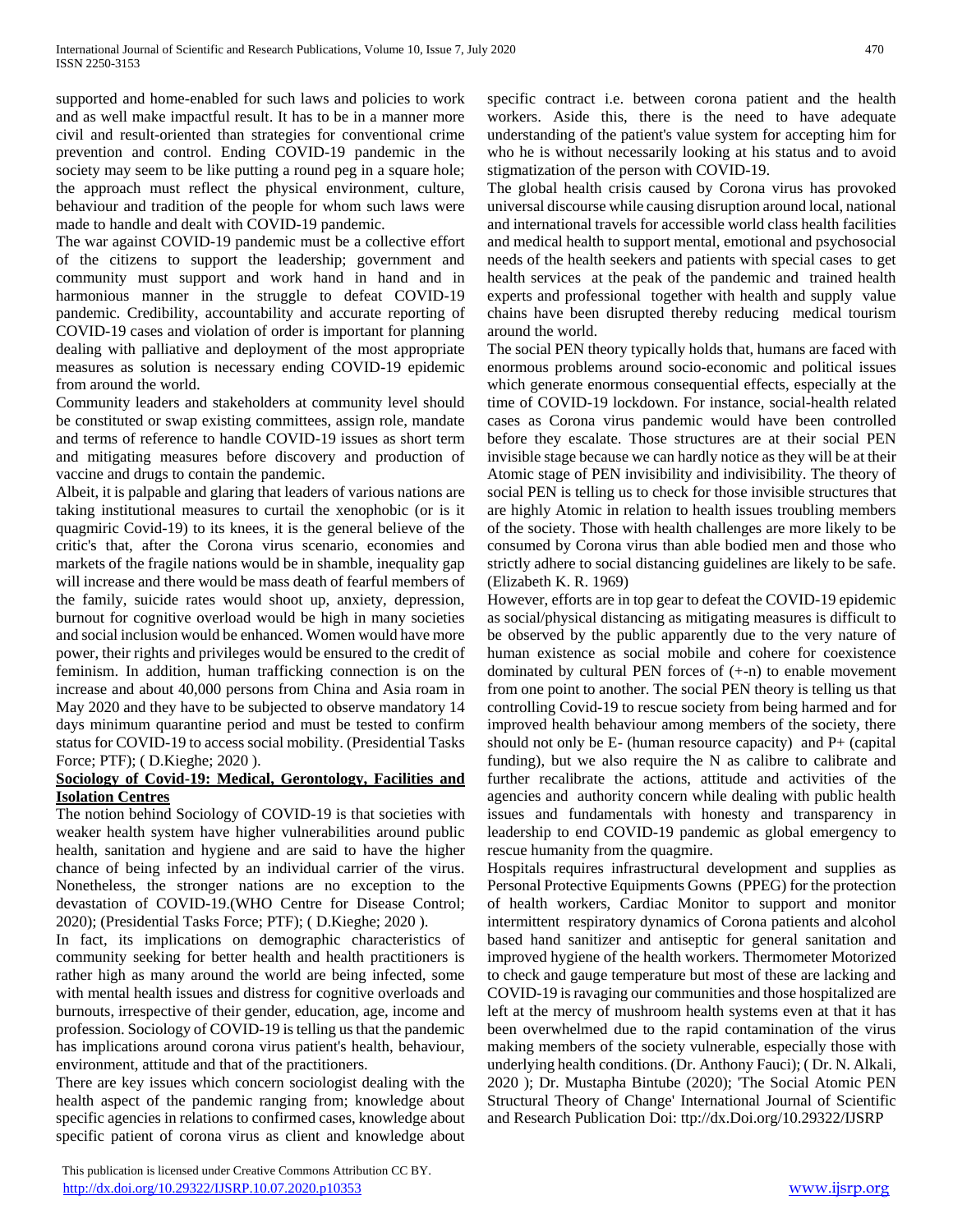Skilled workforce is also key in dealing with those with Corona virus. Specialized skill is required in dealing with them in addition to proper counseling by establishing therapeutics relationship to enhance psycho social support for hopeful recovery. Sociology of COVID-19 is also concerned with the social aspects of the Corona patient' s illness and general attitude toward COVID-19. ( Dr. N. Alkali, 2020 ); ( K. Dr. Kepala, Dr. PP Devan; 2020).

The distribution of the confirmed cases, dead and discharged of COVID-19 patients, and the relationship of COVID-19 patients and isolation centres and the health workers in the hospitals and their social role i.e., patient, nurses, doctors, welfares officials and social workers' roles and their relationship with one another and that of the victim of COVID-19 greatly concern medical sociologist for change and improved health of individual members of the society. (Dr. Anthony Fauci); ( K. Dr. Kepala, Dr. PP Devan; 2020);

The role of institutions in relations to the aged referred to isolation centres, structures and facilities for referral are essential in fighting the scourge of the pandemic. Dealing with the pandemic requires an enhanced public health strategies for its isolation, and contact tracing that seem to be somewhat, difficult if not impossible, say in African countries with glaring lack of social demographic identifiers and deficit protoneous (P+) capital funding for managing and improving health services and electroneous (E-) human resource capacity elements of social PEN theory for general change in the patients attitude toward health seeking and health behaviour for improved health.

The role of social workers and social welfare officials is emphasized for an enhanced health system and public health practice, especially in densely populated communities and fragile societies where its spread is rampant and social/physical distancing is a nightmare. This calls for a conscious action and alternative solutions that are sociological to mitigate its spread.

In recent times, a number of approaches have been taken to get rid of COVID-19 pandemic. The Oxford University, for example, has claimed to have discovered vaccine production as solutions for COVID-19 and it is still underway. Similarly, advanced nations such as USA, China, etc are working tirelessly to achieve this feat. ( D.Kieghe; 2020 ).

However, some African countries such as Madagascar and Nigeria have made an attempt to come up with solutions though organic liquor production and claimed to have what it takes to cure COVID-19 patients. The Madagascar cure for COVID-19 is made up of Neen leaves, Pawpaws leaves, Lime, Garlic, Ginger, Guavas leaves , Mango, boiled and taken three times a day as cure for the sick person and preventive measure for COVID-19.(Nmbuziseller; 2020)(R. Kafadia; 2020).

Still, there are ongoing effort to subdue the killer Corona virus pandemic which has backstroke individuals in the society with timely reflection on Elizabeth Qubler Rose 'Dead and dying', a social thought to remind us of stages of passing away and the frequency of death and dying from COVID-19 epidemic is at alarming proportion as it depletes human race on daily basis in postmodern society.

Again, Sociology of Covid-19 is a reminder of social PEN reinvigoration to overcome the pandemic by employing the PEN elements to bring about desired change dealing with health issues in relation to COVID-19 pandemic as we require the P+ (capital funding which is necessary and prime as well as integral

 This publication is licensed under Creative Commons Attribution CC BY. <http://dx.doi.org/10.29322/IJSRP.10.07.2020.p10353> [www.ijsrp.org](http://ijsrp.org/)

components to define infrastructural support and procurement for improved healthcare facilities in the onerous tasks of dealing with COVID-19 as global emergency.

Most cases of hospitalization on referral were carelessly handled in some hospitals around the world not because they wish human to die, but it was glaring that there is palpable deficit around health system, hospital equipment and facilities that are necessary handling COVID-19 cases are lacking or in a way dilapidated which necessitate people passing away. The P+ and E- elements of the PEN theory are crucial and the role of the N is even more important as the calibre for balancing to ensure success in dealing with the pandemic henceforth for better healthcare delivery to rescue humanity and to ensure bio-safety and precautionary measures in badly affected communities around the world.

Dealing with COVID-19 requires equipped hospital with an Intensive Care Unit (ICU) as life support engine room and enough beds and getting to reduce the concentration and impact of the virus and oxygen cylinders/ plan for more oxygen as Corona virus reduce the rate at which oxygen gets in and out of the system as respiratory disease with mild, moderate and severe symptoms and its incubation period requires more days making it difficult to know carrier at face value. (World health Organization; Centre for Disease Control; 2020).

Albeit, Corona virus is more severe on those with underlying health conditions as persons who are with health fragility enabled by ecological influence and this is to the credit of (Burghes and Parks) and (Thresher and Shaw) Urbanism and it's zonation in relation to dead for COVID-19 pandemic and its consequential effects on human life which is tremendously social resounding the thoughts of (Bwala,1998) in Urbanism and those with terminal illness suffer the most from Covid-19 virus. (Nmbuziseller; 2020)(R. Kafadia; 2020).

The Corona virus pandemic is rather a nightmare so dangerous, sending people to their early graves. Wether the existence of the virus is true, social construct Peter L. Berger and Thomas Luckmann or the magic of reality Richard Dwarkins as some social and political commentators insinuate as a common sense of global magnitude, reminiscent of Maxwell Atkinson theorizing in phenomenology Alfred Schultz and Ethno-methodology, the sociology of Harold Gafinkel and Zimmermann, but the gist around COVID-19 has succeeded in building metanarrative around language game by authenticating its credibility for legitimacy of the claim for COVJD-19 pandemic and its existence as impactful and killing many around the world. (Jeremy Bentham; 1780); (Atkinson, A. 1978); ( P.L. Berger, Thomas Luckmanm; 1967 ); ( Zimmerman, D.H and Wieder, D.L. 1971); ( R. Dawkins; 2011).

Consequent upon that, there are consistent, incisive lines of thoughts that are sociological to illuminate more for our understanding of postmodernism and its attendant ills such as dramatizing on corona virus by members of the public and that is reminiscent of interactionism, the sociology of George Herbert Mead and Williams I. Thomas, the 'Play stage' and the 'game stage' respectively.( William I. thomas;1918-1920); ( Mead, G. H. 1934).

On the cure of COVID-19, some universities in African such as the Ahmadu Bello University (ABU), Zaria in Nigeria in conjunction with the Pharmacy Department of Medical Science has claimed to have discovered cure for COVID-19 in May, 2020.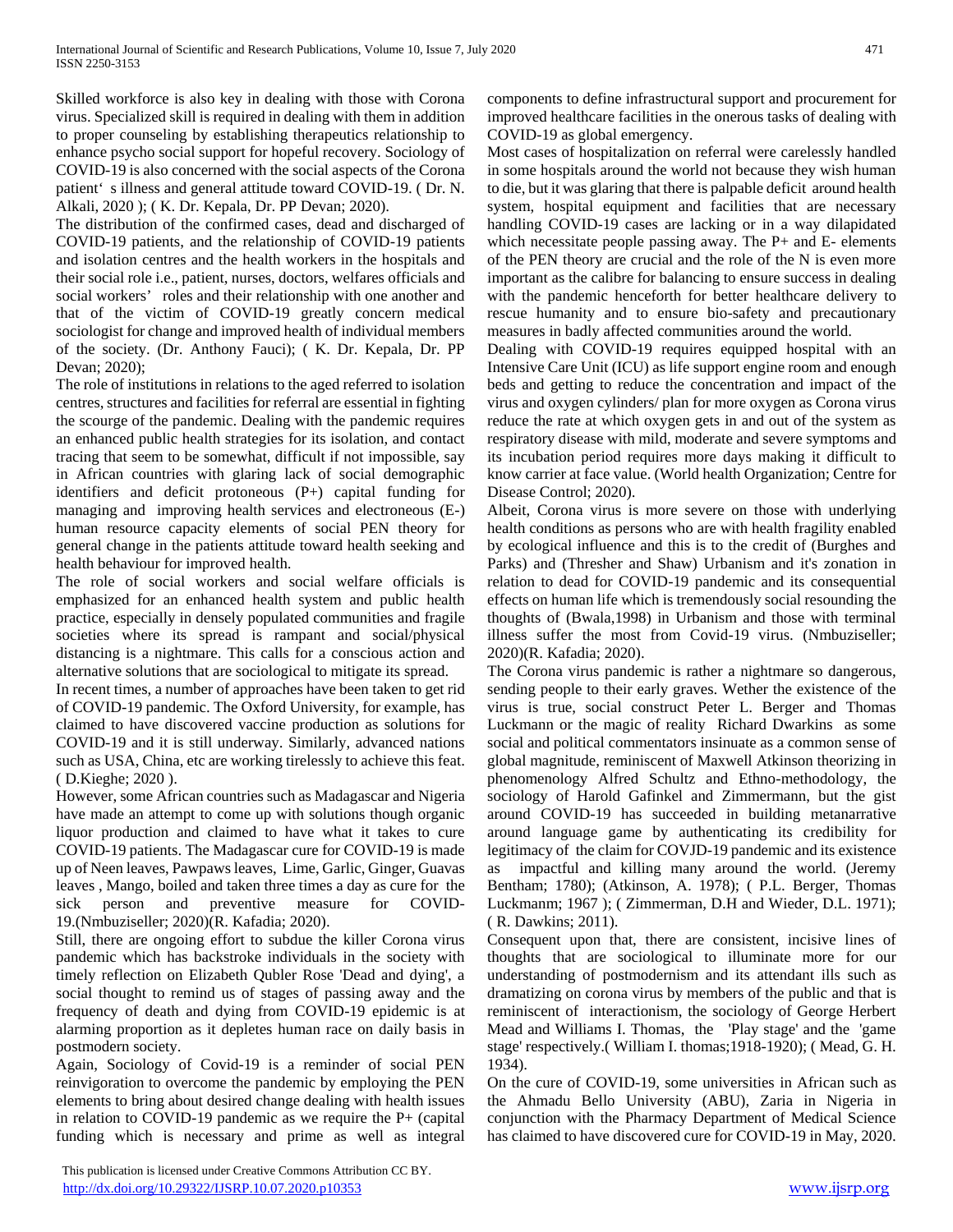The University is also, said to have designed and developed an ICU ventilator and a 4-in-one automatic hand sanitizer in conjunction with the Equipment Maintenance and Development Centre of Mechanical Engineering of the University.

Similarly, the ABU, had later in April, 2020, advanced to also transform the ventilator into an ultra-modern portable E-vent automatic ventilator to be called ' Respire-19' as part of the University's effort to augment the government of Nigeria in the war against COVID-19 as global emergency.

The cure for COVID-19, developed by the ABU, in Nigeria was claimed to have been developed from local plants that are available in different parts of the country. The team leader has promised the public that upon discovery of the medicine, the public would be informed of every step taken leading to its discovery. But, the proportion of different plants used in the production of the Anti-COVID-19 would be kept confidential as it serves as the intellectual property of the University.

## **Sociology of Covid-19: Urbanism and Interstate Lockdown, Lower Working Class and Social Immobility**

Sociology of COVID-19 is to tell us more about life in urban and semi urban or city centres, country-sides, satellites and/or serendipity centres during COVID-19 lockdown and the behaviour and attitudes of the members of the society and the changes that have taken place due to social immobility. Sociological analysis of life in urban centres is to the credit of Louis Worth in the thesis 'Urbanism is a way of life' and same to Burgess and Parks in their theory of urban Zonation or the concentric zone model of Thresher and Shaw which has shared a large network of research with the former and expanded by the latter. (Burgess; Parks 1965).

However, the taxi and bus drivers who run around urban centres before COVID-19 pandemic and who on daily basis bring in the lower working class from the suburbs to help struggle and return them back on stipends are also stranded and their means of livelihood has been put on hold due to COVID-19 pandemic. Although, the congestion in the urban centres that has always been causing problem, fights and tension has drastically reduced at the peak of COVID-19, tension, conflict, frustration and domestic violence are rather increasing at family and community levels instead.

The life and social mobility in market places are never the same, but the attitude of the public is rather not encouraging as its apparently seen at variance with the guidelines and principles for those wearing face masks, for instance, they pulled it down, as if it's a fashion thing or let's do as they say way of wearing face mask. That happened mostly in suburbs where markets are not well organised. In the residential areas too, people mostly tend to forget and mingled with peers at some level of interaction and at later time they get conscious of the guidelines and tend to abide by it.

There is also life in transitional zones which is relatively well spaced than the residential and market places and they may behave well provided they are enlightened to understand the consequences of COVID-19 pandemic. The industrial zones, as the name connotes, may probably be empty due to concentration of industries with little or no residences. The theories are telling us to understand severity in transmission understanding the complexes of each of these layers and as well help us understand the setting of the society in relation to policies on palliatives, enforcement, reinforcements and enlightenment campaign to help get rid of COVID-19 pandemic. (prof.M.H. Bwala, 1998).

Life in highly urbanized city centre is known to be expensive, largely due to the heterogeneous nature of the demographic fundamentals as the significant numbers or segment of the population are believed to have shared different norms and value system and are mostly workers in either government or private organisations and who are by their very profession socially mobile as opposed to the lower working class in the same society.

COVID-19 has disrupted supply chains in most societies. The fact that humans exist as a system with independent and interdependent relationship for survival and coexistence, some members of the society and their entire survival largely depend on the degree of social mobility among those with sound economic base and COVID-19 has sealed the entire society at the expense of those within the lower strata and are dying or often times falling sick in both urban and semi-urban zones.

This is evidence when COVID-19 pandemic blossomed, especially on Sundays the life has always been low or Friday and life returns when the wage earners and employees return to their jobs to enable the lower working class and the traders to take advantage of such movement and then struggle around to make their livelihood. The recent development as a result of COVID-19 lockdown has seized and sealed the entire society and those at the lower stratum are dying of hunger and their immune system is getting lower by day due to lack of nutrition and proper diet to help sustain their system and to ensure good health and palliative are not forthcoming to supplement their condition as expected.

Most communities have large population with weaker economic base, especially the low income earners in the urban centres. Life has been so tough and challenging for them. In Urban centres, everything is costly and life is money demanding and the rents are also high compared to the suburb, countryside's and serendipity centres where casualty of COVID-19 is somehow higher than the city centres where enlightenment is high.

The spread of Corona virus at its peak was rampant, mostly in urban slums and fragile segment of the population and insecurity and social disorganisation is high in urban, semi urban suburb and serendipity centres. These have to be checked often by the taskforce on COVID-19 and enforcement official are to focus mostly on their safety and security of the general public. That helps in enforcement of COVID-19 laws and orders including social life in an urban slums and fragile communities where tendencies of transmission is rather high and frequency of violation of laws and orders, not only for COVID-19, but any other law is order of the day as the tenets of the concentric zone model suggests. Sociology of COVID-19 as guide to highlight and bring to fore the factors and social conditions which make it possible for people committing crime and deviant behaviour antithetic to COVID-19 order and the expectations of the generality which undermines the constituted authorities and laws on COVID-19 pandemic.(H. Kankiya, 2014; S.O. Smah, 2013),( M. Ibrahim, 1998).

People in the urban centres abide by the rules and they oftentimes are vigilant in maintaining social distancing and follow all the guidelines against COVID-19 and are therefore, relatively safe. A highly heterogeneous urbanized town where businesses are high and booming as ancient city centre are facing casualty and recording deaths due to lack of enlightenment at community level.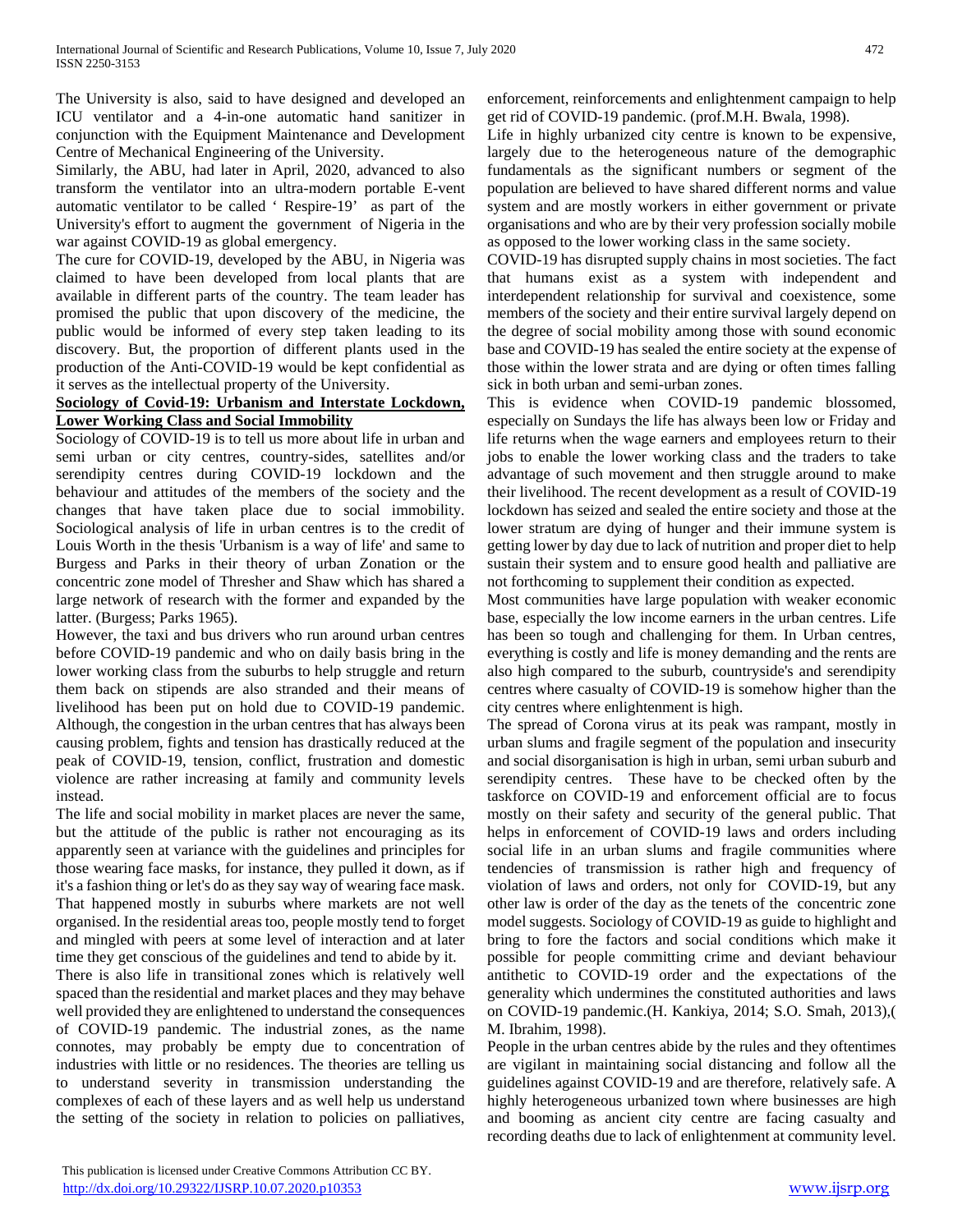There are increased cases of juvenile delinquency, domestic violence at community and household levels and the cases of battery among spouse and child abuse during lockdown for COVID-19 pandemic. In some communities, it is rather palpable that mob actions and antisocial collective behaviour are entrenched by COVID-19 pathological disobedient nonconformist individuals while undermining law, order and powers of the government on control on COVID-19 guidelines.(Olu Ogunika;1998);( Haralanbus and Holborn 2008)( Burgess; Parks 2019)

The most complex and heterogeneous city centres are apparently empty and the only one that is visible on the roads are cars or vehicles parked at the lots when the lockdown was at its peak in contrast to the low density and low intensity homogeneous towns and villages where there were movement and the implications of the transmissions was said to have been high and this is evident taking a glance at COVID-19 updated index cases and death, discharge charts.

Those at the bottom of the strata had faced serious trouble than those occupying higher position or whose labour were hired by either public or the private organisation and those who provide them services were stranded and lockdown hence the rate of COVID-19 pandemic and cases on daily basses and increased hunger, starvation is the order of the day. Some groups of youths staged mob actions against their own communities, ransacked and looted the general public, especially in highly commercialized city centres and the law enforcement was neutralizing their actions against government' s laws and orders.(S.O. Smah, 2013);(Olu Ogunika;1998);( Haralanbus and Holborn 2008);( Burgess and Parks (2019).

A highly organised elite residential areas or environment seem to be complying with the law and order with minimal presence of people in the street during COVID-19 lockdown compared to slums and downtown neighborhood where people move around at will and some do not even believe the existence of COVID-19 and therefore, continued to spread the virus. It' s obvious that, the law enforcement efforts of the government may not cover the populations ensuring credible enforcement for lack of logistical support and population strength that should go round all the communities to ensure enforcement of COVID-19 order, discourage members and to ensure compliance.

Lack of education and enlightenment has contributed in no small measures to the violation of COVID-19 orders and a highly enlightened society obey the rules simply because, they understand the implications of breaking the order and therefore all their streets and major roads were empty and they also have enough means of sustenance than the poor masses who must go out on daily basis to get food on the table despite COVID-19 pandemic and more often than not trapped for being scapegoat during the lockdown for COVID-19 pandemic.

Some lower working class lack better understanding of what is happening and believe that COVID-19 is not a threat to them. Consequently they violate the rules set for the control of COVID-19. For them, hunger is even more damaging and more dangerous than Corona virus. In some remote communities, the people do not even know what COVID-19 is. In fact, they cannot even pronounce " Corona virus" , talk less of understanding the implications of their actions in undermining the law and

order.(S.O. Smah, 2013);(Olu Ogunika;1998);( Haralanbus and Holborn 2008);( Burgess and Parks (2019).

## **Sociology of COVID-19: Social Grouping and Designated High Risk Fragile Society: a Hub for COVID-19 Pandemic.**

The social distancing as precautionary measures for bio-safety is apparently zero in most fragile societies. A fragile society is a weak society lacking in healthcare system with high vulnerabilities in almost all aspect of life and short supply of amenities with tremendous public health related issues and dominated by slums. While illuminating us on the features of fragile society, he pointed out, a fragile society, would be hit the most by CCOVID-19 as it lacks structural organisation with poor environmental sanitation all over.

The conditions of the local markets that are lacking in organisation are potent hub for the proliferation of Corona virus. The behaviour of members of fragile societies on food is another source of concern with diminishing power to run essential services and storage of food and drugs for preservation and water to promote hygiene and public health. A fragile society, he further added, encourages congested structures and houses with unprofessional, substandard building designs; socially proximate with high level of dysfunction of family values system.

The healthcare workforce is relatively small even at that, the few are ill motivated to contain confirmed cases of corona virus with myriad of diseases burdens with no surgical capacity. A fragile society ravaged by corona virus is lacking unique demographic identifier for social programming to inform socio-economic programmatic action plans with weak registration systems for trace, prevention and control of not only Corona virus but any social ill that may ravage the society in the nearest future.

The fragile societies need to step up to contain the challenges as COVID-19 ravaging the world and fragile societies are lacking common testing kits and looking forward to receive donations and the supply chains are disrupted. This scenario is so troubling and so Corona virus ravages fragile societies. COVID-19, Owen notes, the nature of traditional landscape of most fragile communities is in short supply of the crucial features of Owen' s definition of postmodernism are either thinner or completely non-existent in most societies that are fragile. (David Kieghe, 2020).

## **Sociology OF COVID-19: The Dynamics of the X,Y Axis and Conscious Effort to Flatten the Curve to Discourage Human Traffic Connection and Social Mobility.**

Drugs and vaccine productions for Corona virus are still undergoing an Atomic PEN structural synthesis and are yet to be discovered, but the good news is that, of the total worldwide confirmed cases of corona virus in the months of March, 2020 disclosed 40% of those affected are ill and on admission in various hospitals across the world, 56.6% have recovered from the sickness; while 3.4% have gone to rest in peace due to the dreaded corona virus killer pandemic ravaging the world.

There are problems around micro and macro demographic explosion with huge change in density, for example, China has recorded (80,738) confirm cases as at May, 2020 with slight increase as it rose to (84,288) as at June 14, 2020. While Italy' s death toll was (312) in May it rose to (4,638) with confirmed cases of (236,989) in June, 2020. Spain was in the range of (733) confirmed cases and (366) dead in May and rose to (243,928) confirmed cases in June 2020. Iran recorded (674) and (17) dead, Iran was (6,566) confirmed cases in May rose to 187,427) as at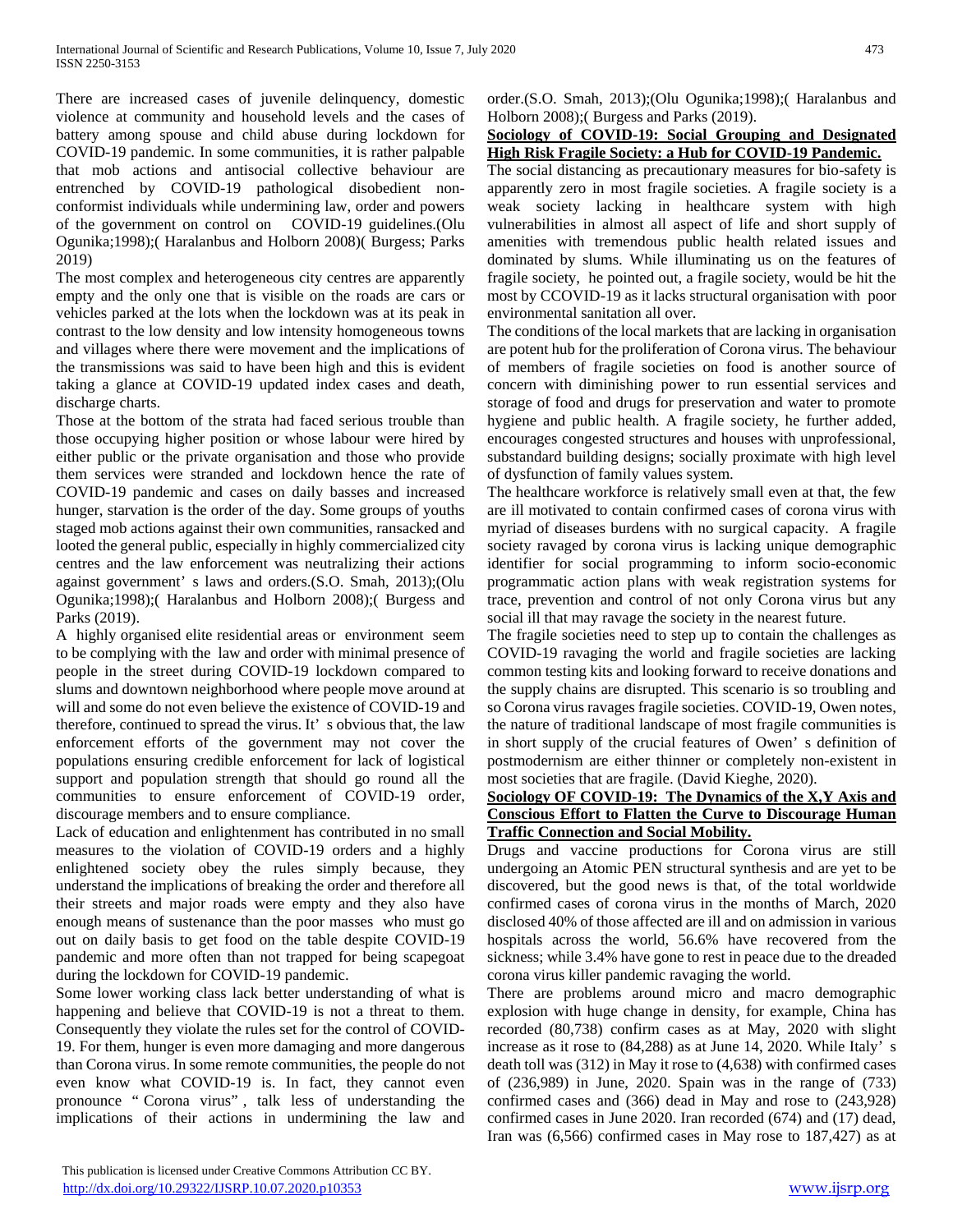$14<sup>th</sup>$  June, 2020 and (194) dead in May rose to (8,837). France was (1,209) had lost (19) to COVID-19 while as at 14th June 2020 France had (193,746) confirmed cases and (29,401) dead with greater consequential effect on macro-demographic transition, shift and tension that can only be corrected through vaccine, drugs and active planning around demographic formal (statistics) and use of valid and reliable empirical data and statistical measures as guide for policy formulations to better the social wellbeing of their population for better future.

It's obvious that Covid-19 has changed the global population patterns and structures with 'demographic normal' and that has enormous implication on global population size and density for change. Sociology of Covid-19 also tells us that the population demographic gap experienced for COVID-19 pandemic may never be the same largely due to population transition and migration. For example, the USA has recorded (80,239) deaths on the 11th of May, 2020 and the curve skyrocketed to (115,436) on 14th, June 2020. Similarly, confirmed cases was (1,345,307) in May rose to (2,074,526) as at 11th of May, 2020. It is important to rescue the population from COVID-19 epidemic for better understanding of population change and management for key policy decision.

The fear of rapid transmission of the virus has instilled tremendous panic and cognitive dissonance. For example, conservative estimates of confirmed cases for COVID-19 in some jurisdictions was 13 index cases per day before ease of lockdown and suddenly, two weeks after the ease of lockdown and ban on sit-at-home lifted, the frequency of the confirmed cases rose dramatically along the Y axis raising the curve and skyrocketed index to 50 per day as at 11th, May, 2020 as opposed to conscious activities that would flatten the curve and the death rate was on the increase. A cursory glance at the conservative estimate of data on death from illness associated with COVID-19, the Y and X Axis dynamics around the curve which was made available by the WHO, CDC in March, 2020 is as follows: Tuberculosis (3,014); Hepatitis B (2,430), Pneumonia (2,216), HIV and AIDS (2,110), Malaria(2,002), Shigellosis(1,644), Rota Virus (1233), Seasonal Flu (1027), Noro Virus (548), Whooping cough (440).

Fragile societies are characterized by poor health system that requires a more comprehensive, credible and vibrant technologically advanced machines as feature of postmodern world to control the epidemic. There is also the need for constructing or programming the health system with socioprogramatic action plans and improved social behaviour for distancing to reduce the calamitous quagmire and its transfer. There has been increased of death rate due to deadly COVID-19 with severe consequential effects on the macro- population density of many countries around the world as South Korea has recorded confirmed cases of (7,478) with (53) dead. Germany (1112) cases and none dead. This statistical value was obtained as at March 2020.

However, Sweden, Belgium, Norway and Singapore had recorded an average of 100 confirmed cases for COVID-19; none was dead except Hong Kong that has 3, Austria 2 and Australia 3 dead. All of these can be understood from the viewpoint of macrodemographic, formal (statistics) for analysis of the severity or otherwise, negative impacts of COVID-19 on a given mass population (macro-demography) and change in population density due to COVID-19.

# **Sociology of Covid-19: Philanthropic Gesture, Volunteerism and Family Palliative for Ameleoration of Suffering**

Qualitative empirical evidence from sampled communities in Africa suggests that there are numerous problems around palliative as support to cushion the hardship being faced by the less privileged individuals under the lockdown for COVID-19 pandemic. There are issues of concern around family as a unit structure and system to support communities with a view to ameliorating their suffering under COVID-19 lockdown.

Qualitative data obtained from snowballed sample of community member suggest there were unrelenting and humanitarian gestures received from philanthropists as gesture to ameliorate their suffering. The voluntarism efforts to support government in noticeable areas of gaps, especially law enforcement on social distancing guidelines and lockdown orders had suffered largely due to lack of uniformed and defined context and framework for engagement to help volunteering and support in distribution of palliative relief materials for COVID-19 pandemic.

However, that wasn't the case in volunteering engaging medical and paramedics who had framework supported by hospitals bureaucracy and organizational structures, principles handling emergency cases and situations, prompt actions and rules guiding hospitals as guide to their approach in volunteerism as framework and context to help COVID-19 patients at various hospitals. Owing to the fact that cases related to COVID-19 pandemics are emergency situations coupled with the nature of its fatality and higher risks being on the front line advocacy for COVID-19, most countries of Africa, especially in Nigeria, special allowance has been earmarked on daily basis to motivate those on the line of duty in many isolation centres across the country to volunteer in assisting government and to further help victims of COVID-19 at various hospitals across the nation. Thus; a defined organizational, bureaucratic structures as support for a defined approach achieving voluntarism in the fights against COVID-19 is to the credit of (Marx Weber's bureaucracy).

The negative social effect of Corona virus as feature of postmodern world has provided opportunities for some cruel while harming and extorting others for their entrenched personal gain and conflict of interest. Several cases are being examined, but there are cases of deceitful philanthropic gesture and support of sharing or reselling used and contagious surgical masks and that is harmful for family members to lure the fragile individuals in the society in the name of prevention to further compound the situation, especially the naive and timid members of some families in the society who believe in anything goes as mitigation measures, prevention, control or medication for the controversial quagmiric COVID-19, a mutation associated with enormous social problem to drain individual purse, especially in the rural areas; as a high risk or fragile zones and in some cases in the urban centres.

Philanthropic gesture, voluntarism and family palliatives during COVID-19 have been poor to support compliance for COVID-19 guidelines and general principles despite the fact that the government has made provision, but there was problem around the distribution pattern. The guidelines on COVID-19 mandate individual members of the society to-stay at-home, but on the other hand, it is a known fact that, human beings, by their very nature are mobile, sociable and accommodating. As a result, they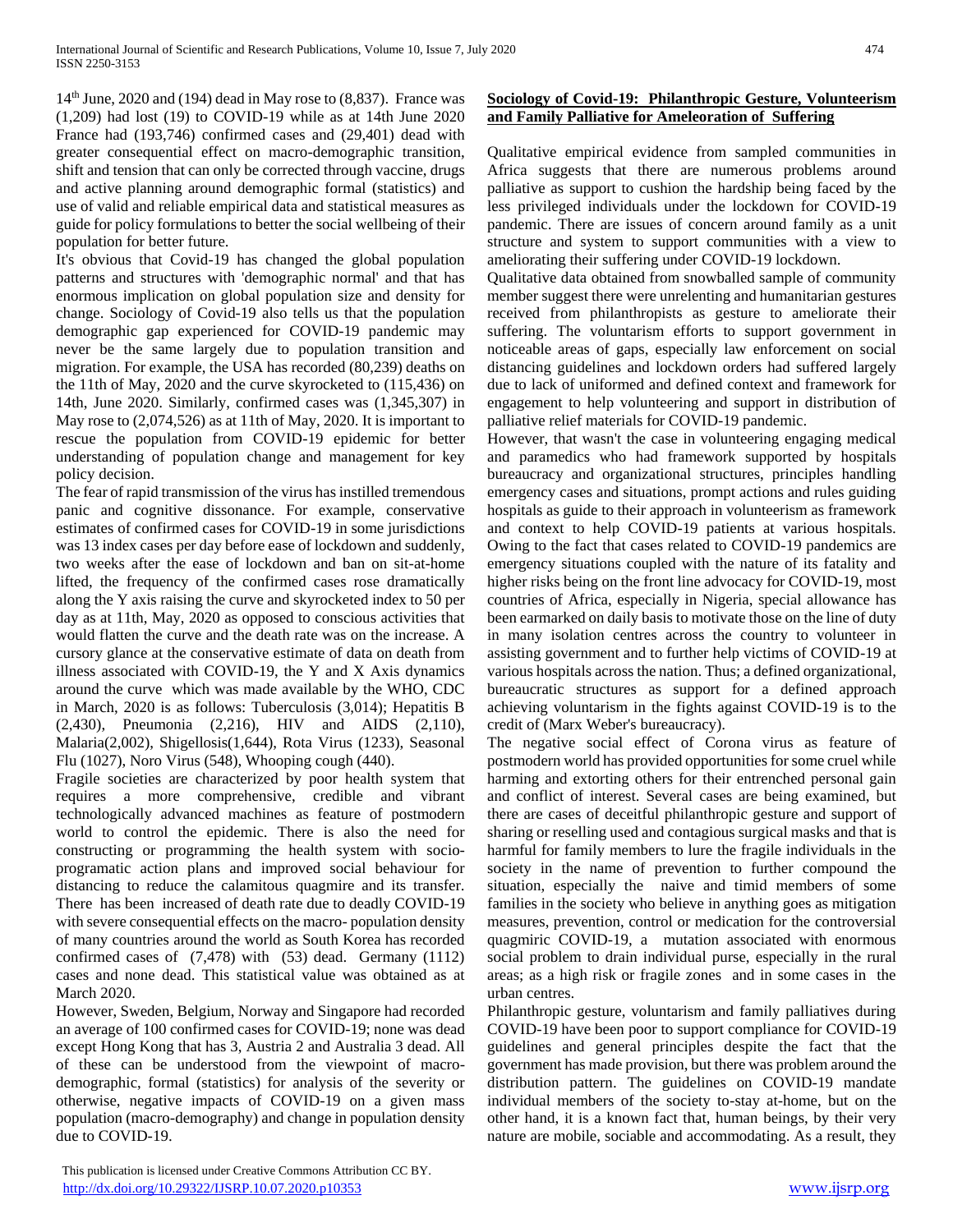move around to make ends meet and ensure the survival of their family members in the face of paucity of palliatives that would cushion their hardships.

Unless the presence of the government is felt, individuals would continue to wonder around and find ways of violating the guidelines, some deliberate, while others are pressurized by hunger and starvation, apparent lack of support, especially during the lockdown period. Therefore, a credible compliance with guidelines on COVID-19, especially the sit-at-home and social distancing from groups require prompt action by the government and philanthropists in the supply of foods and non-food items for enhanced compliance with the general principles governing COVID-19 pandemic across the world.

Paradoxically, COVID-19 phenomenon has its own advantage, especially for selected families who perceived the attitude of the breadwinners does not encourage stay-at-home, the lockdown has reduced tension and anxieties of most wives for having their husbands around and abundantly so. For example, for some women or wives who were distanced from their spouses or who persistently nagged for they hardly see their husbands around to spent time with them (or for the benefit of their children' s socialisation for better upbringing) are happy today with their husbands at home for the sit-at-home guide for lockdown during COVID-19 pandemic.

With enough palliatives to support families on lockdown during COVID-19, community members would do everything humanly possible to reciprocate by supporting the government achieve desired result in the fight against COVID-19 pandemic. Otherwise, there would be resistance on the part of the people as potential pathways for civil unrest, demonstrations and conflict around communities already under the attacks of COVID-19 pandemic. Deployments of palliatives need to be encouraged and from time-to-time to make individual members of the society to recognize that government efforts are felt to ameliorate their suffering. For the government to achieve that, the importance of data and statistics to improve on planning and actions going forwards require latent and manifest functional system in support of efforts ending COVID-19 pandemic and that, cannot be over stressed.

The fight against COVID-19 has been an issue of major concern not only engaging the attention of the world leaders but also communities and the entire general public from around the world were being disturbed and for some their dreams cut short due to COVID-19 pandemic. Volunteerism is rather weak and random due to lack of credible context and framework for engagement in voluntarism, especially at community, grassroots levels to deal with the global emergency; COVID-19 escalation, which caught many unprepared for alternative measures and options as precautionary to deal with it. The well-meaning, spirited individuals have done their very best and their sense of humanitarianism is commendable during the lockdown for COVID-19 pandemic.

Volunteerism in the fight against COVID-19 pandemic also requires collective commitment of the stakeholders at various levels of professionalism in the ongoing engagement and fight against COVID-19 pandemic. As the Social PEN theory Esuggests, the medical, and paramedics on the front line advocacy for human resource-backup and capacity to improve on the life saving efforts during COVID-19 pandemic and as well offer first Aid treatment. The Sociologist volunteers and contributes in providing thematic analysis of social problems bedeviling the society and community systems during COVID-19 pandemic with a view to providing pathways for social approach dealing with COVID-19 pandemics.

Similarly, other experts and specialist such as mental health, psychologist and psychiatrist help work at the family level to offer psycho-social support to victims of COVID-19 and depressed community members and social welfare officers to give proper counseling and mental health advises and community health workers to volunteer in providing support and guidelines on how to keep communities and environment clean and adherents to COVID-19 guidelines and general principles as stipulated by the WHO and Centre for disease control from around the world.

All these experts and many more specialists are needed to volunteer to handle one aspect of the society or another as backup capacity to overcome COVID-19 pandemics that has been ravaging the universe. The fact that COVID-19 is deadly and the rate of its spread is so high and catastrophic, volunteerism is sacrosanct as support and mechanism for increase capacity and backup to defeat the pandemic.

The volunteering effort of the community based civil society organisation is important as it will go a long way to help handle creating awareness and sensitization, especially at the community level on strict adherence to guidelines on social distancing to avert transmission of the virus and to carry out specific role in their areas in support of the government to achieve an all round and systematic approach dealing with COVID-19 pandemic especially, at the community level.

There is no gain saying that, the law enforcement officials are not enough to cover the whole society, especially in ensuring law and for the general protection of individual and community lives and properties especially, at this time of lockdown for COVID-19 and the rate of crime and criminality is on the increase which requires volunteerism as backup to help the police and other civil organisations to work in the provision of security and ensure law and order for the general peace of the communities on lockdown during the COVID-19 pandemics.

To achieve sound and result-oriented volunteerism to help save the society from the ills of COVID-19 and by extension associated social problems, the governments at various levels need to reciprocate volunteerism by supporting the volunteers to ensure their helping hands during COVID-19 in support of their communities is improved and therefore, government to beef up security infrastructure for an enhanced volunteerism and provide them with motivation and greater protection of participants in vigilantism, especially providing them with all the Personal Protective Equipments (PPE) as safeguard against COVID-19 virus in their personal level voluntary support to complement the effort of the governments while working with the conventional security and curtailing neighbourhood conflicts, child abuse, delinquency, rape, theft, gender-based violence, street corner gangster activities, among other ills capable of undermining peace, safety and security of communities in lockdown for COVID-19 pandemic.

The volunteer would also be of help working with the local police and law enforcement officials especially, to cover gaps when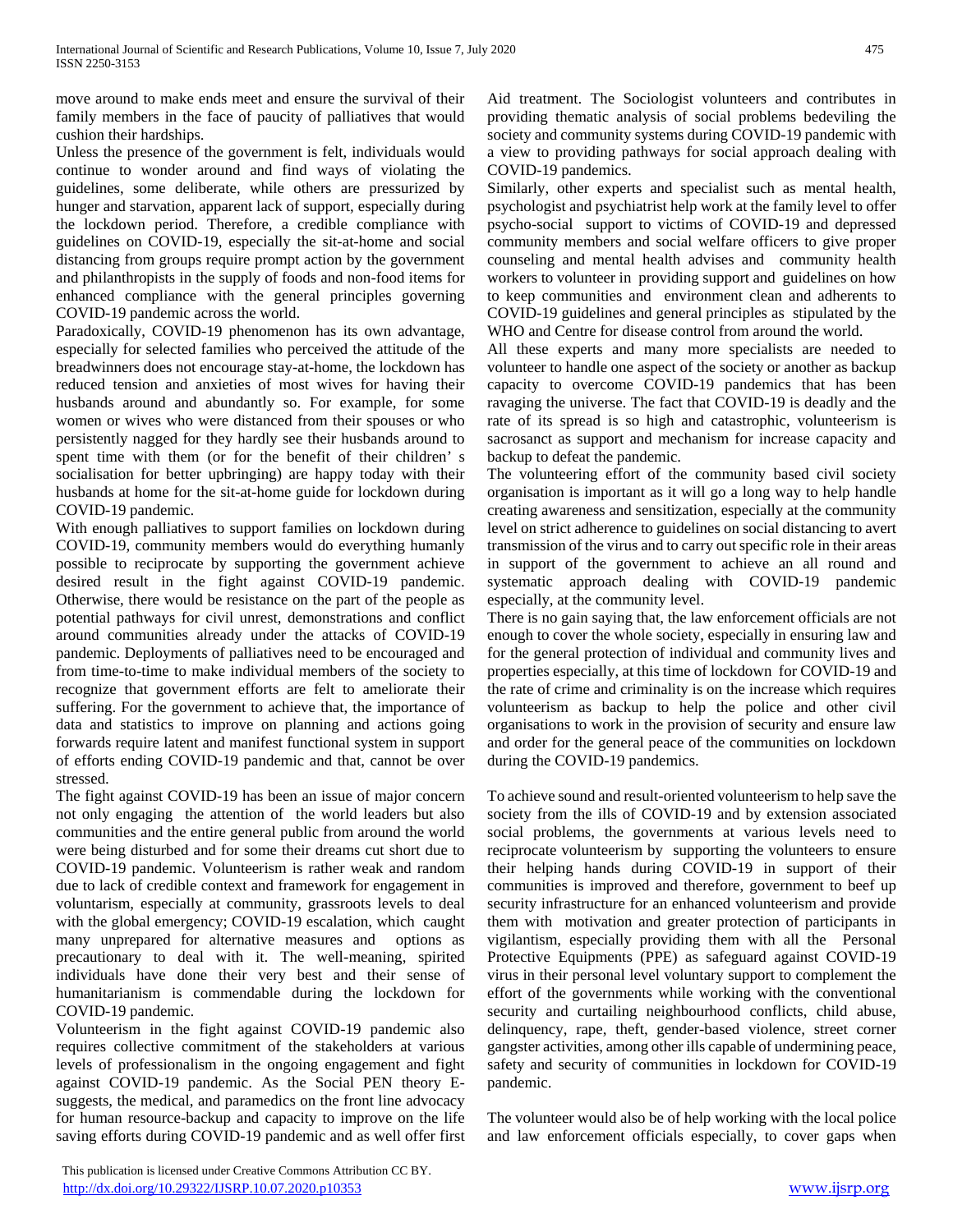necessary, achieving overall safety and general security of their respective communities on lockdown for COVID-19 pandemic for communal peace. Organising volunteers and engaging stakeholders to actively participate in communal security during COVID-19 pandemic, the individual volunteering should be screened to ensure they are not exposed to the risks associated with COVID-19 virus and other criminal attacks.

For effective and result-oriented volunteerism, there should be proper legislative framework to support COVID-19 and other related matters which may also, includes, to help protect the individual volunteering in the wars against COVID-19 pandemic. There should also be specific role allocation for effective performance as emphasised by Kinsley Devi's and Wilbert E. More in their stratification system Many countries have deployed palliatives during COVID-19 pandemic but because of lack of framework, organisation and role allocation for officials to distribute it for the target less privileged on lockdown everything gone down the drain, in some cases siphoned and purchased of items for relief diverted and in some cases there were blames that those food shared as palliatives lack proper quarantine as check for safety and fitness for human consumption at entry point to the country and that created suspicion around those items and food to be shared may cause serious harm to the end user.

Should there be defined framework to tell us a well stratified division of labour in palliatives distribution and its well invigorated, for any case of infraction, the society would have those to be held accountable and specific official may be responsible for either deviating or lopsidedness and/or deviating from the set standard dealing with issues around palliative and its distribution during COVID-19 pandemic. However, that was not the case in medics and paramedics volunteerism in the hospital where specific roles are being allocated for effective performance as it's the known fact that, the hospital has routines and structured rules and specification on who would do what when and how as defined by the organizational structure and bureaucracy.

If roles are not defined within the context of job delivery in volunteerism for COVID-19, it hinders proper evaluation of distribution patterns and may equally cause disruption and inequality in the distribution patterns of palliatives thereby creating potential obstructions of peace. It is also potent to bring in politics for segregating some members who did not benefit from the palliatives and therefore, looking at the sensitivity of the needs to have human resource capacity as back-up to the existing officials, warrants volunteerism is no longer an option but a necessity and civic duty, especially for those whose capacity are required during COVID-19 pandemic so that together we build a better place for all and to collectively nip COVID-19 in the bud for better future, virile and vibrant community systems that should come out of COVID-19 pandemic strong, formidable and socially PEN indivisible.

Volunteering to overcome COVID-19 pandemic also includes the role of the local authority and conventional governance structure must also be alive to their responsibilities in support of the volunteers and work closely with one another, avoid rivalry and above all, ensure peaceful co-existence and harmonious inter-

 This publication is licensed under Creative Commons Attribution CC BY. <http://dx.doi.org/10.29322/IJSRP.10.07.2020.p10353> [www.ijsrp.org](http://ijsrp.org/)

agency co-operation to ensure equality, justice and even distribution of palliatives amongst the citizenry. That will increase trust and confidence of the citizen to be on the part of the governments and by implications support any governmental projects, policy or further directives on lockdown for COVID-19 pandemic. Anything short of this, there may be resistance to law and order for blocked opportunities, hence poverty, hunger and starvation which have apparently caused citizens civil unrest and thuggery in many communities from around the world under lockdown for COVID-19 pandemic.

## **Sociology of Covid-19: Social Demography, Research and Social Statistics**

Sociology of CCOVID-19 is interested in examining the implication of Corona virus pandemic on micro-demography; small scale population such as; families, communities, ethnic or religious groups and the structural changes experienced as a result of COVID-19 pandemic and it's consequential effects on members. It is rather obvious that smaller groups have lost their formidability for COVID-19 with enormous change in purposeful goals for which such groups were ab-initio established. COVID-19 has left group members in doubt and somewhat, pessimistic for recovery of lost value systems that had hitherto sustained members for achieving purposeful life engagement, survival and sustenance of cultural beliefs and value systems.

The social distancing has huge demographic implications on social groups and gathering such as; clubs, beach, bars and Gardens are no longer tenable for COVID-19 pandemic distancing as one of the mitigating measures. It is also the same for ethnic, tribal or community meetings and gathering during weeding, funeral, naming ceremonies, etc have been put on hold and religions gathering; churches and mosques are either closed down or assigned specific number of persons to observe prayers while observing social/physical distancing measures to avoid transmission of corona virus.

COVID-19 is a new way of life and it is obvious that it has taken away group purposeful life engagement and members coming together are still yet to be decided. Also, COVID-19 has negatively impacted the macro-demogrpaphic settings of diverse human grouping as the size and structures of larger population such as the USA, Italy and Brazil has changed so significantly and the death toll in the USA as at May, 2020 is to the tune of 80,000 and by longitudinal projection, come August 2020, the death rate could be 137,000 due to first phase ease of lockdown as enabled by social mobility amongst huge population coupled with human traffic connection to increase death rate as the model, demographic longitudinal study suggests.

There are problems around population explosion with huge change in density, for example, China has recorded (80,738) confirm cases as at May, 2020 while, the death toll was (312). Italy was in the range of (733) confirmed cases and (366) dead. Spain recorded (674) and (17) dead, Iran (6,566) confirmed cases and (194) dead. France (1.209) confirmed cases of COVID-19 and (19) dead with greater consequential effect on macro-demographic transition, shift and tension that can only be corrected through demographic formal (statistics) and use of valid and reliable empirical data and statistical measures as guide for policy formulations to better the social wellbeing of their population for better future.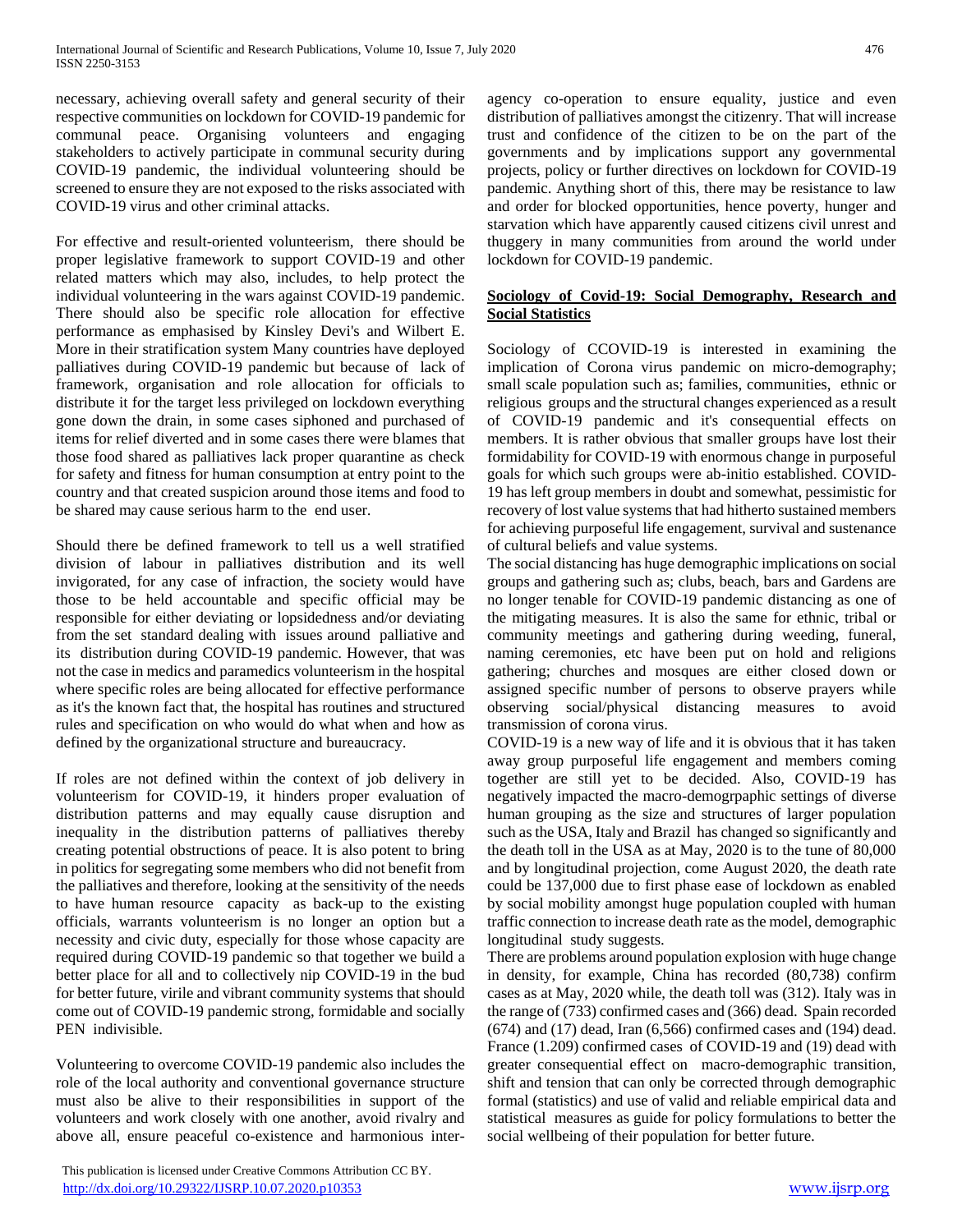Sociology of COVID-19 makes enquiry about demographic gaps caused by COVID-19 and the lives lost and change in population transition and it's consequential effects on families; social life, domestic co-workers, violence; socialisation of children; economic life, etc and society in general.

COVID-19 has caused shift in demographic fundamentals and had generated high demographic tension or speed up or slowed down cases of birth rate as meeting between spouse during lockdown may provoke persistent meeting and pregnancy issues or slow down and it is believed to be on the increase with higher death rate during the lockdown due to hunger and palpable deficit in palliative humanitarian gesture to cushion the hardship experienced by the members of the communities, especially the down trodden masses and domestic violence between spouse are said to be on the increase all of these have greater implications on socialization of children and increase in aggressive behaviour through imitation.

It is obvious that these changes have enormous negative impact than the positive, especially in change demographic characteristics of their citizens with enormous change in income as businesses are closed down, age as COVID-19 affects the aged and religion on morality and group social solidarity. Also, it affects education of children for the long stay at-home for the pandemic, sex the females are safer than the men with excessive power of having their men around and at all times.

Similarity, there are issues of discrepancies in reporting the case of COVID-19 as the female population is not separated from its male counterpart in relations to confirmed cases and dead to suggest demographic normal (statistics) to inform planning rather lumped of demographic characteristics and that has created gap in better understanding of what gender or aged group are more affect than other characteristics for clearer variability in relations to COVID-19 cases in the reporting.

However, at the moment, the situations are being examined by experts, scientists and the Mac-world for solution and COVID-19 is ravaging and has altered the general population with greater implications for some time to come. Also, Sociology of Covid-19 examines the relationship among people due to corona virus pandemic and the effect on demographic social mobility; as members of the society are now under lockdown and there is no interstate movement while the ease in the first phase lockdown is rather calibrating and speeding up the scale of the virus in terms of transmission than solving the problem as many countries whose lockdown were eased apparently experience sky rocketing of the curve than flattening it altogether.

COVID-19 has demographic implications on national and population planning as countries that are into population control programmes may experience significant reduction in population and those of Africa whose belief is influenced by cultural forces, may have population increase due to lockdown and meeting with their spouses more frequently with less family planning.

Corona virus spreads faster among diverse populations due to movement of persons around the world and that was the more reason why people get infected of the virus and social distancing a nightmare, especially in African societies. However, segments of a particular population may have moved to infect another population ca Also, migration affects population that moves for the fear of COVID-19 pandemic and the change in the population of new settlements and the implications of interstate lockdown on population growth.

It's obvious that, Covid-19 has changed the global population patterns and structures with 'demographic normal' and that has enormous implication on global population size and density for change. Sociology of Covid-19 also tells us that the population demographic gap experienced for covid-19 pandemic may never be the same largely due to population transition and migration. For example, the USA has recorded 80,239 deaths and 1,345,307 confirmed index cases as at 11th of May, 2020. To rescue the population from COVID-19 epidemic and for better understanding of population change and management for key policy decision.

COVID-19 is becoming so alarming and disturbing, a situation that can best be described as Tom Wicker knocking on the doors. Wicker was very popular for his Book entitled 'a Time to Die' just as COVID-19 is driven by social PEN energy of  $(+n)$ , it' s invisible and human as carrier of the invisible virus (of death) for its transmission. Social distancing as solution, which emphasizes the imperative of sociology of COVJD-19 is to discourage its transmission to ensure change as global solution against covid-19 pandemic.

There are demographic issues around Corona virus and Sociology of COVID-19 has implication on economic, biological and social fundamentals of human existence as interdisciplinary approach to population issues in social demography and population density and change. Sociology of COVID-19 is telling us to check for changes in micro demographics for corona virus that has happened during the pandemic to individuals, small groups and neighborhoods and how COVID-19 change their behaviour and global thinking, size, health practice and migration of individual family was limited by the lockdown and as well discourage social mobility of members of the macro demography.

COVID-19 has caused a generational shift in family structures, population density, maternity and morbidity rates and social mobility or immobility gaps and that is evident looking at the index cases versus state's death from the pandemic.

People of diverse societies are suffering and their demographic characteristics should be understood from the view point of sociology of COVID-19 via individual status, culture, identity, rich or poor, but it kills and people are dying all over and everywhere around the world. That concerns sociology of COVID-19 and demography in general in understanding the dynamic structures of the population and change.

For instance, the negative consequential effects of Corona virus on diverse population of human around the globe is presented in the month of March, 2020 and the conservative estimate made available by John Hopkins multiple report tells us that the fatality rate for the epidemic called Corona virus varies and therefore, it is relative from one country to another.

The demographic characteristics and strength of the virus is influenced by the very social and physical environment, weather, geography, etc. The socializing nature of the population on faceto-face basis is neglecting the socio-physical distancing principle as mitigating measures for its spread among people.

However, drugs and vaccine productions are still undergoing Atomic PEN structural synthesis and are yet to be discovered, but the good news is that, of the total worldwide confirmed cases of Corona virus in the months of March, 2020 disclosed 40% of those affected are ill and on admission in various hospitals across the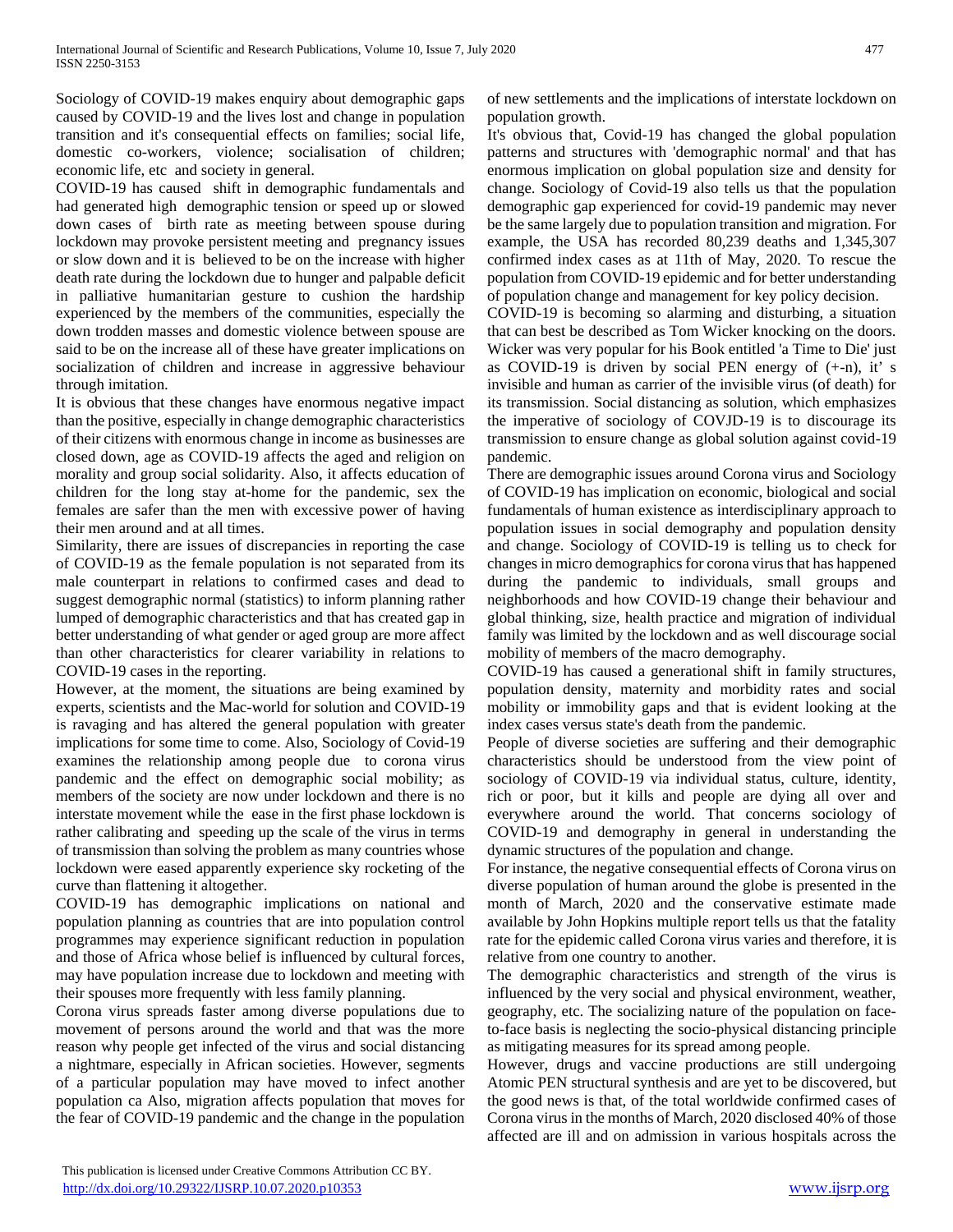world, 56.6% have recovered from the sickness; while 3.4% have gone to rest in peace due to the dreaded Corona virus killer pandemic ravaging the world.

Sociology of COVID-19 therefore, presents social demographic fundamentals caused by COVID-19 on population and changes that happen overtime as a result of the pandemic and the shift among diverse population defined by their very characteristics. However, corona virus reduces the electroneous E- drained human among a given population dominated by the PEN forces (+-n) of Corona virus in the society, especially those whose health conditions are bad owing to the fact that, they can hardly compete in a diverse population and highly competitive post COVID-19 environment created by corona virus.

Post COVID-19 society is assumed to be a highly IT driven and capital intensive society of human, so to speak. Corollary to that assumption behind Sociology of COVID-19 is that, if the hypothetical statement holds, then it goes to say that the remedy for COVID-19 lockdown may be handled with ease and as short term solution, there should be conscious deployment of P+ and Eelements of the social PEN theory to demarcate, sieve or (if you like filter) the population with a view to isolating the class with higher index cases and contact tracing among the general population.

Afterwards, the class with higher cases can be grouped and their frequency distribution of the individual members of the society with Corona cases to tally with the sick and aged who are Edrained from the active and potential electroneously E-powerful productive young men in the population and then establishes aged institutions for referral and confinement of the old and to render professional services of helping them with a view to enhancing the capacity of their social function and to provide them with all the necessary health-related facilities that would go a long way in providing a conducive and favourable atmosphere for them as short term solution and humanitarian measures pending vaccine production, drugs and other orthodox measures and scientific approaches of handling Corona virus related cases devastating the world.

## **Sociology of COVID-19: Social Distancing a Sociological Perspective, the First Phase East of Lockdown and the Dynamics of Reopening**

The dynamics of the reopening during the first phase ' ease of lockdown' doesn't speak well of the attitude towards COVID-19 with insignificant degree of observing the social distancing measures. The problem of associating and socializing on the basis of group and inability of individual members of the society to maintain social distancing at business places, community level and market places, is rather a nightmare. By and large, simply put, 'social distancing' as perceived feelings of social separation or distance between or among groups which of course, includes separation of two or more groups in practical application of the term dealing with covid-19 pandemic.

The first phase of the ease of lockdown in some jurisdictions witnessed a mass and densely congested people in most strategic business places such as banks and market places, falling short of stampede, with glaring push and pull, body-to-body and shoulderto-shoulder while trying to have access to premises of most banks to get cash. (O.H. Opeyemi; 2020)( Laster F. W. 1968);( Thomas K. 1962);(Elizabeth K. R. 1969).

Dealing with Covid-19 and its mitigating measures such as social group segregation/social distancing, principle and guidelines, including the lockdown or site at-home, are completely a new way of life and socialization on 'Bogardous scale' and as a onerous tasks leading us to a newer world of Covid-19 world completely, a schema defined by 'sociological determinism' and it is to the credit of 'Darwinism' and by implications 'Malthusian theory on Population' as consequential for COVID-19 pandemic.

## **Sociology of COVID-19: the Sociological Definition of the Term 'Social Distancing'**

**Social distancing:** Simply moving away from social group activites to be safer and taking responsibility to ensure a safer society. It's purely 'social' and the definition of 'social distancing' has been supported by established sociological literature in the work of ('Hogan Sociology', 2006, Pg: 331) while the space of 6ft between individuals (if you like) man-to-man or social dispersion from group or isolated social molecular groups to avoid contraction or being infected of Corona Virus. There is paradigm governing 'social distancing', and so it has a philosophy and epistemology governing the guidelines policy on COVID-19, transmission from human to human through social interaction. Therefore, to avoid being infected, members of the society need to be socially distance from one another and safeguard themselves with face masks and as well adhere to the high powered authorities at the level of the UN and CDC guidelines and principles on 'social distancing'.

Corollary, to the above, there is an ongoing debate among scholars that, physical distancing should be the most appropriate term to use other than social distancing as one of the mitigating measures against COVID-19 pandemic. The left wing conservatives highlight their argument on the simple ground that, the distance is physical and social distancing allows conversation on phone so, humans are therefore, still socially connected. They argue that, if people are socially distanced then it means they cannot converse on phone. Since people distance themselves from one another and to also get opportune to converse on phone, it means they are not socially distanced. This argument lacks substance, because there is an existing literature to support social distancing as the most appropriate term to be used and not physical distancing. The crux of Sociology lies on empiricism, i.e. the sense perception reference FGD, and interviewer-interviewee situation, verbal and nonverbal responses and gestures constitute the core of the discipline of Sociology for evaluation and gauging the social life of an individual or individuals. The fact remains that, there is nothing like physical distancing if we are to talk about distancing as mitigating measures against Corona virus.

Conversation on phone, as they argue, lacks perfect relations as social but rather, the face-to-face interaction is considered as social where emotions and sense perception are gauged. Talking on the phone is communication and not social interaction and therefore, social distancing is the most appropriate term and not physical distancing as erroneously perceived by some scholars. Although social distancing is a nightmare and that is why it is difficult to be maintained and practice, hence violation of guidelines and distancing principles. Social distancing has it's weakness as human must relate for his own survival and as well for their livelihood as members of the society largely need to depend on congregation than group segregation.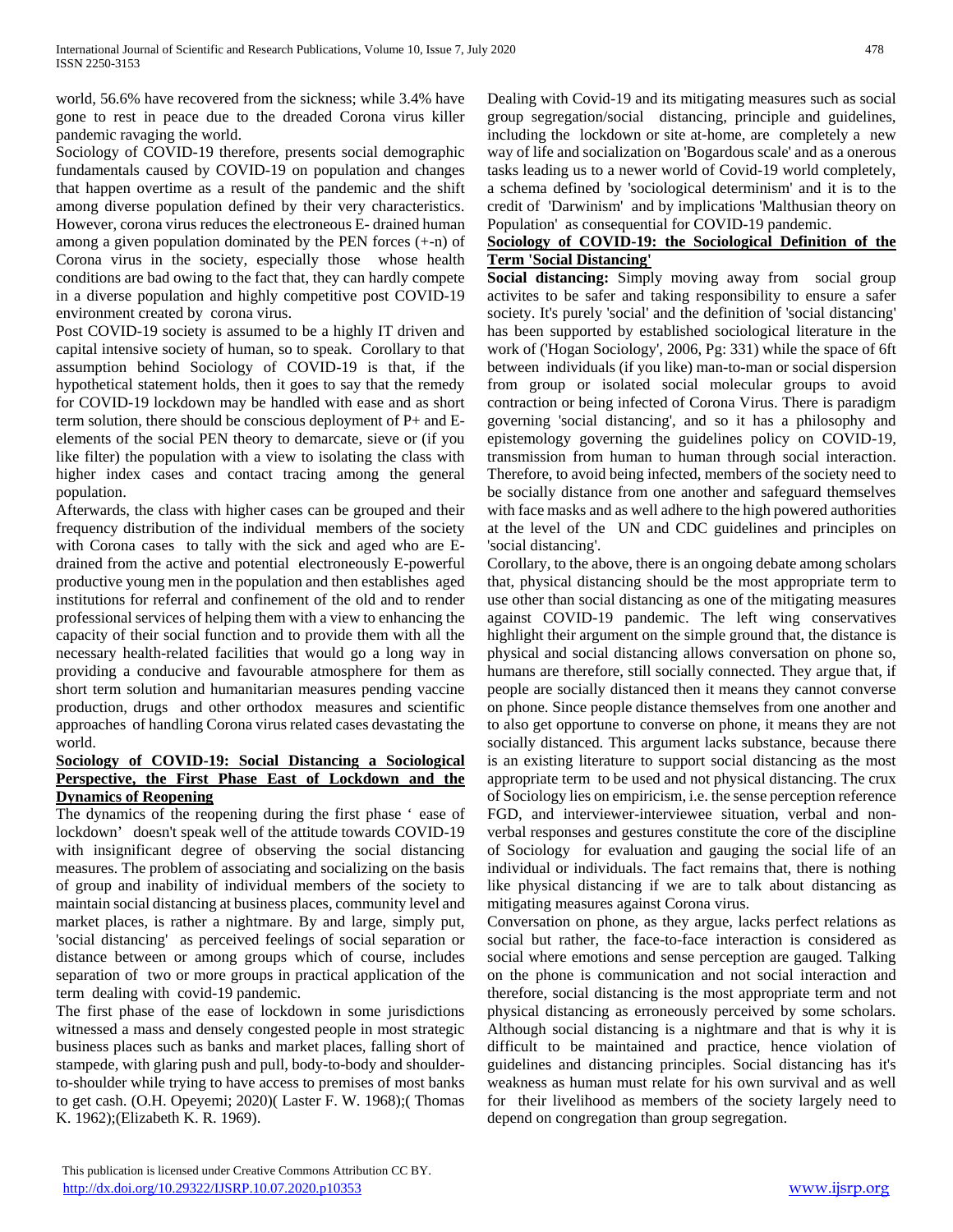(Hogan, 2006, Pg. 331) has provided a comprehensive sociological definition of social distancing as it has been the one applied to COVID-19 pandemic and as well as social telesis which shows the relations between physical and social world. What is social in conversation is the scenarios which unveils the face-toface, the verbal and non verbal, the emotions, gesture and senses perception constitute empiricist imperatives and consideration in Sociology and social science in general.

Social Telesis is a term used by (Lester F. Ward) meaning as 'social Telesis' an idea or a conscious and rational control of societal development in an intelligent and orderly manner for the attainment of 'social goals' in the 'physical world' for 'social ends' and the 'social world' for 'physical ends'. COVID-19, is ' social fact'. Applied sociology of Covid-19, sees social facts as the bedrock upon which sociology as a discipline revolves.( Laster F. W. 1968);( Thomas K. 1962);(Elizabeth K. R. 1969).

This is so because; Covid-19 is a 'social facts' external to all members of the society and it has, to some extent, constrained individual' s action in the society. The fear of Covid-19 is highly coercive and it is an objective reality than subjective in its believe and by its definition, standard, power and practice. However, the term social distancing is contextual here and is utilized as one of the mitigating measures for ending Covid-19 pandemic that has taken the world by surprise, hence relative and contextual ,(Hogan, 2006).( Laster F. W. 1968);( Thomas K. 1962);(Elizabeth K. R. 1969)

However, this notion is relative to social segregation, a viewpoint once reinforced by W.A, Ghazali, 1998 to mean as feature of a more organic society like postmodern society characterized by COVID-19 pandemic. The more society evolves, he noted, the higher the degree of sophistication and complexity and increasing individualism to permit distancing. And, the society he reaffirmed would have more capacity of increasingly higher sense of 'I' than that of the 'we' and such a society, he went on, would have higher sophistication with high degree of division of labour and simplified ways of doing things, facilitated by technological advancement as Organic fundamental to enable all these to happen to affect man's life in the society, a caricature of the phased change in societal evolutionism typical into 'The New Normal'. (W.A, Ghazali, 1998)

Most traditional concentric residential settlement around slums are made up of 'broken homes' so to speak, with little or zero level of tolerance for distancing as red zone concentric for criminal hideouts and a hub for law breakers for COVID-19 pandemic. Covid-19 has expressly demonstrated power over all men, all societies from around the world as members of the society run away for it, lockdown for it, closed borders for it and commit colossal sum of protoneous (P+ capital funding) and electroneous (E- human resource capacity) for its containment and all seek for solutions overcoming Corona virus, a threshold and stepping stones for post-COVID-19 world of human as social fact. (Emile Durkheim, 1895).

Be that as it may, what is considered as sociological is the ability of men to mutually agree to come together and to disperse afterward better yet, interact in spite the distance communicate through a medium such as handheld (cellphone) provided by IT is enough a point to underscore the relevance of the concept 'social distancing' and the process through which one get to be infected of COVID-19 is more of sociological than any other

cannot be underestimated. **Sociology of COVID-19: Ease of Lockdown, Stigmatization, Police Brutality and Blacks Uprising into 'The New Normal'**

The first ease of lockdown has been characterised by horrible atmosphere especially for the black race in the USA were shocked and traumatized. Similarly, the Asians also, did not escape from the stigmatization that Corona virus blossomed from Wuhan China and the Africans were abused and manhandled in some jurisdictions and more often than not humiliated and frantically evicted from their homes, hotels and rented apartments, passports were allegedly confiscated and brutally stigmatized as carriers of Corona virus. The ease of lockdown has witness a hangover of COVID-19 crisis so to speak, a midst Corona virus pandemic as the situation has degenerated and evolves into a full blown blacks uprising and murmured crowds protest and blacks uprising for racism into 'The New Normal' and beyond that is still evolving.

means and therefore, the dominance of sociology in that regards

However, the only remedies for that is global consensus building to allow for mutuality and coexistence and respect for dignity, the rights and privileges of human person and as well reciprocal respect to constituted authority and demonstration of obedience to law and order. Aside the social ills, COVID-19 cases in the USA have been on the increase, the same in Brazil, India and other jurisdictions as Texas and so on as potent hubs of the pandemic owning to social distancing being a nightmare in the absence of drugs and vaccines for the cure of COCID-19. The conservative statistics of the affected persons on global scale for COVID-19 is estimated at 4,165,752 confirmed cases and 285,307 deaths as at 11th, May 2020 compared to 10,168,657 confirmed cases and 502,387 deaths as at 29th June 2020. However United States alone recorded approximately 80,000 deaths and 1,345,307 confined cases for COVID-19 in May 2020 and 2,549,069 confirmed cases and 125, 803 deaths as at 29th, June 2020.

COVID-19 is an invisible virus and as well indivisible as to it's existence as real which has ravaged the universe of diverse human race. Corollary to that, COVID-19 pandemic is ravaging and changing the world albeit, gradual and that change must happen in phases reminiscent of social evolution of C. Darwin, W.W. Rousseau phases of development, Maslonian hierarchy of human needs or Comtean theoretical phases of human progress of scientific stage and so ' The New Normal' is not an exception to such gradualism in its evolution as a transition towards comtean positive stage of the society.( Maslow, A. H. 1970; Darwin, A. Comte; WW Rousseau; John Hopkins, 2020). (A.K, Jihomborykwau, 2020).

Again, there was wrangling between the police and the public culminating to blacks uprising and struggle for redemption of blacks civil rights for equitable justice. The blacks staged protests against alleged murder of fellow black and that also has aggravated and sustained real and perceived injustice and discrimination that is systemic created scenario synonymous to 'Blacks Versus White' pandemic in the west and 'hunger Versus Corona' pandemic in the most fragile and vulnerable societies around the world.

A mammoth crowd took to the streets while protesting and it was all over the world seemingly preponderated struggles in the street of the USA and the UK for perceived police brutality and alleged manhandling and murder of George Floyd who was strangulated in Minneapolis in the USA by a police officer while kneeling down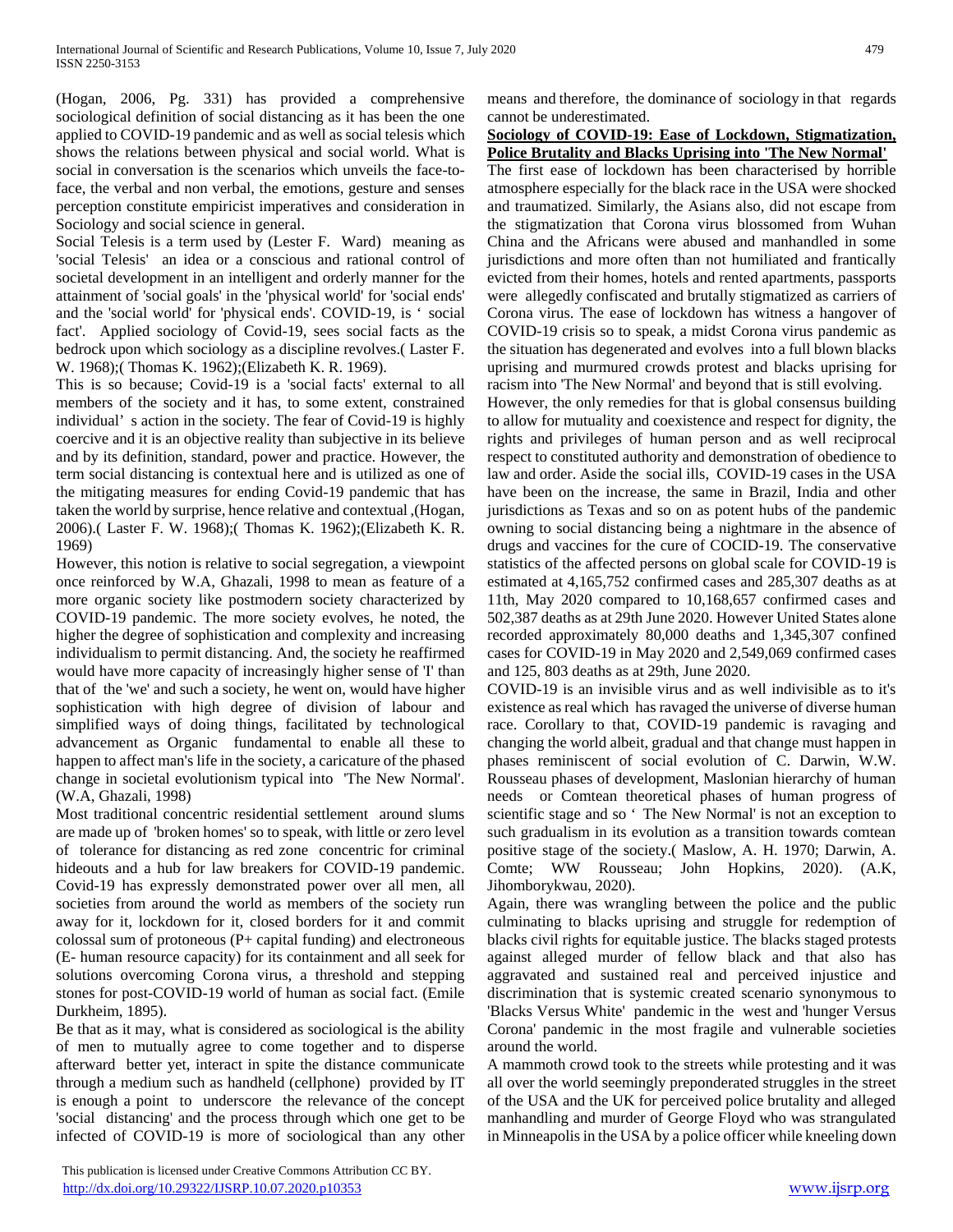on his artery around the neck obstructing blood flow around his veins. This ugly trend led to protest and eventually, culminated once again, to the shooting of Mr. Rayshard Brooks during the struggle for blacks' redemption in the USA and similar protest was staged in the streets of the UK and elsewhere.

A number of commentators perceived such scenario as the hangover of sustained cognitive dissonance, stress and burnouts for COVID-19 aggravated systemic and sustained discrimination and lack of justice for the Black's as many of such ugly trends had happened in the past without justice for such manhandling by the powerful against the powerless in the USA and elsewhere around the world, 'Iron law of Oligarchy'. Post COVID-19 society atmosphere will degenerate and if not carefully managed it may escalate into another crisis.

'The New Normal' as post COVID-19 society is characterized by stress boredom and psycho and physiological consequences due to uncertainty, hence oblique for many who ask; What next? The ease of lockdown and COVID situation which has threatened many, especially those in a capitalist society as USA and UK require psychosocial support for the panics and cognitive overload and burnout during work from home and being in the front lines while volunteering. However, COVID-19 might have been the causative agents for distress and anxiety as many were seem during the protest looting, shoplifting and pilfering public items in the name of fighting for right and justice..

Social evolution is waxing stronger. This viewpoint is supported by Khaldum and Darwin (1968 [1859]) in one of the most actively cited theories of evolution which was supported by Durkheim (1965 [1912]). Society is never static but a dynamic social system now and beyond, COVID-19 pandemic with protest and wrangling for justice and power balancing. This view point is reminiscent of Harber Spencer's proposition and further supported by several works that human society changes due to happening and events in the society through social interactions.

Similarly, Ralf Randerendorf (1959) Notion of society has been characterized by conflict situation and emphasized on 'Authority and Conflict and 'Class and Class Conflict in an Industrial Society'. However, the position of police forming part of authority vis-a-vis the role of citizen and the interplay of the two parts determines the perceived racism and struggle for justice and liberty for example, in the context of US society. Karl Marx (1848) buttressed on the conflict which ensures change and eventually ensures an egalitarian society antithetical to Iron law of Oligarchy characterized by utopian mentality of the highest order albeit evenful.

Emile Durkheim emphasized the need for peace and consensus building for ending the conflict situation and equal resistance may be conflictual while capable of throwing the society into 'Anomie' conditions. The power of the USA can hardly be undermined. Just as a reminder, William Blum had this to say; the powers of the Mac-World has been captured by William Blum in his Book "The Rogue State; A Guide to the world only Superpower".

Blum narrates, "Never before in modern history has a country dominated the earth totally as the United States does today". America, he added, " is now the Schwarzenegger of international politics: showing off muscles, obtrusive, intimidating...The Americans, he concluded, in the absence of limits put to them by anybody or anything, act as if they own a kind of blank cheque in their 'MacWorld'.(Der Spiegel, Germany's leading Newsmagazine, 1997) quoted by William Blum (2006). And, consensus building and civilized ways of handling two incompatible forces to coexist in peace and harmony should be the prerequisite synonymous to respect for law as the newer norm to govern 'The New Normal' and beyond postmodernism to usher in establishment of the Comtean positive (scientific stage in the development of the society. (W. Bulum, 2006); (Dahrendorf, R. 1959);(Francis F. 1992);( Kaufman R. J. 1992).

Furthermore, there was also increase stigmatization. Only during COVID-19 pandemic, Vancouver police recorded 20 hate incidences in 5 month compare to 12 altogether in 2019 mostly directed on East Asian, and they were looked at with disdain for COVID-19 blossomed from China. The attitude of the public on Chinese people was disturbing and the level of stigmatization and hate was on the increase. Data reveals that an insulting statements directed at East Asian were recorded as ' go back to your country; that is where it all started'.

The Chinese were seen with suspicion all over the world for the Wuhan escalation of the novel Corona Virus. There are hatefuelled incidences and racism. And, there were agitation and bigotry in Canada and such scenario appeared to be strength for the Chinese and they lament of physical, mental and psychological imbalance for such accusations just being citizens of China and the labeled against their person. Chinese all over the world are in great fear, anxiety and some are depressed for the unnecessary harassment. (Globe and Mail, May, 2020).

All of these human activities would have impact and consequential effects in changing decision and shuffling policy bearings and directions in an attempt to address the ills of the society and thereby induce change that are immediate for long term gains, hence change the working of the police for better and that by implications would change the structural arrangement of law enforcement as an institutions of government and subsequently change is achieved as the USA' s reformatory measures and parliamentarian are also debating on issues of national importance and bill as it relates to racism and justice system.(S. Probst; N. Carrington; A.A. Howat; 2020).

However, Robert K. Marton propounded on the 'American dream' which depict social justice, equal rights, opportunities and privileges but member of the society are constrained and as well restrain by the role of the institutions from achieving those goals. Robert K. Marton therefore introduced 4 modes of adaptation thus; Conformity, Innovation; Ritualism; Rewrites and rebellion. This mode of adaptation has perfect frameworks to describe the behaviour of the crowd during such protest against racism and agitation for redress around justice issues. Robert (K. Marton,1952); (Talcott Parsons, 1945)

The USA was under fire as protesters took to the street and the rebellious, disobedient individuals are also taking the laws into their hands by destroying the Confederates; artifacts Statues and non-artifacts material aspect of man's historical monuments. COVID-19 pandemic has sandwiched a huge mammoth crowds of protesters coupled with Corona Virus pandemic at the other end of the spectrum.

However, here come a voice from Sociology of COVID-19 and as a black race, I share the grief with you guys as folk and the sad moment of global crisis characterized by confusion and we are concerned and well affected by the melancholy. My prayer for your struggle is for peace and social justice to reign supreme.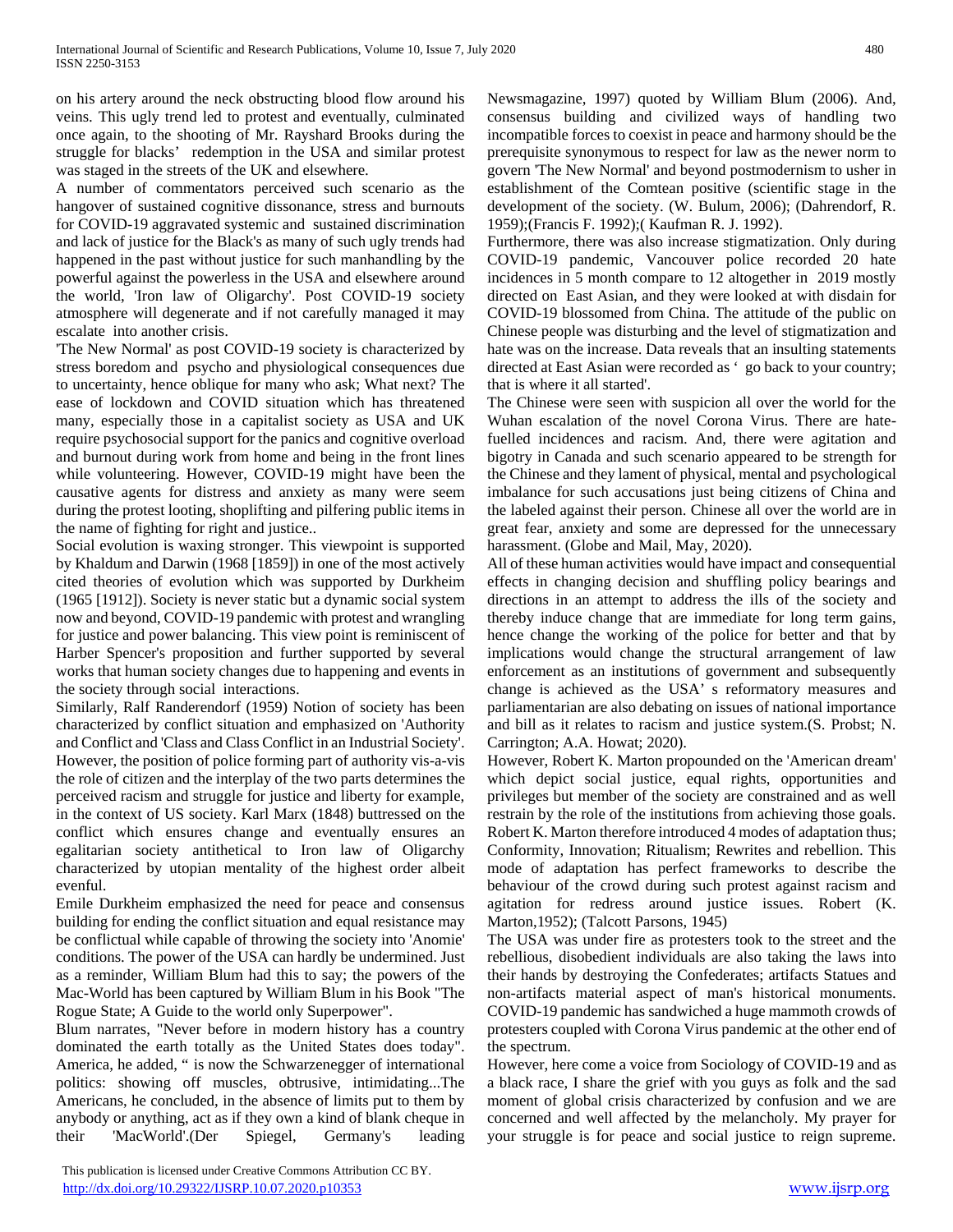There is no point for racism or racial discrimination in a highly rated civilized society as the USA. Even countries in transition would have no better place to undermine social freedom, liberty, rights and social justice in postmodern world like ours. Discrimination should be seen and viewed with disdain as archaic, antisocial behaviour in a globalized world and it has negative sociological implications around thwarting societal progress, peace and unity among diverse and multicultural complex human grouping as the USA.

The blacks struggle against racism henceforth, requires tremendous sense of organization around group behaviour and the struggle should also combine with an outlined areas of dress to channel through the most appropriate legal means than to allow the protest to escalate and furthermore, to deteriorate to stage two or three for the hoodlum to take the garbs of the protest as many shoplifting, looting and pilfering were seen taking place in the streets and major road. Agitation and demands for justice requires systematic step-by-step approach dealing with situation in a round table and dialogue while eschewing differences through mutual consensus than taking all to the street at the expense of peace makers.

Unorganized group behaviour as protests in an organized society like the USA in postmodern times, may be 'a waste of time' and perceived as anarchy, act of terror and challenging constituted authority is rather altogether a zero sum game but there is benefit in maintaining peace and exploring opportunities of dialogue and compromise.

## **Sociology of Covid-19: Critical Issues, Radical Departure from MetanaRaTives, Public Views and Opinion**

The sociology of COVID-19 presents critical issues that are historically located, politically potent and economically relevant and of course, socially significant derived from the voice of the individual members of the society from around the world while findings are presented herewith. However, those views and conceptions may be true, biased with inclination to prejudice while some may be altogether false. Therefore, what is to be presented under this sub-theme may be subject for further interpretation and reexamination for their factual nature and disposition. They are not my saying or views but examination and analysis of data. High or low data speak volume and are therefore not sacrosanct. Data analyzed under this sub-theme are mainly, primary; through verbal face-to-face and telephone conversation, transcription of video clips and secondary written text as data and composed short stories as expressed views of the commentators about COVID-19 pandemic. Also, write-ups were utilized as sources and frame for this line of thoughts. There were haunches around the following questions: Why COVID-19 pandemic? Who should be held accountable for COVID-19 pandemic? Where was the genesis of the pandemic? Where is COVID-19 pandemic leading us to?

However, the belief of the majority is that there are number of indices and some also were of the belief that, COVID-19 is rather from God as Corona virus was sent by God as punishment for the sins individual members of the society had committed on the surface of the planet earth and therefore, held the believed that, COVID-19 is an act of God as punishment.

Some respondents and sources may be sentimental with political undertones and the stance of their views and conception for COVID-19 may be questionable in terms of its reliability and validity criteria and therefore, may or may not be ascertained and some may be true, exact or near exact and others are mere fishing expedition as COVID-19 is so slippery to be concluded upon. Yet, the individuals are entitled to their opinion as empowered by Freedom of Information Act.

Perhaps, such views may provoke consciousness and potent enough to create pathways for rethink as pedestal to ponder upon a little more of COVID-19 pandemic and its implications on society and for our existence as human. It is also the belief of others, especially political sociologists and demographers who are very much keen in demographic characteristic of the population who had suffered for COVID-19 pandemic and population density and its control, power relations, change and the effects of COVID-19.

The general public has array of perspectives on Corona virus pandemic. They have presented different views and conceptions and this views are aggregated to explain their feelings and majority have stronger believe in the existence of the virus and have since put in place the social distancing principle as a new world order of sit-at-home or is it stay-at-home and/or clampdown for quarantine and improve hygiene. People are keen in avoiding handshake, washing hands regularly, using surgical marks and encourage elbow greeting. It is obvious that government, through its appropriate agencies, is going round to discourage public gathering in some instances, forcing public not to have clubbing around and so on.

While there are perspectives contrary to the 'meta-narratives' built around social distance as radical departure from the general believe, some members of the public go about their business and have since resigned to fate that Corona virus is not their portion and God is in control. Churches, mosques around observe their prayers and hold community services and meetings as usual. The world is changing and very fast for that matter.

There were insinuations around technology as the main cause of the pandemic. Some people claimed that, 4G network is somewhat, not effective to provide the kind of speed needed for efficient use of digital identification and therefore, 5G network is required for its efficiency at short distance. The wrangling trade deal between the USA and China that was signed on 15th of December, 2020 had created a lot of suspicion around COVID-19 pandemic and who should be held accountable.

A source also claimed that, six weeks after the trade deal was signed, the trade truce was further signed again as phase two of the deal. The source also, claimed that, "the Chinese had made a very clever out clause that, they made sure was not in there which said, "if there was any kind of an act of God, Pandemic" then within days they announced the first 'Corona Virus'.

The compelling question is that "did the Chinese know that Corona Virus was running around the world for six weeks before they shut down Wuhan?" The answer provided by the source was "Yes! Another question raised, did such actions amount to crime and criminality? The source further said in affirmative!" "Does this deserve to go in front of the world tribunal? The source answered Yes it does!. The source further added that "the unfettered travels that made the virus a global phenomenon impossible to contain and claimed that, China knew it almost 6 weeks of its escalations and wanted that out clause and still underreported what happened in Wuhan.

Therefore, China should be held accountable for not providing valid and reliable data of the damages caused by COVID-19 in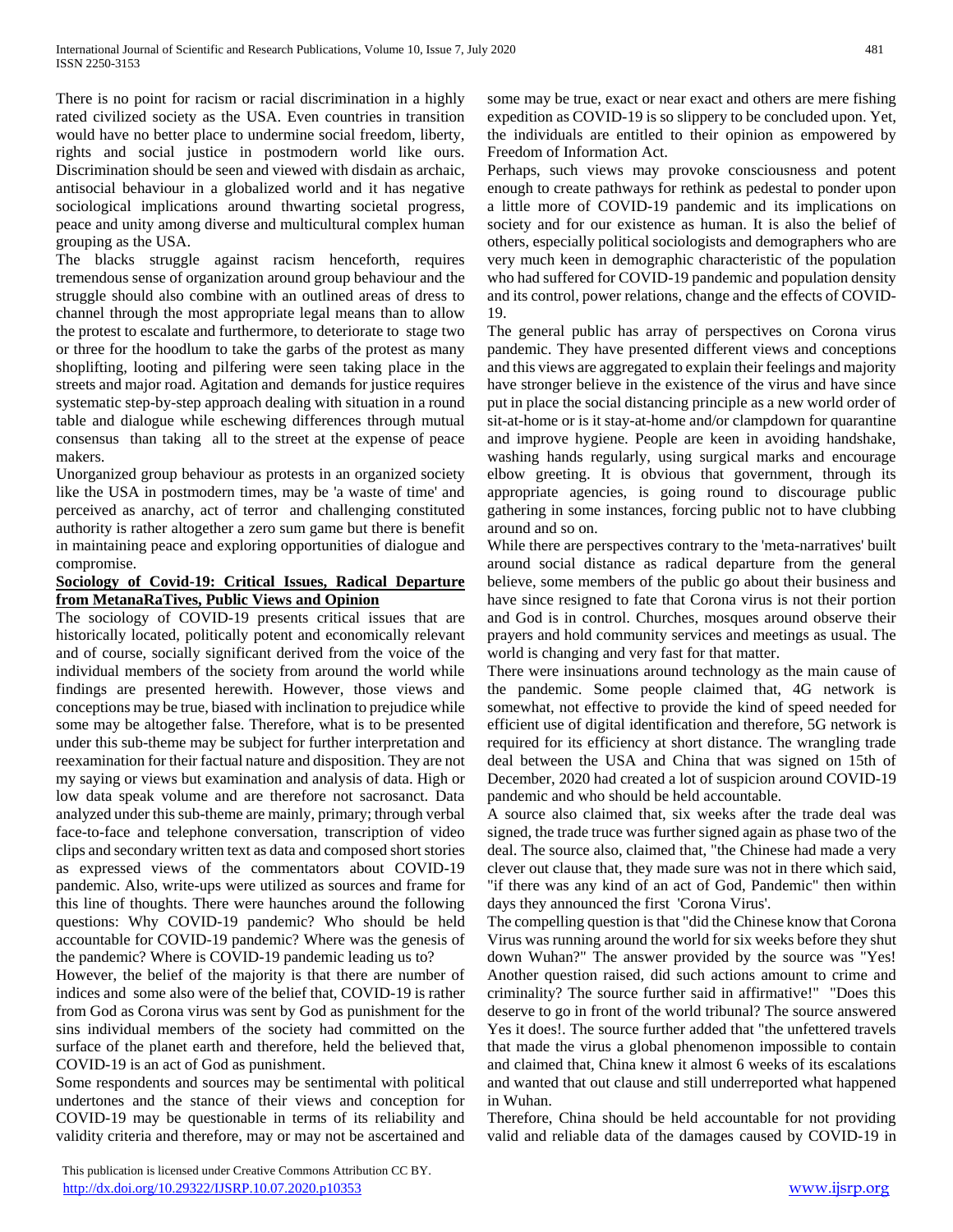Wuhan". "For, if that has been done earlier, the rest of the world would have been prepared for fewer people to die". The source felt that, "COVID-19 was equivalent to an act of war on the part of China" and, added that "COVID-19 was first reported as flu and within 24 hours of the South Korean's first case was reported, the USA case also been reported and reiterated that, someone should be held accountable".

There was further argument that, "Of all these happening, for almost six weeks of enlightenment among Americans that, it's just a flu while South Korea was testing her citizens for COVID-19 and shutting the country down". Therefore, the source argued that, "there were many responsible bodies that had taken the world to the point of where we are right now". "They may be inside the country or in China and they need to be held responsible".

While responding to a question, the source said, "there is no point to ask whether or not it was a manufactured virus and set upon the world". She further held the belief that, "you don't even have to go that far, "If that was known by China for six weeks before saying anything at the global stage just to get the trade deal signed, so, somebody needs to look into that because countless lives have been lost and people are still losing their family members as a result of that". And "the scenario is capable of bringing about suicide, economic hardship, and all of that would have been mitigated if China had been honest of the virus...." (Withheld, an electronic source, 2020).

In some quarters, some were of the opinion that COVID-19 is an attempt for global siege to control human being. COVID-19 enables control of members of the society, same as we control our devices by sending signals to the brain. Some of the claims make reference to movies such as 'Divergent from 2014, a new world order;' that COVID-19 is an attempt to control the world via vaccination containing microchips digital ID-2020 alliance manifestos, highly innovative as public private partnership (PPP) committed to improve life through digital identifications, so that, human beings can be manipulated and controlled for global domination and change.

Nonetheless, for some, Corona virus epidemic is interchangeable with transition to another world of IT for global capitalism and its expansion among 19 COVID (or is it 20 COVID) countries to take over the markets of the smaller nations. The world ruled by information technology, monitors everything. Movement would be monitored, transaction would be monitored.

The entire world is left at the mercy of the most dominant-19- White-Winged-COVID, corona in the world. There are great beasts of burden on individuals, families and communities who are perhaps, innocent and not ready for such biological warfare from around the world. There would be severity around social responsibility and commitment of individual members of the society if the Corona virus is not contained by observing the mitigating measures as precautionary, and immediately so.

In post COVID-19 world, there would be significant change around moral values. Social life would be automated for COVID-19 and relationships are further reinvigorated on wire than physical face to face. There would be significant change in structure, social economic and political life. There would be excessive regulations and capital reintegration to define the brand new phase of human life. Our relations to IT facilities would be improved with enormous cost and there would be clampdown on sites and applications would be paid and to the credit of COVID-19, same as we purchase token for electricity.

There would be uniformity in social relations with pattern and individual action and life would be changed tremendously, a pathway to what (Hogan, 2006), called 'mathematical sociology' with exact formulas to define activities of human by eliminating the qualitative aspect of life such as face to face relationship.

Travels for businesses, leisure and tourism will reduce and there would be more official travels and engagements in the post Covid-19 human society. There would be high precipitation of social dynamic density in the society. More structures would be converted to warehouses, humanitarian institutions and hospitals. The rate of charity and humanitarian assistance will increase, only to exist for a short period of time.

Social distancing may be seen to have provided a safety net in curbing the spread of corona virus but it has pushed the downtrodden masses or the most fragile segment of the population to high risk zones, leaving them in situations best described as jumping from " frying pan to fire" as no provision was made for their sustenance. The imposed lockdown, being a necessary aspect of social distancing and the new world order in postmodernism, has proved to be more of a nightmare for the ordinary citizens

Downplaying and declining on genuine statistics, Corona virus and its implications have enormous existential threat to social life as gatherings and meetings are forced to extinction, businesses are closed down and members of the society are forced to avoid social demographic meetings of over a hundred (100) persons because of the virus. Consequential multiplier effects on socio-economic and political fundamentals are as highly communicable as the virus because the acceleration of its transmission among human is faster and calamitous.

More so, if the so-called killer pandemic is not properly handled and urgently checked, it may exponentially and profoundly increase in its intensity and open up to a range of bio-holocaust of very high magnitude around the world and only strong countries with a credible workforce, health system and capacity would survive the momentum. Stringent measures must be taken to improve on the health system and the WHO guidelines on quarantine for safety, prevention and control must be totally complied with, if we must overcome the ills associated with Corona virus.

## **Sociology of Covid-19: Anthropology African Society's Belief System and Religion**

Sociology of COVID-19 examines the pandemic from comparative Anthropological study of human race, the goals humans set for themselves and how they could attain to such goals especially, with the changes experienced as a result of COVID-19 pandemic. This dimension of Anthropology is oftentimes, referred to as an 'Action Anthropology'. African's belief system and comparative cases of diverse religions and its implications on man's social life, while taking into accounts the African societies, their cultural activities such as belief system, norms, values, cultural rite and religious practices and the influence of COVID-19 pandemic on those structures.

The Anthropological analysis of issues in relations to COVID-19 pandemics take into accounts the emergence of new culture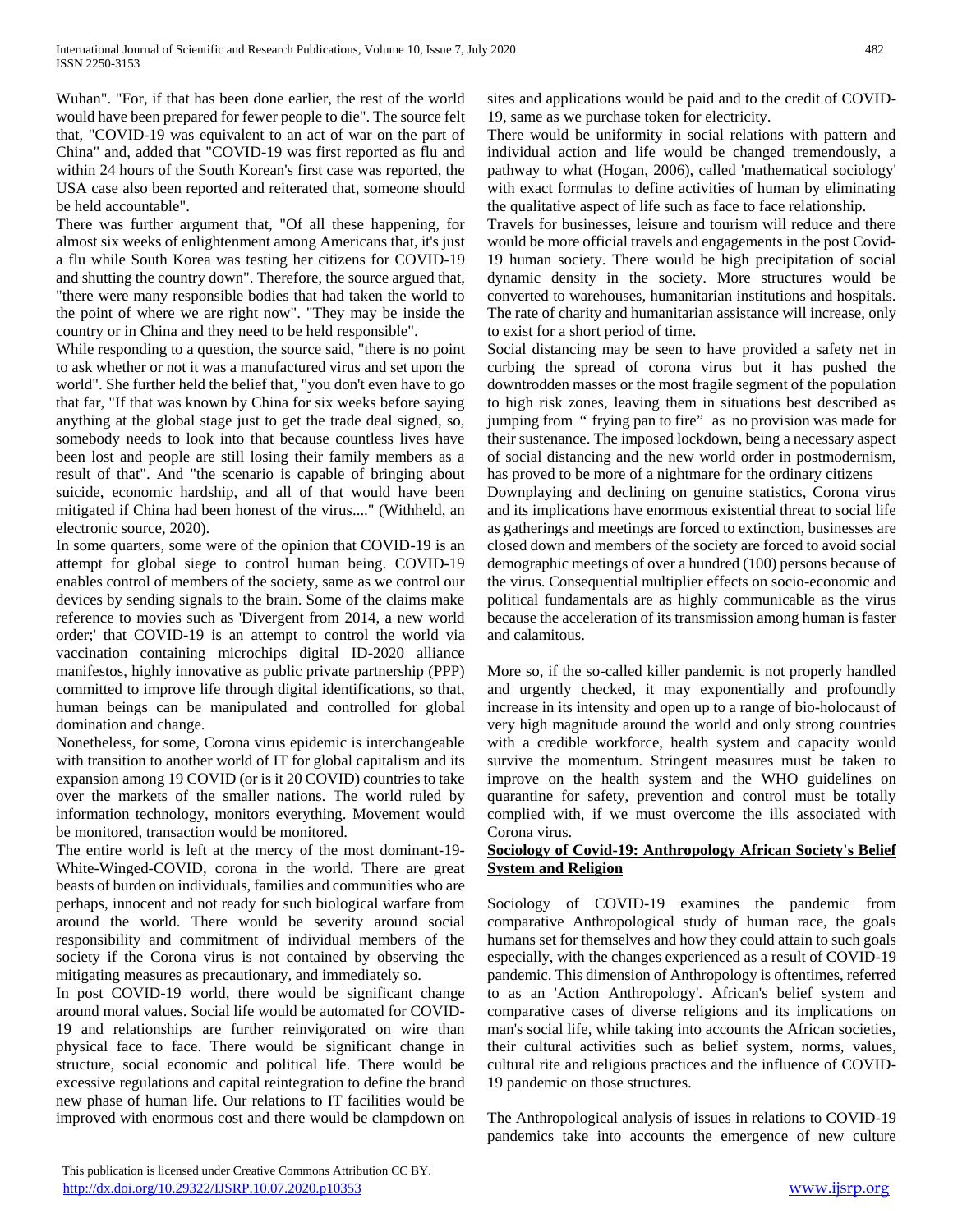associated with COVID-19 which has changed the attitude of community members and direction of their life and social relationship within their social milieu.

Religion, cultural practices and some of the scientific approaches that had been employed in phased reopening of lockdown and its implications on human race across the globe is enormous. COVID-19 has contained in it social forces of redefining the entire race and their existence as human with consequential effects on man and by extension the entire society due to the consequences associated with the pandemic.

The emergence of the new culture, interrelationships of cultural traits, geographic, environment and historical context which also includes social structural changes is rather due to COVID-19 pandemic and that can be understood from diverse dimension thus: Socio-cultural, Physical, Archeological, Linguistics and Ethnographic and Action Anthropological perspectives in relations to scientific study of human race, cultural evolution and how human races differ in their life style and cultural identity, ( Hogan, M. O. 2006).

Sociology of COVID-19 also examines the influence of the pandemic on human race and development and the capacity of COVID-19 when it was at its peak banned congregations, no naming ceremonies and gathering and it has entrenched new value system characterized by social distancing washing of hands, no handshake are the orders of the day. All of these new changes have transformed and altered man' s skills and knowledge in search of traditional cure or medicine against COVID-19, orthodox and non-orthodox peculiar to his tradition as solution against COVID-19 pandemic.

However, COVID-19 has changed perception of diverse people due to the forces associated with it and the emergence of new culture and socialization has introduced shift in many cultures and that has the potential of changing or transforming attitudes and behaviour of members of the community, especially with social distancing guidelines and their relationship with other humans and population change.

This incisive line of thought is reminiscent of Anthropological thoughts and classification of human race by Processor, Musa. Abdullahi (1998) in our undergraduate study referred to as "Mongoloid, Caucasians or Negroid". COVID-19 has higher intensity of curtailing social relationship and to encourage social distancing especially, for those who must hump around to get their livelihood. Corona virus has enormous capacity/potential for slimming down the hope for better tomorrow. However, for those who deliberately roam about the street during COVID-19 pandemic and since their behaviour is not sanctioned by the government and leveled roaming around during pandemic as deviation from the set standard as norms, then the society needs to deploy 'guilt' and/or 'shame' culture against the erring individual's abnormal behaviour. (M. Abdullahi, 1998)

Shame or guilt culture in Anthropological sense is a form of 'social control mechanism' in which society members would collectively

 This publication is licensed under Creative Commons Attribution CC BY. <http://dx.doi.org/10.29322/IJSRP.10.07.2020.p10353> [www.ijsrp.org](http://ijsrp.org/)

make deliberate actions of curtailing a person's behaviour in order to transform his attitude and to align to context and general expectations of the entire society. Although, 'guilt' and 'shame' culture in Anthropology is an approach of transforming individual behaviour to align with context and it may be effective in rural societies where you have homogeneous population willing to partake in such social control mechanism than in the urban settlement that is complex and heterogeneous and that is relative to other cultures as witchcraft and manhunts.

Similarly, Sociology of COVID-19 is telling us that, there is an emergence of new culture. The culture that has substituted our previous forms or ways of life for COVID-19 and that has challenged not only religion but also social, economic, political, family values and education and to reverse those trends requires sufficient time for the discovery and production of drugs and vaccine to suggest the next line of action and perhaps, the reversal of some of the changes may not be feasible, but the decision on the phased change plan as guide will suggest a newer tradition for COVID-19, especially the new life in post COVID-19 world. This is to the credits of Tariq Ali, illuminates on the 'Clash of Fundamentalism, Crusade, Jihad and Modernity'. ( T, ALI; 2002 ); ( Y. Trofimov; 2005.

Although, the North Toronto police were of the opinion that, those acts were campaign of calumny against religious practices, as a few Eastern Asians had put-in some calls to the police that, they were targeted with hate and nasty racial comments. There were cases of high profile property damage at several Buddhist Temples were sledge hammer and statutes that guards their gods and holy temple were destroyed and the police perceived such nasty attitude of the deviants as crime of hates as COVID-19 has transformed individual attitude and behaviour in their relations with fellow human from around the world. The statues are seen by the practitioners as religious and holy symbols as far as they are concern. This is resounding the thoughts of Tariq Ali, in his Book entitled 'The Clash of Fundamentalism Crusade Jihad and Modernity'. ( T, ALI; 2002 ); ( Y. Trofimov, 2005).

There is the debates among 19<sup>th</sup> century philosophers; Durkheim, Montesquieu and August Comte on the nature of society moving from simple homogenous to a more complex one heterogeneous and globalizing and COVID-19 world is normalizing. A World well configured on the tripod of the social PEN fundamentals of P+ protoneous capital reintegration and E- electeoneous human resource capacity for change around IT in the phases of normalization, a post COVID-19 world of men built upon Eelectroneous IT capacity for change and P+ protoneous capital as vehicle for change and progress of mankind.

Evolutionism is also to the credit of many more scholars such as C. Jeremy, R.Y., posits that development is a progression from primary to the secondary group; Spencer viewed the movement as one from homogeneous to heterogeneous units; George, C. Hommans, pointed out that E. Durkheim, viewed change or development as evolving from mechanical to organic solidarity. Furthermore, Tonnies expressed change to mean some sort of evolution from Gemeinschaft to Gesdlschaft which also means transition from community to society and COVID-19 is forcefully, ravaging and changing the world to a more IT driven world of men. (W.A. Gazali);(George, C. Hommans, 1950);(C. Jeremy, R.Y.1959);(E. Durkheim, 1912)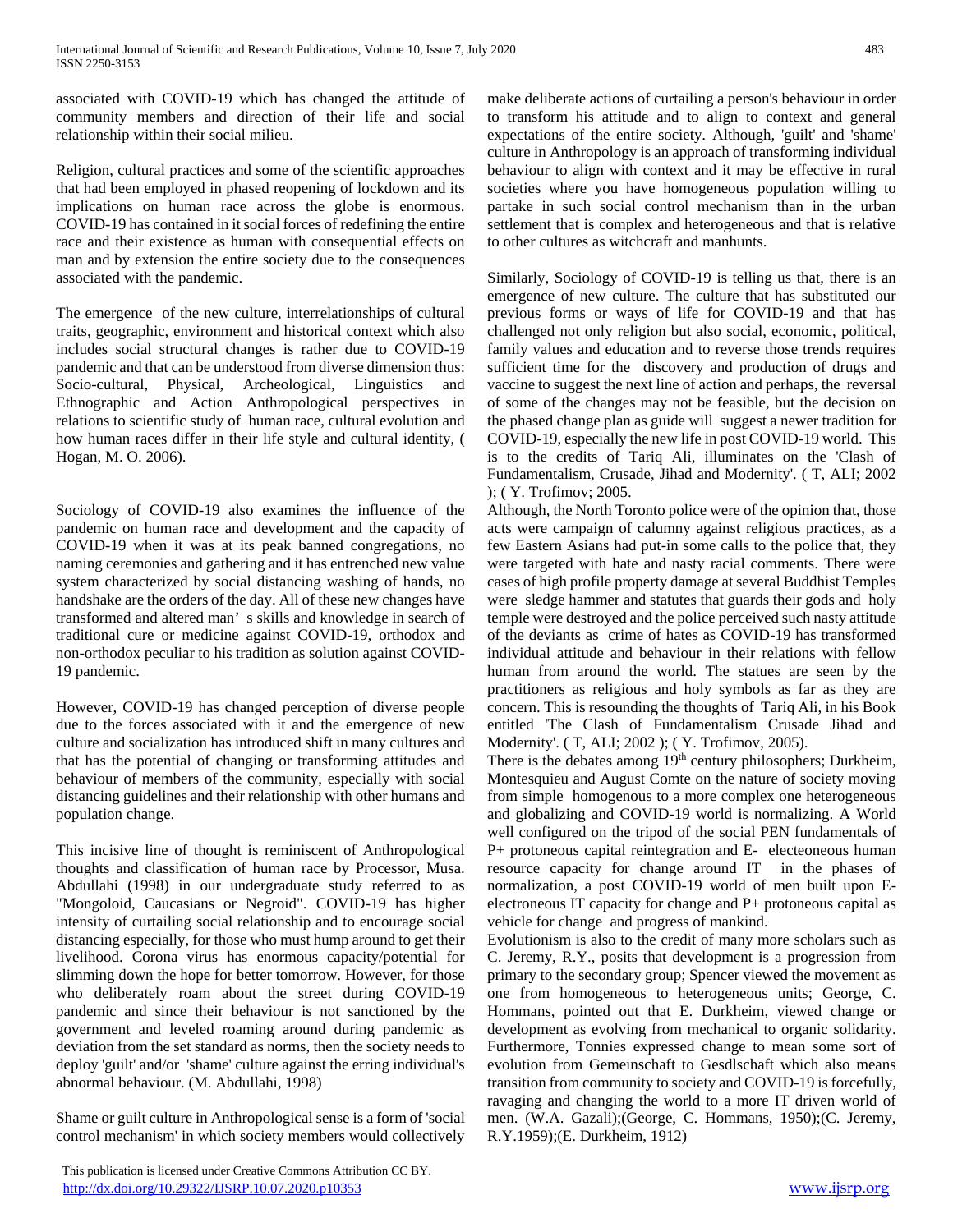Corollary to the above, many perceive COVID-19 from the view point of having bio-effects that may kill or rather eliminate human instantaneously (or is it gradually). Congregation in mosques on Friday is banned; churches are sealed by the government until it is safe to reopen. COVID-19 has entrenched danger on public health. The general belief around the faithful suggests it is rather more peaceful to suspend prayers in congregation for COVID-19 has higher velocity in its transmission, hence the social life of the faithful is never encouraging and members may end up being infected as processions, handshake and contacts shoulders to shoulder may increase vulnerability at prayer points and the advises to suspend and to reopen when the pandemic calms down is a welcome idea for some faithful, ( Dr. A.U Tilde; 2020).

However, compared to the market places, some argue, it likely takes approximately 10-15 minutes to solemnized on prayers and held the belief that if market places would be open for a whole day or good number of hours and then equally the authorities concern should have allowed faithful to go on their routine prayers which altogether may not be more than matter of few hours put together the whole day prayers. There are country opening to that, especially from the elderly who are more or less vulnerable than the youths are exposed to risk and the vulnerability is even higher among those who go to the mosque early, in Muslim dominated communities considering the attitude and behaviour of the worshipers and how close they sit and how proximate the row are and siding shoulder-to-shoulder as compulsory or prophetic traditions has been taken over by the COVID-19 social distancing as mitigating measures against the pandemic.( Dr. A.U Tilde; 2020).

Often times, some fellow worshippers cough while in some cases others sneeze and as well breath around as they bend and raise up and exchange pleasantry by shaking bare hands with no glove as traditions demands and are not wearing face masks with higher degree of vulnerability of transmission of the viral infection called COVID-19. In prayer grounds, many may have flu with droplets and the populations all in one hall densely populated, so stuffy and worshipers sweating even under Air conditioner and fan for the hot weather and attendance as hub for COVID-19 infection and such a situation is risky and it is so bad. COVID-19 has already changed the world, if not completely, but to certain degrees. It has influenced a number of structures, beliefs, attitude as well as our behaviour. Qualitative data suggest that, in some societies, members removed, destroyed and/or demolished their (gods) and temples on the simple ground that, those gods lack the power of saving them from harms as COVID-19 despites they worship them periodically and some community members see no reason to retain those statutes again for worship. ( Dr. A.U Tilde; 2020).

For example; at the heights of the pandemic, there were cases of high profile property damage at several Buddhist Temples where sledge hammer and statutes that guard their gods and holy temple were destroyed and the police perceived such nasty attitude of the deviants as crime of hates as COVID-19 has transformed individual attitude and behaviour in their relations with fellow human from around the world. Most Temples and symbols of religious practices in some communities were demolished or destroyed on the simple ground that those symbols worshiped as gods could no longer rescue humanity from calamitous situations as COVID-19, hence rendered those Artifacts useless in the eyes of their practitioners, especially the Artifacts (material) and as well the non-Artifacts (non-material) aspects of man's culture and religious beliefs and practices were rendered useless by COVID-19 and turned those objects into mere symbols of anthropological analysis, forming narratives about man and his relation to those symbols as gods at a point in time of man's existence in planet earth.(Financial Times, Yoval Noah; 2020).

The power behind COVID-19 is enormous and it is changing the world. Marx Weber, viewed the change in social organization as evolving from traditional authority to legal-rational authority. Furthermore, August Comte, propounded the stages of development as: theological, metaphysical and to scientific stages in human evolution, E. Durkheim, talked about mechanical and organic solidarity which was later expanded by F. Tonnies, to describe how phenomenon changes from one stage to another and coined what he referred to as the Gemeinschaft and Gesdlschaft. ( Marx Weber; 1947); (Spencer H. 1971);(Auguste Comte; 1986).

Again, the Archaeologists as Anthropologist would also make one to believe that, for example; those that had existed in the past 700,000 years had practiced religion distinct from what is obtainable today. They would also proof by excavations that they had different looks from us and our way of live. And then give an account for inevitability of human evolution and change in human existence and they prove those changes scientifically with evidence and data to established facts and social reality for their claims. Today COVID-19 is here ravaging and changing our way of life. What next?

If COVID-19 is changing the world it is not a new thing but, normal way of life. What the evolutionary theorists such as Herbert Spencer and Durkehim et al referred to as ' complexity' can be understood from the viewpoint of Boko Haram becoming complex, defensive and offensive in what (Mao, Tse-tung, 1972) alluded to in his study of the ' Strategic Defensive and the Strategic Offensive in Guerrilla Warfare. He described the fluidity, something similar to the ravaging nature of the COVID-19 pandemic of today.

There are socio-cultural beliefs in some African communities that, death is a normal thing and for some others believe one dies when it is his time to go. Death can come at anytime and it is God who sent the Angel to end one' s life either by accident, kidney failure with systemic deterioration, heart attack, stroke, HIV or any medical related condition as terminal sickness leading to death. This is reminiscent of the social thoughts of Elizabeth Qubler Rose stages of 'death and dying' and it depicts the last stage of hopelessness and giving up for death.

COVID-19, they say is not an exception when the time comes. Once it's your time you must die and some also, believe that God has sent angels to land on the surface of the planet earth to be taking lives same as some died of insurgency, terrorism, famine, earthquake, plane crash, flood disaster and other harms and monumental consequences and therefore, they argue COVID-19 is nothing other than a curse, if truly it can kill and when it is time and as ordained by God; no one can escape death.

Religion is so powerful to be undermined, but the forces of COVID-19 have ridiculed its practices at a point in time of our history in human existence in the year 2020. The significance of religion as moral revitalizer is rightly observed by (Emile Durkheim,1912) in his book 'the Elementary Forms of Religious Life' as religion has some functions to perform in the society,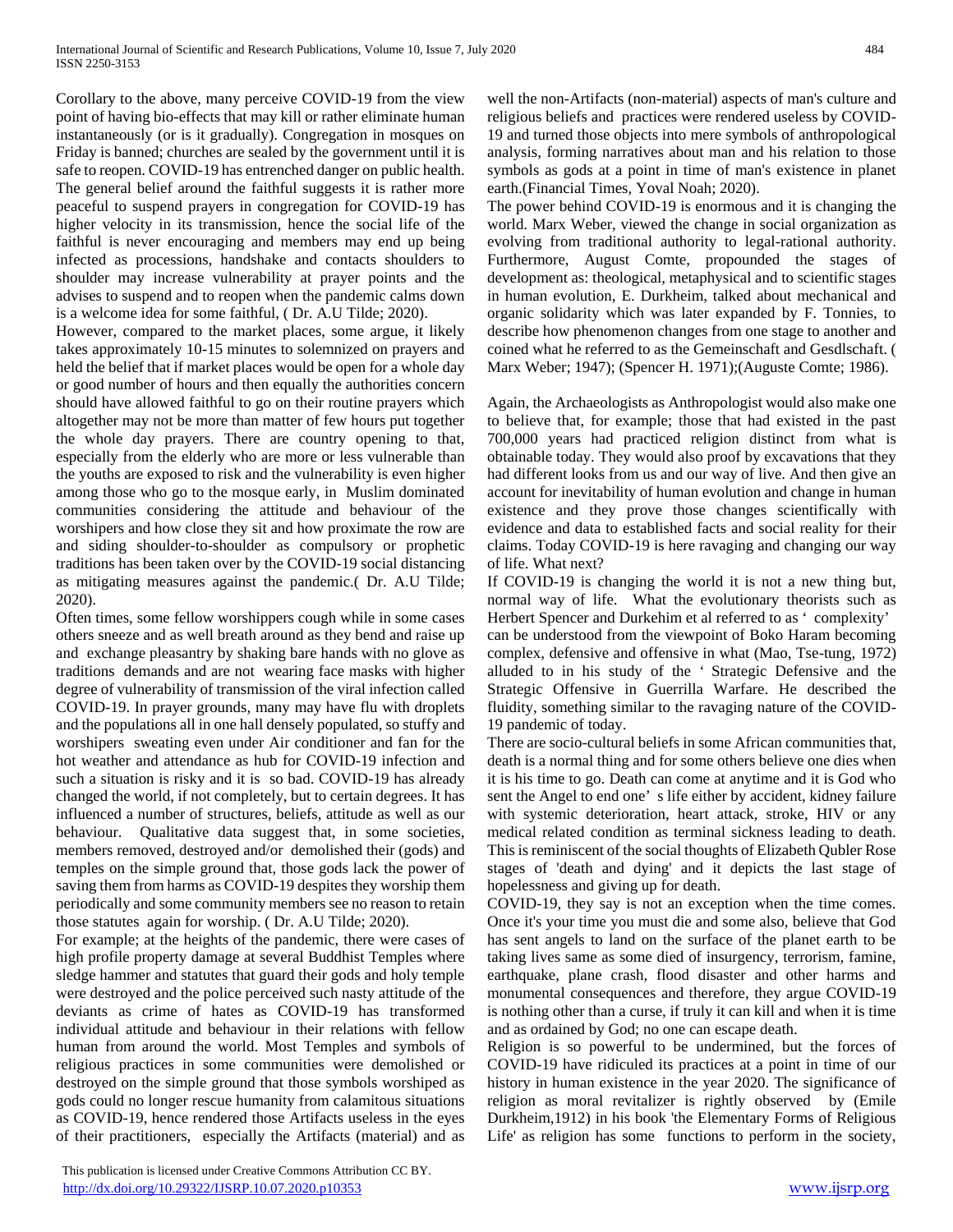especially that social solidarity and social cohesion, but being ridiculed by the forces of COVID-19.

Some believe that, the forces of globalization have greater influence on not only religious, but of course, all the institutions of human society thus: social life, economic fundamentals, religion, education, family and the polity are all shaped for the attainment of globalization which coincides with postmodernism intertwined with the forces acting and reacting around COVID-19 pandemic that has changed most things in our everyday life.

Similarly, on precautionary measures, for some cultures, face masks as one of the mitigating measures against COVID-19 may be seen as taboo due to our differentials in cultural orientation. So, due to these complexities, some societies around the world may not survive the momentum and sharpness of COVID-19 pandemic unless, mass mobilisation and enlightenment campaigns are mounted and citizens are informed through various media of communication to appreciate and as well embrace those precautionary measures for dealing with COVID-19 pandemic for the overall bio-safety of humanity.

For example, in some African traditional societies, covering mouth and nose is rather a thing that should be done and fit for animals than for human. A term known to be ' Nzambu' is a name synonymous with a (face mask) in Kanuri dialect. 'Nzambu' are more frequently used for covering the nose and mouth of either a lion or hyena to avert bites, especially when wild life's are taken down to community levels for cultural display to scare away children in order to mould them get stronger, rugged and used to a wild life as they grow up to be strong men in the society.

In such Africa societies, the use of face mask may either be undermined or seen as a funny thing to be hanged on the face. Different societies see face masks differently and their attitudes and behaviour are greatly influenced by their culture and traditions to observe wearing masks as mitigating measures. After all, it is costly considering the economic base of some communities around the continent of Africa for apparent low income.

Again, for some culture and tradition, the use of face masks may altogether be seen as a taboo. For example, in India castes system, it may be difficult for the king to wear face masks and for the poor caste member of the same community to also wear one as that may also be perceived as taboo.

So, there are cultural forces that may influence and increase vulnerability thereby increase transmission of COVID-19. Therefore, understanding the general principles, knowledge, attitude, value systems and some of the traditional fundamentals which sustain human are crucial factors that have to be considered dealing with COVID-19 pandemic and its precautionary measures and guidelines is important, if not necessary ingredients for good result while dealing with COVID-19 pandemic, especially in African countries.

The African society belief system and culture are under severe attack from COVID-19. Corona virus has ridiculed not only the continent of African but the world at large. However, today, Corona Virus has entrenched existential threat on both the capitalist and the mixed economic countries around the world; the rich and the poor are vulnerable and at the mercy of credible health system and rapid health response facilities available to contain it irrespective of human race. Covid-19 pandemic has thrown many families, businesses, social events, communities, cultures and traditions into severe pain and with high frequency of

 This publication is licensed under Creative Commons Attribution CC BY. <http://dx.doi.org/10.29322/IJSRP.10.07.2020.p10353> [www.ijsrp.org](http://ijsrp.org/)

transmission and social upheavals on health of young and old, women and children, strong and fragile; a society characterized by widows and orphans. When we are yet to settle the displaced populations, we are managing another round of holocaust of global magnitude. What will be the fate of the IDPs? May Allah, with his infinite mercy and wisdom protect us all, Amen!

Corona virus is huge threat to social solidarity and moral revitalization in our mosques, churches and other social gathering that may enhance social cohesion for social progress. Corona virus is threat to morality as children who should be in schools to learn morale values are today locked down and at the mercy of their parents. However, it is for the common good of all to deal with the pandemic as conscious effort to nip it in the bud. Covid-19 pandemic has the capacity/potential of monumental structural changes which cut across social, economic and political life, a caricature depicting periodic transition to moral crisis as Emile Durkheim reminded us in his thesis 'Elementary forms of Religious Life' as a new lease of life in our existence as human on the surface of the planet earth.

What we experience today is a kind of early warning signal and periodic transition to moral crisis as family members are no longer attending mosques, churches as places of worship have been closed down for the first time in the history of religious practice in the world as religious rights had been practiced even during face to face wars, but for Corona members of the society abandoned religion for COVID-19 at its peak. Is that not a test of faith? Countries' borders are closed down, economies of nations around the world are rather galloping with severe structural negative (-) impact on family social life and political structures and decisions of our leaders and as individuals members of the society.

## **Sociology of COVID-19: Postmodernism as Philosophy which Drives the Dynamics of 'The New Normal' and Beyond**

Postmodernism was first coined by Jean- Francois Lyotard in the 50's. Unlike Comtean and Durkhemian who are modernist and believe that social reality such as COVID-19 can be established through scientific method of positivism. Lyotard, the proponent of postmodernism argues that building narratives around a phenomenon such as COVID-19 pandemic with authentication and credibility of the person theorizing is enough evidence to establish facts and that can be taken for granted in postmodernism to enable generalization and inference to discover realities such as social distancing of 6 feet to discourage velocity of Corona virus and further infection. (Lyotard Francois, L 1884), (Anthony Glidden, 1990).

The mitigating measure is being friendly and constant use of face mask to curtail rate of transmission within the physical environment during social interactions and this assertion is to the credit of (ecological theory of Burgess and Parks, further expanded by Shaw and Mckay to say more of man' s natural adaptation to his environment during interaction and adaption is to the credit of Talcot Parson acronym (A) which depict (AGIL and /P).( Robert K. Merton; 1968) ( Spencer H. 1971).

Frequent and periodic hand wash/use of alcohol based sanitizer is to discourage transmission of Corona virus as handshake and touching face, eyes and nose may enable the virus to easily get into biosystems, hence infect those that are vulnerable and employing all of these mitigating measures seems a nightmare for significant number of population and safety dealing with COVID-19 around the world and major threat to distancing guidelines and principles.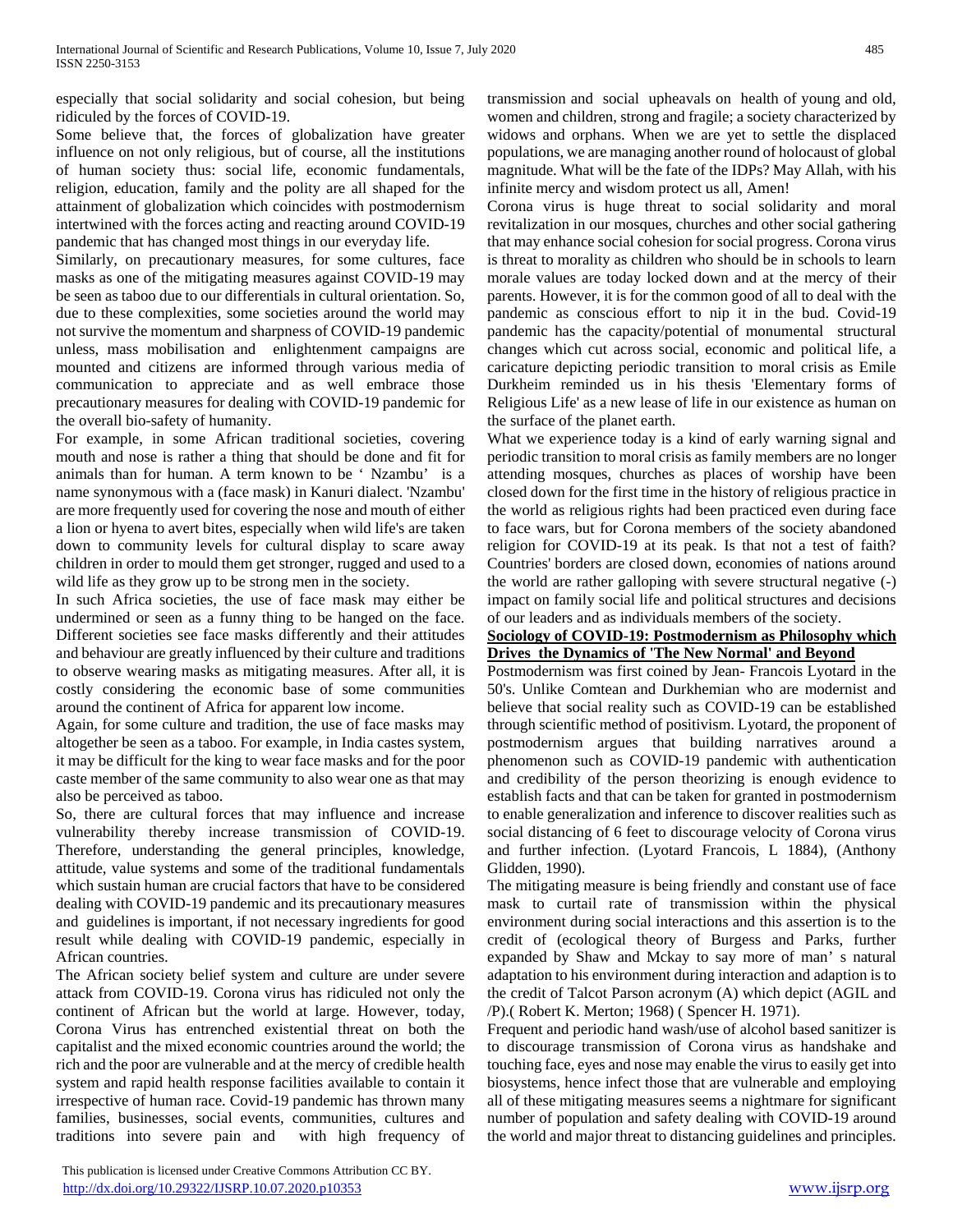The earlier thinkers, (the modernism) Comte, Mauss, Sine Simon, Durkheim, R. K. Merton, T. Person, Kaufmann David Hums and the likes of Neo-modernist theorist, such as Robbert D. Putnam's and Anthony Giddens etal insist that it will rather be difficult to either do away with such normative standards of measurement and it's orientation or compromise on same because they are the major source and foundation to ensure falsifiability as one of the attributes of a coherent theory, testing and validation as Karl Popper wants us to believe, employing deductive method for scientific examination of a phenomenon as COVID-19 pandemic. The theory of postmodernism rests upon the concepts of miniaturization', reducing the broad nature of society to a manageable size. The emphasis on social and physical distancing for COVID-19 pandemic that has been emphasized by the philosophy of postmodernism and commercialization of machines emphasizes the importance of computer technology as principal force of mass production depicting post COVID-19 world of human.

Simply put, postmodernism is the philosophy behind 'The New Normal' and postmodernism is a triumph over adversity while ensuring the position of science and technological advancement with flexibility of a hitherto, rigid and tough modernism, which was perceived as throwback. The dynamics and complexes of postmodernism determine the evolution of 'The New Normal' after the pandemic and the role and relevance of postmodernism institutions in driving 'The New Normal' cannot be overemphasized. Postmodernism is a process and not an automatic but has automated systems as post modernities to determine production, supply and value chain for justification sustainability. Post-COVID-19 world is characterized by highly simplified post modernities with tremendous result that should improve humanity now, and in the future it's fast, flexible, instantaneous and sustainable. (Lyotard Francois, L 1884), (Anthony Glidden, 1990).

Alluding to the intellectual thoughts of Professor, Olu Ogunika who forecasted a world as COVID-19 and this scenario is synonymous to 'Ogunika social thought'. He was utterly coherent in his prediction far back in the year 1998 as rightly observed in his lecture series that, 'very soon a time would come, a time defined by the world of technology in which one big 'paradigm as COVID-19 would emerge to swallow everything and in the end all conflicting paradigms would cease to exist and give way to that one big paradigm'. Perhaps, the erudite Professor alluded and predicted about a kind of society redefined by the momentum and sharpness of COVID-19 pandemic as 'The New Normal'. ( Anthony Giddens; 1973)( Olu Ogunika;1998).

Postmodernism is a threshold for ushering in COVID-19 world of human and globalization is to ensure an irresistible expansion of social, economic and political systems, including social structures for the common good of good governance and government (the action system) and by inclusion for more the benefits of the world population as (the target system) for greatness and social progress in the evolution of the society in the next phase. COVID-19 World is firmly supported by philosophy of the postmodernism as a transition from analog way of life (modernism) to a more vibrant, virile, efficient, and cost effective digitalized ways of achieving socio-economic and political goals (Postmodernism).

Be that as it may, many believe that what is called Corona virus has come with an option of either to be rich and strong and

 This publication is licensed under Creative Commons Attribution CC BY. <http://dx.doi.org/10.29322/IJSRP.10.07.2020.p10353> [www.ijsrp.org](http://ijsrp.org/)

formidable with electroneous (E-) human resource capacity to drive the bandwagon of Postmodernism. Again, in post COVID-19 World, there will be more and more professionalized jobs, but Social PEN electeoneous (E-) human resource capacity is required and everything will be done through IT facilities unlike the archaic fashion regarded as throwback in the times of modernism.

The more we distance ourselves from one another for COVID-19 pandemic, the closer we become and so proximate to COVID-19 World; 'The New Normal' built on the very foundation of information technology, a world of social dispersion and more cities were empty and traffic jam reduced to the barest minimum and life would never be the same at the peak of Corona virus. COVID-19 World; 'The New Normal' would have values as normative cultural standard, principles and dictates and it allows labour migration, but for a short while to allow humans to settle to attain normalcy for the business of the new world. Jobs can be done remotely and there would be rush in residential and serene environment to allow an uninterrupted and smooth delivery on job assignment.

The complexes of COVID-19 World; 'The New Normal' will make humanity to face social change of unimaginable magnitude and the post corona virus society redefine social life, events and the mode of doing things. In post COVID-19 World, content development, production and co-production of knowledge would be marketable. Society would be defined only in terms of electroneous (E-) human resource capacity and protoneous (P+) capital for further development and 'The New Normal' as society must support the (P+ and E-) reintegration as neutroneous value for successful calibration of systems to context and relative equilibrium to ensure structural change that are sustainable in man's life and for the benefit of the generation yet unborn.

These proposition is not different from what Max Weber told us in his thesis " Protestant Ethics and Spirit of Capitalism" and global capitalist expansion and reintegration and the survival of the fittest. COVID-19 is the spirit which defines the ethics of Protestantism, a hand over of social, economic, and political, perhaps, cultural practices for virus in Marxian sense of analytical examination of happening and events leading to COVID-19 World; ' The New Normal'.

In COVID-19 World, 'The New Normal' individual members of the society would place less emphasis on culture, ethnic identity and primordial sentiments will perish. There will be burst on rationality, a transition synonymous to what Professor, W.A. Gazali, 1998, in his lecture series far back in 1998 referred to as low intensity of 'we' and higher sense of 'I' with tremendous sophistication around specialty, occupation, production and coproduction of industrial goods and services and all of these changes lead to 'The New Normal'. It happens gradually in phases and it can never be sudden and the N element of the PEN need to calibrate the P+ and E- to attain relative equilibrium for structural change to happen in social economic, political, cultural and institutional fundamentals to affect all spheres of man's life for a positively balanced change to happen. (Professor, W.A. Gazali, 1998)

Alas! To Jean Francois Lyotard who described postmodernism and the forces associated with the ills of COVID-19 World shapes global consciousness, socio-economic and political structures while on the impact and momentum of globalisation, Professor, A. G. Shettima,1998 in his lecture series on globalisation, far back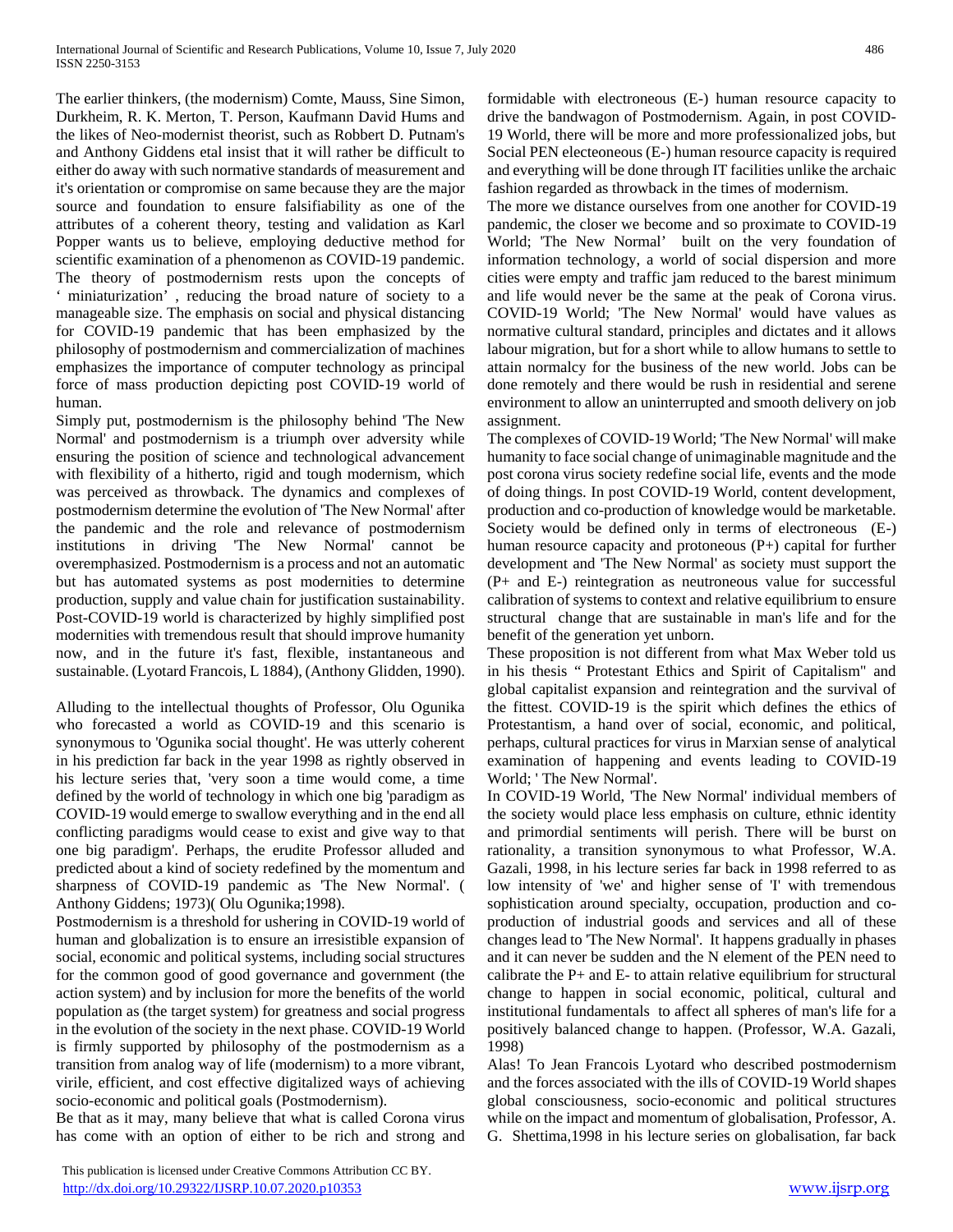in 1998, reinforced the viewpoint that, globalisation can be seen as a 'brakeless train' and Corona virus is a nightmare with gigantic fear that has already loosed many societies to fluids, pushed business into shambles. Human activities are halted to some degree and responsibilities are shrinking, individual members of the society are lacking in their personal and communal commitments and it will be so severe in COVID-19 World. (A. G. Shettima,1998).

And, social inclusion would be enhanced. Women would have more power. There would be significant change around moral values. Social life would be automated as post modernities to reflect the needs and expectations of the COVID-19 World; 'The New Normal'. Relationship among individual members of the society would further be reinvigorated on wire and physical faceto-face interaction would reduce.

'The New Normal' would come with significant change in structure. Social, economic and political life will change. There will be excessive regulations and capital reintegration to further redefine the brand new phase of human life for its normalization. Our relation to IT facilities would be improved with enormous cost and there would be clampdown on sites and new applications would be introduced with innovative increase and everything would be paid, to the credit of COVID-19 World, same as we purchase token for electricity and other similar bills in our normal life.

There would be uniformity in social relations with pattern and individual action and life would be changed tremendously, a pathway to what Hogan, 2006, called mathematical sociology with exact formulas to define activities of human by eliminating qualitative aspect of life such as face-to-face social interaction and relationship. The rate of travel by air and road for leisure, tourism and businesses would drop. G. Emefiele, 2020 noted that global Airline has lost about USD 252 billion in revenue in 2nd quarter 2020. COVID-19 World, the new normal may witness trips only embarked for official reasons and functions and sea transportation would be enhanced. There would be high precipitation of social dynamic density in COVID-19 World as normal way of life.(G. Emefiele, 2020); (Hogan, 2006).

More structures would be converted to warehouse, humanitarian institutions and hospitals and cottage industries. Reminiscent of the thought of T. R. Fehrenbach in his Book entitled 'Korean History' reflected the work of General Walton H. Jonny Walker thesis on 'perimeter' as he illuminated on 'the need to learn to ride hard, march hard, and live light and to co-operate in what he referred to as the 'isolated column'.

Postmodernism also, argues that, control over knowledge is increasingly becoming more marketable as the major source of power. Knowledge, they added, is no longer an end in itself, but something to be bought and sold, perhaps, even fought over and therefore, advocated for a new vista of understanding society as a response to logical positivism and quantitative analysis to inform theorizing COVID -19 world.

The postmodernist argues that, discovery of COVID-19 as a social reality characterized by social distancing principle and lockdown lie significantly on who has the primary source of such claims with the privilege of the claim passed on to wide variety of demography and that is what is called in postmodernist as (selflegitimation).

Jean Francois Lyotard argues that science is unable to get rid of itself of chains of narrative and knowledge. The application of scientific methods to the study of social phenomenon, to Lyotard, is a deliberate attempt by the Positivist School to distance science from social convention, i.e. to ( keep sociology separate from the social life) so that, it can remain objective to the members of same scientific community, with same orientation background and belief system and therefore, advocates a postmodernist approach as a philosophy of discovery with the power of erasing borders in instantaneous manner .

Postmodernism, as a philosophy, says more of the social life in the most developed nations with enormous power and influence to control power as it's the case for COVID-19 era as a philosophy as well as a development strategy to drive globalization through institutions for change synonymous to post COVID-19 society; 'The New Normal'. He further argued that, the theory does not require procedural and tedious processing of scientific tools and its application but simply by 'language game' and credibility around it to ensure positive change with tremendous opportunity and mass production.

According to the postmodernist theorist, application of such rules by logical positivists are somewhat, outdated, hence they clamour for an alternative way of establishing social reality to bring about in the society. Postmodernism believes that comprehensive analysis of social facts, and discovery to give better description about the ' why' and ' how' of a social phenomenon such as COVID-19 is possible with the utilization of dominant institutions, literate society from the whims and caprice of tradition and culture to a more simplified, dynamic and tough society in which knowledge is seen as commodity typical of COVID-19 world of the new normal.

## **Sociology of COVID-19: 'The New Normal' and the Nexus Between Marxian and Weberian Notion of Society**

'The New Normal' as the name implies is an 'Ideal Society' and this is to the credit of Max Weber who constructed an ideal type of rationale-legal bureaucratic organization with the following characteristics as activities required to achieve organizational goals are distributed in a fixed way as official duties. This feature of a rational legal bureaucracy has stressed the importance of Kinsley Davis and Wilbert E. More theorizing on stratification system for each official has a clearly defined area of responsibility for the attainment of organizational goals in a rational legal bureaucratic setting. Complex tasks are broken down into manageable parts with each official specializing in a particular area. Bureaucracy's complexes and dynamic structures of institutions are intertwine just like the thoughts of Max Weber and Karl Marx are inseparable because you cannot talk about economic system that is achieved via e-institutions without the electroneous E- social value of human resource capacity and as Eelectroneous representing (human resource capacity, IT and otherwise) as advocates of social PEN theoretical components being prime source of decision making at all levels as COVID had engaged the E- component capacity for bureaucratic know-how dealing with the pandemic at the centre of decision making at the level of UN and policy formulation at level of various governmental levels as bureaucrats and/or administrators are working round the clock tirelessly briefing media to get out of COVID-19 quagmire. (Marx Weber; 1947)(Karl Marx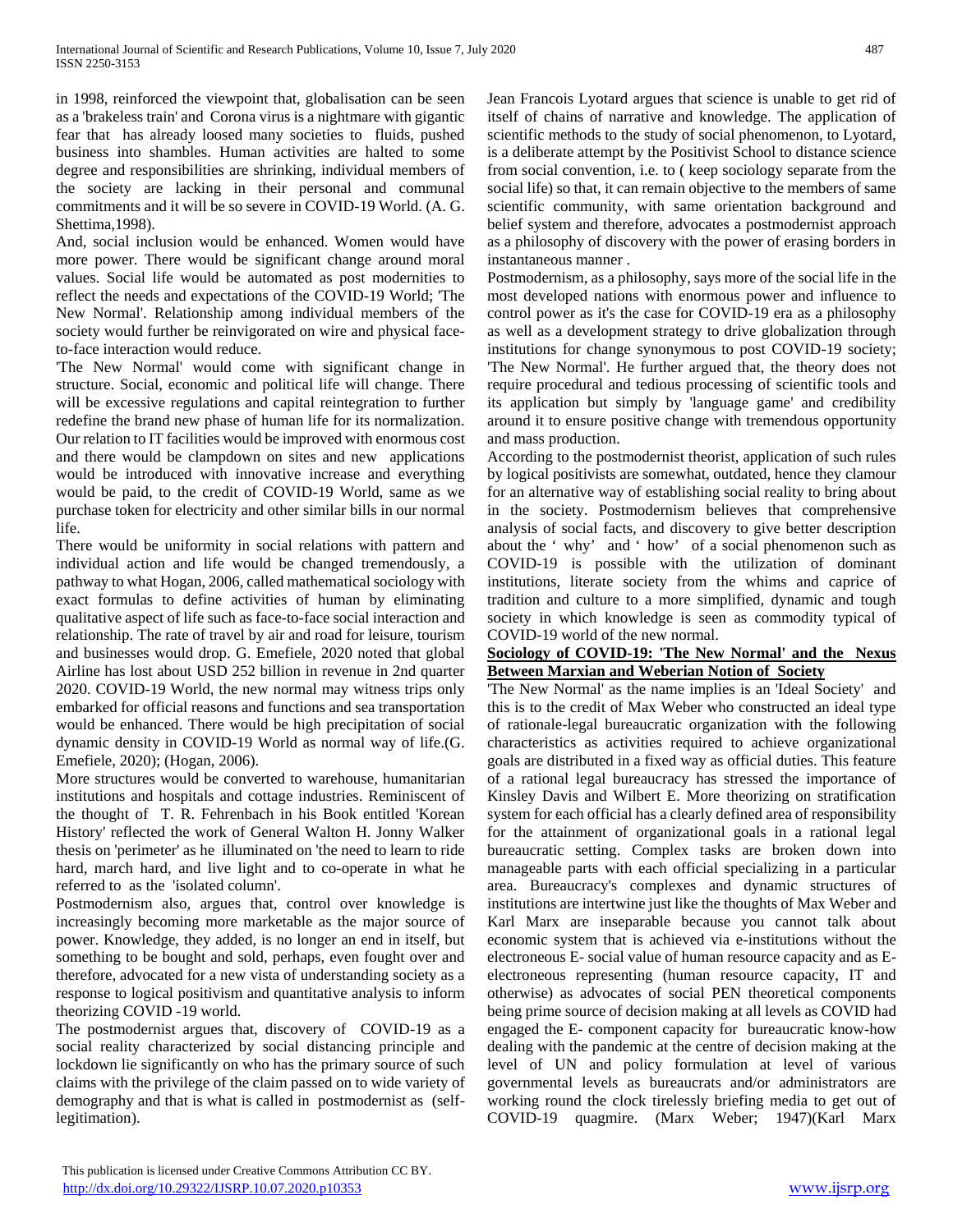## (1978[1867]); (Waziri Ahamad Gazali; 1998);( Robert K. Merton; 1968);( Spencer H. 1971).

'The New Normal' is return to normalcy as post pandemic atmosphere, a leeway establishing a sort of society built on the very foundation of Weberian lines of thoughts of an enhanced rationalization of man's life from all ramifications, hence establishing the nexus between Max Weber's notion of society and thoughtful beliefs around his theory of protestant ethics and spirit of Capitalism' and Karl Marx theory on society and production of surplus value accumulation through the role of e-institutions for the enhancement of e-capitalism as an economic system. The two theoretical positions are relevant not only because of COVID-19 but as gear which moves society forward since time immemorial and therefore, 'The New Normal' would not be an exception to societal fundamentals and the roles of institutions that has been interned in the recent history of mans existence. Corollary, to that, would investigate under this theme.

Some businesses are successful and some others are failure because an entrepreneurial activity has a social PEN structure to suggest the directions of business and investment fortunes. The social energy of (+-n) provides powerful tool for causal analysis on how to rationally minimise cost and to maximise profit by rationalization akin to (Macdonaldization) of business enterprise in a manner rationally weighing cost and benefits of investment. Social PEN structural change of individual mind will be at work to enable objective, unbiased and rational decision in business, provided the manager is equipped with sufficient Protoneous P+ resource capital funding and Electroneous E- human resource for causal analysis of business trend and pattern to enable Atomic structural analysis of risks that are apparently invisible along demand and supply curves and fundamentals for appropriate utility.

Utility as social value is synonymous to the social philosophy and thoughts associated with J. Bentham and J.S. Mills (thoughts precursor such as T. Hobbes, J. Locks and D. Humme) that placed the satisfaction of the individual' s want (utility) at its core. Consequently, as the greatest good was defined simply as the greatest happiness of the greatest number of people with consequential effects on social action in which individual rationally pursue their own self-interest and it's conception of society as the aggregation of social Atomised individual united by self interest. Hence, understanding and reading the directions of social PEN structure for change ensures optimal utility and it enables chances in business and ability to employ the social PEN structural analysis influences one' s business over another to produce more Protoneous P+ value of capital funding in relations to structures of the business and more opportunities for investment over another. This is what social PEN structural theory of change is trying to give description of social life in business related venture for utility and investment.

There is no way one can talk about social investments within a newer or an innovated environment that has been altered due to the impacts and COVID-19 pandemic without asking fundamental questions on risks assessment, groups networking and some basic social and economic decisions. Thus, the Weberian theory of 'objectivity in sociology and by extension other disciplines in social sciences is to provide deeper understanding of the complexes and dynamic structures of how capitalist system and its e-institutions are ideal for 'The New Normal' 'work from home' . This reduces burden of payment for office accommodation due to COVID-19 pandemic with a view to guarantee development as Weberian wants us to believe in what he referred to as 'Objectivity' in social science with particular emphasis on Sociology of Professor M. Abdullahi, (1998) shared similar feeling with Max Weber's perspective of Sociology. (Marx Weber; 1947), (Karl Marx (1978[1867]) (Robert K. Merton; 1968) ( Spencer H. 1971).

I can vividly recall as he then said that "Sociology is the scientific study of human social actions and interactions. Sociological knowledge is objective and NOT subjective. It is scientific and theoretical owing to the discipline's approaches and application of scientific methods in practice and analysis of society as a social system". He further added that, "the objectivity of the discipline does not depend upon the attitude of a researcher, but public evaluation done by the researcher. This view point has reinvigorates Sociology as the mother of all sciences and geography provides the environment as enabler for practice" . Corollary to that, Prof. M. Abdullahi, like Max Weber, agreed that, Sociology enables the social thinkers and its practitioners to better understand and situate any global problem such as COVID-19 pandemic within the context of Weberian causal explanation and cultural interpretation of diverse human race from around the world who suffered COVID-19 pandemic and the way forward to avert the social impart and rejuvenation of structural failures, fractured and resuscitation of the failing ones or those that had faced elimination, comatose or extinction. This is only possible when the social PEN elements play simultaneous roles and perfect PEN configuration, ensuring protoneous P+, electroneous E- and N for calibrations of all structures that had suffered for COVID-19 pandemic to attain social, economic and political context. The relative equilibrium and the approach has, to some extent, a Verstehen approach combining (both Aktulles and Aklarandes) to achieve reconstruction of society in Post COVID-19 pandemic for change and good of all and sundry. ( Marx Weber; 1947); (Musa Abdullahi, 1998).

Vestehen approach is a way of dealing with social issues in the society as a whole looking at the social action of the phenomenon under investigation by explanation and understanding and that can be achieved by asking fundamental questions around: What instrument do we use to measure the benefits associated with post COVID-19 pandemic as 'The New Normal'? What are the comparative cases to be drawn in prior Corona society in terms of factor of production for development to ensure comparative advantage for utilization and success, moving into 'The New Normal' and beyond? What are the necessary services and deliverables needed for systemic overhaul for overall benefit and development as we usher in 'The New Normal'? What are the states of the institutions prior to COVID-19 and e-practice in 'The New Normal'? How much resources are invested and Protoneous P+ capital integrated to ensure and guarantee value for protoneous P+ capital and return on investment? What competitions do 'The New Normal' provides environment and electroneous E- human resource potentials and capacity for improved production in large scale comparatively for an enhance import/export substitutions to increase Gross Domestic Product (GDP)? Also, how do we woo and/or attract foreign direct investment (FDI) into 'The New Normal' with integrity, trust and credibility and assurance for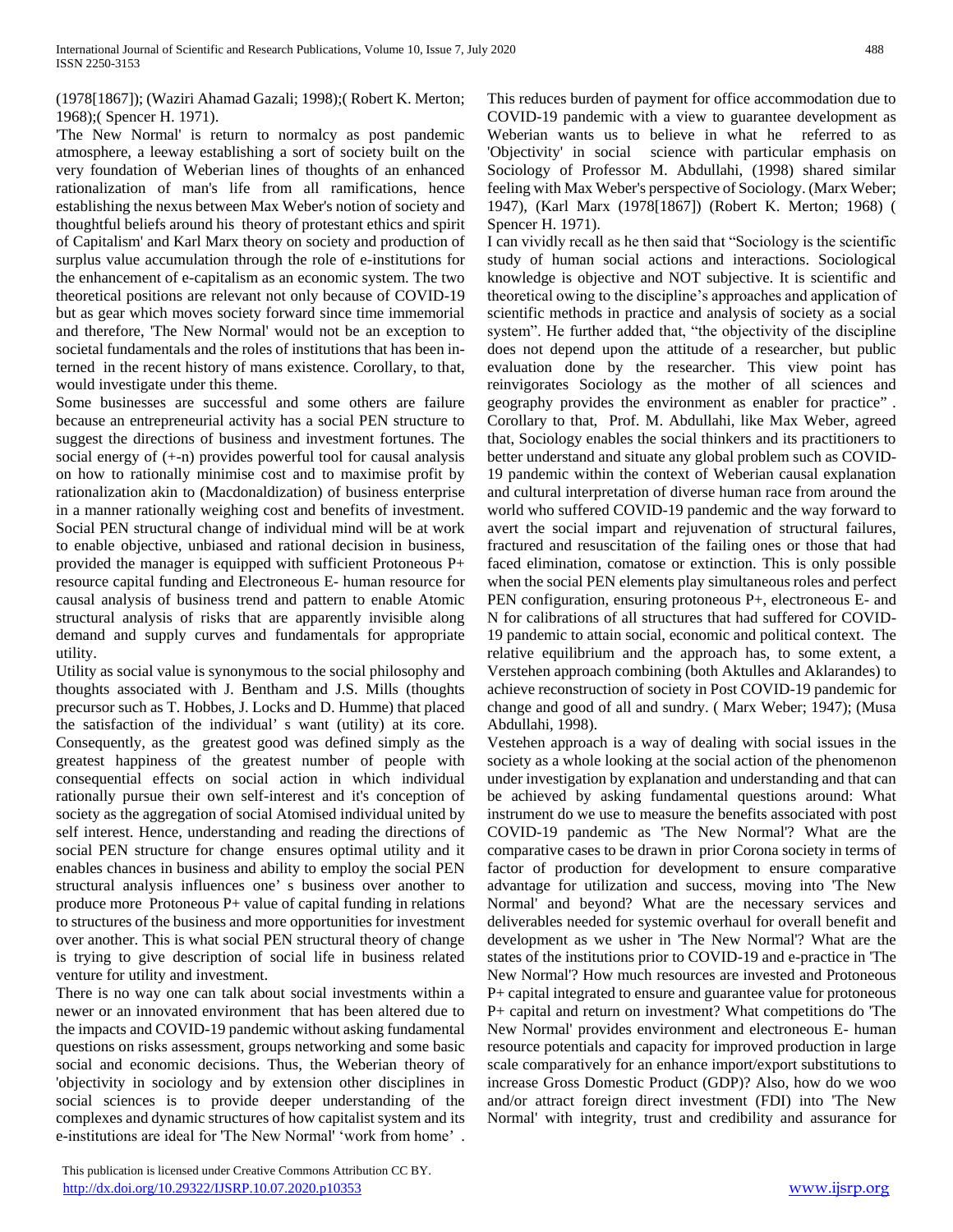enabling business environment? (Marx Weber; 1947).(Karl Marx (1978[1867])( Robert K. Merton; 1968) ( Spencer H. 1971).

Though these questions may sound more of economics than sociological, this is what I refer to as the point of convergence and divergence of Durkheimian sociology and Weberian theory of objectivity and perspectival nature of knowledge and relativity in sociology. When Durkheim wanted to isolate and differentiate sociology from other disciplines, Marx Weber debunked and argued on the contrary and showed the link and interconnectedness of sociology to other disciplines, necessitating the aforementioned questions.

For instance, how do we employ Weberian theory of social action and explanatory interpretations (vestehen) and causal explanations to improve on policies of government, especially in post COVID-19 pandemic 'The New Normal' with a view to better the lives of the individual members of the society? If Marx Weber's causal analysis is a preliminary to inquiry into cultural significance of social phenomena; then we can ask questions around new policy in 'The New Normal and beyond as: Is the policy people-centered? Whether or not the new policy conforms to people's needs and expectations cum 'The New Normal' standard operational procedures as prerequisite and as well as post modernities achieving newer cultural inclination?

What policies do we intend to establish in Post COVID-19 society or improve upon the existing ones as e-practice? What are the options to the new policies to come soon and what are the backup plans? What provisions for substitution and what are the obstructions or inconveniences to such new policies in 'The New Normal'? What is the relationship between the new policy in 'The New Normal' and the existing ones as hangover of Corona virus ridden societies? How is the new policy different from similar policies for Example say in Nigeria and elsewhere? Is the new policy evidence based? How do we benchmark it to global best practice? What is the degree of sustainability of the envisaged policy in post COVID-19 society 'The New Normal'?

According to Max Weber's preliminary inquiries, objectivity and causality also allow to ask questions such as: What economic benefits should it bring to the doorsteps? What is the level of commitments on the side of both government and citizens as individual members of the society? How is it a support for national ambition as always reaffirm by David Kieghe and as he uses to champion? As far as Sociology is concerned, Max Weber was the first analyst of bureaucracy and he sees it as an ingredient for the expansion of capitalism and provided an ideal portrait of bureaucracy with norms and values system as 'The New Normal'. Weberian and Marxian sociology like other theoretical considerations are interdependent and interconnected and so are other theories in sociology.

No one theory is independent of others, but they are all intertwined. No capitalist development will take place without the social configuring of the PEN component of Protoneous P+ capital integration, electroneous E- human resource capacity; talent knowhow and the power of IT, industries and Neutroneous N calibration of structures to attain context and relative equilibrium. No industry survives without taking major economic decisions of what to produce; how to produce and for whom to produce? These decisions are taken by the electroneous E- human resource capacity as bureaucrats for subsequent change in 'The New

 This publication is licensed under Creative Commons Attribution CC BY. <http://dx.doi.org/10.29322/IJSRP.10.07.2020.p10353> [www.ijsrp.org](http://ijsrp.org/)

Normal' and beyond enhanced return on investment and that would have consequential effects on productivity and effective service delivery in 'The New Normal' as a milestone for overall development in the history of mankind.

Marx Weber was of the believe that, for such a development to happen in any organized set up, we need a charismatic leader to champion the crusade that should allow successful outcome and such a leader should possess qualities of a 'Supra-Mundane Personal Master like' sort of personality; a highly charismatic personality to influence the course of organizational goals in 'The New Normal and beyond. Max Weber has also provided three discrete but interconnected realms of sociological concepts such as Class; Status; Party and the corresponding variables as Economics; Politics and Culture respectively, as inevitable social situation to define bureaucracy, people, leadership and good governance especially, in 'The New Normal' and beyond postmodernism society. (Marx Weber; 1947).(Karl Marx (1978[1867])( Robert K. Merton; 1968) ( Spencer H. 1971)

There is also, a chain of command and responsibility and the operations of bureaucracy are governed by a consistent system of abstract rules which limit the power of those in the position of authority and hence, establishing Durkhemian notion of the 'Division of labor' which Karl Marx in his radical posture and contrary opinion referred to as 'Alienation' to mean, what you have generated by your own actions and talent is favorably competing with you and to some extent limits your behaviour in an organized setting.

Independent of bureaucracy and its fundamentals is the role of einstitutions and activities of man as a driver for change and life improvement engagements. Classical example is Weberian rationale action and McDonaldization, according to Marx Weber used to optimize business by cutting cost and maximizing profits. 'The New Normal' as post COVID-19 society has embraced newer cultures such as 'work from home' which has tremendously reduced and cut off pay for renting spaces and office accommodation for maximizing profit with COVID-19 and transition to 'The New Normal' as a new lease of life, everything would be on internet, fragile business are to gear up in their enterprises conforming to the newer culture entrenched by COVID-19 and beyond it's standard operational procedure as prerequisite. This is positive stage in man's and societal development as envisaged by Auguste Comte as scientific stage of societal development such as 'internet of things' (IoTM2M). Macdonald is a merchant who operates continental business by applying Weberian rationalization of cutting cost and maximizing profit as the newer business environment into 'The New Normal' may stand to portray.

## **Sociology of Covid-19: Political Sociology, Imperialism And Development Strategies**

Sociology of COVID-19 tells us the perception of the people from around the world in relation to COVID-19 pandemic, social groups political attitude, behaviour and knowledge of power relations and change, including social relationship among countries and how influential is the power behind COVID-19 to change the behaviour of individuals and groups at the community level and by extension the society as a whole. Under this subtheme, Sociology of COVID-19 intensifies efforts to gather as well as analyse public views and conceptions about COVID-19 and challenge man's social and poetical milieu while applying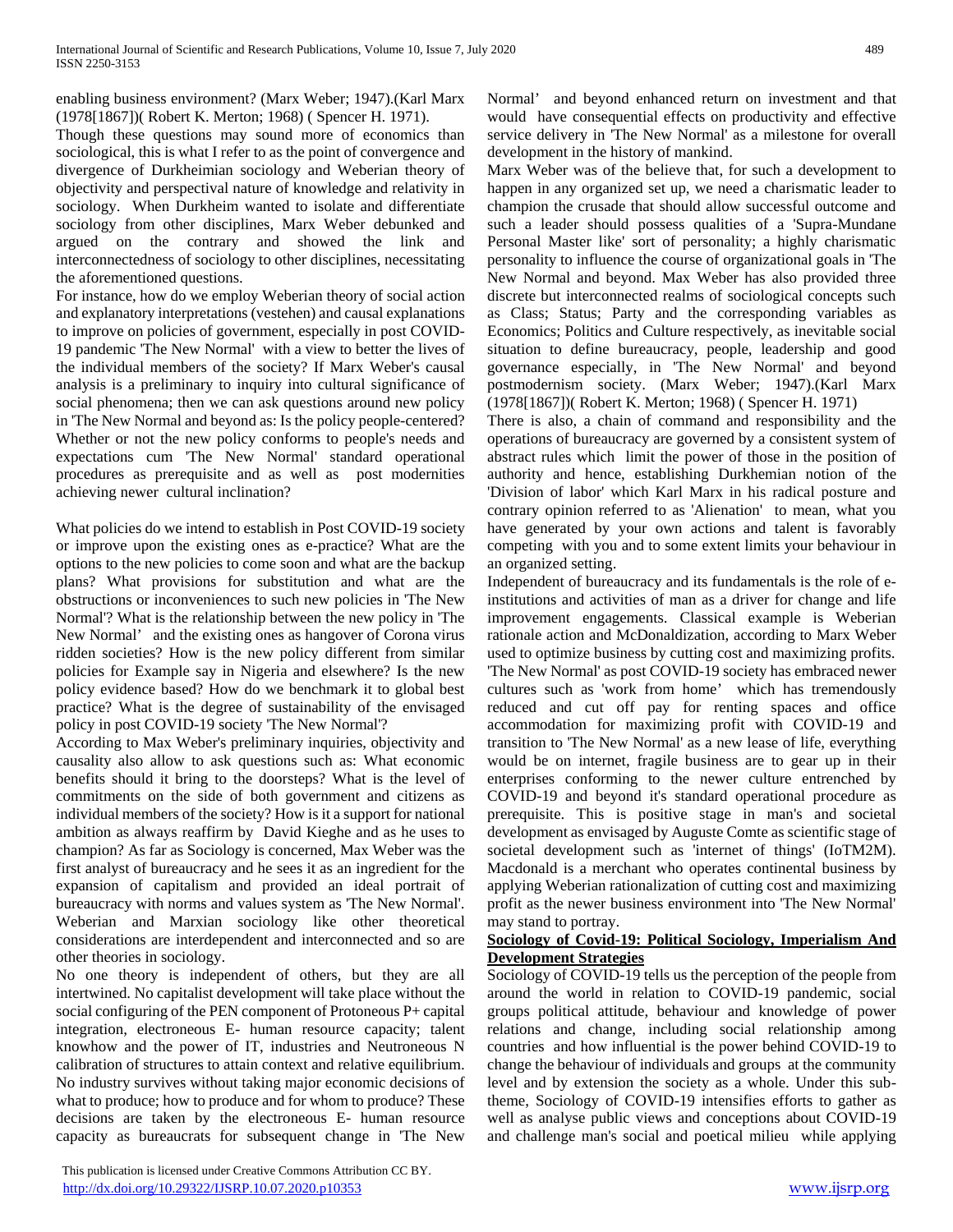cross-sectional approach to interrogate the general feelings of the members of the society about COVID-19 pandemic with a view to marking a longitudinal projections of the causes and the changes as well as highlights the sociological effects of COVID-19 pandemic on individuals, groups and community members with a view to understanding the negative effects as social problem faced by community members as a result of COVID-19 and then proffer solutions – short, medium and long-term as available data would suggest remedies and solution around humanitarian gesture as palliative to cushion the hardship being faced by individuals in diverse societies.

The expansion of corporation and enabling business environment for meeting local demands has made it possible for the need to have more raw materials and the impact of globalization has made many countries around the world richer than what they were at the expense of the poorer countries. A nation's development should be understood from the point of view of its relations to the political power, a rightful business environment, means of productions and distribution and activities of countries and relations to those with enormous political power determines the power relations amongst or within countries. Since the political structure and power of a nation state is the reflections of, and determines her political behaviour and by extension the changes that may take place within the physical environment.

The dynamics which define monetary and fiscal policies of smaller countries are also determined by their political arrangement and inclination with the superpowers and political structures of their respective host countries and their zeal to succeed ensuring change and development of a given nation state. Although, modernization paradigm emerged as a response to dependency paradigm and later postmodernism for globalization of social, economic, political and religious, to some lesser extent, and the power of technology has been dominant to achieve the Millennium Development Goals (MGDs ). However, all of these are possible only with Social PEN reinvigoration and role equivalent of P+ and E-. The P+ here means the protoneous capital integration for liquidity of economic system and E- value of human resource capacity of the citizen in IT and building their hands for constructive innovation and invention that would create competition within the global economy and host country's revamping of all ailing industries and for the creations of new one in tandem with global needs and expectations for the stabilization of 'The New Normal' however, in essence, that's what the social PEN theory of structural change stands to explain and discover as a new vista making inference to social life from Atomic properties.Dr. Mustapha Bintube (2020); 'The Social Atomic PEN Structural Theory of Change' International Journal of Scientific and Research Publication Doi: ttp://dx.Doi.org/10.29322/IJSRP.

Similarly, since time immemorial, the history of man has been characterized by monumental events and happening which determine the survival and wellbeing of humanity and that has also, defined man's relations to the forces of production, distribution and economic decisions of what to produce, how to produce, for whom to produce and the urges for those questions were (and still are ) correlated with monumental historical events as Slave-trade (slavery), colonialism and neo-colonialism, dependency and to modernization and that chain trickled down to postmodernism as threshold for ushering in COVID-19 world of men with USA and China at the centre while the peripherals are gradually collapsing getting into a state of recession and dissolution to give change for globalisation and the idea behind globalisation is 'One World'. Social distancing is the power which precipitates the human and Corona virus is ravaging and killing citizen of the peripheral nations and the super powers are not exception from the ravaging nature of the phenomenal COVID-19 pandemic.

The notion of development in modern capitalist society and the dynamics around development vis-à-vis imperialism is to the credit of Vladimir Lenin, in his book, "Imperialism is the highest stage of Capitalism', 1917"; Max Weber' s book on the "Protestants ethics and the spirit of capitalism" . Capitalist economic and political domination are not new things. There was push and pull around credibility and responsibility of whether or not one of the two countries; USA and China would be responsible for the COVID-19 pandemic. USA is blaming China and China is turning 'donkey ears'. USA President was asked by a journalist at the White House press conference that COVID-19 is a catastrophe of global magnitude and why is it so? The USA President in response felt that question was so nasty and retorted, "Ask China". USA and China are in face-off using threat words at each 'bloc', suspicious of each other while COVID-19 is ravaging humanity around the world.(D. Triumph, 2020);( Lenin V. C 1971);( Marx Weber; 1947).

Similarly, the recent scenario around global economic and political scene, especially the USA and China trade deal of December 2019 has generated major socio-economic and political issues. Beyond that, it has the potential of impactful political life of the world population in so many different ways. The fact that human society evolves from one phase to another cannot be downplayed as the doctrine of Darwinism. This is more of a fact than an assumption or a mirage and this viewpoint has been corroborated by the very tenets of (evolutionary theory of Charles Darwin) which suggests that human society progresses in phases and each phase has its own characteristics peculiar but similar to the previous kind of society from which the new society emerged and each phase is characterized by struggle and survival of the fittest. Those passing away for COVID-19 pandemic may be an account for the tenets of Darwinism survival of the fittest. (Durkheim and Mauss, M, 1703);( Darwin, C. 1859]);(Spencer H. 1971);( Lenin V. C 1971).

The sick and those with terminal illness are locked down at the very first phase of change. Again, this is reminiscent of the debates among 19th Century philosophers such as Durkheim, Montesquieu and August Comte on the nature of society moving from simple homogeneous to a more complex one, heterogeneous and globalizing and COVID-19 world is normalizing. A World well configured with social PEN fundamentals of P+ protoneous capital reintegration and E- electeoneous human resource capacity for change in phases of normalization, a post COVID-19 world of men built upon E- electroneous IT capacity for change and progress of mankind.(Durkheim and Mauss, M, 1703)( Karl Marx (1964, [1840])

However, Sociology of COVID-19 is telling us those developmental strategies, agenda, frameworks, marshal plans for reconstruction of the societies around the world somewhat, have political interest and the dominance of the imperialist has on so many occasions influenced the development or underdevelopment of many countries. In addition to the economy, it also includes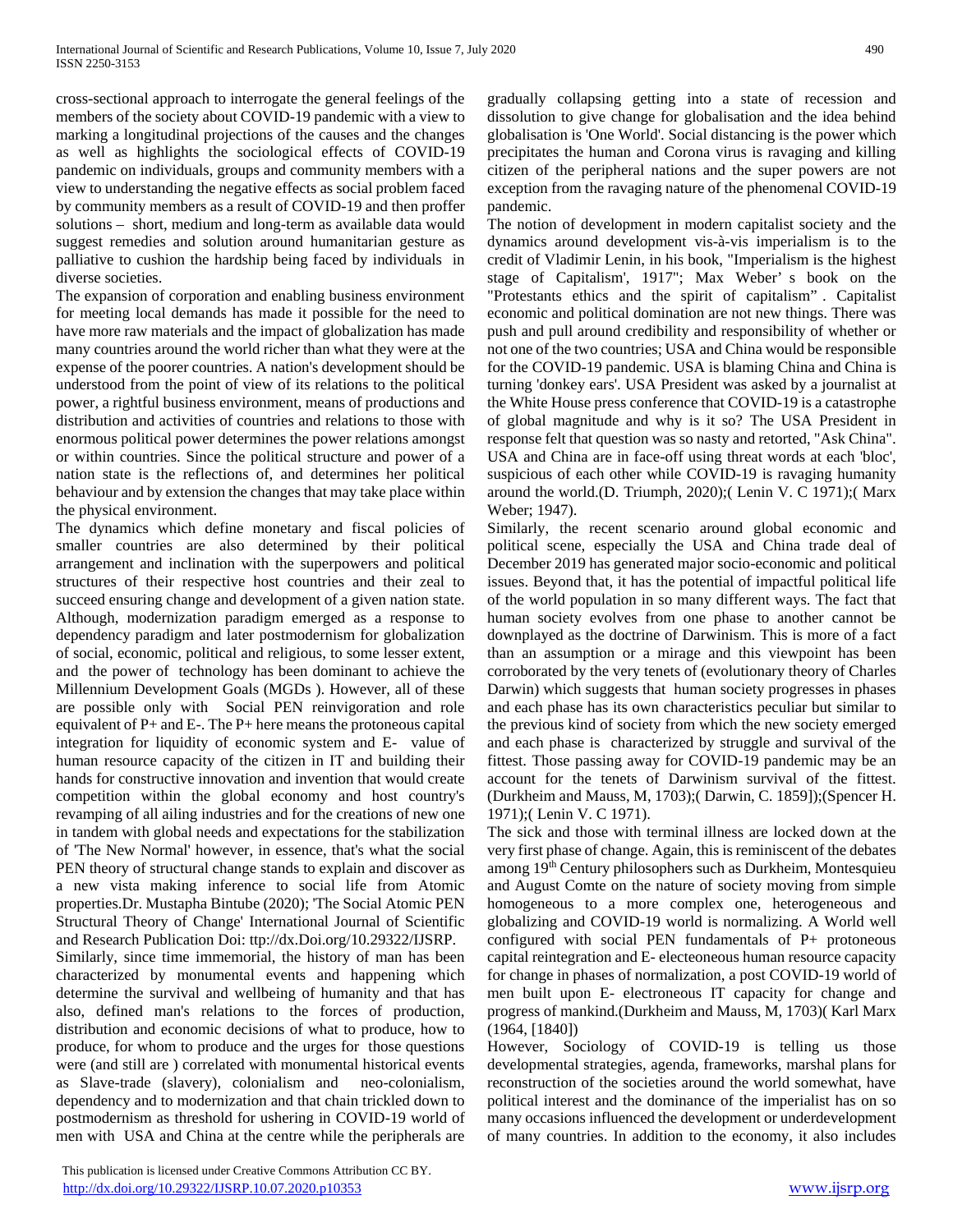social life with the power of institutions and COVID-19 pandemic is seen by many as global siege achieved by lockdown and compulsory quarantine necessitated by Corona virus.

The present precarious social, economic and political situations and the threat posed by COVID-19 pandemic such as shutting boarders and lockdown has crippled the economy of most countries and economic recovery in post COVID-19 would be a herculean task for many countries around the world due to global power wrangling and competition and the palpable power struggle between USA and China and the COVID-19 dangling situation.

The power of China in the world economy is enormous and that has accelerated the dominance of Chinese corporations in the west, China is said to have taken about 17% of the world GDP going into the production of cheap goods with sufficient electroneous E- (human and material resource capacity) and P+ capital for the purchase of raw materials and large productions in postmodern society. The availability of markets and large consumption of her products within, China and everywhere around the world has given China economic leverage with enormous power (David Kieghe,2020).

The momentum of this power wrangling for economic and political pursuit has not only undermined and trapped the economies of the smaller nations, but has equally quarantined them and as well locked them down in their houses with the power of COVID-19 pandemic for the next decision on global scale to determine man's life in phases still for development interest and gains of the eastern and western blocs at the expense of the rest of the world a business to be determine by Macworld and Rockefeller foundation determination of phase reopening and guide to the world as observed by William Bulum, only the super powers.

To say that the USA is powerful is a fact. On the imperialist political and economic power, William Blum, in his Book "The Rogue State" said, throughout the history of mankind, man's social, economic and political development is controlled by developmental forces acting and reacting upon the society and its institutional arrangement. These forces are changing and shaping the fortunes and destinies of political, social, cultural and religious forces and are crucial for the understanding of the developmental setting of nation state.

Again, each of these epochal events came with its peculiar characteristics and forces which define the history and existence of man and his relations to the forces of production and distribution for change that are beneficial and such benefits are in the interest of one nation over another with consequential effects on man's history and social progress which encompasses; social, economic, political, religious and cultural spheres of man's life and is today changing by the forces of COVID-19 pandemic. Those events say much about individual country's development or her underdevelopment reminiscent of U.A.Tar, 1998, in his lecture series on imperialism and development strategies in 1998, has this to say, to paraphrase his lines of thoughts on dependency paradigm. He concurred that, the whole idea of development, underdevelopment, marginality and spatial-imbalance between developed and underdeveloped countries of the world, is more or less a vicious circle of international division of labour. He affirmed that the surplus values produced by the peripheral countries were extracted for the use of the metropolitan economy, the centre satellite' relations. This kind of economic relation, he affirmed, is what most Asian, Latin American and African scholars referred to as; disarticulated economy.

In line with the above, the viewpoint of the dependency paradigm has been echoed by scholars such as Andrew Gunder Frank, Samir Amin, Paul Barons, Osvaldo Sunken, Theothonous dos Santo's, Emzo Palatal, Puranado Henrys Kadoso, John Kaltun, Walter Rodney, Ralph Raplysky and to some degree of perceived exploitation Emmanuel Wallenstein. In the words of Claude Ake, those countries at the periphery always have disarticulated economies due to lop-sided power relations. Samir Amin calls it disconnected economy and Ibrahim Ayage often refers to it as trapped economy. (U.A.Tar, 1998).

The power struggle and wrangling between USA and China and the emergence of Corona virus is more than just a coincidence. It's seemingly affecting the population the entire world and not only the people but the economies of many nations have gone into comatose. Smaller businesses, infant cottage industries, informal, semi-formal, indigenous/local techniques are gradually facing extinction for COVID-19 syndrome.

The smaller countries' relations with the superpowers has always been at the expense of the developing nations and their independence as nations has always been undermined, economies jeopardized, shortchanged and exploited. Countries with least political power are always subjugated, segregated or even lockdown and sealed as we can witness so glaring at the time of COVID-19 pandemic.

Similarly, Blum, quoted President Bill Clinton, 1996, in his Book " The Rouge State" while, reiterating the determination of the United States as... "When I came into office, I was determined that our country would go into the 21st century still the World's greatest forces for peace and freedom, for democracy and security and prosperity". (Bill Clinton, 1996) quoted in "The Rogue State" by William Blum.

The notion behind the escalation of COVID-19, to some people, comes with some political interest which is somewhat core as the handball and COVID-19 was perceived by many around the world as it is intertwined with certain degree of interest around MDGs and agenda with entrenched interest and power relation for change in global socio-economic and political fundamentals and that is to be achieved through technological advancement.

Consequent upon that, an x-ray of the Corona Virus pandemic reminds us of tremendous sense that are sociologically inclined and political sociology is there to tell us more about global politics around social grouping, re-grouping and social dispersion for power and change to champion a cause in postmodern societies of men. Corona Virus depicts the ills of postmodern society driven by global capitalism for expansion of social, economic and political system for surplus profit accumulation which looks exploitative, hence antagonistic in nature; a view antithetical to fragile society, which Karl Marx described as a 'sack of potatoes typical of fragility'.( Karl Marx (1964, [1840]);( Karl Marx and Engels, F. (1950[1808]).

Capitalist economic domination is not a new thing and history has it that in1883 the entire economy of the USA was taken over by financial moguls, the likes of John D. Rockefeller, Andrew Carnegie, JP Morgan, E.H. Harriman and Henry Ford. The global politics for power relation and change around Corona virus is enormous, that has been echoed by Yakubu Mukhtar, 1998, in his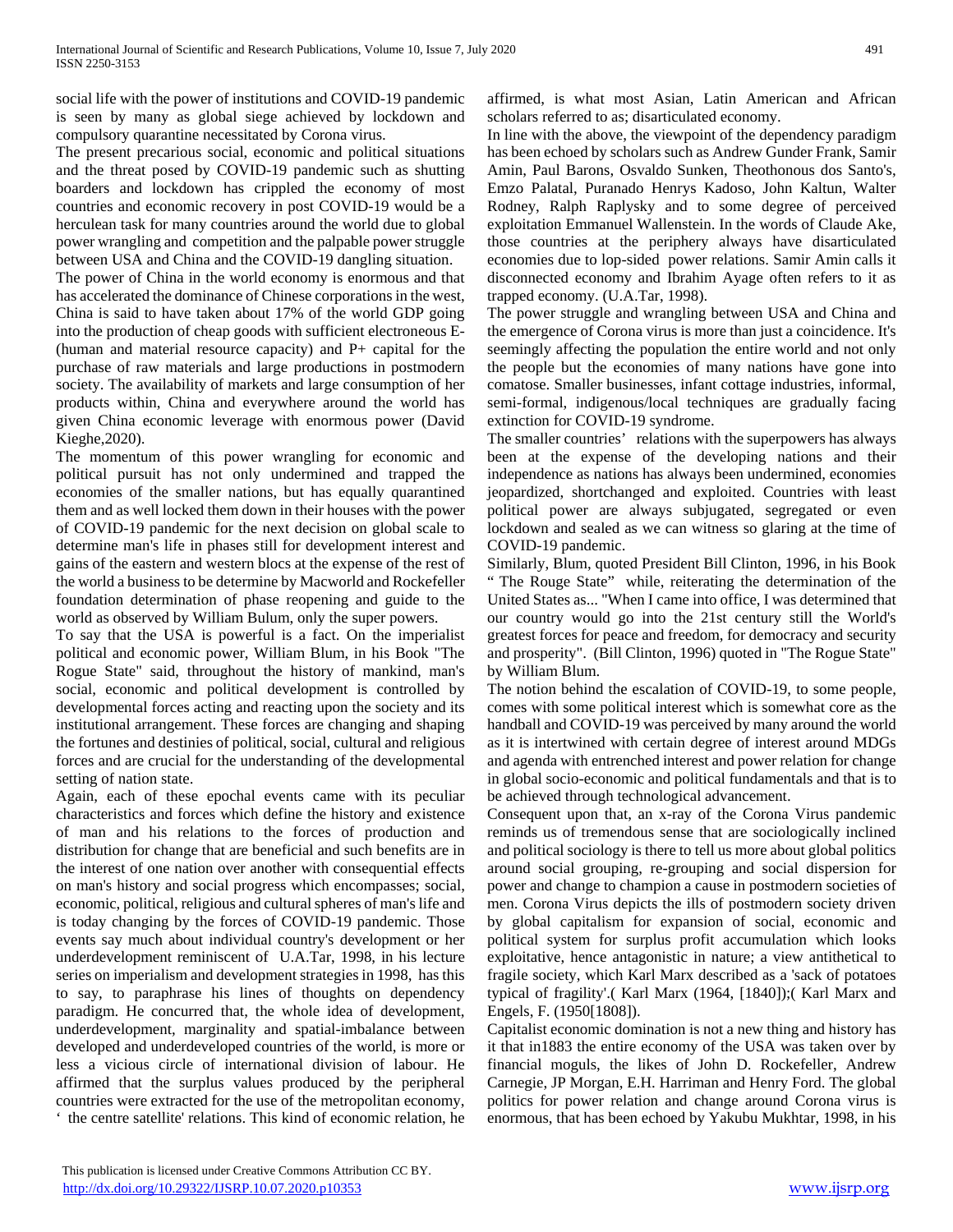lecture series.Karl Marx and Engels, F. (1950[1808]);(Mukhtar, 1998).

However, the majority believes that there is interest around COVID-19 as it is a strategy entrenched by the most dominant and economically powerful countries in order to achieved their goals of world domination as well as control of humans on the surface of the planet earth through imperialist power and iron law of oligarchy. The roles of the multinationals and corporationalization of institutions and dominance of their parent headquarters over subsidiaries is a sort of centre versus periphery and manipulation for achieving global agenda. Sociology of COVID-19 is telling us that, COVID-19 can only be transmitted from person to person through human interaction as the core and the crux of the subject matter; the science and discipline of sociology.

There were (and still are) a number of insinuations and feeling about COVID-19 for global change agenda and the scenario around it has completely changed the attitude as well as thinking and behaviour of some people in the society with enormous fear of the pandemic. That has huge implications with differential narratives at global, regional, national as well as the community levels in respect of what COVID-19 really means.

The USA, China economic war and politics around 5G, some respondents claim is the main reason for COVID-19 pandemic. China, they argue, was so fast to roll out 5G networks, sometimes in July, 2019, in the city of Wuhan and that follows USA, UK, France, Italy, Iran and other countries around the world to follow suit and installed same network in some of their major cities. Primarily the intension was NOT to kill; rather it is inevitable for technological advancement for change and development. (VERDICT with TED CRUZ; 2020)(Mrs. Abdullahi; 2020)( S.M. Innocent; 2020).

Although, the 5G network was known to have been harmful to human, but no one knows the degree of danger it carries and China was the first to roll it out and as the source claimed, they deliberately did so in the city of Wuhan where people eat live animals to justify the fact that, the deaths due to emissions from 5G to virus from those animals that can easily be transmitted to human and source claimed that it was the main reasons why Wuhan was used for the test of the technological innovation. (Mrs. Abdullahi; 2020)( S.M. Innocent; 2020).

However, the effects of the radiation from the 5G, the source claimed would take nothing less than 5-6 months to evidently manifest as science made us to believe that. The source also, believes that the casualty/dead bodies due to radiations are used as samples for experiment to carryout research with a view to understanding the effects and damages to human cell and to quickly write a code that can quickly prevent damages that should have taken place within the bio-system. Those that are dying from COVID-19 now are collateral damage that must take place before vaccine and drugs are discovered to calm down the situation.(VERDICT with TED CRUZ; 2020)(Mrs. Abdullahi; 2020)( S.M. Innocent; 2020).

Nonetheless, sociology of development is there to tell us the motive and intent behind COVID-19 as Emilie Durkheim illuminated 'capitalism as ills of the society' characterized by social disorganisation as human are today disembedded from the context of social relations via social distancing, albeit for the protection and common good of humanity to get rid of Corona

 This publication is licensed under Creative Commons Attribution CC BY. <http://dx.doi.org/10.29322/IJSRP.10.07.2020.p10353> [www.ijsrp.org](http://ijsrp.org/)

Virus and it's okay. Some were of the believed that, COVID-19 quagmire is aided by a world driven global politics and it is antithetical to bio-system (human); (Durkheim and Mauss, M, 1703); ( Karl Marx (1964, [1840]).

A turning point in global history and corona virus is paving way for the emergence of a new world of information technology (IT) and the role of sociology in this regard is enormous to rescue society from the social ills of corona virus, the most common of it all is suicide, depressions and cognitive dissonance and burnout from work overload.

We require social psychology to add more to the understanding of individual' s feeling, cognitive thought processing and behavioural disposition of individuals in the society for attitudinal change while encouraging social distancing, elbow greeting so as to handle and contain the so-called filthy Corona Virus epidemic for an overall protection, prevention and control which is perhaps, the base line for analytical examination by the medical sociologist. **Sociology of Covid-19: Semi-formal and Informal Businesses, Labour Force and Power**

Sociology of COVID-19 is telling us that a lot of families and groups attached to smaller businesses, especially in informal and semi formal sectors in the society would face the consequence of COVID-19 as we usher in 'The New Normal'. Employer/employees relationship would be in sour and labour crisis, disputes, litigation and arbitration would be high in post COVID-19 society and there would be increase in consensus building for solution in the short term to handle the situation. The impact of COVID-19 has pulled down informal and semi-formal business and that has affected the employers from getting value and return on investment and the employees' job too is facing threat or risk of losing their employment and that assertion has been supported by finding of several researches including that of the ILO.

Similarly, Out of the 389 million global demographic strength of workers in the informal and semi formal workers, 232 million of them engaged in wholesale and retail trade and the sectors account for 30% of the GDP and represents 70% of global employment in retail, 60% in the accommodation and food services sector and that is a reflection of the severity and vulnerability posed by COVID-19 which requires immediate fiscal policies as shock observer with huge stimulus package on the short and medium term.(ILO, April,2020).

Workers whose earnings are below 50% of the Median earning in the population are worse hit. As at April, 2020 it was projected that about 45% of the workers whose income are below 43% of the median earning, especially in informal businesses would face poverty and 21 % in poorer countries globally.

Employer and employees of lower middle income earner countries are affected as their businesses are characterized by informality with limited fiscal policy to quickly respond to the needs and expectations of enterprise and informal businesses with high risks of insolvency. COVID-19 lock down has crippled smaller business's with ease of lockdown, a lot of businesses would face challenges and therefore, need to struggle to get back on their feet and such recovery would be slow and that requires calibration around fiscal and monetary policies and that of the business environment need to be safe and secure injection of protoneous P+ capital and electroneous E- human resource capacity of the social PEN theory to change business structures is necessary for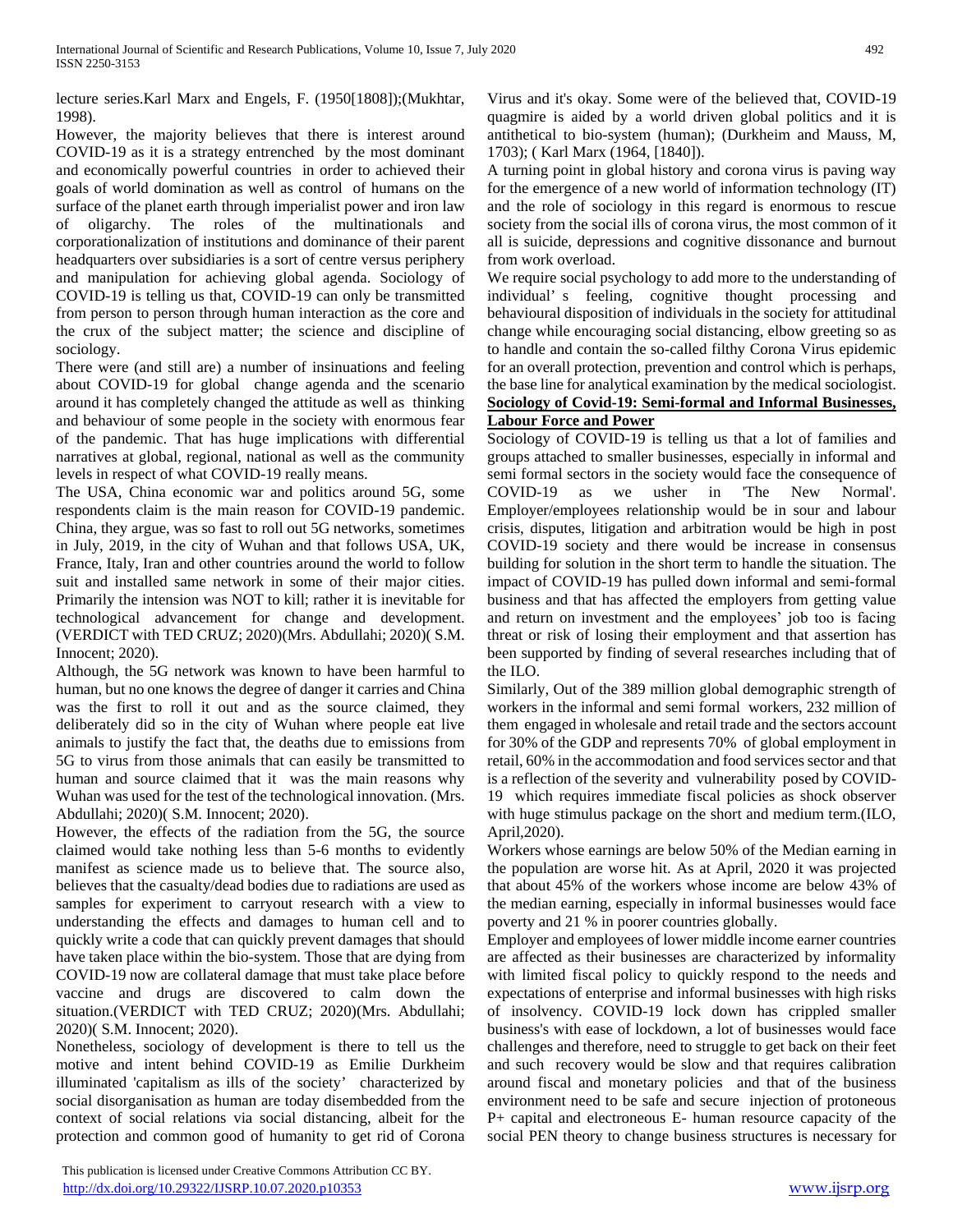business adjust and as well put in place a mechanism to reflect the change and realities of IT environment and it has cost implications.

The N element of the social PEN theory as Neutroneous business norms and systems to enable resuscitation of the global supply chains that has already been disrupted by COVID-19 pandemic and revival of the forward and backward chains of global supplies as COVID-19 has affected business activities all over the world and reduction in economic activities are rather galloping with slow phase and that, requires boost in the physical and monetary policies to enable some calibration of the P+ and E- as booster for businesses to get back to context and relative profit margin and that has to be gradual to reach equilibrium. However, for those businesses to come to normal there may be new policy and requirements that may come with the reopening of business as another challenge that constrain business.

## **Sociology of Covid-19: Summary of Major and Minor Findings**

Qualitative data obtained from the sample frames in relation to the narratives about the genesis of Corona Virus severity and the social and economic impact of COVID-19 on socio-economic structures and the possibility of post pandemic changes to shift paradigms are eminent. The survey also probes into consequential effects associated with COVID-19 pandemic and narratives build around it and proffered the way forward.

The survey also interrogates the study population on difficulties achieving effective and all-round compliance to distancing guidelines, especially in designated high risks and vulnerable societies cannot be achieve due to human factors such as feeling, emotions, habitations and the need for 'sociation' has greatly hindered social distancing measures.

The terms "social distancing", "physical distancing" and "Social Telesis" were first coined and operationalized by Hogan in 2006 pg. 331 and pg. 332 respectively. The most appropriate term to describe human social grouping vis-à-vis distancing from groups is the term ' Social distancing' and NOT ' physical distancing' However, as corroboration to Hogan' s definitions, this research discovered that, social distancing is more appropriate terms to be utilized and therefore, there is nothing like physical distancing when talking about social interactions as enabler for the transmission of COVID-19.

Members of the society can be physically distanced yet, socially connected. Therefore, physical distancing is more of providing the physical description of the space in relation to inanimate objects in terms of measurement. Human may be distanced from one another, yet socially connected and the space in between human is referred to as social distancing between animates human as opposed to inanimate objects. So, social distancing is the most appropriate term because it doesn' t' take away the social aspects by distancing. COVID-19 can only be contracted or one get infected through social interactions and the inverse is social distancing as mitigating measures to get rid of COVID-19 or Corona Virus.

There are empirical evidences to support the fact that, the rate of criminality at community levels was high, especially at the time of the lockdown and height of the pandemic. Recent happenings suggest and finding from respondents confirms that youth' s unrest, looting, organized protest, gangster and other criminal

 This publication is licensed under Creative Commons Attribution CC BY. <http://dx.doi.org/10.29322/IJSRP.10.07.2020.p10353> [www.ijsrp.org](http://ijsrp.org/)

activities were slightly higher than prior to the pandemic due to job losses and panic around unknown. Qualitative data suggest that, vices such as stealing, armed robbery, burglary, theft, pilfering, shoplifting, harassment of law enforcement official during lockdown for COVID-19 pandemic was rather glaring.

The finding also shows that COVID-19 has carted away jobs; hence the disobedient individuals in the society were left with no options than to revolt resounding thoughts of (Tom wicker) typical of American prison revolt. Conversely, on COVID-19 pandemic, the research establishes that, more than 426 million smaller businesses, informal and semi formal are faced with severe disruption and 1.6 million of informal economy workers accounting for 76% of informal employment globally were seriously impacted.

Similarly, Airline has lost about USD 252 billion in revenue in 2nd quarter 2020 and this is a huge threat which has curtailed the social electroneous (E-) social value of rendering human resource capacity that should improve labour and enhance services and evolution of structures for the benefits of mankind.

Some of the findings suggest that the USA has taken a proactive measure by longitudinal survey while looking into the future with the aim of arresting any evolving conditions related to COVID-19 pandemic while forecasting dead to increase from 80,239 in April to rise approximately, 137,000 come August, 2020 due to increase in human traffic connection and social mobility of both macro and micro population during the first phase ease of lockdown. Qualitative data obtained has supported the fact that, the USA is among the worst hit countries by the pandemic and to reinforce the significance of the measures taken by the USA to project the implications of the pandemic.

Sizeable respondents have agreed that, the dead and the impact of COVID-19 pandemic has inverse implications on the electroneous (E-) human resource capacity of the United States of America (USA) and that of the world at large as the consecutive estimate and statistical strength of affected persons for COVID-19 across the globe as at 11th, May, 2020 stood at 4,165,752 confirmed cases and 285,307 death on global scale.

Again, literature and empirical findings suggest that the pandemic has overwhelmed the electroneous (E-) human resource capacity of not only the USA but many other developed nations. The health care systems ranging from hitherto, testing capacity to healthcare workers of otherwise viable healthcare system with limited beds to admit COVID-19 patients were overwhelmed, talk less of ICU and ventilators as it was apparently the case in most developed nations of the world at the height of the pandemic.

There is strong qualitative evidence to support the finding that, COVID-19 has disrupted 436 million enterprises, 232 million are retailers and wholesellers globally and COVID-19 has risked and threatened 1.6 million informal workers across the world.

The sociological implications is that, the family dependent and relations of those directly affected by the pandemic, would have to experience major shift and by approximation about 500,000 household globally would need support around small and medium scale businesses and loans to cushion their hardship.

The philanthropist, industrialist, diplomats, bureaucrats and technocrats, including good Samaritan to help contribute in their professionalism to volunteer in supporting the government in creating public health awareness, contribution of material and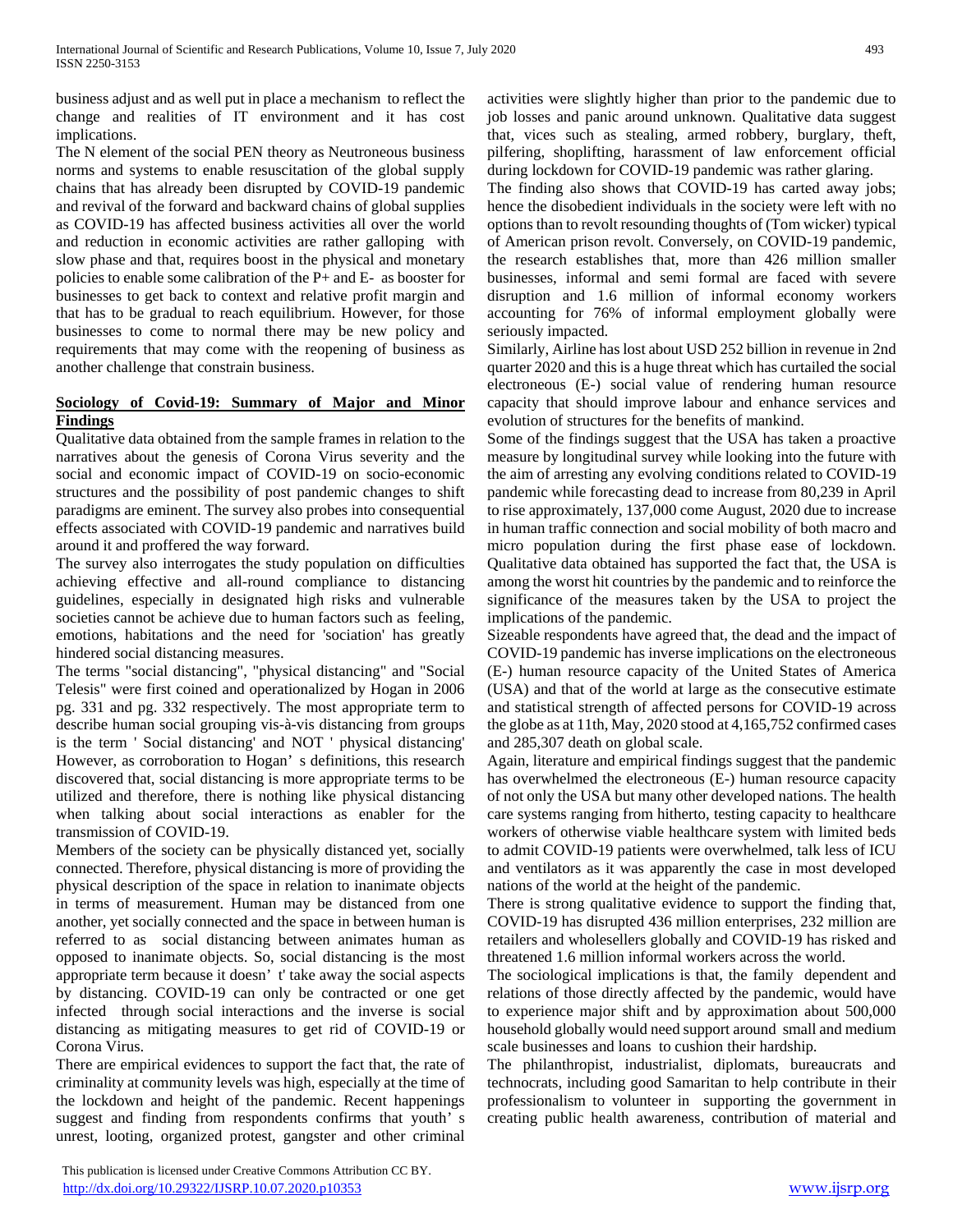non-material items to support the fight against COVID-19 pandemic, ensuring healthier and COVID-19 free society.

Community volunteering efforts among citizen must be recognised and respect the people they are dealing with for who they are and as well accept their value systems and to see them as those in need of help irrespective of their social class and status. The whole process of achieving voluntarism should be home supported and home enabled for quick and win-win successes against COVID-19 pandemics around the world.

The source also claims that the whole programmatic action plan behind COVID-19 boils down to two options of 'life and death'. Some believe that the objective behind COVID-19 is centered around three fundamental prerequisites of 'one world economy', 'one world government' and 'one World religion'.

Some hold the belief that 'COVID-19 is to cage humanity and take over power to be controlled by few individuals and big corporations utilising 'artificial intelligence' so that, human beings can be manipulated and controlled, same as machines for developmental, businesses and life essentials.

Some hold the believe that COVID-19 can be fought to the letter while others are pessimistic and doubtful of its control while looking at our setting as human and the building designs around may permit and promote more of transmission as 'must-handshake' and association for cultural group inclinations at community level.

For some, our attitude hardly allows people to observe social distancing guidelines and not to take anything serious to support government initiatives and to see it as crucial and that calls for an aggressive, unrelenting collectivisms of prompting social action guidelines and credible enforcement around compliance and respect to laws and order ending COVID-19 pandemic in our diverse communities.

Electronic sources and qualitative evidence have proved that patients could be seen lying on the bare floor at various hospitals and persistently coughing some symptomatic while others asymptomatic but the degree of their illness could not be measured as this research is more interested in narrative and social impact and effects of COVID-19 pandemic on social structures than the health aspect which is purely medical.

Therefore, some respondents were of the opinion that serious enlightenment campaign be mounted to discourage interpersonal contact, to stop or rather employ conscious effort to avoid it and block or reduce the chain of spread.

Small enterprises from around the world are the providers of jobs all over the world, especially in low and middle income earners countries. Corollary to that, a number of smaller businesses would perish due to lack of access to credits and loans with weak capital base and are more likely not to benefit from fiscal measures.

There is strong evidence for an increase stigmatization, only during COVID-19 pandemic. Vancouver police recorded 20 hate incidences in 5 month compare to 12 altogether in 2019 mostly

 This publication is licensed under Creative Commons Attribution CC BY. <http://dx.doi.org/10.29322/IJSRP.10.07.2020.p10353> [www.ijsrp.org](http://ijsrp.org/)

directed on East Asian, and they were looked at with disdain for COVID-19 blossomed from China. The attitude of the public on Chinese people was disturbing and the level of stigmatization and hate was on the increase. Data reveals that an insulting statements directed at East Asian were recorded as ' go back to your country, that is where it all started'.

The Chinese were seen with suspicion all over the world for the Wuhan escalation of the novel Corona Virus. There are hatefuelled incidences and racism and there were agitation and bigotry in Canada and such scenario appeared to be strength for the Chinese and they lament of physical, mental and psychological imbalance for such accusations for just being citizens of China. Chinese all over the world are in great fear, anxiety and some are depressed for the unnecessary harassment. (Globe and Mail, May, 2020).

During the lockdown for COVID-19, many people have lost their jobs and in Ontario Canada alone, about 2.2 million people lost their jobs. In April 2020 alone, statistics reveal that about 689,200 people lost their jobs and unemployment rate rose to 11.3% in Ontario Canada.

The job loss of almost 87% during the lockdown, just within two month and the demographic characteristics of those affected were significantly women from the private sector. About 577,200 women lost their jobs compared to 514,800 men and are mostly from the industrial sector. The job loss has also affected wholesalers and retailers as 230,900 jobs were lost while accommodation and food services account for 215,800 job loss. At least one out of three jobs was affected by COVID-19.

Similarly, many have appreciable level of agreement that it is no longer news that hospital beds and other health facilities - safety nets and protective devices and equipment are rather in short supply and the entire hospitals in most dominant nations across the globe have been overwhelmed for COVID-19 cases at the expense of the population who are in dire need of hospitalization.

COVID-19 is no respecter of anybody. Empirical evidence and reliable sources have confirmed that many healthcare workers at different hospitals and isolation centres have fallen victims and contracted the virus. The paramedics themselves are not safe of the infectious COVID-19. Sources also confirmed that, the Prime Minister of the UK had contracted COVID-19.

Equally, the Vice President of the USA and some few White House officials were not exempted from the dreadful, devastating nature of the novel corona virus and quagmiric momentum of COVID-19 which must be discouraged by social distancing measures of at least 6 feet distance as mitigation strategies against droplets or flu from infected person.

Conversely, on COVID-19 pandemic, the research establishes that more than 426 million smaller businesses, informal and semi formal are faced with severe disruption and 1.6 million of informal economy workers accounting for 76% of informal employment globally were seriously impacted. Similarly, Airline has lost about USD 252 billion in revenue in 2nd quarter 2020 and this is a huge threat which has curtailed the social electroneous (E-) social value while rendering human resource capacity that should improve labour and enhance services and evolution of structures for the benefits of mankind.

The enforcement guidelines and the law and order put in place to address excesses of human for the spread of COVID-19 mean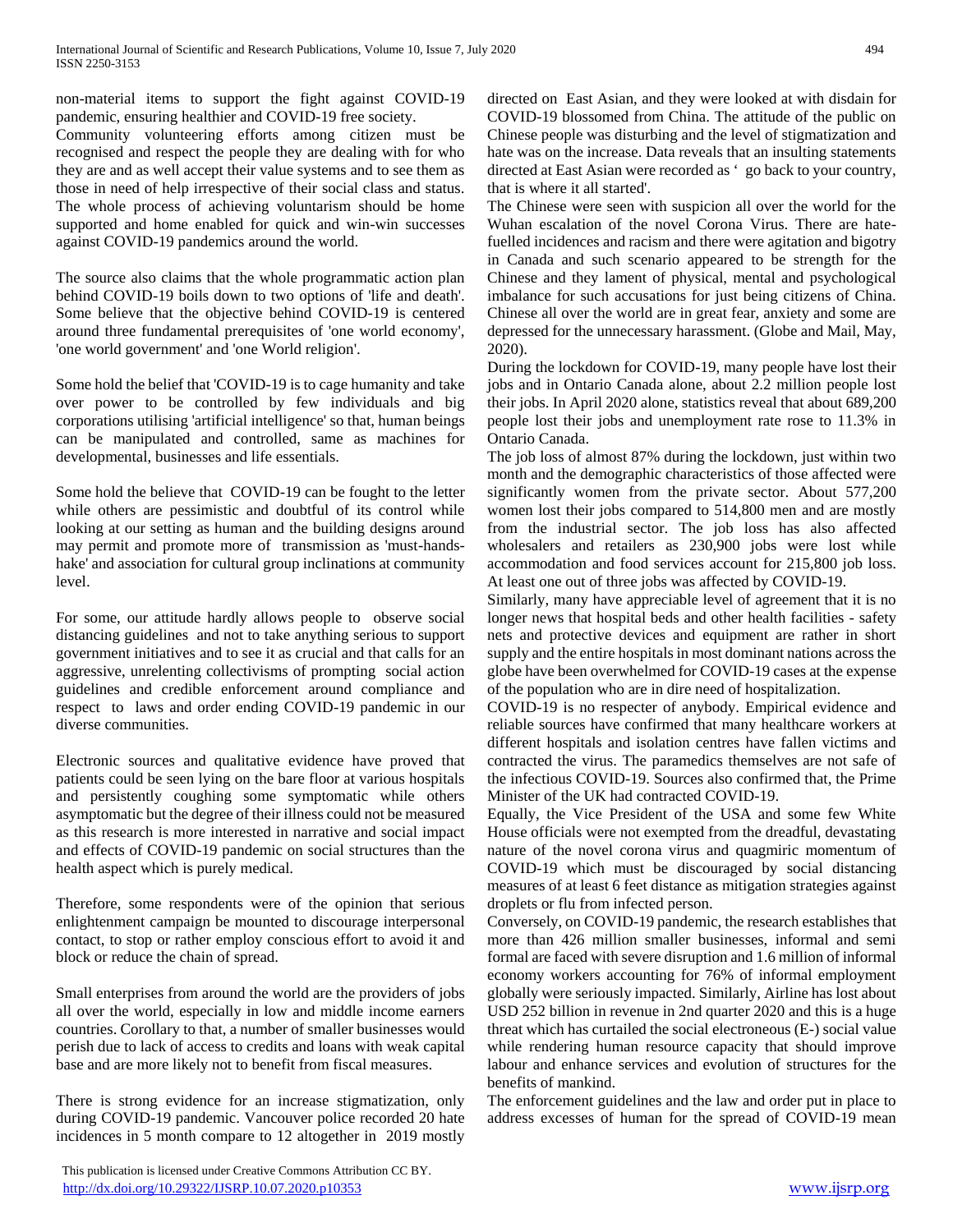different thing to different people of diverse population of Africa and beyond?

To the poor, fragile and vulnerable it is probably a way of displacement and rejection. For the mentally retarded lunatics who roam the street during COVID-19 pandemic who were evacuated by the enforcement taskforce for safe keep and who at some instances and subsequently referred to either relevant institution or isolation centre, it means an improved livelihood for survival and a source of free food at the cost of government budgetary expenditure for the control of COVID-19 pandemic.

Human society tends to evolves from time-to-time and some of the changes are positive  $(+)$  while others are negative  $(-)$  and it is enabled by social PEN energy of (+-n) to complete the circle. Again, some of these changes are socially visible while others are socially invisible, but it has to happen at their social indivisibility. Similarly, others have divergent opinion that COVID-19 came from live animals and attributed the virus to the Chinese who live in Wuhan and are used to eating live animals such as reptiles and seafood, frog, snake etc, hence they got infected of COVID-19 from those animals.

On the 1st of January, 2020 COVID-19 was declared as the first patients in Wuhan started experiencing symptoms of the sickness on 1st of December, 2019. COVID-19 is sending humans to their graves, cemeteries are full and cued, yet there is negligence at community level, especially in most vulnerable ones where touching and kissing corpses suspected to have died of Corona virus due to traditional and cultural forces as goodbye blessings are rampant.

While for some segment of the sampled population studied, Corona virus otherwise, 'SARS-COV-2' abbreviated as COVID-19, some critics have contrary opinion to connect COVID-19 to mean 'Certificate of Vaccine ID-19' (COVID-19) translates Corona virus to reflect a global economic domination through the power of 5-G network radiation which according to the source of the data may have positive relationship with microchips to be implanted through vaccine and crypto-currency bit coins to regulate the economy and as well determine online transactions as the 5-G is having higher emissions, more powerful, capable and faster than the 4G that has been in use.

There are speculations in some quarters with some political commentators describing Corona virus as genetically manipulated, so powerful to shape humanity for structural change and its fundamentals; social, economic and political life and the forces of COVID-19 as pedestal and leeway to the threshold of a new world of human.

Although, the 5G network was known to have been harmful to human, but no one knows the degree of danger it carries and China was first to roll it out and as the source claimed they deliberately did so in the city of Wuhan where people eat live animals to justify the fact that, the deaths due to emissions from 5G to virus from those animals that can easily be transmitted to human and source claimed that it was the main reasons why Wuhan was used for the test of the technological innovation.

Social distancing is the most appropriate terms because there is an existing literature to support 'social distancing'. There is nothing like physical distancing as insinuated by some scholars. The term isolation has underscored social distancing. When someone is isolated, means he/she is off the human scales of social actions and

Members of the society can be physically distanced to maintain the space but still socially connected. In an interview situation you can be physically distanced due to space, but socially connected as you gauge responses of the interviewer and it' s called social scientific interview situation and NOT physical space interview. When you talk on phone with someone in strict sense of social, it doesn't mean that you are socially connected and therefore, the most appropriate definition of the term social appreciates social networking in practical terms and ability to connect sense perception verbal and non verbal responses.

The finding of this research has confirmed that, there are early warning signals around suicide due to depression, acute anxiety and mental imbalance for the devastating nature of COVID-19 and a further excessive regulation of the society and deregulation, emerging inflation, hunger and starvation are on the increase, especially at the height of the pandemic before it gets to normalcy (post-COVID-19). After all, the society is already tensed-up and tough dealing with socio-economic issues. Sociology of COVID-19 examines the social ills and conflict situation associated with COVID-19 pandemic.

The enforcement guidelines and the law and order put in place to address excesses of human for the spread of COVID-19 and its enforcement too may altogether be value laden, i.e. a different thing to different people as COVID-19 law and order and/or enforcement guidelines are established to curtail the spread of COVID-19 and what does it means to the people of diverse population of Africa and beyond?

The COVID-19 enforcement guidelines mean something different for the poor, fragile and vulnerable and probably a way of displacement and rejection for them. As for the mentally retarded lunatics who roam the street during COVID-19 pandemic who were evacuated by the enforcement taskforce for safe keep and who at some instances and subsequently deferrals to either relevant institution or isolation centre, it means an improved livelihood for survival and a source of free food at the cost of government budgetary expenditure for the control of COVID-19 pandemic.

There are speculations in some quarters by some political commentators describing Corona virus as genetically manipulated, so powerful to shape humanity for structural change and its fundamentals; social, economic and political life and the forces of COVID-19 as pedestal and leeway to the threshold of a new world. Although, the 5G network was known to have been harmful to human, no one knows the degree of danger it carries and China was first to roll it out and as the source claimed they deliberately did so in the city of Wuhan where people eat live animals to justify the fact that, the deaths due to emissions from 5G to virus from those animals that can easily be transmitted to human and source claimed that it was the main reasons why Wuhan was used for the test of the technological innovation.

However, the effects of the radiant from the 5G, the source claimed would take nothing less than 5-6 months to evidently manifest as scientifically. The source also, believed that the casualty/dead bodies due to radiation are used as samples for experiment to carryout research with a view to understanding the effects and damages to human cell and to quickly write a code that can quickly prevent damages that should have taken place within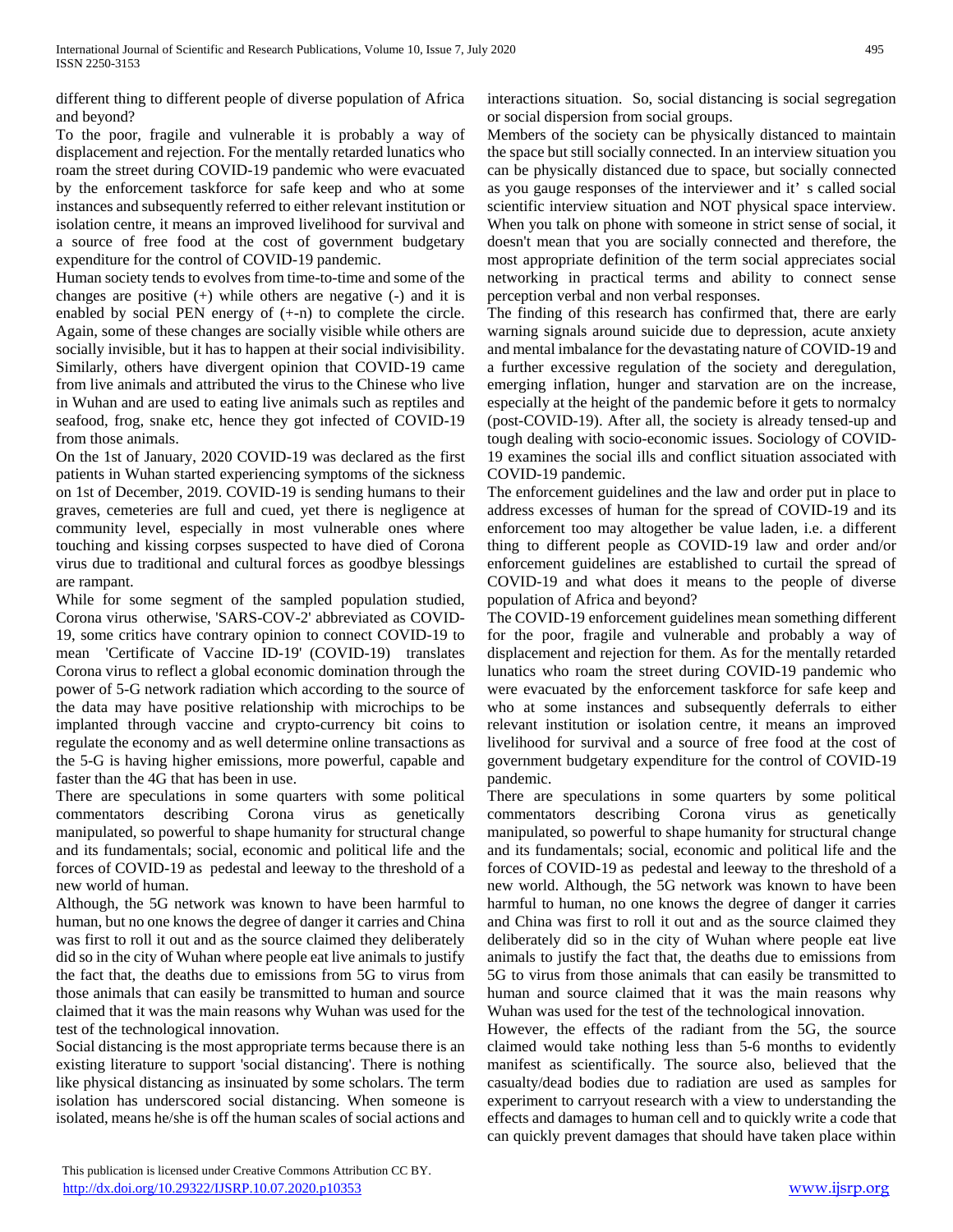the bio-system. Those that are dying for COVID-19 now are guinea pig or sacrificial lamb before vaccine and drugs are discovered to calm down the situation.

A community may record death of a prominent person that could lead to condolences and handshakes with some other members of the same community. Many get infected in the process and all of these happened because COVID-19 incubation period is time bound and the symptoms are PEN invisible, hence people don't care about it, mingling and humping around sick persons. Something urgent needs to be done to curtail the rate of the spread. Most people get into depression, distress boredom, anger and aggression causing serious psychological imbalance, cognitive overload and dissonance to inform escalation that may call for hospitalization. In April, 2020, more than 102 export restrictions were placed by 75 countries over 120 countries were subjected to lockdown during the pandemic.

COVID-19 was perceived as paving a path for a post COVID-19 society, a world guided by the philosophy of postmodernism to bring about mass production, create competitive environment while delimiting space and time for enhanced business and capital reintegration for competitiveness with higher intensive on economy, a society of human driven by IT for better tomorrow.

Government hospitals are apparently lacking in the necessary tools; test kits, PPE, etc. Hospitals that are functional operate below optimal performance, grossly inadequate; medical personnel are ill trained and ill equipped to handle special cases related to the novel Corona virus and those who were tested and found positive are referred to isolation centres.

Considering the devastating nature of the pandemic, the government of the USA appropriated 113 million (One Hundred and Thirteen Billion Dollars) to achieve testing and at least 1.9 million of her citizen have been tested in the second week of May, 2020 through hospital and community testing programmes.

The inter-states lockdown which has trapped individuals who, on a normal routine, move out of their county to get orthodox medicines and traditional herbs; integrated healing charms from their traditional and personal physicians respectively are now confused on what next to do due to Corona virus pandemic. Those people are left at the mercy of their immediate community for healing and many may eventually pass on due to the ailment aggravated by hopelessness, especially the aged and those with underlying health conditions who are more vulnerable to COVID-19 pandemic.

In addition to the fear of the Corona virus and the consequential rising cases of infected persons that is yet to witness decline, there are hunger related cases associated with the pandemic apparently due to incapacitation and inadequacies around palliative to cushion the hardship caused by COVID-19 pandemic.

COVID-19 or Corona virus would perish over time, but the impact would remain for a long time. It has caused major shift, some reversible while others have come to stay and evolve furthermore to advanced stage to change the world. Sociology as a discipline is relevant at all times to provide analysis about society and the relevance of the science of Sociology in providing analysis about man and his environment cannot be discarded nor underestimated. Sociology is everywhere to say everything about humanity and change in all sphere of our existence as human in a scientific manner.

 This publication is licensed under Creative Commons Attribution CC BY. <http://dx.doi.org/10.29322/IJSRP.10.07.2020.p10353> [www.ijsrp.org](http://ijsrp.org/)

Fight against COVID-19 pandemic, especially in volunteerism requires tremendous sense of camaraderie demanding maximum cooperation and therefore, the relationship between the law enforcement and civil volunteers is necessary to enhance compliance to guidelines and general security of the community members and that also has to be supported by the government to achieve success in the fight against COVID-19 pandemic.

Qualitative empirical data obtained from informant explores challenges in most vulnerable, weak, fragile social groups in areas where criminals are preponderated and those communities may end up adding up to the existing crime statistics of the police during lockdown for COVID-19 pandemic if volunteerism is not enhanced to contain those excesses to free the society of crime during COVID-19 pandemic.

Available studies and findings have suggested that Corona virus is relative to geography, race weather, environment and climatic changes. Therefore, the impact varies from country to country and those in the USA are ten times times more likely to be infected and four times (4) likely to die of COVID-19 pandemic.

## XII. SOCOOLOGY OF COVID-19: CONCLUSION AND RECOMMENDATIONS

The research has discovered strong empirical evidence supported by theoretical grounds that in the absence of empiricist and scientific discovery of drugs and vaccines for the cure of diseases, not only COVID-19 but any other disease capable of bringing upheavals to render humanity helpless poses existential threat to mankind.

The delay around drugs and vaccine production to arrest COVID-19 calls for immediate actions by all governments from around the world to collaborate and nurse scientific maturity to speed up the process and that includes laboratory science techniques to rescue individual members of the society at the time of COVID-19 pandemic. There is consistent data to proof that humans can easily be lured and deceived for anything as cure for COVID-19 and other diseases without probing into the claim of the so called cure claimants.

When faced with an emergency situation leading to death, human attitude can be altered as many compromise science for non-Orthodox approach solving biological disease and that also includes the scientists themselves who believe in concoction for cure without proscriptions, level, instruction and proportionate scaling of dosage, hence individuals can easily be fooled around in the name of cure with little effort to justify claims. COVID-19 has made so many individuals in the society to go on fishing expedition for the cure of Corona, with trial and error everywhere promoting the traditional, non-conventional herbal medicine and its development as homegrown dealing with the pandemic.

There is strong empirical and theoretical evidence and data profiled both primary and secondary suggesting that one fact is imminent and it is universally unchallengeable that, COVID-19 is a phenomenon sugeneris as reality that, for the first time in the history of mankind a phenomenon as COVID-19 came to dominate man's life completely cutting across all facets of man's institutions. COVID-19 has induced newer culture and fine-tuned social group networking as well as changes the working of institutions and man's relations to groups and socio-economic and political structures in parts and whole as the emphasis of 'structural functionalism' in Sociology.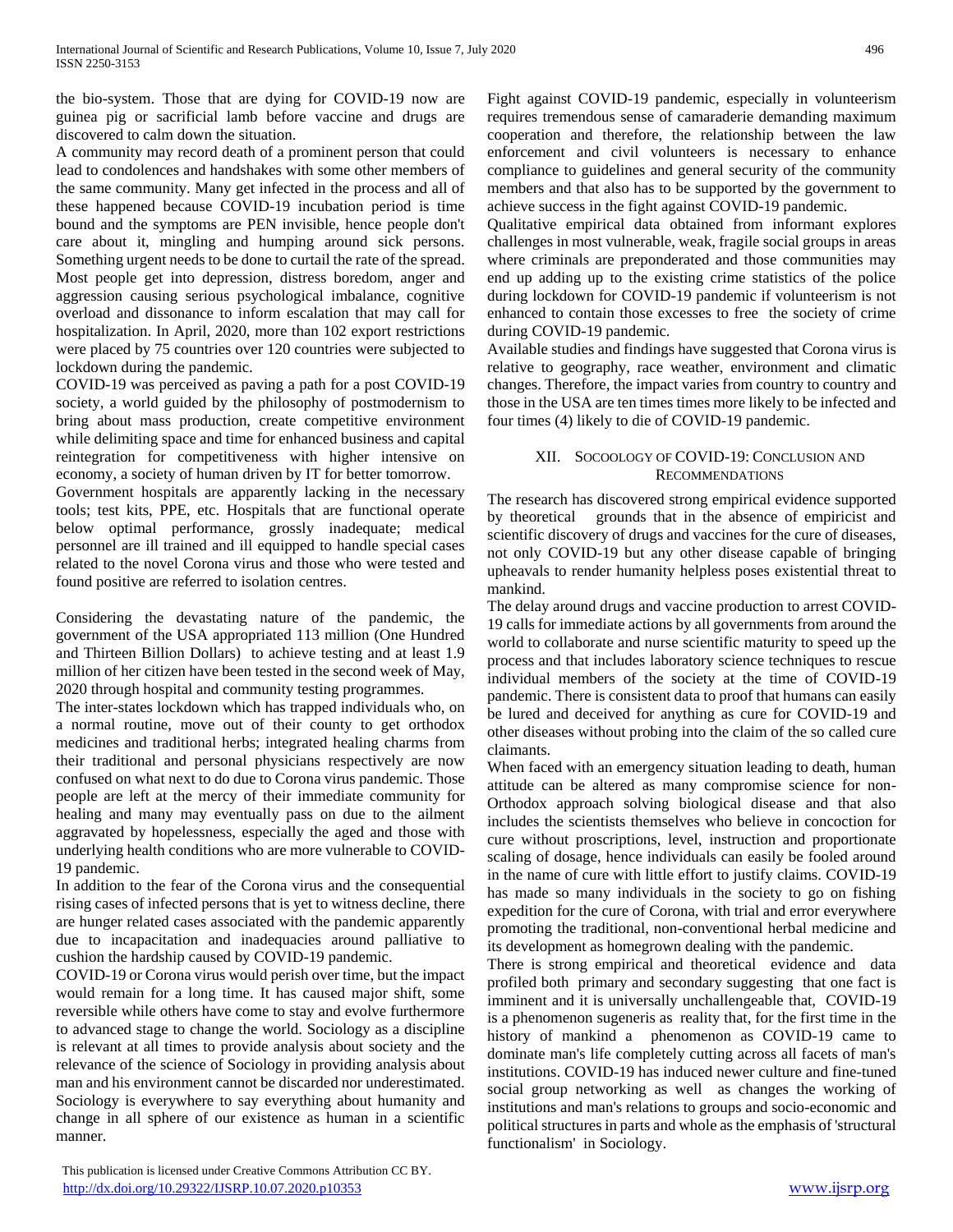Newer changes could take place in the society once structures are altered by any force not necessarily pandemic, but any other force as cause effect and systemic change is necessary as we witness job loss hence the need to support and upgrade the informal sector to attain the standard of business fashion within 'The new Normal' business environment.

However, reversal of those changes and or adjustment is inform by the N component of the PEN structure to enables calibration of P- and E- structural elements of a system to ensure change at various institutional parts and levels through human activities and relationship in the society to bring about consolidation of 'The New Normal' to attain 'an indivisible society that is socially PEN as a wholesome society.

There is the need for collaborative effort and support to deal with COVID-19 pandemic as the behaviour of the curve has not been encouraging as it goes up on daily basis. There should be regulations around social mobility and mass human traffic connection and curtailed heterogeneous and unnecessary ceremonies that would allow hugging and dancing. The ease of lockdown in the first phase has been worrisome and individual in the society are not adhering to the social distancing guidelines and precautionary measures and the law enforcement is up and doing in the enforcement. Some countries have slim hope overcoming the virus and having second thoughts of another lock down and interstate restrictions of social mobility to ensure discouragement around human traffic agents for further transmission.

Cross sectional examination of the study population showed that, the level of preparedness of many government from across the world has been weak and that includes the most developed ones, hence the need to look into the future, for containment of any other emergency quagmire capable of undermining rationality of human beings and should similar pandemic like this one erupts, leaders of various nations are to place the most rightful infrastructures in place and around strategic geographical areas especially, the needs to improve on public health awareness and primary health care to ensure containment while placing emphasis on research and development and promotion of establishment and support for institutional research that should interrogate philosophical questions not only in the area of health but rather all facets of human endeavour and to connect those research institutions and their finding as content with other institutions, agencies and parastatals of government charged with the mandate of policy making and development fundamental improving lives of their citizens.

Dissemination of the content masterpiece and finding propelling from findings is also crucial to share with the elites, the political class and strategic managers of manufacturing firms in partnership other entrepreneurs alike for improved policy and enhanced and prepared environment that should nip any pandemic in the bud.

Empirical finding has shown that precautionary measures are necessary tools to guard against and overcome the pandemic but the finding of this research suggest individual members of the society were financially weak and as worse hit by the pandemic hence in some jurisdiction could not even afford to purchase facemasks and hand sanitizer, especially members of the hard hit and vulnerable society whose earnings relied on and from the non formal sector sources of the economy. Therefore, buying facemasks and hand sanitizers don' t form part of their scale of preference and choice to have one and most people's economic decision, especially at the heights of the pandemic need more of food for their intake and survival not buying (PPEG) wasn't part of their scale of preference or choices.

There were instances in which individual members of the society lend their peers facemasks to access formal premises as the guidelines around most formal setting are still adhered to and could only beat the guidelines and used another person's facemasks whose COVID status were not known. The government officials are still on top of the enforcement measures and adhered to the guidelines and the PTF briefings is on top gear and CDC is still going on in many jurisdictions around the world as at 27th, June, 2020 at the time of writing this research thesis.

This research has established the fact that the CDC, in conjunction with the PTF on COVID in most jurisdiction is assiduously working round the clock and tirelessly so with support from the mass media for coverage and subsequent dissemination. Also, there exists evidences that the lockdown has received 100% support and compliance of most citizens, especially between the months of January to May 2020 before the ease of lockdown and as all trunk A, B and C roads, community and neighbourhood were calm and indoors with full hope as they awaited palliatives from their respective governments to ameliorate their suffering under the lockdown.

However, qualitative data suggest that there was pilfering genderbased violence and community ransacked and attacked by group of hungry and angry youth and some unscrupulous elements took advantage of the lockdown to engage and perpetrate ills as the rate of crime and deviant behavioir were on the increase. The enforcement received the blessing of the officials and the mobile court and task force prosecuted, fined, and engaged many offenders on community services for the violation of the guidelines.

There were number of issues around urban centre and settlement, especially at the time of the pandemic and more were pinned down by the interstate lockdown, mostly the lower working class had suffered and felt the brunt with excesses around social immobility, reducing in urban, semi urban, suburb and country side. There was serious discouragement around social grouping and unnecessary outdoors **Drelaxation** during the first phase 'ease of the lockdown' with higher sense of risks around fragile and the most vulnerable settlements and communities.

The ease of the first phase does not provide any solutions against the pandemic, but rather increased the rate of transmission as the dynamics of the X,Y Axis along the curve suggest increased while government in conjunction with philanthropists, volunteers and formal setting were still making conscious effort to discourage human traffic connection and congestion in public places while ensuring adherence to social distancing guidelines and other mitigating precautionary measures..

There were difficulties around maintaining social distancing which was nightmare in some settings, but it works perfectly in formal and government settlements that are enlightened, but almost zero at the local levels and communities that seem unorganized or rather broken slums. The first phase east of lockdown and the dynamics of reopening has increased the rate of transmission and many cities are afraid of second phase lockdown due to the increasing nature of the virus.

The government, philanthropists and good Samaritans, nongovernmental organizations, the faith based mosques and churches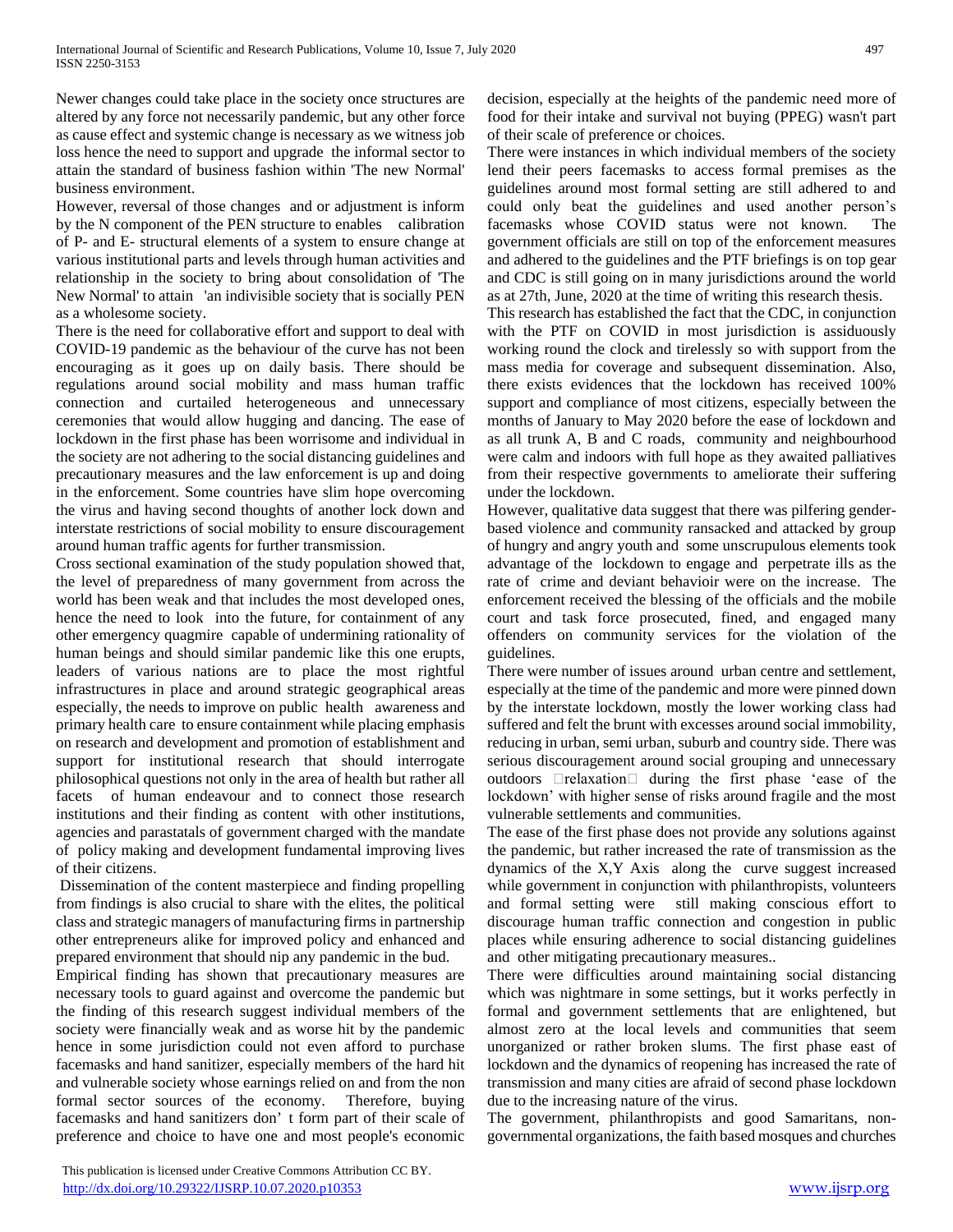had all extended hands of gesture and committed enormous resources such as food, material items and finance to cushion the effects of COVID-19 pandemic on the lives of the needy, destitute and down trodden masses and of course including the working class who were in dire need of assistance during the lockdown and are apparently facing hunger and starvation and the vulnerable who by all standard measurement and parameters could not afford three (3) square meals and the government had provided truck loads of foodstuff as palliative and had since distributed to the community members, but could not go round some respondent interviewed at some quotas observed.

Although, the ease of the lockdown has freed members of the society, but it has posed gigantic threats around transmission and to further monitor and control the pandemic researches and models were put in place as longitudinal projection of the USA case confirmed increase up to August 2020 and that, has challenged both macro and micro population and are expected to face some social demographic issues and population decrease is imminent.

Similarly, the finding of the research also reveals that number of cases of COVID-19 would still skyrocket and USA alone is reading approximately more than 2 million confirmed cases only in July, 2020 with increasing and shooting curves in Texas. Brazil is now taken over by COVID-19 as centrepiece of the pandemic. The ease of the lockdown, especially in the USA was characterized by Police brutality and blacks uprising into 'The New Normal'.

COVID-19 has dislocated and induced newer culture such as 'work from home' 'social distancing' and 'elbows greeting' amongst other newer ways of life and postmodernism as philosophy which drives the dynamics of 'The New Normal' while finding has provided nexus between Marxian, Contean and Weberian notion of society in post pandemic characterizes by large scale instantaneous production of goods enables by positive and/or scientific fundamentals for an ideal society respectively. This research has uncovered the newer scientific innovations and the imperative around Weberian rationalization and Comtean scientific stage as socially PEN indivisible society antithetical to Marxian egalitarian society. The notion behind postmodernism is surplus profit accumulation and large scale production with values are seen as driven by the imperialist power and control of protineous P+ capital who more or less have control of the development institutions and strategies map out by Eelectroneously endowed citizens for an overall development.

Historically, according to Social PEN theory of structural change, society changes from 'loaned pathological as weaker' and fragile society for being lones to form and combine in human activities at all levels of interactions of groups to form 'PEN Molecular society as relatively stronger with more defining characteristics and features for projecting into another formidable system of PEN elementary with differential identity and similarity and orderliness for the attainment of PEN composite society as more heterogeneous society with complex behaviour and interdependence and independence that are indispensable for social progress to a more formidable PEN indivisibility society that can no longer form and combine but it maintains its stage and keep on consolidating with newer scientific improvement on the gains of the earlier stages until the Comtean scientific stage and Weberean ideal society built on the basis of rationalization of the postmodern society comes into play and the 'The New Normal' is a leeway for such a society.

Corollary to that, the social PEN theory, the actualization which depicts a wholesome indivisible society are achieved and driven by highly protoneous P+ capital integration and E- electroneous human resources capacity; head, hands, mind, IT and Telecom skills and know how as a scientific stage and stabilization as envisaged by sociologist such as Auguste Comte, the positive and/or scientific stage in the history of mankind. The finding of this research has confirmed the fact that science and objectivity rule the world. This fact is indisputable and therefore, it is not debatable. COVID-19, has confirmed the scientific stage of societal development as abdicated by Auguste Comte. COVID-19 has posed challenged around institutions, experts, leaders and people, in fact every single structure was proved to be challenged by COVID-19 and the pandemic is still ravaging as at June, 2020, especially USA, Brazil and some selected major cities are experiencing shooting in the curves of COVID-19 and global economy is creeping or is it galloping with difficulties around recovery. It is therefore, necessary to expedite actions to speed up discovery and subsequent production of drugs and vaccines as solutions to rescue humanity from the dreaded monster called COVID-19. COVID-19 has thwarted humanity and thrown more into darkness.

Between February and March, 2020 people had chewed, swallow or rob anything as it goes for cure without dosage. Many herbs and green foods were eaten as cure for Corona virus. And, that emphasise the need for scientific, orthodox approach that should completely stamp out COVID-19 pandemic. There is need to place all the traditional approaches for further test to ascertain their efficacy and encourage support for the ABU Zaria projects on ventilator for home utilization, income generation and over all interest of the country.

The global leadership response for the containment of COVID-19 was rather unparalleled, devoid of political waves. It was characterized by onerous tasks and all hands were on deck to contain the pandemic. The leadership response was prompt and instantaneous. Perhaps, that decision was a reflection of a decision at certain political pedestal and global. Therefore, whatever change that is to come in post COVID-19 pandemic is seen as again, a unanimous effort to amend the socio-economic and political structure to return to normalcy and there might be a marshal reconstruction of the damages caused by COVID-19 pandemic.

The emerging decision from the global leadership at the level of UN, World Bank and WHO with their counterpart subsidiaries, as the Bretton Woods institutions, perhaps may not fall short of the initial subscription to global decisions as unanimous to receive the magnificent magnanimity enhancing and improving the life of the individual members of the society for the betterment of humanity now and the future.

COVID-19 has demonstrated that science is still premature to rescue humanity and therefore, it is still evolving, until then, men are vulnerable and exposed to tremendous natural threats; hence stand a chance of being consumed by disaster. The newer scientific norms as innovations and discoveries would gradually emerge to differentiate into conventional norms, rules, guidelines, code of conduct to further direct the behaviour of the individuals members of the society as 'social determinism' to say more about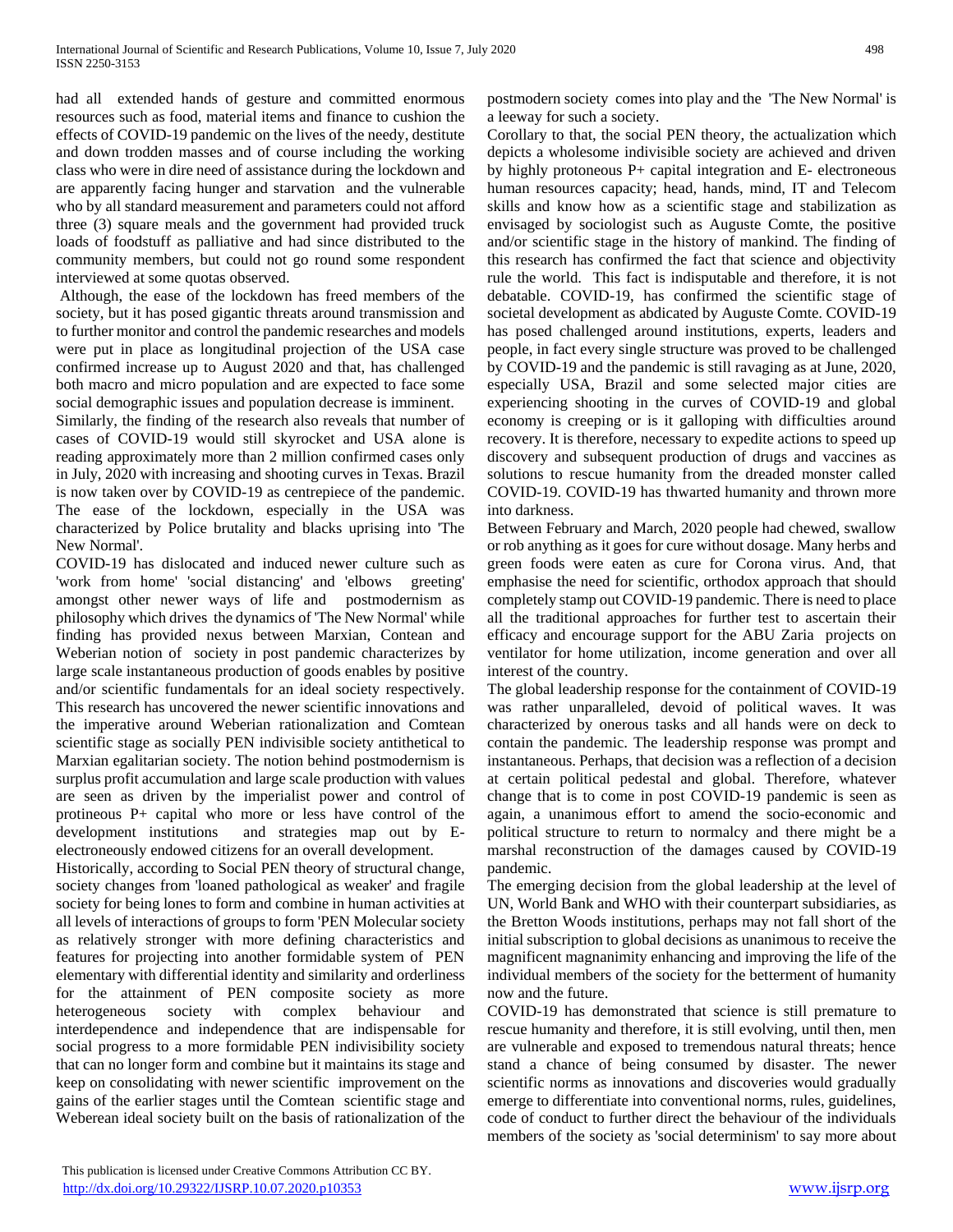man's 'social existentialism' and through such process and man's activities we witness change of the society.

Should another pandemic so deadly as COVID-19 emerged again or a biological disaster erupts in the future and the chance of this world to survive it through scientific principle is oblique. That is the experience and lessons learn from the current COVID-19 pandemic, hence man will be at the mercy of the natural laws; the natural selection, a pat on the back of Charles Darwin evolutionism, survival of the fittest.

The theme of this research is Covid-19: applied Sociology of the Pandemic and The dynamics beyond 'The New Normal' in the Context of Social PEN Theory of Structural Change and it recommends further study and improvement around key areas of COVID-19 challenges while taking into cognisance the needs and expectations of both macro and micro demographics population and with more policy around promoting scientific paradigm, feminism while catching the younger and utilization of their brains should be the number one target as the target action while government, relevant institutions and private sectors as system target are to make deliberate efforts of building the hands of the youth ensuring that, they are electroneously E- configured for future challenges. If trajectory are maintained this kind of process would continually increase the global populations and countries electroneously with E- human resource capacity for further change and development. 'The New Normal' is a way of life. It's an envisaged society which redefines human rationality and fundamentals in social, economic and political structural arrangement and power relations for change. It may also, mean to be a post COVID-19 world which can interchangeable be used as 'Postmodernism and beyond' in Anthony Glidden's classification of modern societies as PEN Indivisible society driven by science and the power of IT for simplification to enable large scale production for surplus profit accumulation.

Post COVID-19 environment would be driven base on science and technological requirements again, synonymous to establishment of Comtean connotation of society as positive stage driven by scientific fundamental and to its greater height which confirm Weberian ideal society built on rationalization and all are achieved through social evolutionism of Charles Darwin enabled by social PEN energy (+-n) for moves of conglomerates of systems beneficial to define value chains around social, economic and political structures. This ignites further progress into motion as envisaged by Herbert Spencer's 'social static and social dynamic' theorizing and all are possible through rationales activities of the members of the society and interplay of institutional social PEN energy to bring about positive developmental for change in socio-economic and political systems.

Consequently, ' The New Normal', is post pandemic society driven by scientific forces of social PEN energy of (+-n) in man's relation to other societal fundamental and the role and dominance of institutional innovations enables by configuring of the P+,Eand to be supported by  $N$  to enable and ensure competitiveness of the 'The New Normal' social economic and political environment for more profit and gains 'only and only if' the society is able to promotes projects and programmes around youths empowerment and configuring their electroneous E- component of ( human resource capacity, building and developing their hands and head while tasking them to engage in activities that would bring about change) through a rationalized systems along as echoed by Max Weber and the thoughts of the younger citizens to attain positive scientific requirements again, as unequivocally believed by August Comte for change and development of onerous tasks to come into play.

Change and development of the society in post pandemic is only possible when the three integral components of the 'Social Atomic PEN Structural Theory of Change' which must work simultaneously and in harmony to inform structural change and that, must be supported by the N neutroneous value for sufficient calibration of the P+ and E- to context and relative equilibrium. Social Protoneous (P+): positive social value as capital integration as funding support for liquidity of any system for change. Social Electroneous (E-): negative social value as human resource capacity both IT and Telecom Technological capacity, natural or acquired by man in the society through training to support change for development. Social neutroneous (N): the societal norms and values systems to serve as calibre to support protoneous  $(P+)$  and electroneous (E-) to calibrate and further recalibrate any social structure or system to context and relative social equilibrium for change to happen (societal support). 'The New Normal': What is key to the stabilization of the society to attain 'The New Normal' are the newer scientific norms and the role of e-institutions and the emerging structural fundamentals would have influence on social, economic and political activities of societies to enable the change in phases in post COVID-19 society.

The human society is evolving and fast changing by the pandemic. This is is to the credit of Charles Darwin Evolutionism enable by social PEN energy (+-n) for moves of static phenomenon to get into a dynamic state of affairs as exponentially, propounded by (Herbert Spemcer). New changes could take place in the society and within a system, which is only possible when the N component of the PEN structure aide calibration of P- and E- structural elements of a system to ensure change at various institutional parts and levels through human activities and relationship in the society to bring about consolidation of 'The New Normal' to attain scientific stage and stabilization as envisaged by sociologists. And, all of these could be achieved with the role of instantaneous telecommunications activities to enable change for example; the working of 'Internet of Thing' (IoTM2M) as some of the guides to the world of science of only the super powers.

News on cure of COVID-19 was like food during the pandemic and the political class, including the aged were so scarred and very careful while avoiding group behaviour and social grouping as a run from the pandemic than the able bodied men. There is enough qualitative evidence to support that the rate of divorce has been on the increase just as domestic violence between spouses.

Literature and facts behind this research have supported the establishment of 'The New Normal' and beyond postmodernism is the proof to confirm Auguste Comte's scientific stage scaffolding the establishment of the Apex of societal progress to depict by change. A day before lockdown was horrible as everyone was busy shopping and that has provided traders a pedestal to hike prices of commodities and the economy was faced with unnecessary, artificial inflation with high rate of vehicular accidents for confusion around market places and street corner shops and stalls. Some items were apparently out of stocks and some were busy travelling to meet up with their families while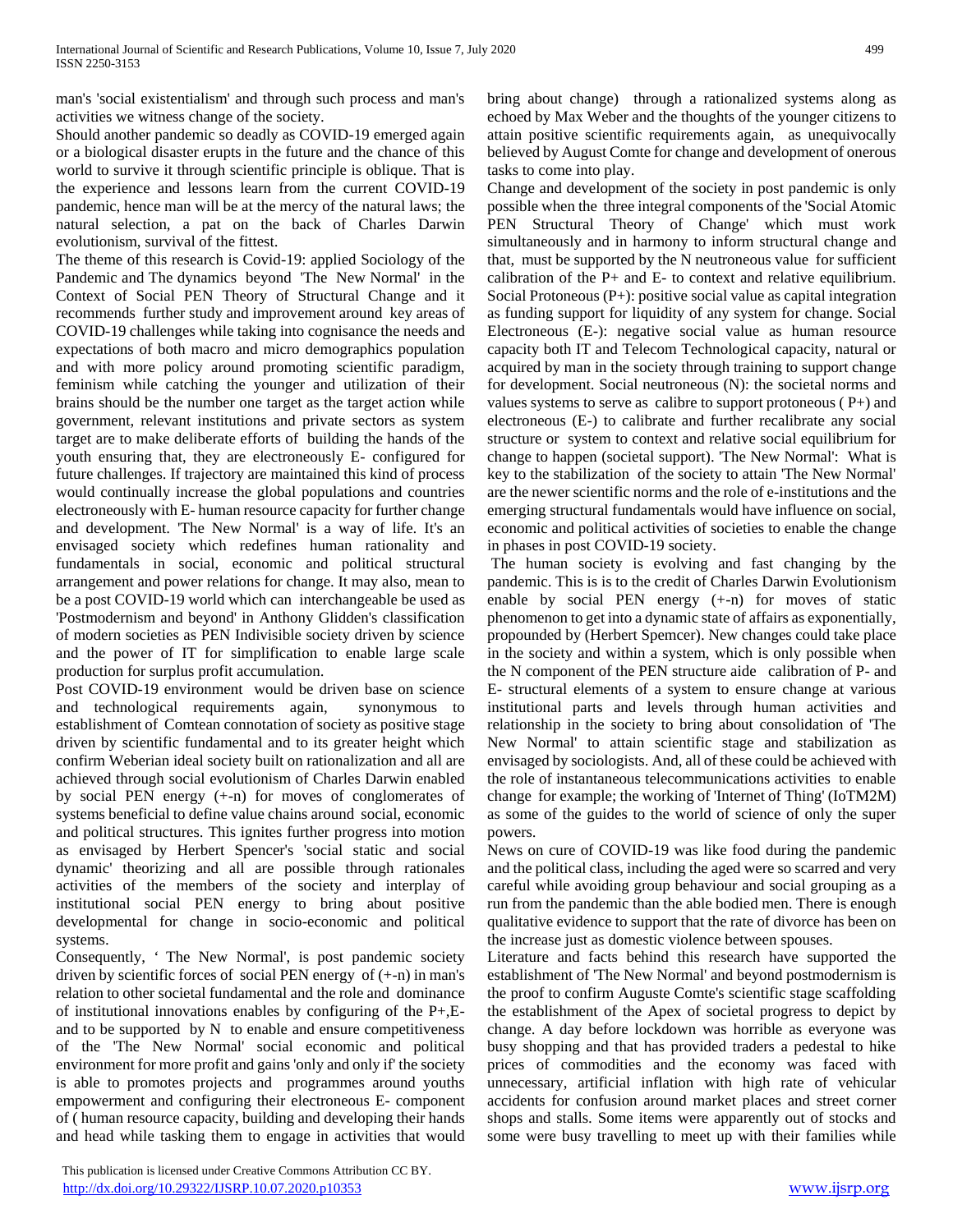others were trapped by the lockdown and were faced with trauma, anxiety and distress for missing their family. The rate of sudden death was high and self administered drugs leading to drug abuse at community level was also apparent for the fear of going to hospital only to be tested for COVID-19.

There is the need for psychosocial support to calm the affected victims of Corona with timely advice, therapeutic and counseling to reposition the mental health of individual affected by COVID patient in the society, especially those in the front line who more or less had suffered and felt the brunt of COVID-19 for handling Corona patient, cadavers and are in panics, especially when the pandemic was at its peak. This research has discovered that from qualitative standpoint, the health workers, volunteers and members of the tasks force, mobile courts and field workers required specialized and skilled support and treatments in the case established in line with mental and medical health practice. Also, there is the need for an enhanced social welfare units at various hospitals and deployment of medicals sociologist to assist in providing case history, case study and to cover more on attitude, personality and case study about social life of the Corona patient as backup support information to enable medical practitioners perform their jobs effectively and efficiently with better grasp and in-depth knowledge about the sick person through studies that are evidential.

There is need to upgrade hospitals to meet world class standard and to support hospitals for improve health seeking behavior. The hospital database are to be connected to research centres, institutes and other health research facilities and universities for an all round and inclusiveness in research finding utilization and onerous data management, especially in African countries for future pandemic and upgrade those resource centres with technological equipment and IT facilities and that would go a long way in timely utilization of findings from research commissioned in specific areas of professionalism as support and that is sacrosanct and necessary to contain pandemics in the future. There is the need for commissioned research both medical and social impact which is necessary for better understanding of health seeking behaviour and the social effects of future pandemic and COVID-19 in particular as guide going forward to contain.

Indigenous researchers need to be supported to further their research in social health issues for the utilization of their results as home grown and home supported. The level of preparedness for unknown escalation of diseases like COVID-19 has been weak hence the need for plan B as always, safety nets and improved palliative should crisis like COVID-19 escalates in the future. Research institutes in both developed and countries in transition are to be connected to the university with research support grants to play supplementary and complementary roles for formidable finding and use of various health and social agencies for amelioration of human needs and subsequently, cushion the hardship of the affected persons especially, the lower working class citizens.

There is enough evidence that COVID-19 is causative agent and the world is evolving; as a result new changes are emerging not abruptly but gradually as natural selection characterised by the power of science and institutions. This finding has supported Comte' s positive (scientific stage) and reinforced by Darwinians (social evolutionism; the survival of the fittest). Paradigms are conflicting and shifting in their bearings and man is being

 This publication is licensed under Creative Commons Attribution CC BY. <http://dx.doi.org/10.29322/IJSRP.10.07.2020.p10353> [www.ijsrp.org](http://ijsrp.org/)

dominated by IT in all spheres of existence ranging from; hospitals, market places, schools, work place, eatery to ATM dispenser and to all payments for purchases and other transactions are done electronically online with the use of value-MasterCard supported by IT as 'Internet of Things' (IoTM2M) as postmodernities, as a way of life opposing to life practiced in modernism.

The research has uncovered problems achieving social distancing, that adherence to social distancing guidelines is been affected by so many factors ranging from human feelings; emotions and uncontrollable reflex actions in addition to the natural social energy (+-) for attraction which allows natural humam traffic connection and forgetfulness, hence threat to implementation of the distancing guidelines to the fullest. It's therefore, recommended in the short term that, the high powered authority UN, CDC and PTF to encourage and support media activities both new and mass media to create awareness, sensitization and mass mobilization with the support of the government. The need from civil society groups encouragement and enhance motivation around law enforcement to work closely with (well guarded PPE volunteers) at the community level and those volunteering at the hospitals and community levels must be checked to ascertain their COVID- status, mental health and intentions both latent and manifest actions to ascertain that they are sound, credible and well motivated civil society groups. Volunteers and stakeholders' participation in both formal and informal control mechanisms; government and community respectively to ensure social distancing measures are adhered to by members of the society.

The informal sector requires support and special grants and loan, especially small and medium scale as support for economic resuscitation as qualitative evidence has supported the finding that, COVID-19 has disrupted 436 million enterprises, 232 are retailers and whole sellers globally and COVID-19 has risks and threatened 1.6 million informal workers globally. The findings suggest that, normalcy would return, but the devastation of COVID-19 stays beyond the extinction of Corona virus. This is indisputable and therefore it's undeniable fact that, there would be a newer World, as post COVID-19 world driven by postmodernities and sophistication to facilitate the phased evolution of 'The New Normal' as postmodern society characterized by science and technological advancement in all its ramifications as the 'Comtean Positive society'.

Post COVID-19 world and the role of conscience commune, the rise of science, newer norms and tradition, customs, rationality of law, morality, civilization and information technology IT would take account of further change in human behaviour in post COVID-19 society and it has to be gradual to descent to 'The New Normal' and it has PEN energy (+-n) effects to indicate the directions of change via technology. The social PEN effects have positive (+) social as well as negative (-) PEN consequential to suggest change and to indicate direction of any society undergoing change in structures. (Emile Durkheim, 1938), (Durkheim and Mauss, M, 1703), (August Comte, 1986). Considering the casualties, index cases discharge and deaths for COVID-19, is rather so alarming and disturbing, a situation that can best be described as Tom Wicker knocking on the doors.

Wicker, so popular as he was for his Book entitled 'A Time to Die' and Covid-19 pandemic is an invisible Virus driven by human and facilitated by social PEN energy of  $(+n)$  and individuals members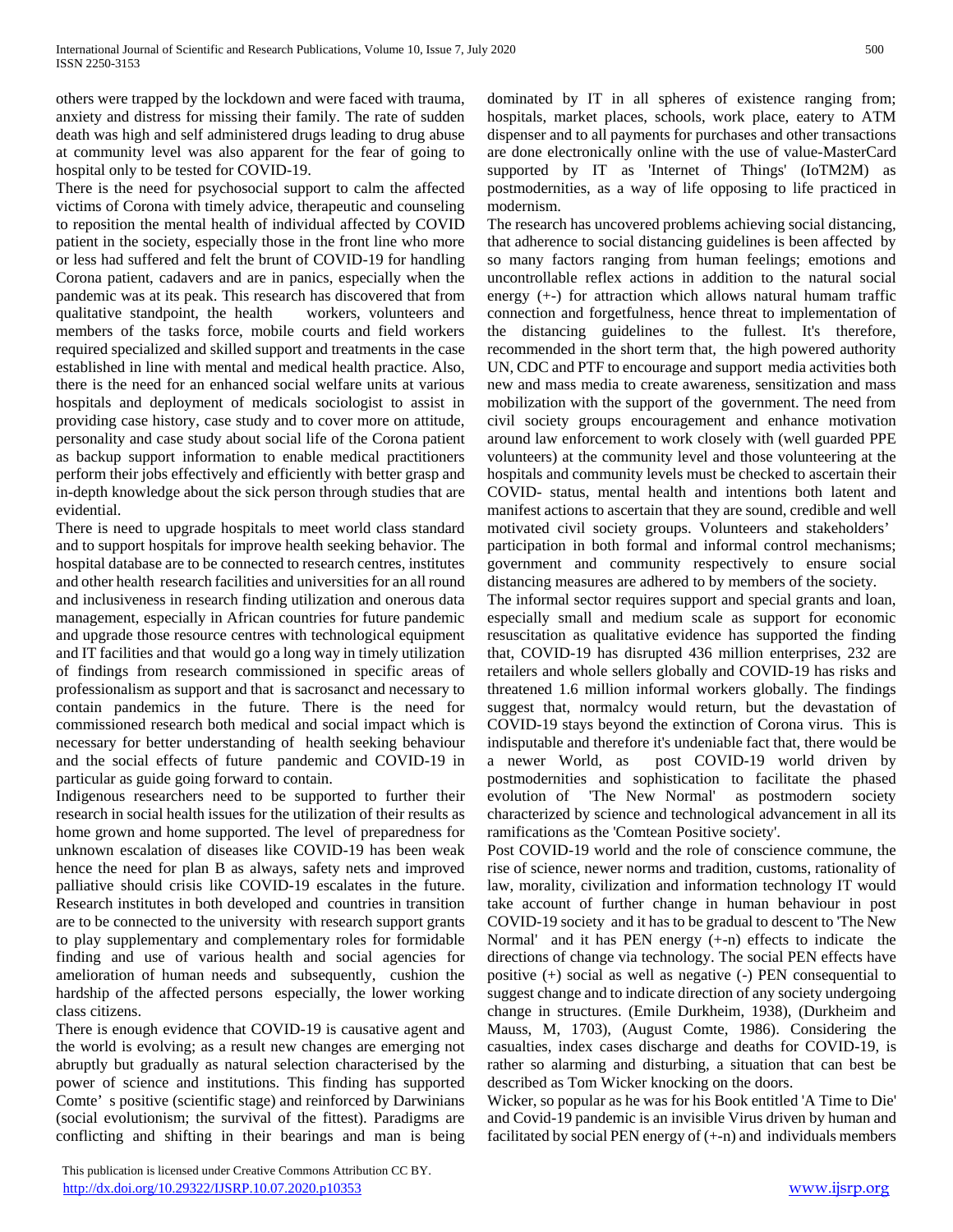of the society as carriers. Again, it's transmission are also possible and enable only through social interactions while social distancing as one of the mitigating measures to avert the pandemic supported by human social actions through networking and distancing from groups and social gathering. COVID-19 has tremendous consequential effects on institutions, structures and social relationships in the society, especially during lockdown and for social distancing of individuals members of the society from social gathering as lone with enormous pathological implications. Corollary to the above, COVID-19 World; 'The New Normal' dictates and redefines relationship and monitor human activities to curtail excesses which hitherto held some countries to lag behind. and offices are no longer necessities but rather an exception with numerous options of discharging official functions and routines at home or anywhere convenient for its flexible and connectivity supported by IT facilities. This viewpoint is reminiscences of the study conducted by (M.S.E, Shahrentani, 2015).

"A smart home application based on the management of thing internet platform" he argued that, society would evolve to attain a milestone in IT to further simplify the society. The dominance of IT to control heterogeneous appliances and managing them from a distance, he argues, is enabled by 'Internet of Thing' management, platform to bring connectivity to every physical object around us, a two tier model which enables communication between things to things with minimal human intervention to drive industrial needs and supply value chain. He echoed that, in no distant time society would largely depend on 'Internet of Things' and automation becomes more increasingly integrated into 'Internet of Thing'.

The role of crucial institutions would be dominant in ushering in 'The New Normal' post COVID-19 society. Some jobs will perish and the down trodden masses would have more trouble to face around knowledge delivery and dynamics of systemic change with cause and effect on man's socio-economic and political life. The result of this research has confirmed that the society is tilting towards the apex of society in Comtean notion of society as positive and/or scientific stage of social evolution enabled by social PEN energy (+-n) for change. For the first time in the history of mankind a phenomenon as COVID-19 came to dominate man's social life with newer culture for adaptation with tremendous shift in the working of institutions and man's relations to socioeconomic and political structures was completely overhauled by COVID-19 pandemic.

For example; there seems to be newer culture as; 'work from home' which has changed organizational structure and this is a huge concern for organizational study and organization as an institution may experience change as this is maintain in 'The New Normal'. Social distancing is also another norm which defines COVID-19 era with effects on heterogeneous human grouping. This view point is reminiscent of structural functionalism in sociology which sees the roles of parts for the maintenance of the whole. The fact that science and objectivity rule the world is indisputable and therefore, it is not debatable while in social domain is to the credit of Auguste Comte. When science is mentioned in social sciences for management of fundamentals to ensure change and development, again it's to the credit of Auguste Comte the founder of Sociology and master of logical positivism who reinvigorated his philosophy on the pedestal of science with emphasise and relevance on sense perception.

#### **REFERENCES**

- [1] Ashamabi, A.K (2020) "Proven COVID-19 Survival Tips: COVID-19 is not a Dead Sentence " An Electronic Source .
- [2] Abba .G. Shettimai (1998) " Sociology of Development"; Lecture Series" Department of Sociology and Anthropology, University of Maiduguri, 1998, Nigeria.
- [3] A.K Jihomborykwau (2020) "An Appeal to safe the Soul of Africans" a clip on theme 'Abuse of Africans, simply because they are Africans'. To the President of China on the eviction of African's in Diaspora from their homes. An electronic Material, 2020.
- [4] An AIT Exclusive, (2020) On COVID-19 Lockdown "A Taxi Driver in Violation of Lockdown Guidelines" A Drama Stage an electronic Source.
- [5] Anthony F. (2020) "Presidential Press Briefing, White House, USA" on CNN News
- [6] Anthony Giddens (1973) "The class Structure of the Advanced Societies" Hutchinson, London in Haralambos and Holburn, 7th Edition.
- [7] Anthony Giddens (1991) " Modernity and Self- Identification: Self and Society in the Late Modern Age, Polity Press, Cambridge.
- [8] Atkinson, A. (1978) " Societal Reaction to Suicide; in discovering Suicide". MacMillan, London.
- [9] August Comte, (1986), "The Positive Philosophy" Bell and Sons, London.
- [10] Auguste Comte, (1986) "The Positive Philosophy ", Bell and Sons, London.
- [11] Burgess and Parks (2019) "The City" University of Chicago.
- [12] Burgess and Parks (2019) "The City" University of Chicago.
- [13] Burgess and Parks (2019) "The City" University of Chicago.
- [14] Cross rivers State (2020) "Supply of seedlings to States to Address Post COVID-19 Pandemic Hunger in Nigeria. An Electronic Source.
- [15] D.Kieghe,(2020) " Global System Sub-Saharan Africa: Global Systems and Societies, a lecture delivered at School of Geography University Lincoln.
- [16] Dahrendorf, R. (1959) "Class and Class Conflict in an Industrial Society" Rutledge and Megan Paul, London..
- [17] Darwin, C. (1968, [1859]) "Origin of species" Penguin, Harmonds worth,
- [18] David Hume (1739) "A treatie of human beings nature"
- [19] DCP. Abba Kyari (2020) "Caution over Security Concerns: From Inspector General of police - intelligence Responses Team(IGP-IRT) Commander, DCP. Abba Kyari. A Security Write.
- [20] Donald T. (2020) "Presidential Press Briefing, White House, USA" on CNN News
- [21] Dr. A.U Tilde (2020) "Lockdown Between Mosques and Markets" A Write Up On COVID-19 Pandemic.
- [22] Dr. David Kieghe (2020) " "COVID-19 No Good Choices: Making us Think More About the Future Together" 5the May, 2020
- [23] Dr. Mustapha Bintube (2020); 'The Social Atomic PEN Structural Theory of Change' International Journal of Scientific and Research Publication Doi: ttp://dx.Doi.org/10.29322/IJSRP.
- [24] Dr. N. Alkali (2020) "On COVID-19 Pandemic laments About Northern Governors: Why Doctors in Kano Reportedly Absconded from Work Recently and Why Sick Nigerians Prepare to Seek Treatment in Dubai, Egypt, India, UK etc ?". A Write up on COVID-19 Pandemic.
- [25] Dr. T.S. Chandrasekar, Dr. K.R. Yogesh(2020) "COVID-19 Guts Connection" A published Article on COVID-19 electronic Source.
- [26] Durkheim and Mauss, M, (1703), "primitive classification" Cohen and West, London.
- [27] Elizabeth K. R. (1969) " On Deaths and Dying" MacMillan.
- [28] Elizabeth K. R. (1969) " On Deaths and Dying" MacMillan.
- [29] Financial Times (May, 2020) " Body of Knowledge: Head to Toe Coron Virus Symptoms" challenge Medical Science -American signal Rising Unease over Trump's handling of Crisis.
- [30] Financial Times, Yoval Noah, (2020) "The World After Corona Virus"
- [31] Francis F. (1992) " The End of History and the last Man" Tree Press.
- [32] Francis F. (1992) "The End of History and the last Man" Tree Press.
- [33] G. Simmel (1948) " The Problem of Sociology: The Eassy Presents Simmel's understanding of the Proper Object of Sociology which he refereed to as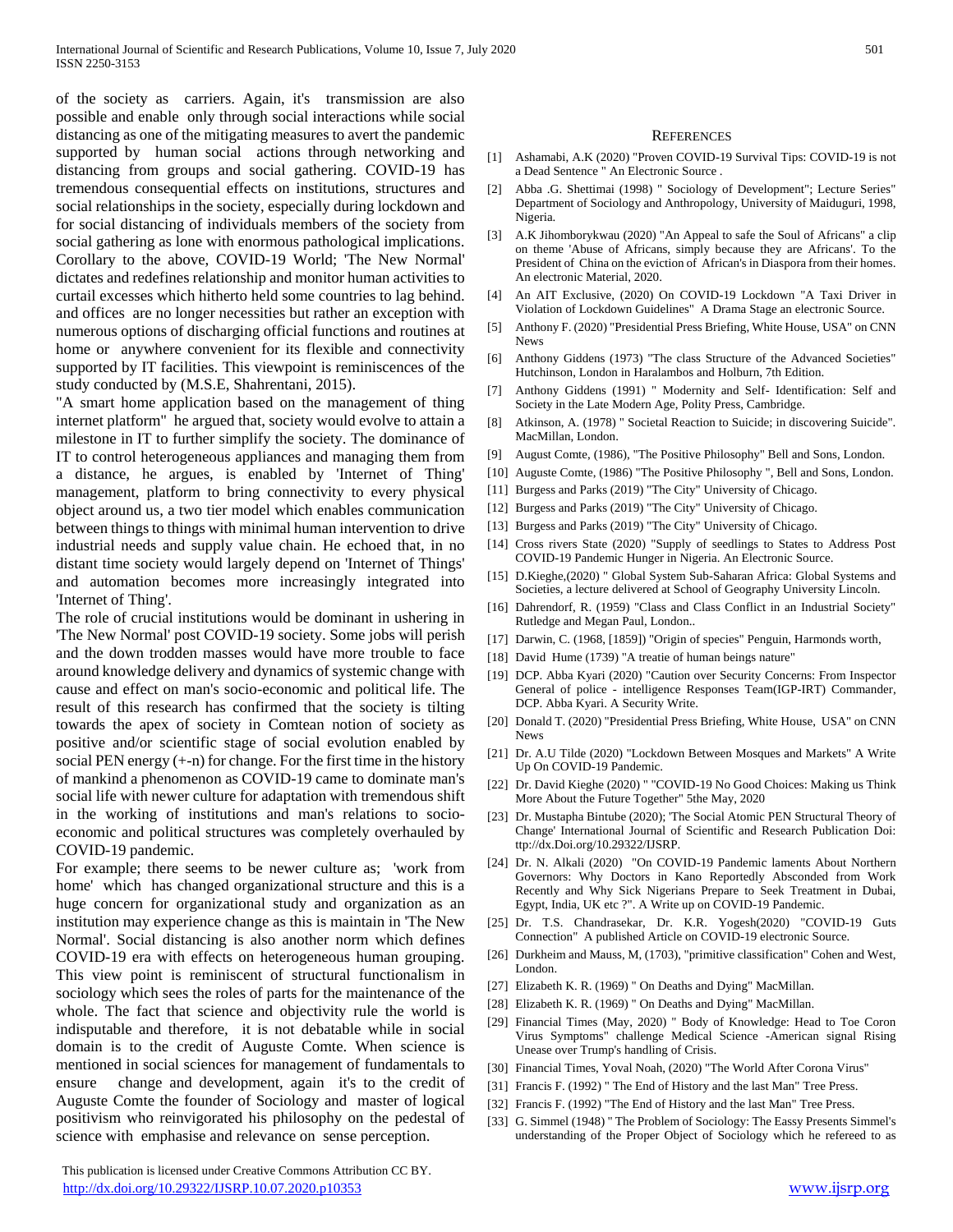'Sociation' and his opinion about how Sociology Differs with Psychology " in Peter Kivisto- Social Theory Roots and Branches 2000 Roxbury Publishing Company.

- [34] G.Emefiele(2020) "Turning the COVID-19 Tragedy into an Opportunity for a New Nigeria" Governor Central Bank of Nigeria.
- [35] Gddsns, A. (1990) "High Modernity and Beyond" in Haralambus and Holnon-Themes and Perspectives, 7th Edition University Tutorial Press, 2008.
- [36] George H. M. (1934) "Mind self and society" . Published posthumously by his students.
- [37] Giddens Anthony (2009) "Giddens Sociology" 6th edition published by Polity Press 65 Bridge Street Cambridge CB2 1UR, United Kingdom.
- [38] Hamza Kankiya, (2013) "Sociological Theories; Lecture Series" Department of Sociology University of Abuja, 2013, Nigeria.
- [39] Haralanbus and Holborn (2008) " Sociology; "Themes and Perspectives" Seventh Edition, Harper Collins Publishers Limited 77-85 Fulham Place Road Harmsworth, London w 6 8 j b.
- [40] Heraclitus of Ephehesus (2020) " COVID-19 "A New Normal" and other Quotidian Proclamation: Living and Dead, Walking and Sleeping, Young and Old are all Subject to Change.
- [41] Hogan, M. O. (2006) "Dictionary of Sociology" 1st Edition, Published by Arrangement with Academic (India) Publishers, New Delhi-110008.
- [42] International Labour Organization,( April, 2020) " ILO Monitor: COVID-19 and the World of Work, Second Edition Updated Estimates and Analysis.
- [43] J. Charms (2020) " A bloody Wednesday: COVID-19 guidelines Violators Clashed with the Police on 15th, April 2020 an electronic Source.
- [44] Jean Jacques R. (1962) "The Social Contract" France.
- [45] Jean Jacques R. (1962) "The Social Contract" France.
- [46] Jean Jacques R. (1962) "The Social Contract" France.
- [47] Jeremy Bentham (1780) "An introduction to the principles of morals and legislation.
- [48] K. Dr. Kepala, Dr. PP Devan (2020) " COVID-19: How to Treat Corona Virus in Initial Stage" an electronic Phone Call Conversation.
- [49] Karl Marx (1964, [1840]) " The Economic and Philosophical Manuscripts" International Publishers, New York.
- [50] Karl Marx (1978[1867]) "Capital" Vol. 1, Penguin, Harmonds Worth.
- [51] Karl Marx and Engels, F. (1950[1808]) "Manifesto of the Communist Party" in Karl Marx and F. Engels, Selected Works, Vol 2, Foreign Languages Publishing House, Moscow.
- [52] Kaufman R. J. (1992) "Sound " F. Watts
- [53] Kaufman R. J. (1992) "Sound " F. Watts.
- [54] Laster F. W. (1968) " Dynamic Sociology " Green Wood Press. University of California.
- [55] Laster F. W. (1968) " Dynamic Sociology " Green Wood Press. University of California.
- [56] Lenin V. C (1971) " The State and the Revolution Russia.
- [57] Lenin V. C 1971) " The State and the Revolution Russia..
- [58] Lyotard François, L (1884) " Postmodernism and Knowledge " in Haralambus and Holnon-Themes and Perspectives, 7th Edition University Tutorial Press, 2008.
- [59] M. E. Sayed Sharestani, (2015) "A Smart Phone Application Based the internet of Thing, Management platform. 2015 IEEE, International Conference on Data Science and Data Intensive Systems Sydney Australia.
- [60] M.H. Bwalai, (1998) " Sociology of Urbanization"; Lecture Series" Department of Sociology and Anthropology, University of Maiduguri, 1998, Nigeria.
- [61] Marton. R. K. (1968) "Social Theory and Social Structure at Large" end Free Press, New York.
- [62] Marx Weber (1947) "The Theory of Economic and Social Organization ", Free Press, New York.
- [63] Maslow, A. H. (1970) "Motivation and Personality" (Rev.end.) New York Harper and Row In Theory and Practice, and Tends in Human Services an Introduction to an emerging Profession. Second edition, Wadsworth Books/Cole.
- [64] Mead, G. H. (1934) "Mind, Self and Society" edited by E. Morris, University of Chicago Press. Chicago.

 This publication is licensed under Creative Commons Attribution CC BY. <http://dx.doi.org/10.29322/IJSRP.10.07.2020.p10353> [www.ijsrp.org](http://ijsrp.org/)

- [65] Mrs. Abdullahi, (2020) "COVID-19 Pandemic, the God's of this World wants to Reduce World Population for easier Control and Management "One World, Economy, One World Government and One World Religion" An Electronic Source.
- [66] Nmbuziseller (2020), " One Metre- Maassai Kenyans Volunteer" for the enforcement of guidelines policy in Kenya, an electronic Source.
- [67] O.H. Opeyemi (2020) COVID-19 Lockdown and Ease Reopening Mormoured Crowds Clashes at Bank Premisses" An Electronic Source.
- [68] O.Peterson, K. (2020)" COVID-19 pandemic and Economic Crisis: The Nigerian Experience and Structural Causes" MPRA Munich Personal RePEc Archive.
- [69] ODDTV, (2020) "Action News Corona Virus: COVID-19 Versus Microchip Implant " Electronic Source.
- [70] Olu Ogunika, (1998) "Sociological Theories; Lecture Series" Department of Sociology and Anthropology, University of Maiduguri, 1998, Nigeria.
- [71] P.L. Berger and Thomas Luckmanm (1967) " The Social Construction of Reality " Doubleday and Company, Inc, 1967. Printed in USA.
- [72] Parson T. And Bales, R.F. (eds) (1955) " "Family, Socialization and Interactions Processes", Free Press, New York.
- [73] Parson, T. (1977) "the Evolution of Societies" Edited by J. Toby, Prentice Hall, Engle Wood Cliffs, N. J.
- [74] Presidential Tasks Force (PTF) on COVID-19 (2020) "Implementation Guidance for Lockdown Policy, Enforcement and Protocol, Office of the Secretary to the Government of Federation-Nigeria.
- [75] Putnam R. And Feldstein, (2003) "Better Together: Restoring the American Community", Simon and Schuster, New York.
- [76] Putnam R. D. (1995), "Tuning out; The Strange Disappearance of Social Capital in American" political science and politics", 28, 664-83.
- [77] R. Dawkins, (2011) " The Magic of Reality- How we know what is really True" Transworld Publishers Uxbridge Road, London, A Random House Group Company
- [78] R. Kafadia,(2020)" The US and China have a New Front in the trade War 5G-5G will Shape a New Generation, Artificial Intelligent and Data Collection. Neither the US NIR China is willing to fall behind.
- [79] Robert K. Merton (1968) "Social Theory and Social Structure" Enlarged eds, Free Press, New York.
- [80] Robert K. Merton, (1968)" "Social Theory and Social Structure, Enlarged" Free Press, New York.
- [81] S. Probst, N. Carrington, A.A. Howat, (2020) "COVID-19 Operating in the New Normal : A back Door to Increase Fraud Risks"
- [82] S.M. Innocent, (2020) " COVID-19 Not an African Virus: Who Gains More the Nigerian Government in the Test Tube. A Write Up on COVID-19 Pandemic.
- [83] S.O. Smah, (2013) "Theories of Crime and Deviance" Lecture Series" Department of Sociology, University of Abuja, 2013, Nigeria.
- [84] Sine Simon (2000) " Start with Why" portfolio.
- [85] Sine Simon (2000) " Start with Why" portfolio.
- [86] Spencer H. (1971) "Structure, Culture and Education" Nelson London.
- [87] T, ALI ( 2002 ) "The Clash of Fundamentalism: Crusade Jihad and Modernity", Paperback edition, UK:6 Meard Street, London W1F 0EG.
- [88] T. Honjo, (2020) " Corona Virus is Not Natural" Japan's Novel Price Winning, Profsssor. An Electronic Source.
- [89] Telecommunications Engineering, Department of Communication, Ministry of Communication, Government of India (March,2020) "Technical Report M2MIOT Enablement in Smart Homes Tech-TR-IoT-M2M 007-0, M2M Smart Home Working Group".
- [90] Thomas K. (1962) "The Structure of Scientific Revolution" University of ..... Press.
- [91] Thomas K. (1962) "The Structure of Scientific Revolution" University of ..... Press.
- [92] Tottenham Town Hall, Church (2020) "Less Privilege Line Up in Queues at the Church in the United Kingdoms, for Food as Palliative to Cushing Hardship During the Lockdown" An Appeal to Assist the Less Privileges. An Electronic Source.
- [93] U.A. Tar, (1998) "Development and Underdevelopment" Lecture Series" Department of Political Science, University of Maiduguri, 1998, Nigeria.